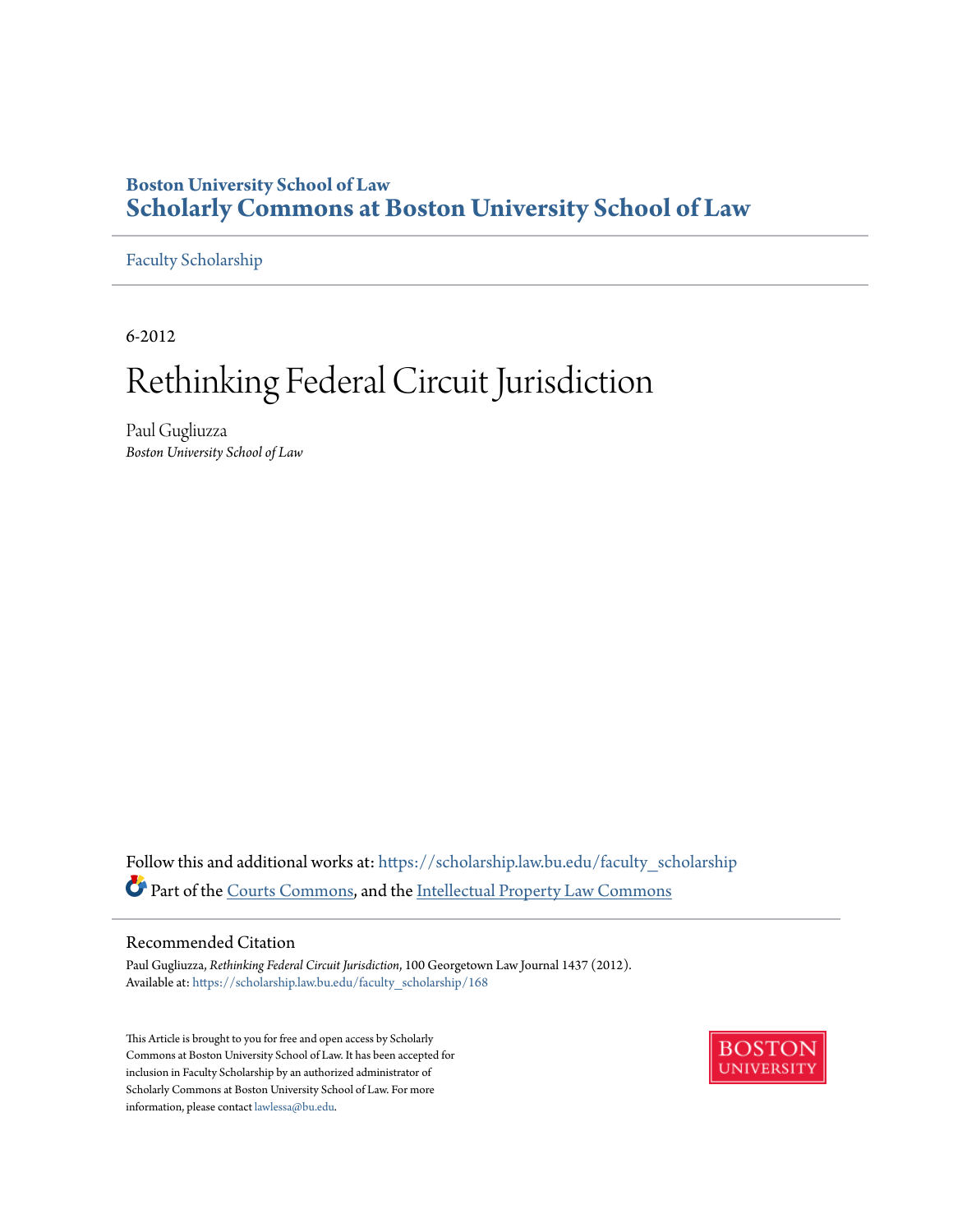# **ARTICLES**

### **Rethinking Federal Circuit Jurisdiction**

#### PAUL R. GUGLIUZZA\*

*Thirty years ago, Congress created the Federal Circuit for the overriding purpose of bringing uniformity to patent law. Yet less than half of the court's cases are patent cases. Most Federal Circuit cases involve veterans benefits, government-employment actions, government contracts, and other matters. Although existing literature purports to study the Federal Circuit as an institution, these projects focus largely on the court's patent cases. This Article, by contrast, considers whether the court's nonpatent docket might affect the development of patent law and whether the court's specialization in patent law has consequences for how it decides nonpatent cases.*

*These inquiries result in two primary contributions. First, drawing on institutional-choice theory, this Article suggests that certain litigants—particularly military veterans but also government employees and government contractors should not be forced to litigate appeals in a specialized court in Washington, D.C. Second, the Article offers a structural remedy that might help cure a frequently discussed problem with Federal Circuit patent law: that it is not sufficiently sensitive to innovation policy. By replacing some of the court's current nonpatent docket with a variety of commercial disputes (over which the Federal Circuit would not have exclusive jurisdiction), the court might better understand the role that patents play in stimulating (or impeding) innovation in different industries.*

#### TABLE OF CONTENTS

|  | A. SPECIALIZED COURTS: THE THEORETICAL DEBATE  1446     |  |
|--|---------------------------------------------------------|--|
|  | SPECIALIZED APPELLATE COURTS IN THE FEDERAL SYSTEM 1451 |  |

1437

<sup>\*</sup> Visiting Assistant Professor, University of Florida Levin College of Law. © 2012, Paul R. Gugliuzza. For comments and helpful discussions, I thank Martin Adelman, Greg Castanias, John Duffy, Lee Epstein, Alyson Flournoy, John Golden, Will Hubbard, Sapna Kumar, Mark Lemley, Charlene Luke, Jason Nance, Rachel Rebouche´, Elizabeth Rowe, Sharon Rush, Steven Schooner, David Schwartz, Danny Sokol, Jerry Stouck, and the editors of *The Georgetown Law Journal*. Thanks also to participants at the Intellectual Property Scholars Conference, the Junior Faculty Federal Courts Workshop, the Florida Legal Scholarship Forum, and a works-in-progress workshop at the University of Florida.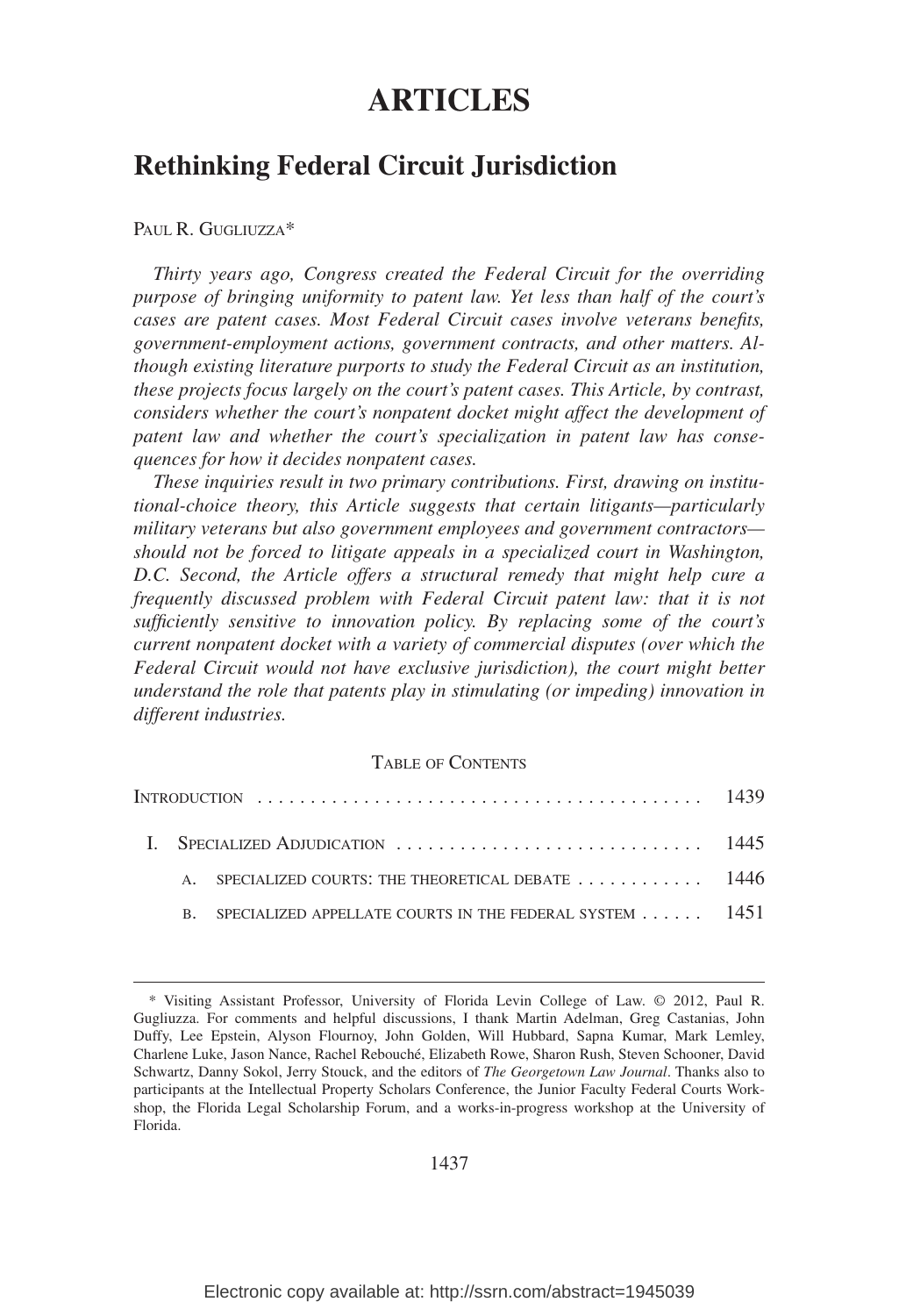| 1438 |             | THE GEORGETOWN LAW JOURNAL<br>[Vol. 100:1437                                                                                |      |
|------|-------------|-----------------------------------------------------------------------------------------------------------------------------|------|
| Π.   |             | THE FEDERAL CIRCUIT: PURPOSE AND JURISDICTION                                                                               | 1453 |
|      | $A$ .       | "THE COURT AMERICAN BUSINESS WANTED AND GOT: THE UNITED<br>STATES COURT OF APPEALS FOR THE FEDERAL CIRCUIT" $\ldots \ldots$ | 1454 |
|      | <b>B.</b>   | "NOT A 'SPECIALIZED COURT'"                                                                                                 | 1458 |
|      | $C_{\star}$ | THE "OTHER" FEDERAL CIRCUIT                                                                                                 | 1461 |
| III. |             | PROBLEMS WITH THE FEDERAL CIRCUIT'S JURISDICTION                                                                            | 1464 |
|      | $A$ .       | LACK OF "GENERALIZING" INFLUENCE FROM THE NONPATENT<br><b>DOCKET</b>                                                        | 1465 |
|      |             | Narrowness of the Federal Circuit's Nonpatent<br>1.                                                                         | 1465 |
|      |             | Possibilities for Generalizing Influence Under the<br>2.<br>Current Structure                                               | 1468 |
|      | <b>B.</b>   | A PARADOX: IS THE FEDERAL CIRCUIT'S JURISDICTION ALSO TOO                                                                   | 1475 |
|      | C.          | EVALUATING THE FEDERAL CIRCUIT'S NONPATENT JURISDICTION                                                                     | 1476 |
|      |             | Suspect Rationales for Centralization: Veterans and<br>1.                                                                   | 1477 |
|      |             | $\mathfrak{a}.$                                                                                                             | 1478 |
|      |             | Personnel Appeals, Briefly<br>b.                                                                                            | 1484 |
|      |             | Concluding Thoughts on Veterans and Personnel<br>$\mathcal{C}$ .<br>Appeals: The Federal Circuit's Self-Image               | 1485 |
|      |             | Favoritism and Formalism: Government-Contracts<br>2.                                                                        | 1487 |
|      |             | 3.                                                                                                                          | 1492 |
|      |             | Noncontract Appeals from the Court of Federal<br>$a$ .<br>Claims                                                            | 1492 |
|      |             | Appeals from the Court of International Trade<br>b.                                                                         | 1492 |
|      |             | Trademark Appeals<br>$\mathcal{C}$ .                                                                                        | 1493 |
| IV.  |             |                                                                                                                             | 1494 |
|      | Α.          | NEW JURISDICTIONAL POSSIBILITIES                                                                                            | 1495 |
|      | B.          | IMPLEMENTING A NEW JURISDICTIONAL MODEL                                                                                     | 1500 |
|      | C.          |                                                                                                                             | 1502 |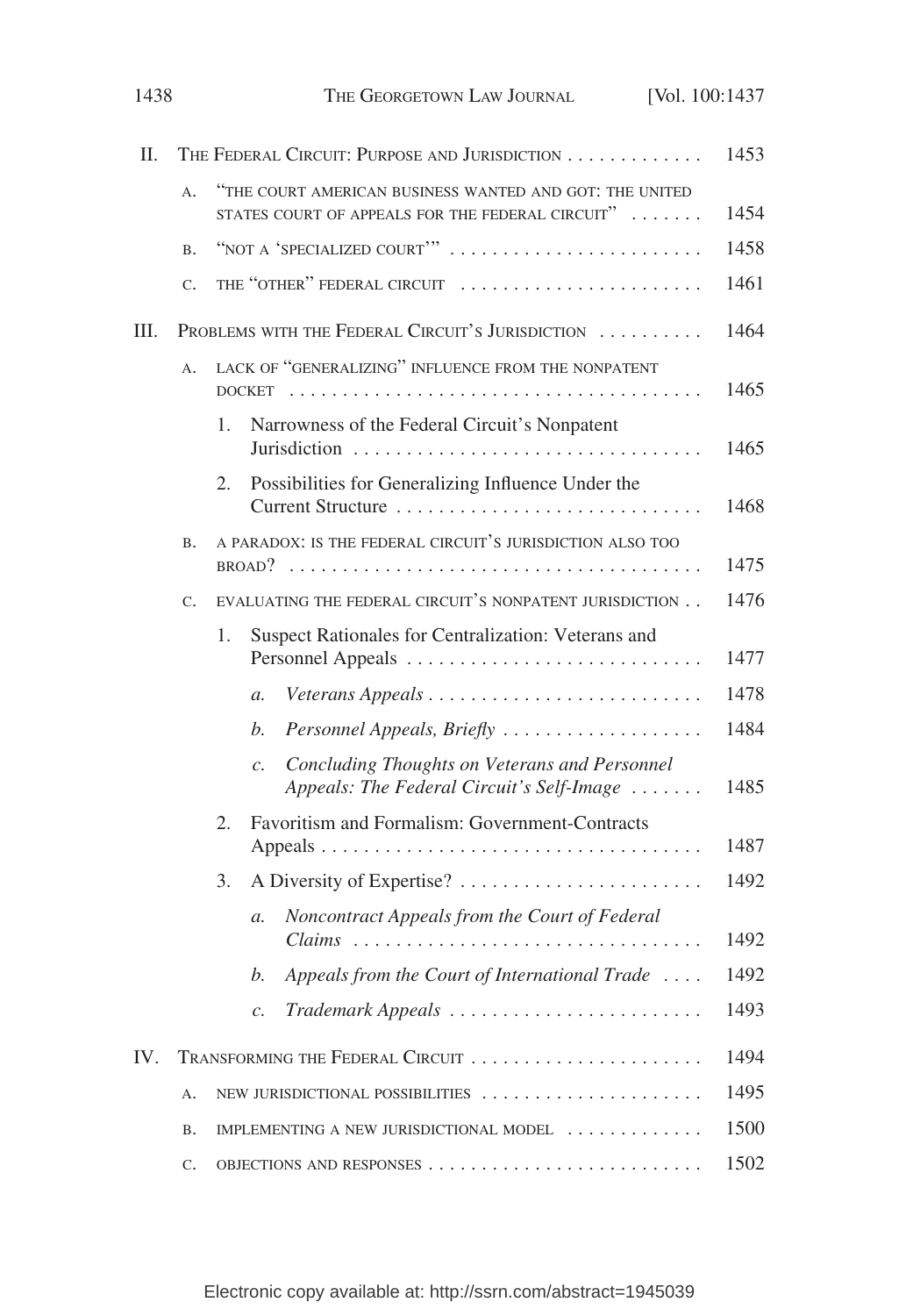|  | 1505 |  |  |  |  |
|--|------|--|--|--|--|
|--|------|--|--|--|--|

#### **INTRODUCTION**

The Federal Circuit is increasingly in the headlines for its cutting-edge decisions on patent law. Patents on human genes, methods of doing business, and blockbuster pharmaceuticals have pushed the decisions of this relatively specialized federal court to the fore of public consciousness.<sup>1</sup> But few stories mention that patent cases comprise less than half of the Federal Circuit's caseload. Almost sixty percent of the court's cases involve matters such as veterans benefits, government-employment disputes, and government contracts.2 Patent law scholars have also largely overlooked this significant component of the Federal Circuit's work.<sup>3</sup> Despite recent efforts to examine the Federal Circuit as an institution, commentators have not considered how these nonpatent cases affect Federal Circuit patent law or, conversely, how the centralization of patent appeals has affected nonpatent litigants in the Federal Circuit.<sup>4</sup>

This Article explores these issues and provides a transsubstantive analysis of Federal Circuit jurisdiction. Yet it is situated within intellectual property literature tying critiques of Federal Circuit patent law to the court's jurisdictional structure. One important criticism of the Federal Circuit is that judicially crafted patent law is not sufficiently responsive to the philosophy of the Patent Act, to national competition policy, and to the needs of researchers and technology

<sup>1.</sup> *See, e.g.*, *Bristol, Sanofi Win Plavix Ruling*, L.A. TIMES, Dec. 9, 2006, http://articles.latimes.com/ 2006/dec/09/business/fi-plavix9; Charles Lane, *A Powerful Voice in Patent Disputes*, WASH. POST, Nov. 6, 2006, http://www.washingtonpost.com/wp-dyn/content/article/2006/11/05/AR2006110501171.html; Andrew Pollack, *Despite Gene Patent Victory, Myriad Genetics Faces Challenges*, N.Y. TIMES, Aug. 24, 2011, http://www.nytimes.com/2011/08/25/business/despite-gene-patent-victory-myriad-genetics-faceschallenges.html; Andrew Pollack, *Ruling Upholds Gene Patent in Cancer Test*, N.Y. TIMES, July 29, 2011, http://www.nytimes.com/2011/07/30/business/gene-patent-in-cancer-test-upheld-by-appealspanel.html; John Russell, *Lilly Gets Win with Ruling on Evista*, INDIANAPOLIS STAR, Sept. 2, 2010, http://www.indystar.com/article/20100902/BUSINESS03/9020422/Lilly-gets-win-ruling-Evista; John Schwartz, *Justices Take Broad View of Business Method Patents*, N.Y. TIMES, June 28, 2010, http:// www.nytimes.com/2010/06/29/business/29patent.html; *see also* Sanofi-Aventis v. Apotex Inc., 659 F.3d 1171 (Fed. Cir. 2011) (Plavix); Ass'n for Molecular Pathology v. U.S. Patent & Trademark Office, 653 F.3d 1329 (Fed. Cir. 2011) (gene patents), *vacated sub nom.* Ass'n for Molecular Pathology v. Myriad Genetics, Inc., 132 S. Ct. 1794 (2012); Eli Lilly & Co. v. Teva Pharm. USA, Inc., 619 F.3d 1329 (Fed. Cir. 2010) (Evista); *In re* Bilski, 545 F.3d 943 (Fed. Cir. 2008) (en banc) (business-method patents), *aff'd sub nom.* Bilski v. Kappos, 130 S. Ct. 3218 (2010); Sanofi-Synthelabo v. Apotex, Inc., 550 F.3d 1075 (Fed. Cir. 2008) (Plavix); Sanofi-Synthelabo v. Apotex, Inc., 470 F.3d 1368 (Fed. Cir. 2006) (same).

<sup>2.</sup> *See infra* notes 20, 133 and accompanying text.

<sup>3.</sup> *But cf.* David L. Schwartz & Lee Petherbridge, *Legal Scholarship and the United States Court of Appeals for the Federal Circuit: An Empirical Study of a National Circuit*, 26 BERKELEY TECH. L.J. (forthcoming 2012) (manuscript at 32 n.71, 39), *available at* http://ssrn.com/abstract=1725543 (noting that the Federal Circuit cites legal scholarship more frequently in patent cases than other types of cases, raising questions about whether this disparity is normatively desirable).

<sup>4.</sup> *See, e.g.*, Symposium, *The Federal Circuit as an Institution*, 43 LOY. L.A. L. REV. 749 (2010) (featuring twelve articles, all focusing on patent law).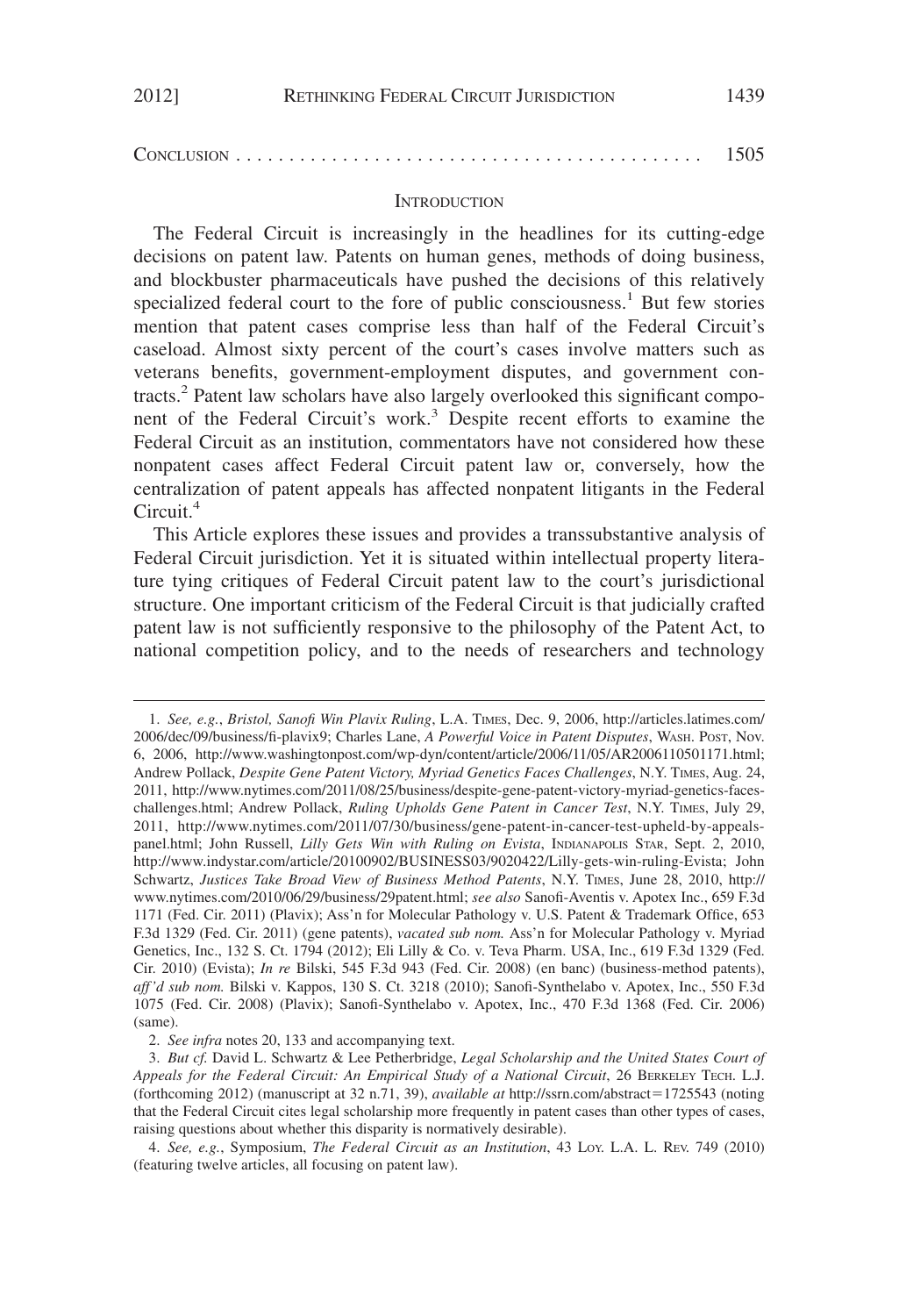users.<sup>5</sup> Critiquing the judicial methodology that has led patent law to this point, John Thomas has chronicled the Federal Circuit's penchant for "adjudicative rule formalism," favoring bright-line rules over malleable standards that would allow lower courts to tailor patent law to the diverse industries that interact with the patent system.<sup>6</sup> As for Federal Circuit judges themselves, they take pride in their disinterest in patent policy.<sup>7</sup> Yet this rule-driven approach is troubling, for the key provisions of the Patent Act are relatively sparse and suitable for an instrumentalist interpretation.<sup>8</sup>

In this debate over "crystals and mud" in patent law, <sup>9</sup> perhaps we should not be surprised to see a centralized court for patent appeals criticized for preferring bright-line rules over policy-oriented standards. Preference for complex rule

7. *See, e.g.*, Alan D. Lourie, *A View from the Court*, 75 PAT., TRADEMARK & COPYRIGHT J. (BNA) 22 (2007) ("[N]ot once have we had a discussion as to what direction the law should take . . . . That is because we are not a policy-making body. We have just applied precedent as best we could determine it to the cases that have come before us."); Paul Michel, *Judicial Constellations: Guiding Principles as Navigational Aids*, 54 CASE W. RES. L. REV. 757, 764–65 (2004) (rejecting the notion that the court should have a "discussion of philosophy"); S. Jay Plager & Lynne E. Pettigrew, *Rethinking Patent Law's Uniformity Principle: A Response to Nard and Duffy*, 101 NW. U. L. REV. 1735, 1737–38 (2007) (arguing that "the [Federal Circuit's] function is not . . . to determine how well-tuned the [patent] statute is to . . . market conditions"); S. Jay Plager, *The Federal Circuit as an Institution: On Uncertainty and Policy Levers*, 43 LOY. L.A. L. REV. 749, 763–72 (2010) (similar); *see also* ISAAC UNAH, THE COURTS OF INTERNATIONAL TRADE: JUDICIAL SPECIALIZATION, EXPERTISE, AND BUREAUCRATIC POLICY-MAKING app. A4 (1998) (discussing international trade policy and quoting the following from correspondence with Judge Giles S. Rich: "I suggest . . . that where 'policy formation' is concerned, the attitude in the CAFC as I know it is that policy is none of our business . . . ."). The judges' boasting, in my view, misses the point. As Dan Burk and Mark Lemley have explained, those who call for more attention to patent policy are not asking the court to subvert the text of the Patent Act. Rather, they want the court to appreciate the discretion built into the relatively sparse statute and to use that discretion to tailor patent law to the different needs of different innovating industries. *See* Burk & Lemley, *supra* note 5, at 1674.

8. *See* Peter S. Menell, *The Mixed Heritage of Federal Intellectual Property Law and Ramifications for Statutory Interpretation*, *in* INTELLECTUAL PROPERTY AND THE COMMON LAW (Shyam Balganesh ed., forthcoming 2012) (manuscript at 28), *available at* http://ssrn.com/abstract=1895784; Craig Allen Nard, *Legal Forms and the Common Law of Patents*, 90 B.U. L. REV. 51, 53 (2010). At least one commentator has challenged the characterization of Federal Circuit law as "formalistic," arguing that the court merely uses formalist rhetoric to mask indeterminism. *See* Tun-Jen Chiang, *Formalism, Realism, and Patent Scope*, 1 IP THEORY 88, 89 (2010).

9. Carol M. Rose, *Crystals and Mud in Property Law*, 40 STAN. L. REV. 577, 610 (1988) (noting that the "endless[]" debate over rules versus standards in property law arises because of "the different social didactics" and "the different modes of conversation and interaction implicit in the two rhetorical styles").

<sup>5.</sup> *See, e.g.*, JAMES BESSEN & MICHAEL J. MEURER, PATENT FAILURE: HOW JUDGES, BUREAUCRATS, AND LAWYERS PUT INNOVATORS AT RISK 227–31 (2008); Christina Bohannan & Herbert Hovenkamp, *IP and Antitrust: Reformation and Harm*, 51 B.C. L. REV. 905, 926–70 (2010); Dan L. Burk & Mark A. Lemley, *Policy Levers in Patent Law*, 89 VA. L. REV. 1575, 1579 (2003); *see also* Rochelle Cooper Dreyfuss, *In Search of Institutional Identity: The Federal Circuit Comes of Age*, 23 BERKELEY TECH. L.J. 787, 796 (2008) [hereinafter Dreyfuss, *Institutional Identity*] (using the term "accuracy" to capture the extent to which patent law attunes with innovation and competition policy); Rochelle Cooper Dreyfuss, *The Federal Circuit: A Case Study in Specialized Courts*, 64 N.Y.U. L. REV. 1, 14 (1989) [hereinafter Dreyfuss, *Case Study*] (same).

<sup>6.</sup> *See* John R. Thomas, *Formalism at the Federal Circuit*, 52 AM. U. L. REV. 771, 794 (2003).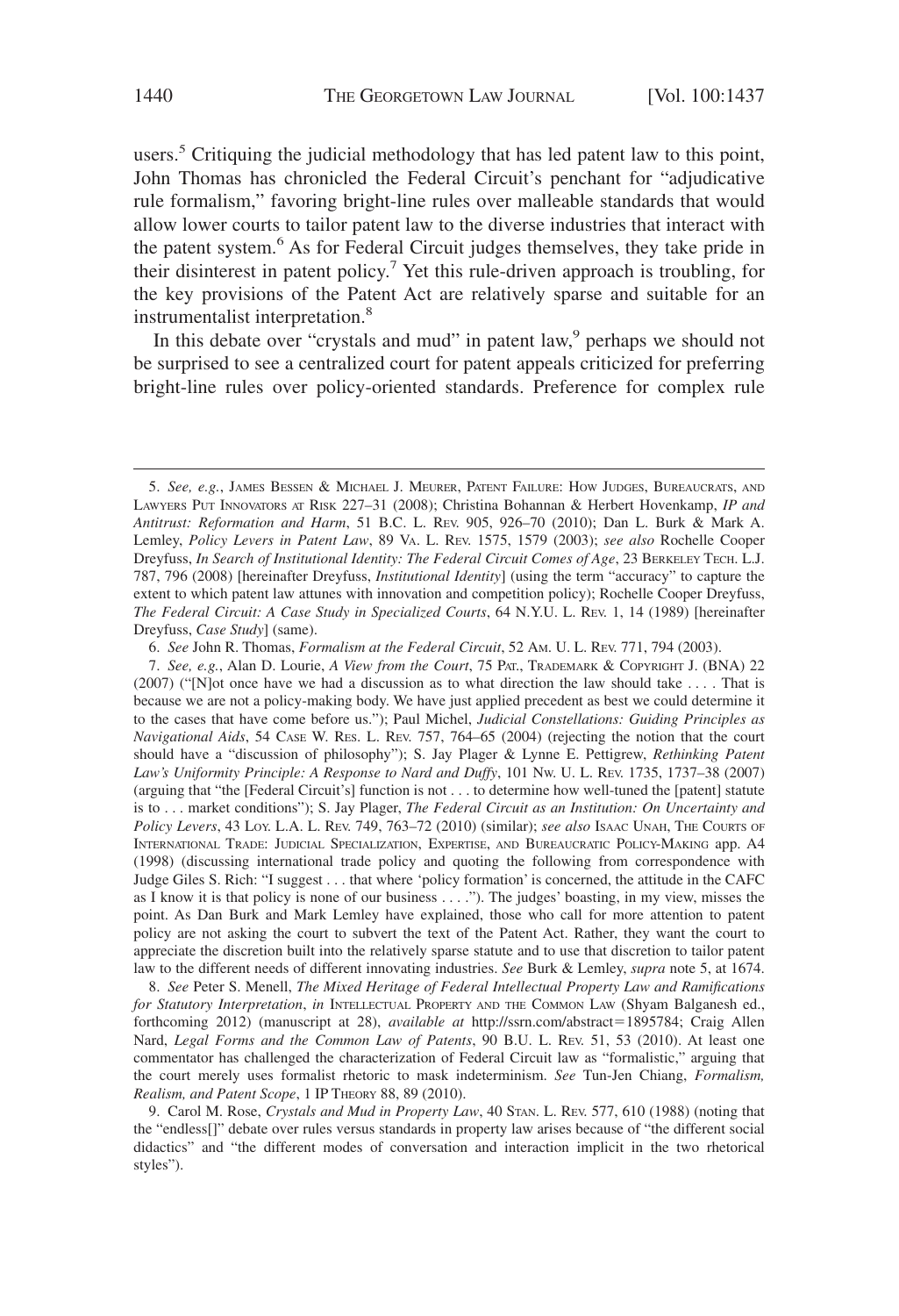systems has been theorized to be a trait of specialized tribunals.<sup>10</sup> Nevertheless, Federal Circuit formalism has caught the ire of many. For example, the Supreme Court, after paying little attention to patent cases for the first twenty years of the Federal Circuit's existence, $11$  has in the past decade repeatedly rebuked the Federal Circuit on issues of patent law.12 Almost invariably, the Court has intervened to reject a bright-line rule adopted by the Federal Circuit in favor of a more holistic standard.<sup>13</sup>

If patent law's problems can be traced in significant part to the Federal Circuit, the natural question for patent scholars is: what has caused this disconnect between the court's patent jurisprudence and the needs of innovators? Many scholars have attributed the problem to the court's status as the practically exclusive appellate forum for patent cases.<sup>14</sup> Supreme Court Justices have

<sup>10.</sup> *See* PAUL D. CARRINGTON ET AL., JUSTICE ON APPEAL 168 (1976); *see also* David Charny, *The New Formalism in Contract*, 66 U. CHI. L. REV. 842, 848 (1999) ("Ilt may be that formalism and expertise go hand-in-hand  $\dots$ .").

<sup>11.</sup> *See* Mark D. Janis, *Patent Law in the Age of the Invisible Supreme Court*, 2001 U. ILL. L. REV. 387, 387 (noting that the Federal Circuit had "become the de facto supreme court of patents").

<sup>12.</sup> *See* Bilski v. Kappos, 130 S. Ct. 3218, 3225–26 (2010); Quanta Computer, Inc. v. LG Elecs., Inc., 553 U.S. 617, 621 (2008); Microsoft Corp. v. AT&T Corp., 550 U.S. 437, 441–42, 459 (2007); KSR Int'l Co. v. Teleflex Inc., 550 U.S. 398, 427–28 (2007); MedImmune, Inc., v. Genentech, Inc., 549 U.S. 118, 137 (2007); eBay Inc. v. MercExchange, L.L.C., 547 U.S. 388, 394 (2006); Holmes Grp., Inc. v. Vornado Air Circulation Sys., Inc., 535 U.S. 826, 834 (2002); Festo Corp. v. Shoketsu Kinzoku Kogyo Kabushiki Co., 535 U.S. 722, 741–42 (2002); *see also* Rochelle Cooper Dreyfuss, Lecture, *What the Federal Circuit Can Learn from the Supreme Court—and Vice Versa*, 59 AM. U. L. REV. 787, 792 (2010) (noting that the Supreme Court "has recently begun to intervene regularly" in matters of patent law and that "it has reversed, vacated, or questioned nearly every" Federal Circuit decision reviewed); John M. Golden, *The Federal Circuit and the D.C. Circuit: Comparative Trials of Two Semi-Specialized Courts*, 78 GEO. WASH. L. REV. 553, 559 (2010) (noting that the language of recent Supreme Court opinions has been "disdainful" and "harsh" (quoting Gretchen S. Sween, *Who's Your Daddy? A Psychoanalytic Exegesis of the Supreme Court's Recent Patent Jurisprudence*,7NW. J. TECH. & INTELL. PROP. 204, 204–05 (2009); Debra D. Peterson, *Can This Brokered Marriage Be Saved? The Changing Relationship Between the Supreme Court and Federal Circuit in Patent Law Jurisprudence*, 2 J. MARSHALL REV. INTELL. PROP. L. 201, 245 (2003)) (internal quotation marks omitted)). The Supreme Court affirmed all three Federal Circuit patent cases it considered during the 2010 Term*. See* Microsoft Corp. v. i4i Ltd. P'ship, 131 S. Ct. 2238, 2252–53 (2011); Bd. of Trs. of the Leland Stanford Jr. Univ. v. Roche Molecular Sys., Inc., 131 S. Ct. 2188, 2192, 2199 (2011); Global–Tech Appliances, Inc. v. SEB S.A., 131 S. Ct. 2060, 2072 (2011); *see also* Ronald Mann, Commentary, *Tide Turns for Federal Circuit in Patent Cases*, SCOTUSBLOG (July 6, 2011, 8:34 AM), http://www.scotusblog.com/2011/07/ronaldmann-reviews-the-patent-cases-of-ot2010 (noting the "surprising resurgence of the Federal Circuit" in the 2010 Term, given that "the [Supreme] Court has been on an apparent campaign to reign in 'patent exceptionalism'"). But the trend of reversals resumed with the first Federal Circuit case of the Supreme Court's 2011 Term, a unanimous reversal in *Mayo Collaborative Services v. Prometheus Laboratories, Inc.*, 132 S. Ct. 1289 (2012), an important case holding unpatentable certain methods of medical diagnosis.

<sup>13.</sup> *See* Gregory A. Castanias et al., *2010 Patent Law Decisions of the Federal Circuit: The Advent of "The Rader Court"*, 60 AM. U. L. REV. 845, 857 (2011); Peter Lee, *Patent Law and the Two Cultures*, 120 YALE L.J. 2, 46 (2010).

<sup>14.</sup> *See, e.g.*, BESSEN & MEURER, *supra* note 5, at 227–31; Craig Allen Nard & John F. Duffy, *Rethinking Patent Law's Uniformity Principle*, 101 NW. U. L. REV. 1619, 1622 (2007); Arti K. Rai, *Engaging Facts and Policy: A Multi-Institutional Approach to Patent System Reform*, 103 COLUM. L. REV. 1035, 1122–27 (2003); *see also* ADAM B. JAFFE & JOSH LERNER, INNOVATION AND ITS DISCONTENTS: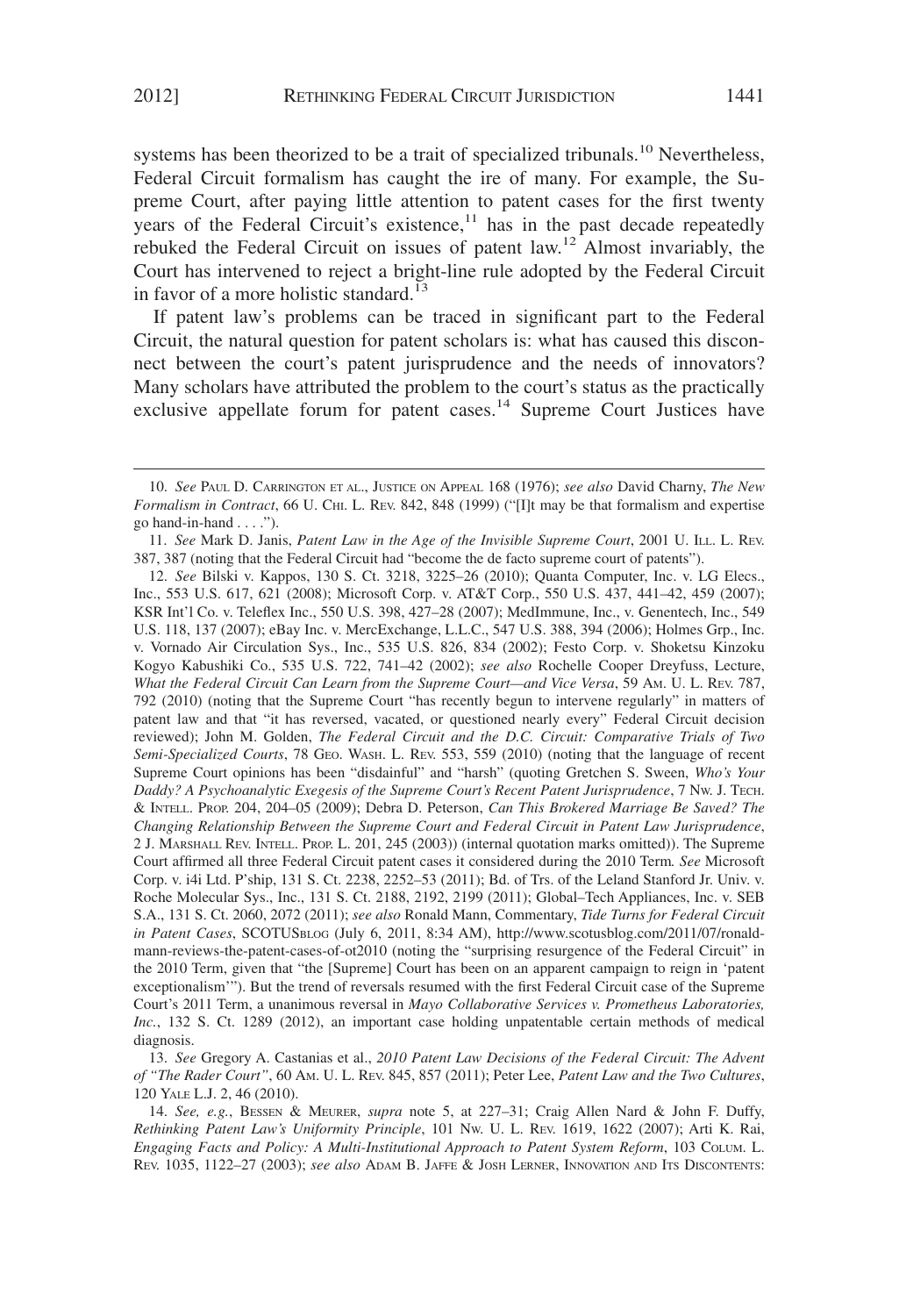likewise suggested that appellate specialization in patent law is problematic.<sup>15</sup> A common argument is that the Federal Circuit's exclusive jurisdiction leads to poor percolation of legal ideas, less experimentation with legal principles, and, ultimately, a patent law that, although uniform, is insular and severed from economic reality.<sup>16</sup> As a structural remedy, these scholars and jurists call for more "generalist" input into patent appeals. Specific suggestions include: en banc review of the Federal Circuit by generalist judges,  $17$  redirecting some patent cases to the regional circuits,<sup>18</sup> and encouraging the Supreme Court to percolate patent law in areas where Federal Circuit law needs reform.19

Yet the Federal Circuit's exclusive patent jurisdiction cannot be the whole story. Patent cases are but one component of the Federal Circuit's docket.<sup>20</sup> This Article offers an additional theory: that the court's nonpatent docket might affect the development of patent law. The Federal Circuit's nonpatent docket includes many fields governed by complex and technical regulations and statutes, and the court's frequent exposure to those areas might help explain its preference for bright-line rules in patent cases. To this end, I note interesting parallels between critiques of Federal Circuit patent jurisprudence and critiques of Federal Circuit law in other areas, such as recent Supreme Court decisions overturning bright-line rules adopted by the Federal Circuit in veterans cases.

16. *See* BESSEN & MEURER, *supra* note 5, at 229–30; Nard & Duffy, *supra* note 14, at 1619–22. *But cf.* Lee Petherbridge, *Patent Law Uniformity?*, 22 HARV. J.L. & TECH. 421, 427–28 (2009) (empirically studying Federal Circuit decisions on the doctrine of equivalents and suggesting that Federal Circuit case law is relatively heterogeneous).

17. *See* Rai, *supra* note 14, at 1124–25.

18. *See* Nard & Duffy, *supra* note 14, at 1623–24; *see also* BESSEN & MEURER, *supra* note 5 (arguing that appellate review by multiple appellate courts would enhance the notice function of patent claims).

19. *See* John M. Golden, *The Supreme Court as "Prime Percolator": A Prescription for Appellate Review of Questions in Patent Law*, 56 UCLA L. REV. 657, 662 (2009) ("The Court's primary role in [patent law] should be to combat undesirable ossification of legal doctrine. Consequently, the Court should generally confine its review of substantive patent law to situations where there is a substantial risk that Federal Circuit precedent has frozen legal doctrine either too quickly or for too long. Further, the Court's decisions in this area should typically be modest, seeking to spur, rather than foreclose, subsequent legal development.").

20. *See Appeals Filed, by Category: FY 2011*, U.S. COURT OF APPEALS FOR THE FEDERAL CIRCUIT (2011), http://www.cafc.uscourts.gov/images/stories/the-court/statistics/Caseload\_by\_category\_2011.pdf [hereinafter *2011 Federal Circuit Appeals*].

HOW OUR BROKEN PATENT SYSTEM IS ENDANGERING INNOVATION AND PROGRESS, AND WHAT TO DO ABOUT IT 2, 96–126 (2004) (arguing that the creation of the Federal Circuit led to a broadening of patent-holders' rights, which in turn has led to "waste and uncertainty that hinders and threatens the innovative process").

<sup>15.</sup> *See* Lab. Corp. of Am. Holdings v. Metabolite Labs., Inc., 548 U.S. 124, 138 (2006) (Breyer, J., joined by Stevens & Souter, JJ., dissenting) ("[A] decision from this generalist Court could contribute to the important ongoing debate, among both specialists and generalists, as to whether the patent system, as currently administered and enforced, adequately reflects the 'careful balance' that 'the federal patent laws . . . embod[y].'" (alterations in original) (quoting Bonito Boats, Inc. v. Thunder Craft Boats, Inc., 489 U.S. 141, 146 (1989))); *Holmes Grp.*, 535 U.S. at 839 (Stevens, J., concurring in part and concurring in the judgment) ("[O]ccasional decisions [on issues of patent law] by courts with broader jurisdiction will provide an antidote to the risk that the specialized court may develop an institutional bias.").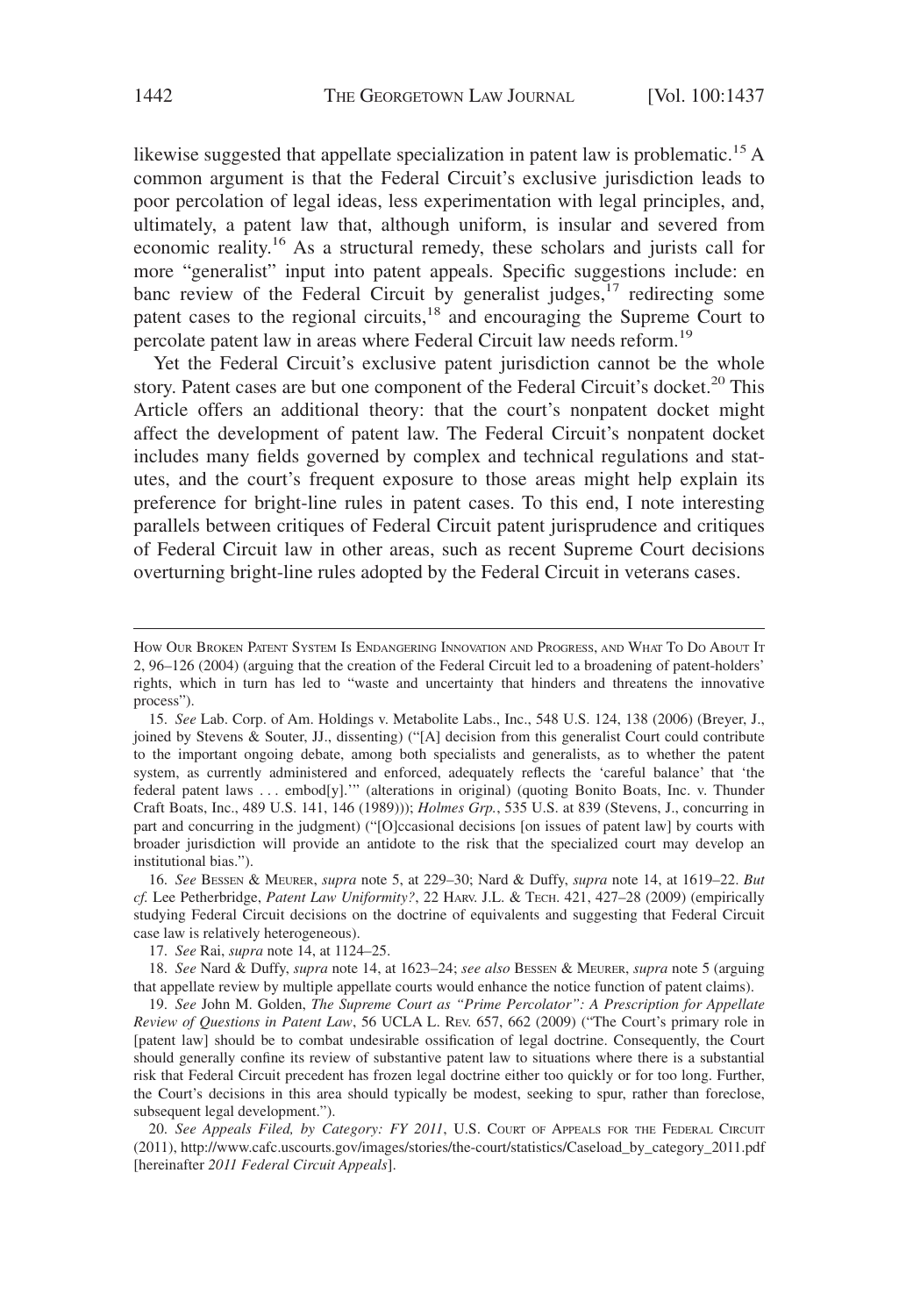This Article also directly considers whether the court's nonpatent appeals should be centralized in one court, focusing in detail on veterans-benefits cases, government contracts cases, and, to a lesser extent, government-personnel cases. I focus on these areas because they comprise the three largest components of the Federal Circuit's nonpatent docket (over forty percent of the court's entire caseload<sup>21</sup>) and because these areas exemplify potential problems in the court's institutional structure. I argue that, as a matter of institutional choice theory, there is little persuasive justification for veterans-benefits cases and government-personnel disputes to be appealed to a national appellate court. Although appellate centralization produces doctrinal uniformity, uniformity is a small benefit in these fields, outweighed by, among other things, the marginalizing effect of requiring individual, one-time litigants to face the federal government in a semi-specialized court in Washington, D.C. Moreover, these cases seem to have little generalizing influence on Federal Circuit patent law, as they involve no commercial- or competition-related issues that would inform a patent jurisprudence sensitive to innovation needs.

I also raise important questions about appellate centralization in governmentcontracts cases. On one hand, there is a significant uniformity justification for centralizing adjudication of government-contracts disputes, as those contracts are highly specialized and can be nationwide (or even worldwide) in scope. Any benefit, however, may be outweighed by the significant and possibly unwarranted advantages that the Federal Circuit has granted to the federal government in the contract area. Moreover, the sui generis nature of government contracts arguably provides the court with little insight into the operations of competitive markets, to the potential detriment of patent law.<sup>22</sup>

A project reimagining the jurisdiction of the Federal Circuit is of singular importance. The Federal Circuit is the only court of appeals with nationwide jurisdiction, so Congress frequently proposes adding new areas to the court's docket<sup>23</sup> or otherwise altering the court's jurisdiction.<sup>24</sup> Moreover, countries

<sup>21.</sup> *Id.* Of course, the raw number of veterans-benefits, government-contracts, and governmentpersonnel cases probably does not perfectly correlate with the amount of time the court spends on those cases, to the extent those cases are easier for the court to decide. As discussed in detail below, the scope of issues that may be reviewed in veterans cases is limited by law, a generally deferential standard of review applies in personnel cases, and many nonpatent cases lack the factual complexity of patent litigation. *See infra* section III.C. Still, these cases are a significant component of the court's nonpatent work, and the interaction between these nonpatent cases and patent law, if any, has been largely unexplored.

<sup>22.</sup> *See* Cameron W. Ellis, *Toward a Nuanced Plain Language Approach in Federal Contract Interpretation: What Do* Bell BCI, States Roofing, *and* LAI Services *Imply?*, 39 PUB. CONT. L.J. 821, 822 (2010) (noting that, unlike under the Uniform Commercial Code, the Federal Circuit's governmentcontracts law requires the judge to "discern the meaning of a contract term without outside reference" and that "[t]his difference often results in decisions that are untethered from the realities of the marketplace").

<sup>23.</sup> *See, e.g.*, Federal Courts Administration Act of 1992, Pub. L. No. 102-572, § 102, 106 Stat. 4506, 4506–07 (codified at 15 U.S.C. § 3416(c) (2006) and 28 U.S.C. § 1295(a) (2006 & Supp. IV 2010)) (granting the Federal Circuit exclusive jurisdiction over appeals in wage- and price-control cases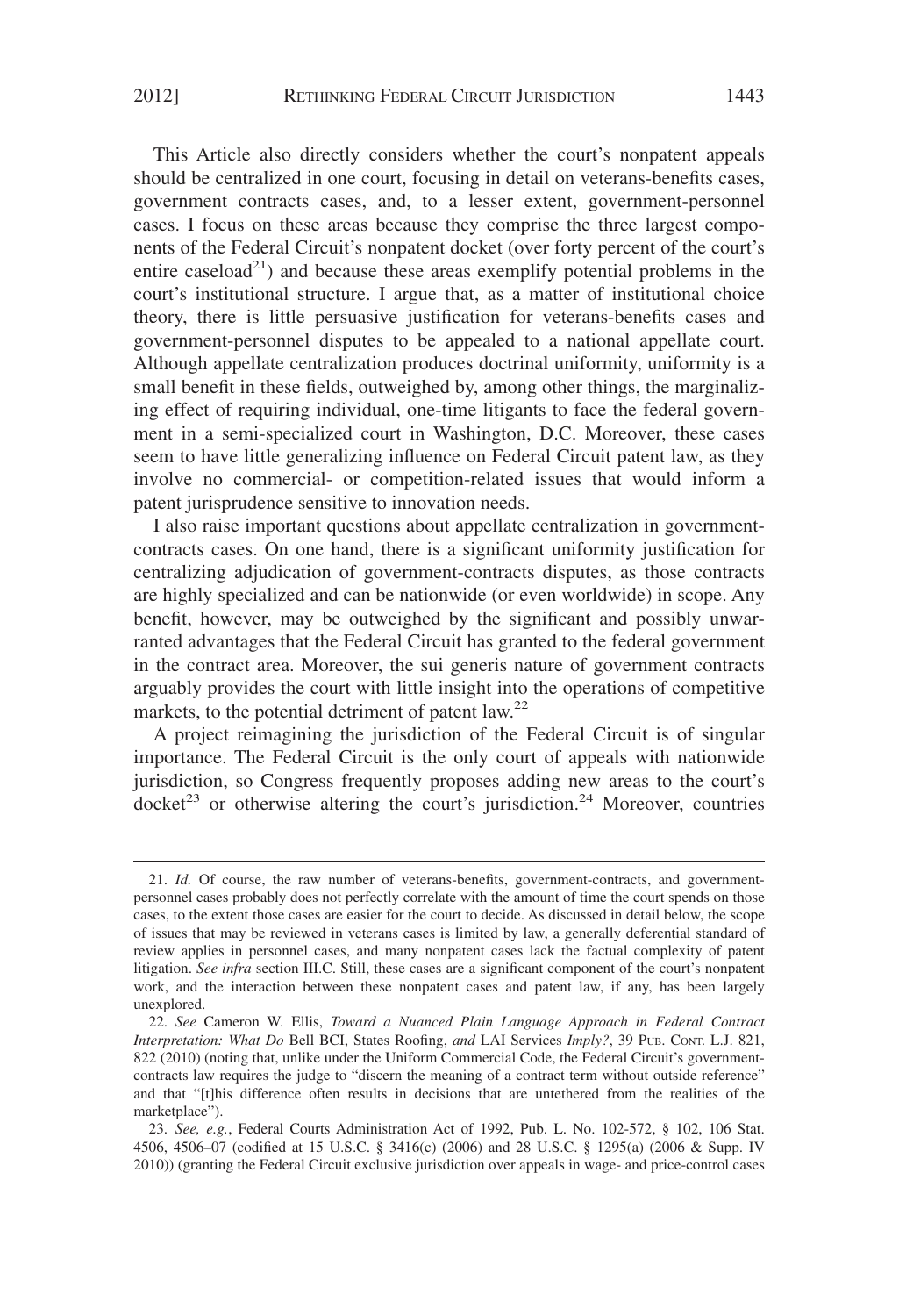throughout the world have created or are considering creating appellate patent courts.<sup>25</sup> This Article will inform any future proposals. Also, I hope this Article will spur further jurisdictional work by scholars in each of the Federal Circuit's subject-matter areas and encourage a dialogue between those divergent fields. This comparative, cross-jurisdictional analysis is needed but lacking in the current literature.<sup>26</sup>

This Article proceeds in four parts. Part I explores the theoretical debate over courts whose jurisdiction is defined not by geography, but by the subject matter of cases. It also traces the historical use of subject-matter appellate courts in the U.S. federal court system, a use that has been limited by the American conception of the judge as a generalist and by hostility towards judicial expertise.

Part II provides background on the Federal Circuit by recasting the traditional tale of the Federal Circuit's formation. According to the conventional wisdom, Congress was worried that disuniformity in patent law was adversely affecting innovation, so Congress created a national patent court to harmonize the law. Then, to overcome skepticism of expert courts, Congress gave the Federal Circuit jurisdiction over a wide range of tribunals that hear nonpatent cases. In

24. For example, in 2011, the House Committee on Veterans Affairs considered a bill that would have created a commission to review the system of judicial review for veterans-benefits claims. *See* H.R. 1484, 112th Cong. § 3 (2011) (as introduced in House, Apr. 12, 2011). While the version of the bill that passed the House did not include the commission provision, *see* H.R. 1484, 112th Cong. (2011) (as passed by House, May 31, 2011), the judges of the Court of Appeals for Veterans Claims (the Article I court whose decisions are reviewed by the Federal Circuit) seem to support the establishment of a commission and would like Congress to consider whether Federal Circuit review causes too much delay. *See Legislative Hearing on H.R. 811, H.R. 1407, H.R. 1441, H.R. 1484, H.R. 1627, H.R. 1647, and H. Con. Res. 12: Hearing Before the Subcomm. on Disability Assistance & Mem'l Affairs of the H. Comm. on Veterans' Affairs*, 112th Cong. 19–20 (2011) [hereinafter *House Hearing on H.R. 1484*] (statement of Hon. Bruce E. Kasold, Chief Judge, U.S. Court of Appeals for Veterans Claims). Under an alternative model, the Veterans Court's decisions would be directly reviewable in the Supreme Court by certiorari. *See id.* at 50–51.

25. *See* Paul R. Michel, Afterword, *Past, Present, and Future in the Life of the U.S. Court of Appeals for the Federal Circuit*, 59 AM. U. L. REV. 1199, 1210 (2010).

26. *See* Paul R. Gugliuzza, *Veterans Benefits in 2010: A New Dialogue Between the Supreme Court and the Federal Circuit*, 60 AM. U. L. REV. 1201, 1261 (2011).

formerly heard by the Temporary Emergency Court of Appeals); Veterans' Judicial Review Act, Pub. L. No. 100-687, § 301, 102 Stat. 4105, 4120–21 (1988) (codified as amended at 38 U.S.C. §§ 7251–7299 (2006 & Supp. IV 2010)) (granting the Federal Circuit exclusive jurisdiction over appeals from the U.S. Court of Veterans Appeals, later renamed the U.S. Court of Appeals for Veterans Claims); Comprehensive Immigration Reform Act of 2006, S. 2611, 109th Cong. § 707(b)(1) (2006) (calling for the U.S. Government Accountability Office to investigate the possibility of consolidating all appeals in immigration cases "into an existing circuit court, such as the United States Court of Appeals for the Federal Circuit"); Securing America's Borders Act, S. 2454, 109th Cong. § 501 (2006) (providing for exclusive Federal Circuit jurisdiction over immigration appeals); *see also* COMM'N ON STRUCTURAL ALTERNATIVES FOR THE FEDERAL COURTS OF APPEALS, FINAL REPORT 73-74 (1998) [hereinafter WHITE COMMISSION REPORT] (making "no specific recommendations as to additional categories of cases that might usefully be placed within the Federal Circuit's jurisdiction" but highlighting tax and Social Security appeals as "two types of cases that have been frequently discussed as potential candidates for the Federal Circuit's jurisdiction"); Daniel J. Meador, *A Challenge to Judicial Architecture: Modifying the Regional Design of the U.S. Courts of Appeals*, 56 U. CHI. L. REV. 603, 621–24 (1989) (suggesting appellate centralization in the areas of tax, communications, labor, and immigration law).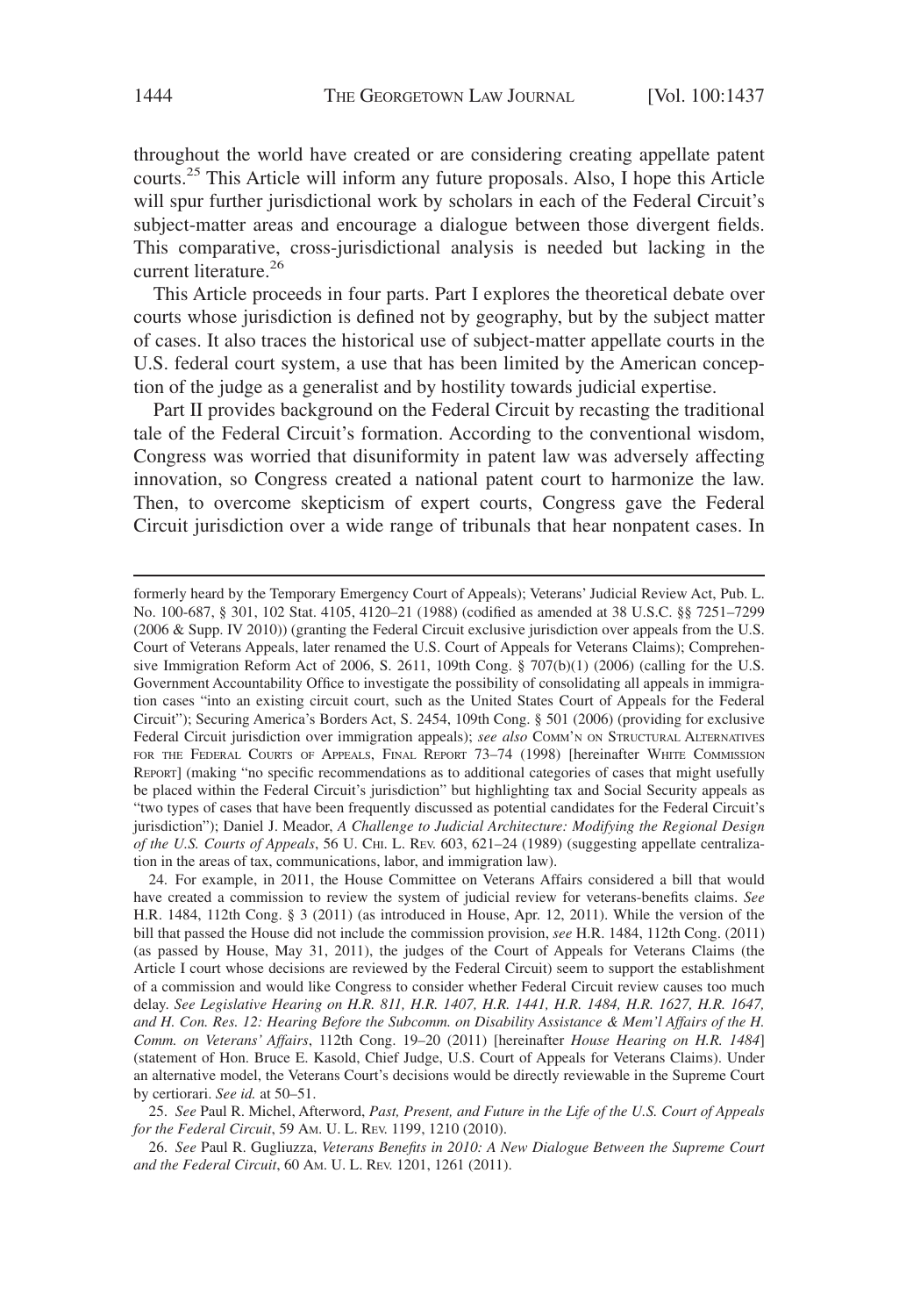retelling this history, I focus on two aspects that commentators have not fully appreciated. First, I highlight the important role that business interests played in obtaining a national patent court. And, second, I show how the overriding desire for a uniform patent law preempted consideration of two crucial questions of institutional structure: (1) whether the Federal Circuit's nonpatent cases would affect the court's patent jurisprudence and (2) whether any theory of institutional design supported centralization in the nonpatent cases assigned exclusively to the Federal Circuit.

Part III addresses the questions overlooked by the architects of the Federal Circuit. Among other things, it identifies an unnoticed paradox in the court's jurisdiction: the court's nonpatent jurisdiction over mostly noncommercial areas may be too narrow to expose the court to economic concerns that, in the view of intellectual property scholars, are not sufficiently addressed by the court's patent law. At the same time, the court's nonpatent jurisdiction may also be too broad: the court hears cases on such a wide range of subjects that it may not become "expert" in all of those areas, thus defeating an important purpose of appellate centralization.

Part IV outlines normative possibilities. Unlike prior proposals, which have focused on the court's exclusive patent jurisdiction,<sup>27</sup> I posit that reimagining the court's *non*patent jurisdiction could push patent law to better account for innovation concerns. I suggest narrowing the Federal Circuit's exclusive jurisdiction by removing from its docket veterans-benefits cases, government-personnel disputes, and, possibly, appeals from the Court of Federal Claims and boards of contract appeals. In place of these cases, I propose assigning to the court a cross-section of cases—including commercial cases—that are currently appealed to the regional circuits. The Federal Circuit would not have exclusive jurisdiction over these cases, but it would retain its exclusive jurisdiction over patent cases. By exposing Federal Circuit judges to the gamut of issues faced by federal appellate judges, rather than the relatively narrow and specialized issues they consider under the current jurisdictional framework, the Federal Circuit might create a patent law that is more conducive to innovation but still uniform.

The intradocket decision-making effects that I theorize in this Article are, naturally, difficult to quantify definitively. I therefore conclude by noting that future research—particularly empirical research—may help better define the optimal jurisdiction for the Federal Circuit and complement the theoretical contribution of this Article.

#### I. SPECIALIZED ADJUDICATION

A project redesigning the jurisdiction of the Federal Circuit must understand the theory and history of "specialized" adjudication, a term that generally, but imperfectly, refers to adjudication by a court with jurisdiction defined by the

<sup>27.</sup> *See* Nard & Duffy, *supra* note 14, at 1623–25; Rai, *supra* note 14, at 1124–25.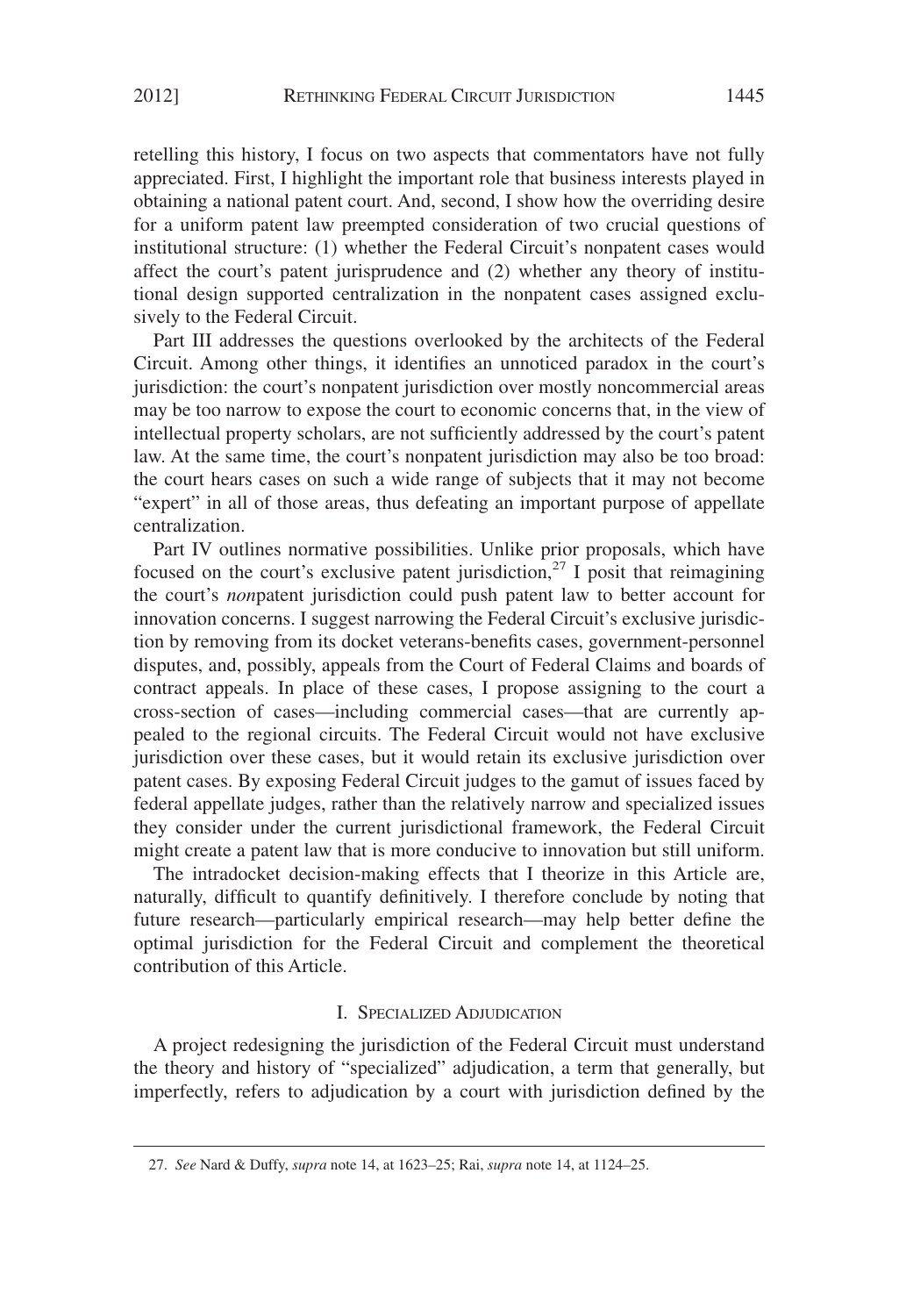subject matter of the cases it decides and not by geographic boundaries.<sup>28</sup> In this Part, I first review the academic debate over so-called specialized courts. Then, as background for the discussion of the Federal Circuit's creation and jurisdiction in Part II, I summarize the limited historical use of specialized appellate courts in the U.S. federal system.

#### A. SPECIALIZED COURTS: THE THEORETICAL DEBATE

The paradigmatic American judge, especially a federal judge, is a generalist.<sup>29</sup> A federal district judge is expected to sentence a criminal in the morning, try an employment-discrimination case in the afternoon, and draft an antitrust opinion in between. In the regional circuit courts of appeals, a panel of judges might hear an immigration case, a copyright case, and a securities-fraud case, all before lunch.30 Although the judge-as-generalist archetype is ingrained in the American legal culture, the archetype is merely a creature of tradition.<sup>31</sup> Nothing in the U.S. Constitution forbids Congress from assigning certain types of

31. *See* Deanell Reece Tacha, *Refocusing the Twenty-First-Century Law School*, 57 SMU L. REV. 1543, 1545 (2004) ("At its best, legal writing is about . . . . making your case succinctly so that your garden-variety judge, who in the American tradition is still a generalist, can grasp the intricacies of ERISA or the complex factual scenarios that permeate virtually every case before our court."); Wood, *supra* note 29, at 1756–57 ("What were the earliest federal judges doing, at the dawn of the Republic under the 1789 Constitution? To an astonishing degree, the answer is 'the same thing they are doing today.'"). For one example of the judge-as-generalist archetype in American popular culture, consider Judge Roy Snyder of the long-running animated series, *The Simpsons*. In his twenty-plus years on the bench, Judge Snyder has presided over matters as varied as Homer's false-advertising suit against the Frying Dutchman restaurant for failing to provide *all* the seafood he could eat, *The Simpsons*: *New Kid on the Block* (Fox television broadcast Nov. 12, 1992), a criminal prosecution against Marge for shoplifting a bottle of Colonel Kwik-E-Mart's Kentucky Bourbon, *The Simpsons*: *Marge in Chains* (Fox television broadcast May 6, 1993), and a juvenile-delinquency proceeding against Bart and Milhouse for joyriding in Police Chief Wiggum's squad car, *The Simpsons*: *The Parent Rap* (Fox television broadcast Nov. 11, 2001), among many others. *See Roy Snyder*, SIMPSONS WIKI, http:// simpsons.wikia.com/wiki/Judge\_Roy\_Snyder (last visited Mar. 29, 2012).

<sup>28.</sup> *See* Edward K. Cheng, *The Myth of the Generalist Judge*, 61 STAN. L. REV. 519, 526–27 (2008) (discussing the controversy over using the term "specialized" to refer to any court whose jurisdiction is defined by case subject matter). Like Professor Cheng, I use the term "specialized" to denote courts whose jurisdiction is limited to certain subject matters. I use the term "centralized," by contrast, to refer to a court that hears all cases of a particular subject matter within a sovereign jurisdiction. *See* Meador, *supra* note 23, at 613–14; Nard & Duffy, *supra* note 14, at 1642 (also using the term "concentrated"). Under this terminology, the Federal Circuit is both a "specialized" court because its jurisdiction is defined by subject matter and not geography, and a "centralized" court for appeals that are within its exclusive jurisdiction. *See* Nard & Duffy, *supra* note 14, at 1642–45.

<sup>29.</sup> *See, e.g.*, Lawrence Baum, *Probing the Effects of Judicial Specialization*, 58 DUKE L.J. 1667, 1667 (2009); Diane P. Wood, Speech, *Generalist Judges in a Specialized World*, 50 SMU L. REV. 1755, 1755–56 (1997).

<sup>30.</sup> *See generally* FRANK M. COFFIN, ON APPEAL: COURTS, LAWYERING, AND JUDGING 3–13 (1994) (colorfully describing a day in an appellate courtroom). Of course, even the generalist judges of the regional circuits are specialists in the sense that certain circuits hear particular types of cases more frequently than others. For example, the Second Circuit frequently encounters securities law, the Fifth Circuit frequently encounters immigration law, and the D.C. Circuit frequently encounters administrative law. *See* Eric Hansford, Note, *Measuring the Effects of Specialization with Circuit Split Resolutions*, 63 STAN. L. REV. 1145, 1146 (2011). And particular judges on generalist courts may specialize in certain areas of the law by writing more opinions in those areas. *See* Cheng, *supra* note 28, at 540.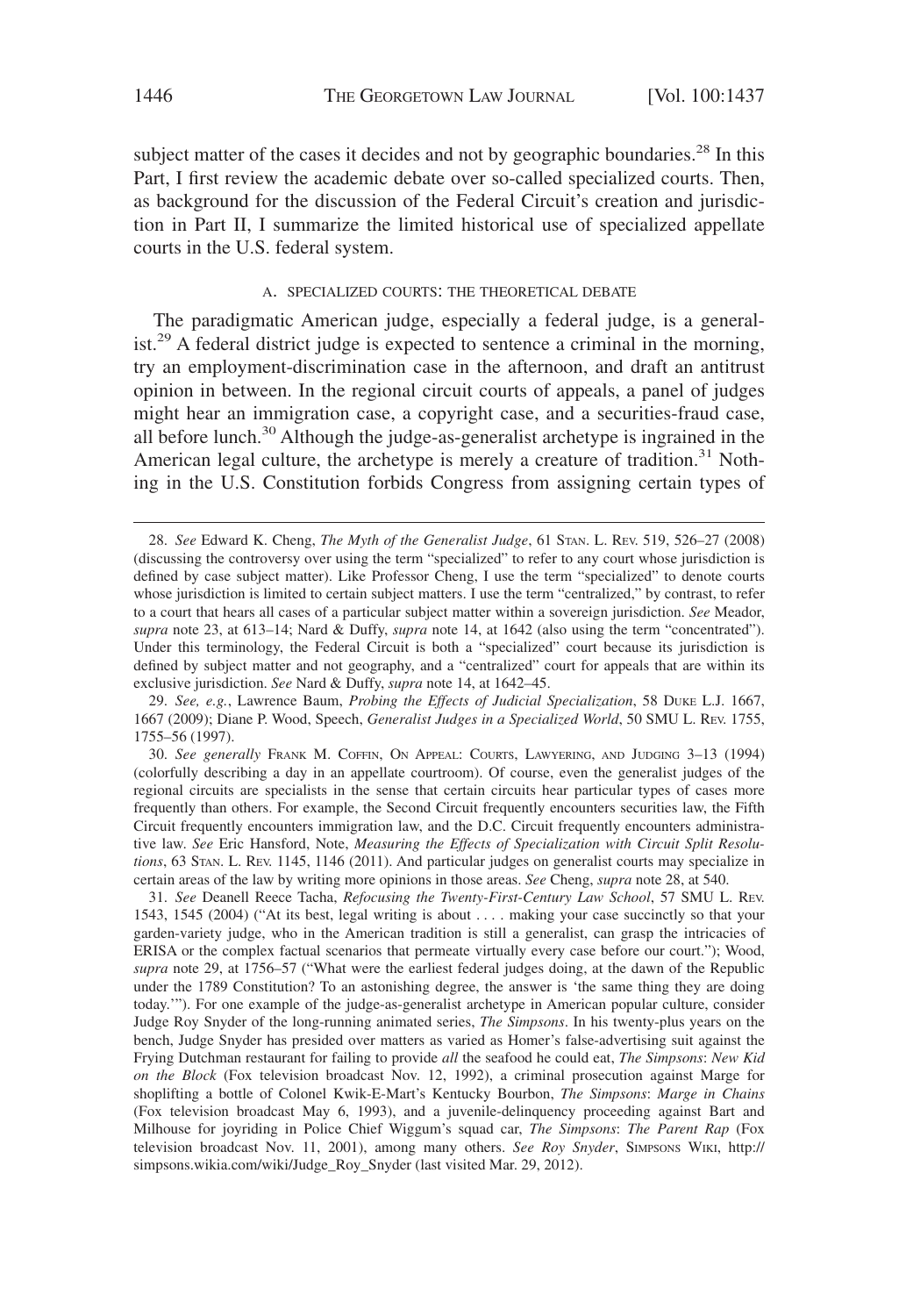cases to certain judges or courts, $32$  and appellate judicial specialization is not unusual in other Western countries.<sup>33</sup>

Scholars, moreover, have long maintained that there are potential benefits to defining jurisdiction by case subject matter. While this literature is vast,<sup>34</sup> three fundamental arguments frequently recur in support of specialized courts.<sup>35</sup> First, specialized courts can promote institutional efficiency. Judges who sit on courts with narrow subject-matter jurisdiction are, in theory, able to develop expertise in that narrow field. This, in turn, leads to quicker adjudications. Moreover, by absorbing jurisdiction over a particular subset of cases, the specialized court can alleviate caseload pressure on overburdened courts of general jurisdiction. This relieving effect can be magnified if the cases redirected to the specialized court are particularly complex or time-consuming, as patent cases, for example, tend to be.<sup>36</sup>

Second, specialized courts can enhance legal accuracy. "Accuracy" is, no doubt, a slippery word with many potential meanings. Drawing on the work of Rochelle Cooper Dreyfuss, this Article uses "accuracy" to refer specifically to the consistency of a legal rule with the policy underlying the legal regime and the needs and expectations of those who frequently interact with that regime.<sup>37</sup>

34. Important discussions of the theorized costs and benefits of judicial specialization include LAWRENCE BAUM, SPECIALIZING THE COURTS (2011); CARRINGTON ET AL., *supra* note 10, at 138–84; FELIX FRANKFURTER & JAMES M. LANDIS, THE BUSINESS OF THE SUPREME COURT: A STUDY IN THE FEDERAL JUDICIAL SYSTEM 146–86 (1927); HENRY J. FRIENDLY, FEDERAL JURISDICTION:AGENERAL VIEW 153–96 (1973); RICHARD A. POSNER, THE FEDERAL COURTS: CHALLENGE AND REFORM 244–72 (1996); Rochelle Cooper Dreyfuss, *Specialized Adjudication*, 1990 BYU L. REV. 377; Ellen R. Jordan, *Specialized Courts: A Choice?*, 76 NW. U. L. REV. 745 (1981); Richard L. Revesz, *Specialized Courts and the Administrative Lawmaking System*, 138 U. PA. L. REV. 1111 (1990); and Simon Rifkind, *A Special Court for Patent Litigation? The Danger of a Specialized Judiciary*, 37 A.B.A. J. 425 (1951). Beyond this rich literature focusing on institutional design in the judicial branch, there is a broad literature in the field of public choice applying economic analysis to issues of government structure and decisionmaking. *See, e.g.*, DENNIS C. MUELLER, PUBLIC CHOICE III (2003); MAXWELL L. STEARNS & TODD J. ZYWICKI, PUBLIC CHOICE CONCEPTS AND APPLICATIONS IN LAW (2009). To restrain the scope of this Article, I engage this public-choice literature only briefly. *See infra* notes 107, 269. But future work might certainly use this scholarship to assess the actions of judges on a unique court like the Federal Circuit. *See* MUELLER, *supra*, at 401 (noting that "[t]he question of the motivation of judges in an independent judiciary remains largely an empty black box in the public choice literature").

35. *See* Baum, *supra* note 29, at 1675 (listing "efficiency, expertise, and uniformity" as the three commonly cited benefits).

36. *See, e.g.*, Dreyfuss, *supra* note 34, at 377–79; Jordan, *supra* note 34, at 747–48.

37. *See* Dreyfuss, *Institutional Identity*, *supra* note 5, at 796. This benefit of specialization might alternatively be termed "expertise" or "quality." *See* BAUM, *supra* note 34, at 33 (noting that expertise

<sup>32.</sup> *See* Lockerty v. Phillips, 319 U.S. 182, 187 (1943) (affirming the Article III status of the Emergency Court of Appeals); *see also* Glidden Co. v. Zdanok, 370 U.S. 530, 584–85 (1962) (affirming the Article III status of two specialized courts: the Court of Customs and Patent Appeals and the Court of Claims) .

<sup>33.</sup> *See* Meador, *supra* note 23, at 609–10 (citing German and English examples and asserting "a world-wide familiarity with subject matter organization of appellate courts"); Daniel J. Meador, *Appellate Subject Matter Organization: The German Design from an American Perspective*,5HASTINGS INT'L & COMP. L. REV. 27, 28 (1981) (arguing that "one of the best-functioning appellate systems embodying a subject matter design is in Germany"); Wood, *supra* note 29, at 1761–62 (providing examples from Germany, France, and the United Kingdom).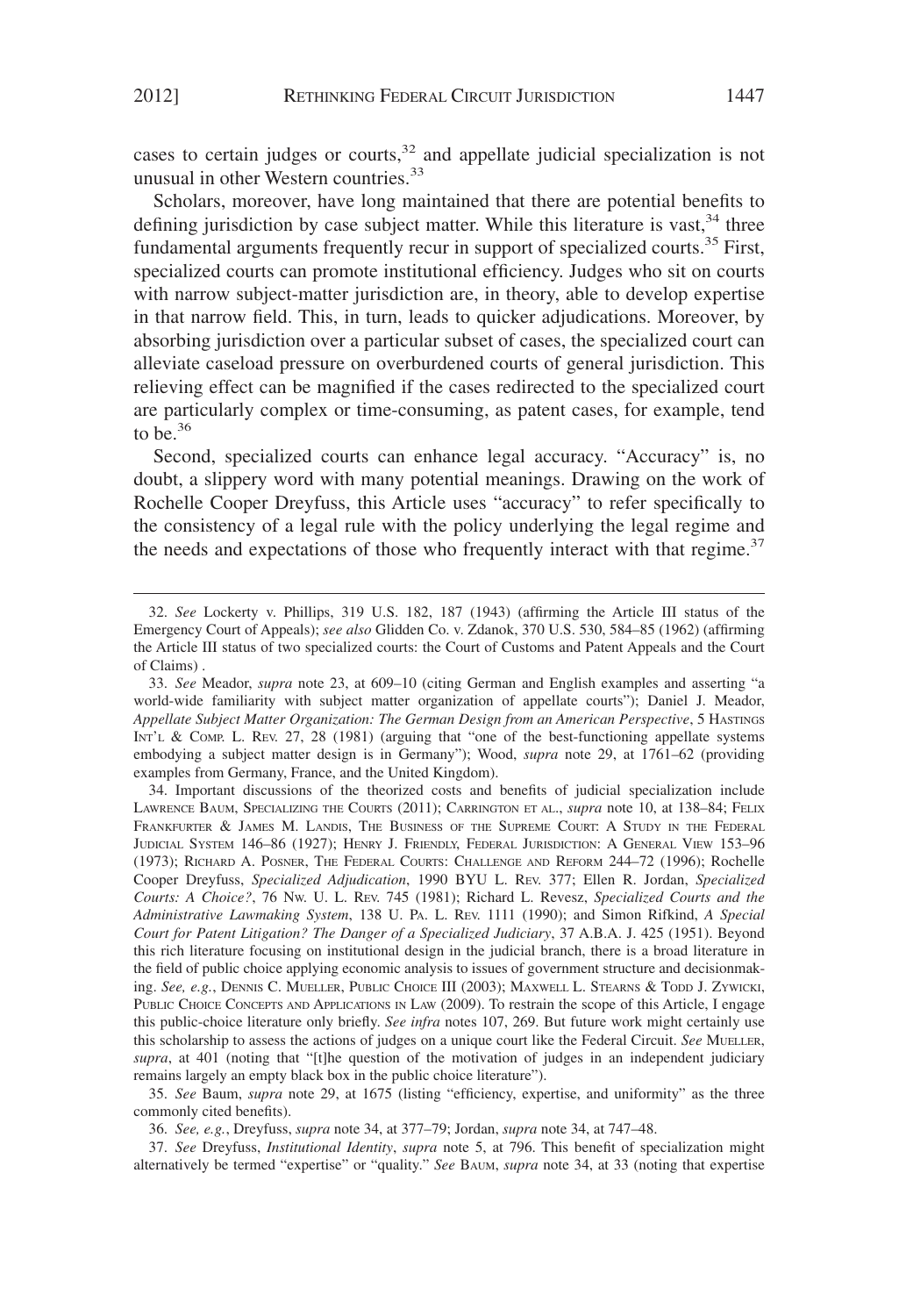Of course, measuring the accuracy of a legal rule can be a difficult task, if not an impossible one.<sup>38</sup> But for present purposes, the salient point is that a judge continuously involved with a particular, narrow field can observe the consequences of prior rulings and incorporate those observations into future rulings.<sup>39</sup> The accuracy benefit of judicial specialization is, not surprisingly, thought to be especially advantageous where the law is complex, or where the facts to which the law is typically applied are technical or scientific.<sup>40</sup>

A third and final benefit of judicial specialization is that it promotes legal uniformity.<sup>41</sup> Uniform legal doctrine provides clearer guidance to consumers of the law and, in theory, should reduce the need for litigation.<sup>42</sup> In addition, granting a single tribunal full reign over an entire area of law reduces incentives to forum shop and can eliminate difficult choice-of-law questions.<sup>43</sup>

Given these theorized benefits, patent law is a natural target for specialization. Patent cases can be time-consuming, and the facts of patent cases, particularly the relevant technology, can be complex.<sup>44</sup> Long before the creation of the Federal Circuit, distinguished jurists such as Felix Frankfurter, Learned Hand, and Henry Friendly expressed skepticism about the ability of generalist judges to understand patent disputes.<sup>45</sup> Moreover, according to most commentators, patent law was significantly disuniform before the Federal Circuit's creation in 1982, leading to widespread forum shopping.<sup>46</sup>

38. *See* BAUM, *supra* note 34, at 34.

39. Dreyfuss, *supra* note 34, at 378.

40. *See, e.g.*, FRIENDLY, *supra* note 34, at 156–57; Jordan, *supra* note 34, at 747–48; Revesz, *supra* note 34, at 1117–18.

41. *See, e.g.*, Revesz, *supra* note 34, at 1116–17.

42. Dreyfuss, *supra* note 34, at 378.

43. *See id.*

44. *See* FRIENDLY, *supra* note 34, at 156–57.

45. *See* Marconi Wireless Tel. Co. v. United States, 320 U.S. 1, 60–61 (1943) (Frankfurter, J., dissenting in part) ("It is an old observation that the training of Anglo-American judges ill fits them to discharge the duties cast upon them by patent legislation."); Parke-Davis & Co. v. H. K. Mulford Co., 189 F. 95, 115 (S.D.N.Y. 1911) (Hand, J.) ("How long we shall continue to blunder along without the aid of unpartisan and authoritative scientific assistance in the administration of justice, no one knows; but all fair persons not conventionalized by provincial legal habits of mind ought, I should think, unite to effect some such advance."); FRIENDLY, *supra* note 34, at 157 ("I am unable to perceive why we should not insist on the same level of scientific understanding on the patent bench that clients demand of the patent bar  $\dots$  .").

46. *See* 127 CONG. REC. 27,792 (1981) (statement of Rep. Railsback) ("[W]e heard a great deal of testimony concerning the problem of forum-shopping which presently is practiced in many different district courts around the country. For example, if you wanted to bring a lawsuit which would have the effect of attacking the validity of an existing patent, you would most likely file such a lawsuit in the [E]ighth [C]ircuit. On the other hand, if you were trying to have a patent held valid, you would try and have the suit filed in the [F]ifth [C]ircuit."); *see also* GLORIA K. KOENIG, PATENT INVALIDITY: A STATISTICAL AND SUBSTANTIVE ANALYSIS § 4.02, tbl.15 (rev. ed. 1980) (surveying the patent validity decisions of the courts of appeals from 1953 through 1977).

can help the specialized judge "interpret the law well" or "make good policy"); Dreyfuss, *Institutional Identity*, *supra* note 5, at 796 ("Accuracy, in turn, depends on *quality*—law that is cohesive in that the elements work together to further overall policies, and decisions that are explicated in a manner that makes the policy goals the court understands the law to be achieving both transparent and persuasive.").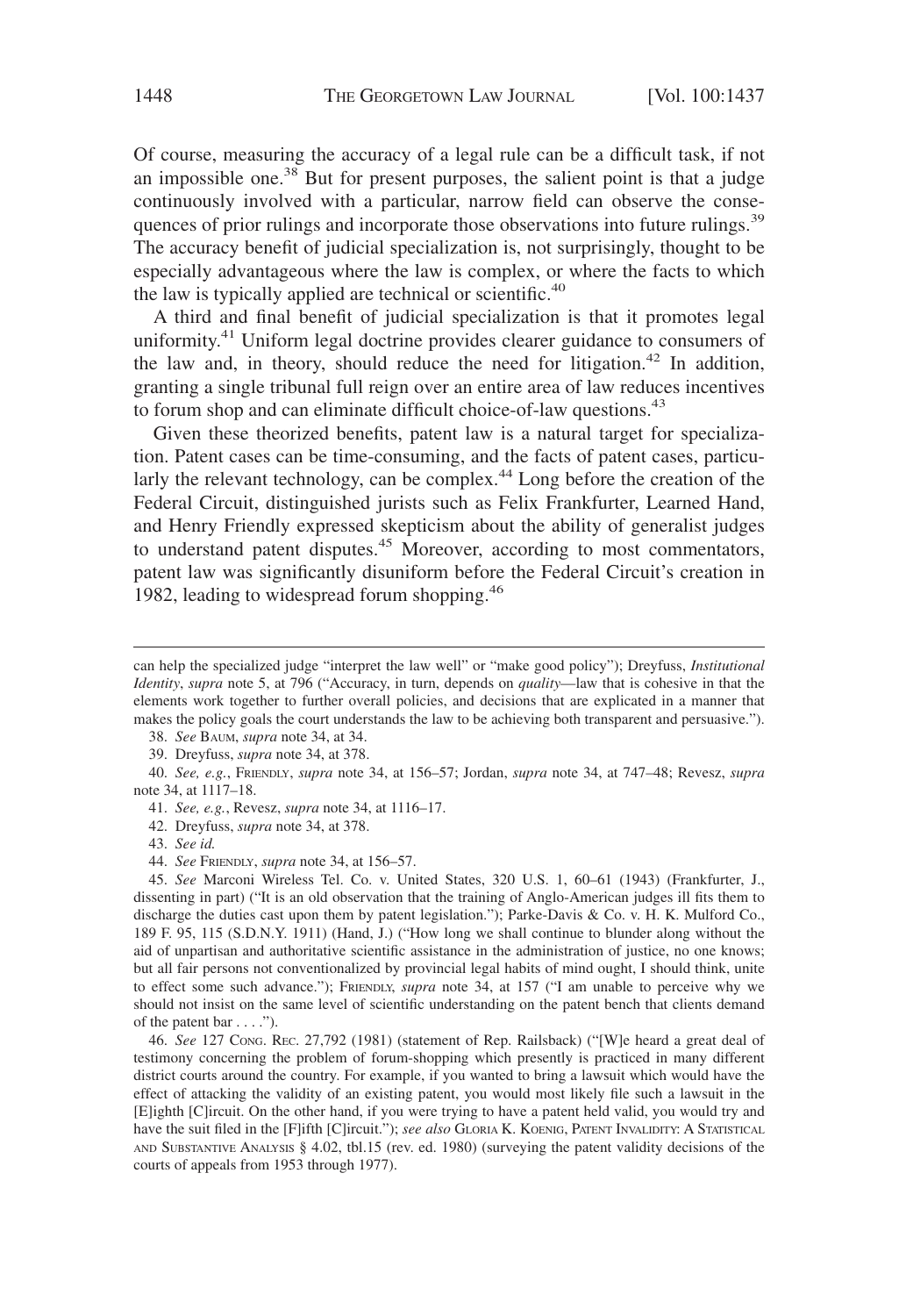Yet suggestions to make greater use of expert judges confront an array of objections. Although the arguments against specialized courts, like the arguments in favor of them, are wide-ranging, three arguments frequently recur. The first is that specialized courts are too isolated. This argument posits that a court addressing only a narrow class of cases and interacting only with a specialized bar will lose touch with the social policy served by the law it administers. $47$ Further, because no other peer-level courts will issue opinions in the court's area of expertise, competition to produce persuasive opinions will be reduced. With incentives and opportunities for creativity reduced, the law administered by the specialized tribunal may lapse into jargon that masks difficult policy issues.<sup>48</sup> In short, the concern is that judges on the specialized court will develop "tunnel vision": they will "los[e] sight of basic values at stake and instead develop[] arcane and intricate doctrine . . . ."<sup>49</sup>

A second objection to specialized courts is that they are biased. A specialized court, the argument goes, is prime for interest-group capture.<sup>50</sup> When a court decides cases relevant to only one or a small number of groups, it is easy for these groups to influence the appointments process and create a bench strongly in their favor.<sup>51</sup> And even if interest groups cannot corrupt the appointments process, there remains a danger that specialist judges, in making decisions, will identify too strongly with any entity they repeatedly encounter. Repeat litigants and their lawyers—who know the court well, are well-positioned to exploit this familiarity, especially if they face off against one-shot litigants.<sup>52</sup>

A third and final objection to specialized courts is that their judgeships are not viewed as sufficiently prestigious to attract the most capable individuals.<sup>53</sup> The salience of this concern is, in my view, debatable. A judge on a court that hears cases from the entire array of laws could certainly be viewed as exercising more "power" than a judge on a court that hears cases arising under only one law. Yet today's lawyers are already highly specialized, and, as Paul Carrington, Daniel Meador, and Maurice Rosenberg have noted, "it is at least possible that some

51. *See, e.g.*, Dreyfuss, *supra* note 34, at 379–80.

<sup>47.</sup> *See, e.g.*, Rifkind, *supra* note 34, at 426.

<sup>48.</sup> *See, e.g.*, Dreyfuss, *Case Study*, *supra* note 5, at 3.

<sup>49.</sup> Paul R. Gugliuzza, *The New Federal Circuit Mandamus*, 45 IND. L. REV. 343, 402 (2012). A related concern is that specialized judges might come to view themselves as "truly special" disregarding trial court fact-finding and expert testimony. Jay P. Kesan & Gwendolyn G. Ball, *Judicial Experience and the Efficiency and Accuracy of Patent Adjudication: An Empirical Analysis of the Case for a Specialized Patent Trial Court*, 24 HARV. J.L. & TECH. 393, 406 (2011) (citing Thomas H. Case & Scott R. Miller, Note, *An Appraisal of the Court of Appeals for the Federal Circuit*, 57 S. CAL. L. REV. 301, 311 (1984)).

<sup>50.</sup> *See, e.g.*, CARRINGTON ET AL., *supra* note 10, at 168.

<sup>52.</sup> *See, e.g.*, *id.* at 380 (noting that "the side that is better heeled or more powerful could capture the court and create a bench more likely to issue one-sided opinions").

<sup>53.</sup> *See, e.g.*, Jordan, *supra* note 34, at 748; *see also* Daniel J. Meador, *An Appellate Court Dilemma and a Solution Through Subject Matter Organization*, 16 U. MICH. J.L. REFORM 471, 483–84 (1983) (addressing the argument that judges on specialized courts will suffer from "boredom" and "lack of intellectual challenge").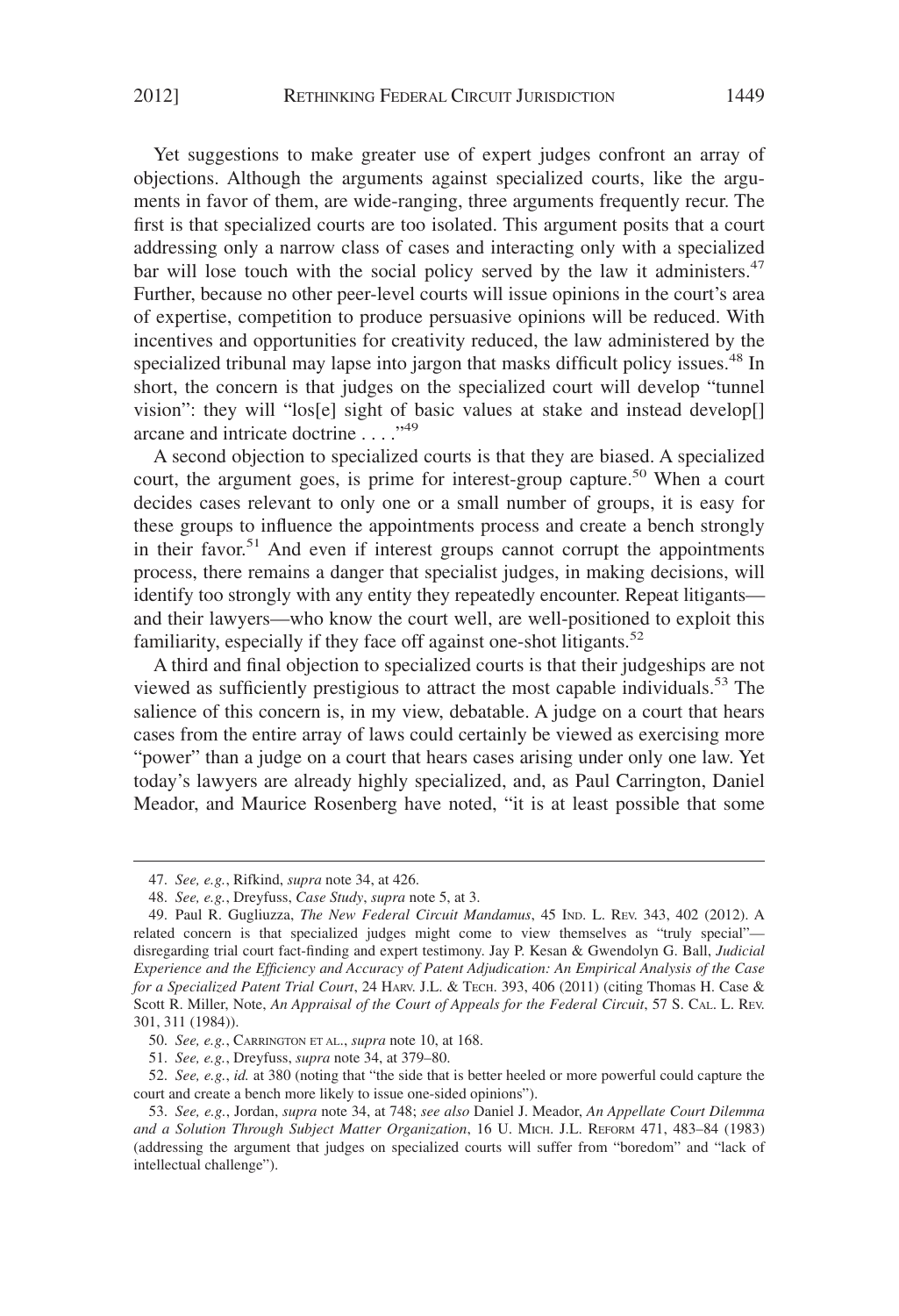very able specialists would be more attracted to judicial work which enabled them to continue their interest."54 This may hold particularly true in our current age, where stagnant salaries make judicial appointments increasingly undesirable from an economic perspective. $55$ 

In response to suggestions to centralize patent litigation, such as those made by Hand, Frankfurter, and Friendly, more specific concerns have been raised. The foundational critique of specialization in patent law was lodged by Judge Simon Rifkind in 1951. In Judge Rifkind's view, it was not the law that made patent cases complex, it was the technology relevant to the basic requirements of the Patent Act: novelty, utility, nonobviousness, and sufficient disclosure.<sup>56</sup> The judge noted, however, that "[i]t is hardly to be supposed that the members of a patent court will be so omniscient as to possess specialized skill in chemistry, in electronics, mechanics and in vast fields of discovery as yet uncharted."<sup>57</sup> Thus, in most cases, the "expert" judge would, in truth, bring little expertise to bear.58 Judge Rifkind's concern seems particularly salient when the proposal is not to centralize patent cases in one trial court, where judicial knowledge of the relevant technology might periodically enhance fact-finding, but in one *appellate* court, where review of factual issues is limited.<sup>59</sup>

Of course, many claims about specialized courts are difficult, if not impossible, to test empirically.<sup>60</sup> In the absence of hard data, the decision to centralize in one court all cases of a particular type should be made with a careful, qualitative consideration of potential costs and benefits. In Part III, I outline a framework for this decision-making process and apply it to evaluate the Federal Circuit's appellate jurisdiction. Before discussing the Federal Circuit, however, it is important to understand the unique nature of this national appellate court.

58. *See id.*

<sup>54.</sup> CARRINGTON ET AL., *supra* note 10, at 169; *see* BAUM, *supra* note 34, at 54 (arguing that, in certain circumstances, "judges may find it satisfying to specialize"); *see also* Paul M. Bator, *The Judicial Universe of Judge Richard Posner*, 52 U. CHI. L. REV. 1146, 1155 (1985) (book review) ("Of course it is somewhat less grand to be the judge of an antitrust or tax court than to be an all-purpose philosopher king. But I doubt the assertion that making the job of federal judge somewhat less grand will harm the country because the job will attract people of lesser abilities. It will attract persons of somewhat *different* abilities. It will attract people who are more deeply interested in particular subjects and less interested in running everything. That, in my opinion, would be good.").

<sup>55.</sup> *See* William Glaberson, *Pay Frozen, More New York Judges Leave Bench*, N.Y. TIMES, July 4, 2011, http://www.nytimes.com/2011/07/05/nyregion/with-salary-freeze-more-new-york-judges-areleaving-the-bench.html; Adam Liptak, *How Much Should Judges Make?*, N.Y. TIMES, Jan. 20, 2009, http://www.nytimes.com/2009/01/20/washington/20bar.html.

<sup>56.</sup> *See* Rifkind, *supra* note 34, at 426; *see also* 35 U.S.C. §§ 101–103, 112 (2006) (outlining the requirements for patentability).

<sup>57.</sup> Rifkind, *supra* note 34, at 426.

<sup>59.</sup> *See, e.g.*, FED. R. CIV. P. 52(a)(6) ("Findings of fact... must not be set aside unless clearly erroneous, and the reviewing court must give due regard to the trial court's opportunity to judge the witnesses' credibility.").

<sup>60.</sup> *Cf.* Chad M. Oldfather, *Judging, Expertise, and the Rule of Law*, 89 WASH. U. L. REV. 847, 850–54 (2012) (summarizing the difficulty of reaching confident conclusions about whether specialization is preferable in various contexts).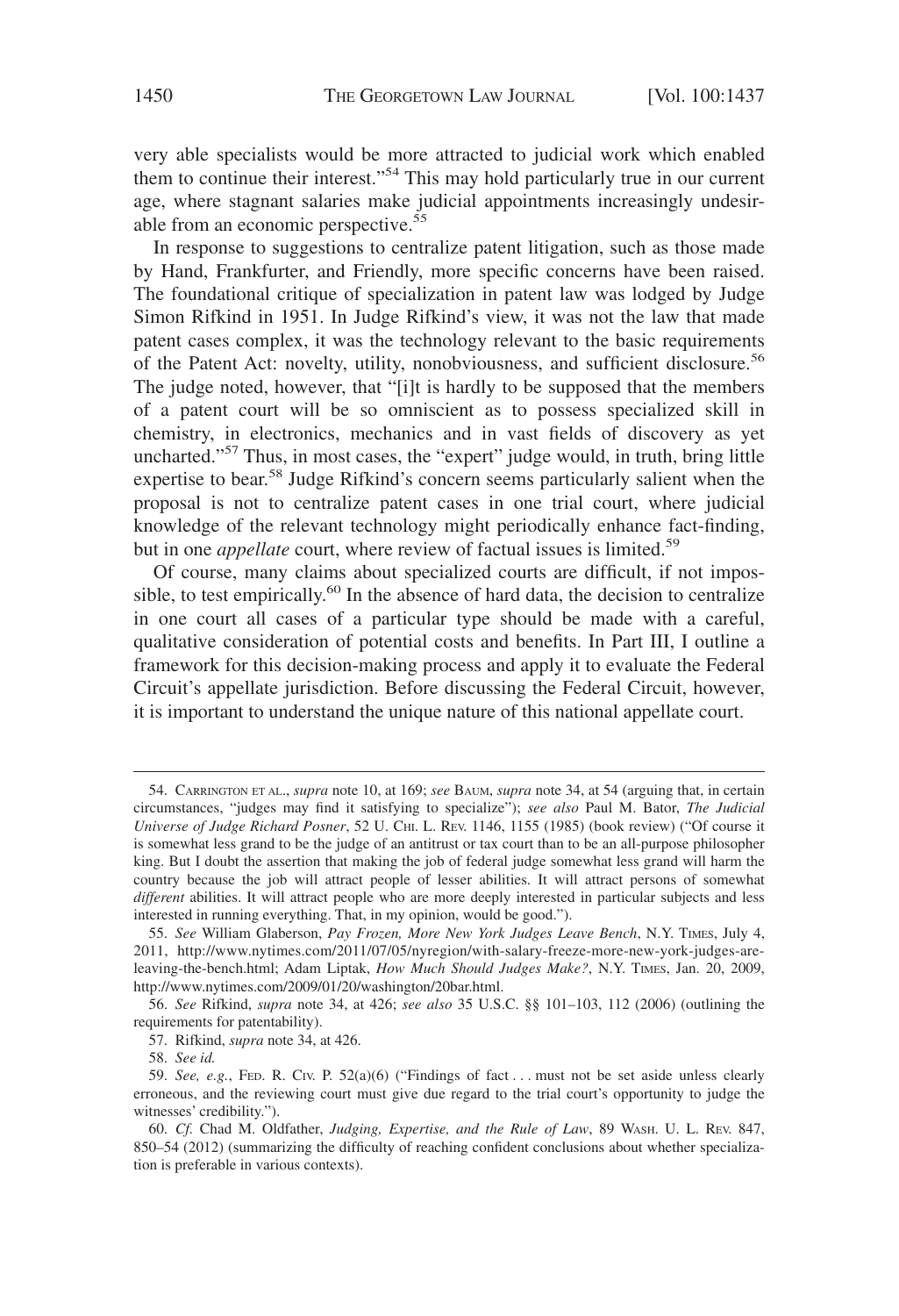#### B. SPECIALIZED APPELLATE COURTS IN THE FEDERAL SYSTEM

Under the current structure of the federal judicial system, which stems largely from the Evarts Act of  $1891$ ,<sup>61</sup> all district courts are contained within one of twelve regional circuits.<sup>62</sup> In the vast majority of cases, an appeal from a district court decision will be heard by the court of appeals for the circuit in which the district court is located.<sup>63</sup>

The Evarts Act originally divided the United States into nine geographic circuits.<sup>64</sup> Over the past century, when a circuit's caseload has become too heavy, or a circuit has become too large, the traditional congressional response has been either to add more judges or to split the existing circuit into two smaller circuits. In 1929, Congress split the original Eighth Circuit into what are now the Eighth and Tenth Circuits.<sup> $\delta$ 5</sup> In 1981, Congress split the former Fifth Circuit into what are now the Fifth and Eleventh Circuits.<sup>66</sup> And proposals to further split the current Ninth Circuit have been regular fixtures of Congress's agenda.<sup>67</sup>

Despite the tradition of geographically defined appellate jurisdiction, there has been a handful of federal appellate courts with jurisdiction defined by case subject matter.<sup>68</sup> Congress created these courts for many of the reasons discussed above: to relieve caseload pressure, to divert time-consuming cases from the courts of general jurisdiction, and to enhance doctrinal uniformity. In creating these specialized appellate courts, Congress has followed two different models of judicial structure. Some courts have been staffed with dedicated judges who tend full time to the work of the specialized court. Other courts, by contrast, have been staffed with judges from the existing federal judiciary who

67. *See, e.g.*, Circuit Court of Appeals Restructuring and Modernization Act of 2007, S. 525, 110th Cong. (2007); Circuit Court of Appeals Restructuring and Modernization Act of 2005, S. 1845, 109th Cong. (2005); Ninth Circuit Judgeship and Reorganization Act of 2005, H.R. 211, 109th Cong. (2005); Ninth Circuit Judgeship and Reorganization Act of 2004, S. 2278, 108th Cong. (2004); Ninth Circuit Court of Appeals Judgeship and Reorganization Act of 2003, H.R. 2723, 108th Cong. (2003). *See generally* Frank Tamulonis III, Comment, *Splitting the Ninth Circuit: An Administrative Necessity or Environmental Gerrymandering?*, 112 PENN ST. L. REV. 859, 861–69 (2008) (summarizing the debate over splitting the Ninth Circuit and relevant legislative proposals).

68. Although this discussion is limited to appellate specialization in the federal judiciary, it should be noted that specialized appellate courts can be found in state judiciaries, too. Oklahoma, Texas, Alabama, and Tennessee, for example, have appellate courts that hear only criminal cases. *See* DANIEL JOHN MEADOR, APPELLATE COURTS IN THE UNITED STATES 15, apps. A–B (2d ed. 2006).

<sup>61.</sup> Judiciary Act of 1891, ch. 517, 26 Stat. 826 [hereinafter Evarts Act].

<sup>62.</sup> *See* 28 U.S.C. § 41 (2006).

<sup>63.</sup> *See id.* § 1294.

<sup>64.</sup> Evarts Act § 3, 26 Stat. at 827.

<sup>65.</sup> *See* Act of Feb. 28, 1929, Pub. L. No. 70-840, 45 Stat. 1346, 1346–47.

<sup>66.</sup> *See* Fifth Circuit Court of Appeals Reorganization Act of 1980, Pub. L. No. 96-452, 94 Stat. 1994. The twelfth geographic circuit, the District of Columbia Circuit, traces its origins to the Court of Appeals of the District of Columbia, which Congress created two years after passing the Evarts Act. *See* Act of Feb. 9, 1893, ch. 74, 27 Stat. 434. For a discussion of that court's evolution into the modern Court of Appeals for the D.C. Circuit, see JEFFREY BRANDON MORRIS, CALMLY TO POISE THE SCALES OF JUSTICE:AHISTORY OF THE COURTS OF THE DISTRICT OF COLUMBIA CIRCUIT 60, 234–35 (2001).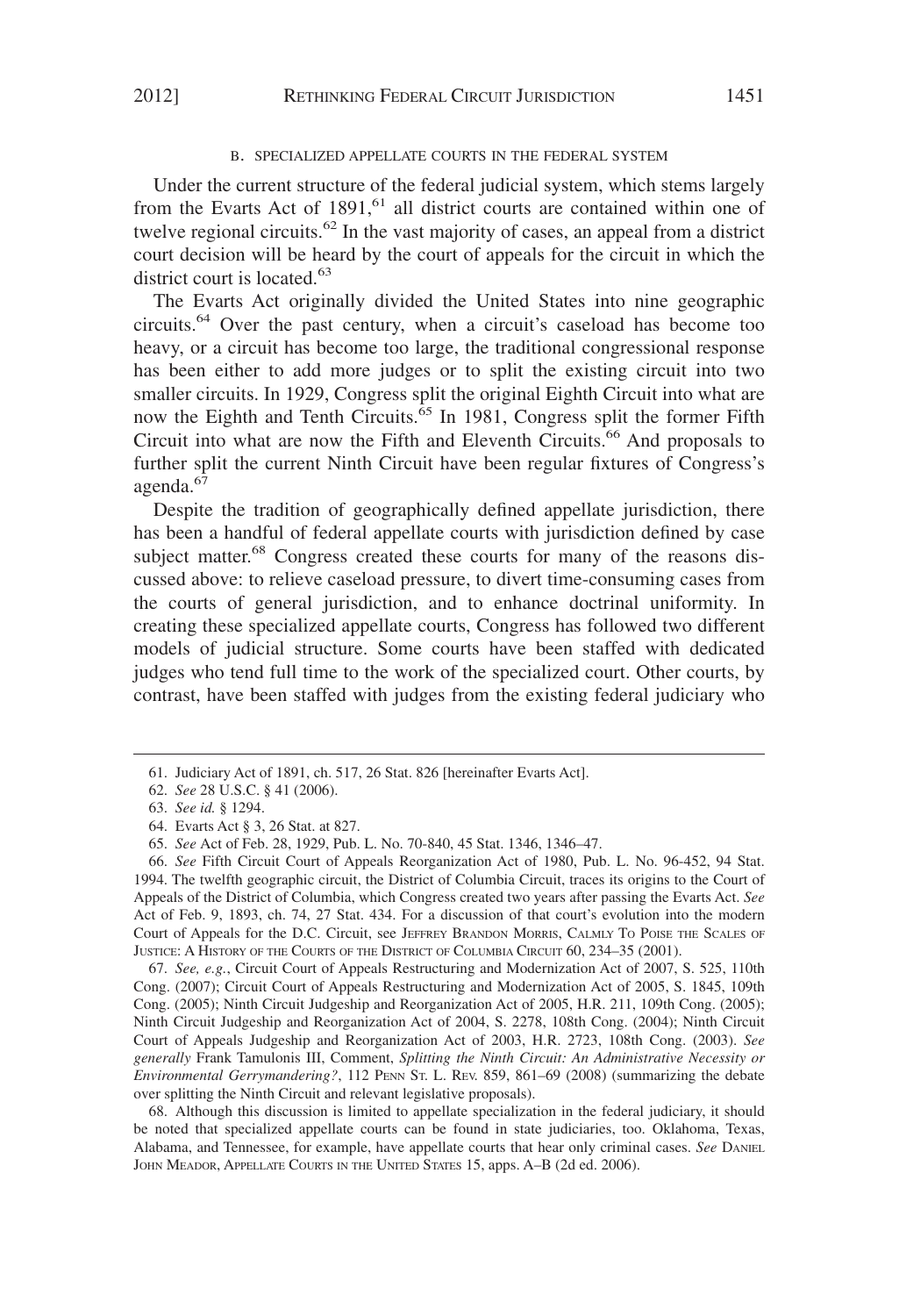dedicate some portion of their time to the work of the specialized court.

The earliest specialized courts created by Congress followed the former model. The first specialized court created by Congress at any level was the Court of Claims, established in 1855.<sup>69</sup> Congress gave the court jurisdiction to hear nontort claims against the U.S. government, seeking to reduce its own burden in handling these matters through private bills.<sup>70</sup> In 1925, Congress split the Court of Claims in two, creating a trial-level tribunal staffed by Article I "commissioners" whose decisions were reviewed by the Article III judges of the court's appellate division.<sup>71</sup> Six decades later, the appellate division of the Court of Claims would be merged into the Federal Circuit.72

When Congress first created a specialized appellate court from scratch in 1909, it again used the model of dedicated, full-time judges. The Court of Customs Appeals, another court that would eventually become part of the Federal Circuit, was created not only to provide a uniform doctrine governing tariffs and duties, but also to relieve the docket of the Second Circuit, whose geographic jurisdiction over the Port of New York was causing the court to be overwhelmed with customs cases.<sup>73</sup> In 1929, Congress granted the Court of Customs Appeals jurisdiction over appeals from the Patent and Trademark Office and renamed it the Court of Customs and Patent Appeals (CCPA).<sup>74</sup>

In contrast to the specialized courts with full-time judges, the specialized appellate courts created more recently have often, but not always, drawn their judges from the existing federal judiciary. For example, the Emergency Court of Appeals (in existence from 1942 to 1961) and the Temporary Emergency Court of Appeals (in existence from 1971 to 1992) heard appeals arising under price-stabilization legislation and were staffed with temporary appointees from the existing Article III judiciary.<sup>75</sup> Likewise, Bankruptcy Appellate Panels (BAPs), which exist in five of the twelve regional circuits, are staffed with bankruptcy judges from within the circuit.<sup>76</sup>

75. 17 WRIGHT ET AL., *supra* note 71, § 4105; *see* Economic Stabilization Act Amendments of 1971, Pub. L. No. 92-210, § 211, 85 Stat. 743, 748; Act of Jan. 30, 1942, ch. 26, § 204(c), 56 Stat. 23, 32.

76. *See* Jonathan Remy Nash & Rafael I. Pardo, *An Empirical Investigation into Appellate Structure and the Perceived Quality of Appellate Review*, 61 VAND. L. REV. 1745, 1757 (2008) (noting the

<sup>69.</sup> *See* Act of Feb. 24, 1855, ch. 122, 10 Stat. 612.

<sup>70.</sup> *See* Glidden Co. v. Zdanok, 370 U.S. 530, 552 (1962).

<sup>71.</sup> *See* 17 CHARLES ALAN WRIGHT ET AL., FEDERAL PRACTICE AND PROCEDURE § 4101 (3d ed. 2007).

<sup>72.</sup> *See infra* section II.A.

<sup>73. 1</sup> BRUCE E. CLUBB, UNITED STATES FOREIGN TRADE LAW § 13.5, at 280–81 (1991); *see* Payne– Aldrich Tariff Act, ch. 6, § 29, 36 Stat. 11, 105 (1909).

<sup>74.</sup> Act of March 2, 1929, ch. 488, 45 Stat. 1475. Another prominent example of a specialized federal appellate court with full-time, dedicated judges is the much maligned Commerce Court, which reviewed railroad disputes. *See* Act of June 18, 1910, ch. 309, 36 Stat. 539. Often cited as an example of the interest-group capture that can infect specialized courts, Congress gave the Commerce Court jurisdiction to review only the decisions of the Interstate Commerce Commission. *See* CARRINGTON ET AL., *supra* note 10, at 168; FRANKFURTER & LANDIS, *supra* note 34, at 162–74. Because of this narrow mandate, only railroad interests sought to influence the judicial selection process, and the court quickly became viewed as dominated by the railroads, which led to its swift abolition. *See* Dreyfuss, *supra* note 34, at 392–93.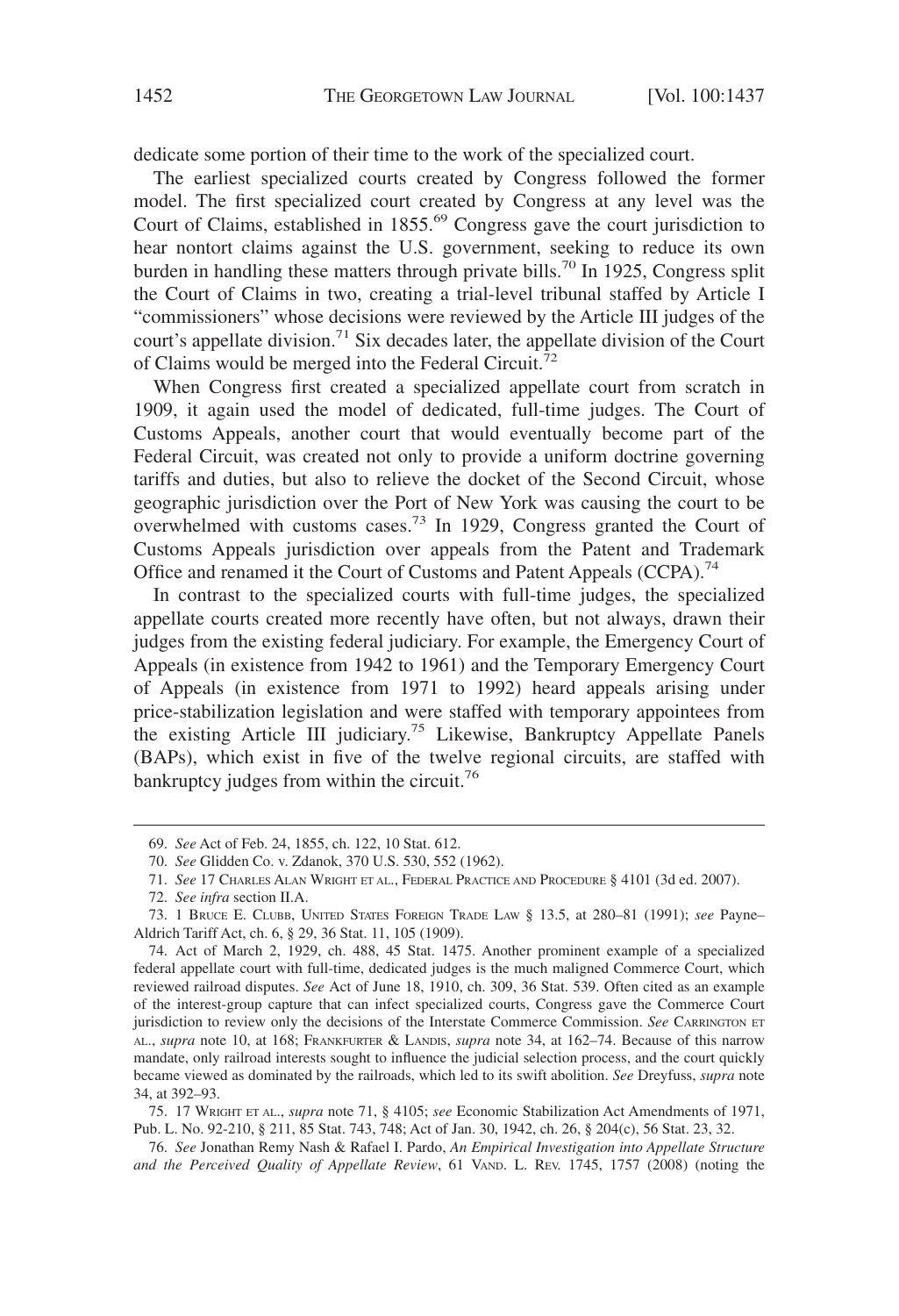In addition, specialized appellate courts have long played an important role in intelligence and military affairs. For example, since 1978, the Foreign Intelligence Surveillance Court has heard petitions for orders permitting electronic surveillance on foreign citizens.<sup>77</sup> Its decisions are reviewed by the Foreign Intelligence Surveillance Court of Review.<sup>78</sup> The judges of these controversial courts are sitting Article III judges selected by the Chief Justice of the United States.<sup>79</sup>

Like the foreign-intelligence-surveillance courts, specialized militaryappellate courts represent a model of dual specialization, that is, specialization at both the trial and appellate level, although judges on military courts tend to be dedicated to their court full time. The Court of Appeals for the Armed Forces (CAAF), for example, is an Article I court with jurisdiction to review sentences in courts martial.<sup>80</sup> By the time an appeal reaches the CAAF, it already will have been affirmed by the court of criminal appeals for the relevant branch of service (another example of appellate specialization).<sup>81</sup> And Congress created the Court of Appeals for Veterans Claims in 1988 to review the veterans benefits decisions of the Board of Veterans' Appeals within the Department of Veterans Affairs.<sup>82</sup>

In short, Congress has employed specialization at the appellate level on numerous occasions and has formed the benches of these courts in different ways. But it is important to note that the jurisdiction of the courts discussed thus far has been limited to extremely narrow segments of the expansive area governed by federal law. In the next Part, I turn to the Federal Circuit. Although the Federal Circuit's jurisdiction is also defined by subject matter and not geography, it decides a greater variety of cases than the courts discussed thus far.

#### II. THE FEDERAL CIRCUIT: PURPOSE AND JURISDICTION

Described by a notable government commission on the federal courts as "the most significant and innovative structural alteration" since the Evarts Act,<sup>83</sup> the Federal Circuit's subject-matter jurisdiction is broader than that of the specialized appellate courts discussed above. Although the Federal Circuit is best known for being the near-exclusive appellate court for patent cases, the court hears a wide range of cases involving such matters as veterans benefits, government contracts, government-personnel disputes, customs and tariffs issues, and tax refunds, among others.

The traditional story of the Federal Circuit's creation emphasizes that Con-

existence of BAPs in the First, Sixth, Eighth, Ninth, and Tenth Circuits); *see also* 28 U.S.C. § 158(b) (2006) (empowering each circuit's judicial council to create a BAP).

<sup>77. 50</sup> U.S.C. § 1803(a) (Supp. III 2009).

<sup>78.</sup> *Id.* § 1803(b).

<sup>79.</sup> *Id.* § 1803(a)–(b); *see* BAUM, *supra* note 34, at 84–86 (collecting critiques of the courts).

<sup>80.</sup> *See* 17 WRIGHT ET AL., *supra* note 71, § 4107.

<sup>81.</sup> *See* 10 U.S.C. § 867 (2006); 17 WRIGHT ET AL., *supra* note 71, § 4107.

<sup>82.</sup> Veterans' Judicial Review Act, Pub. L. No. 100-687, § 301, 102 Stat. 4105, 4113–22 (1988) (codified as amended at 38 U.S.C. §§ 7251–7299 (2006 & Supp. IV 2010)).

<sup>83.</sup> WHITE COMMISSION REPORT, *supra* note 23, at 72.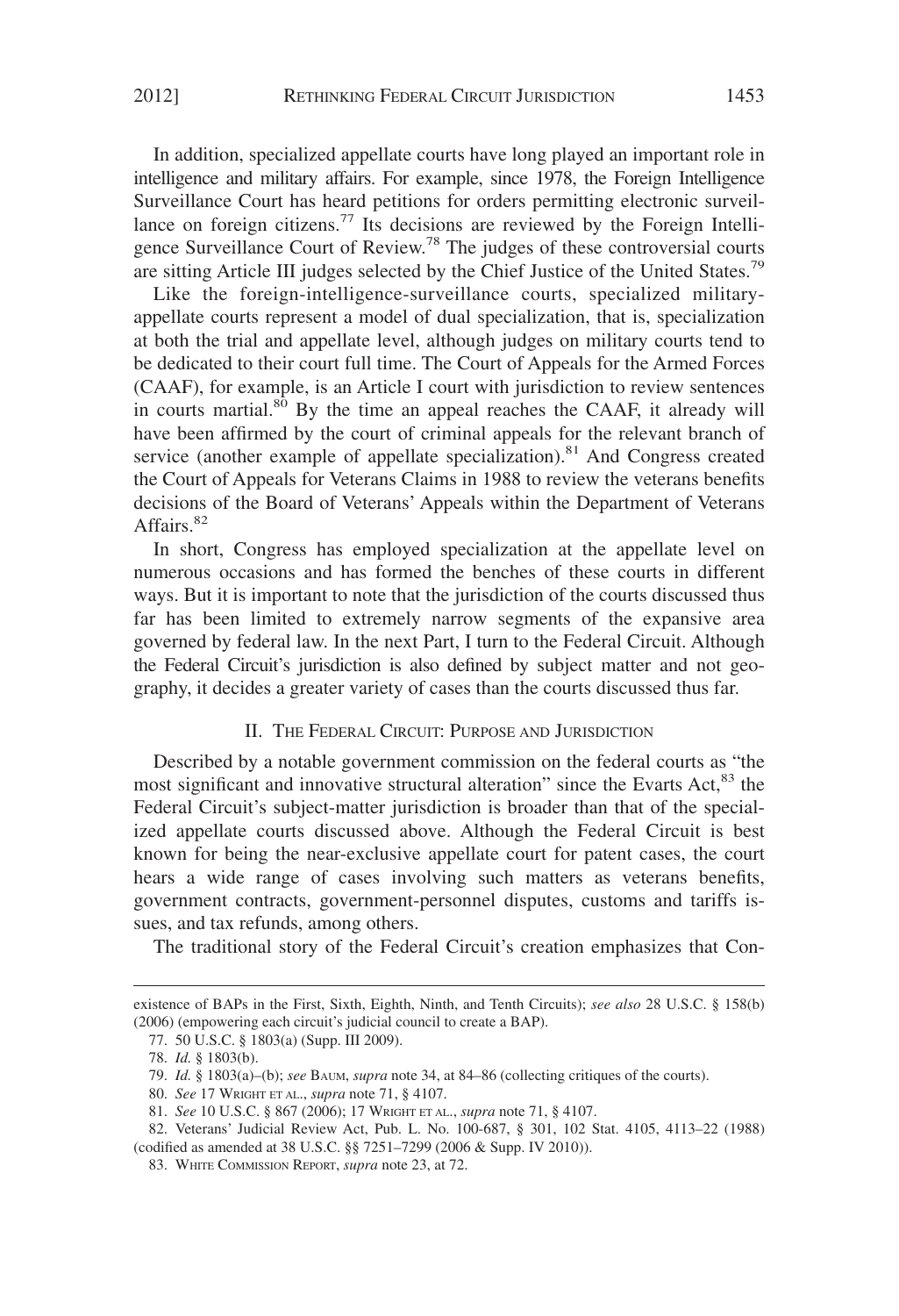gress created the court to standardize patent law throughout the country. But, cognizant of the theorized pitfalls of specialized courts, Congress granted the Federal Circuit jurisdiction over a variety of other tribunals, to provide some "generalizing" influence.<sup>84</sup> This Part provides a fresh perspective on the traditional narrative. It begins by highlighting the important role that business interests played in the Federal Circuit's creation. It then explores the surprising lack of attention that the architects of the Federal Circuit gave to the court's nonpatent docket. In particular, I show that these architects, a group that included officials from all three branches of government, never considered how the court's nonpatent jurisdiction might affect the development of patent law or whether the Federal Circuit was an appropriate forum for the nonpatent cases assigned to the court. Because Part III considers whether appellate centralization is appropriate in each area covered by the Federal Circuit, I conclude this Part by summarizing the Federal Circuit's current jurisdiction.

#### A. "THE COURT AMERICAN BUSINESS WANTED AND GOT: THE UNITED STATES COURT OF APPEALS FOR THE FEDERAL CIRCUIT"<sup>85</sup>

Despite skepticism about specialized courts, solutions to two seemingly unrelated problems coalesced in the late 1970s and early 1980s to make the Federal Circuit a reality. The first problem was economic. The late 1970s featured a recession, high unemployment, and widespread layoffs.<sup>86</sup> This economic malaise, coupled with severe inflation, added the word "stagflation" to the American lexicon.87 In response, President Jimmy Carter initiated a "Domestic Policy Review," which concluded, among other things, that technologybased products were one area "in which American companies continued to dominate world markets."<sup>88</sup> The Review, as well as other contemporary studies, identified a disuniform patent law as a potential impediment to continued American dominance of the technology industry.<sup>89</sup>

The second problem was the exploding caseloads of the federal appellate

<sup>84.</sup> *See, e.g.*, Pauline Newman, *The Federal Circuit—A Reminiscence*, 14 GEO. MASON L. REV. 513, 520 (1992) ("[P]roponents of the Federal Circuit stressed that the range and variety of its jurisdiction would necessarily avoid the risks of specialized courts.").

<sup>85.</sup> Title of a monograph published by the National Chamber Foundation, a policy research group affiliated with the U.S. Chamber of Commerce, to commemorate the founding of the Federal Circuit. *See* FRANK P. CIHLAR, THE COURT AMERICAN BUSINESS WANTED AND GOT: THE UNITED STATES COURT OF APPEALS FOR THE FEDERAL CIRCUIT (1982).

<sup>86.</sup> Pauline Newman, Foreword, *The Federal Circuit in Perspective*, 54 AM. U. L. REV. 821, 822 (2005).

<sup>87.</sup> *See* OXFORD ENGLISH DICTIONARY (2d ed. 1989), *available at* http://www.oed.com/viewdictionary entry/Entry/188670.

<sup>88.</sup> BRUCE D. ABRAMSON, THE SECRET CIRCUIT: THE LITTLE-KNOWN COURT WHERE THE RULES OF THE INFORMATION AGE UNFOLD 7 (2007).

<sup>89.</sup> *See* COMM'N ON REVISION OF THE FED. COURT APPELLATE SYS., STRUCTURE AND INTERNAL PROCE-DURES: RECOMMENDATIONS FOR CHANGE, 67 F.R.D. 195, 369–71 (1975) [hereinafter HRUSKA COMMISSION REPORT] (reporting the findings of a congressionally created commission); Donald R. Dunner, *The U.S. Court of Appeals for the Federal Circuit: Its Critical Role in the Revitalization of U.S. Patent*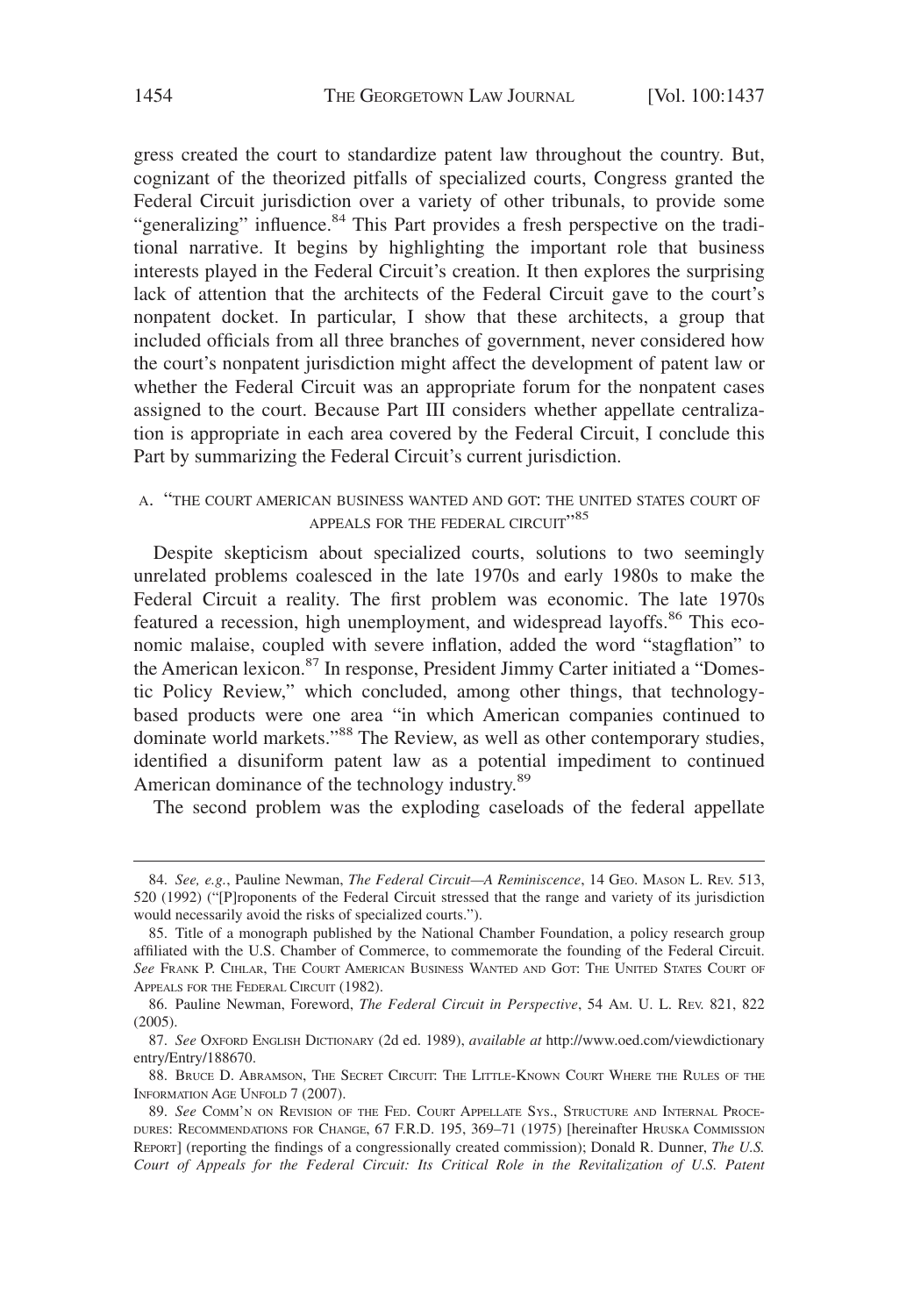courts. By 1973, the number of cases terminated in the courts of appeals had increased nearly  $400\%$  since  $1960$ .<sup>90</sup> Congress and the Federal Judicial Center commissioned a series of reports to recommend solutions.<sup>91</sup> The two most prominent reports, those of the Freund Committee (chaired by Harvard Law School professor Paul Freund)<sup>92</sup> and the Hruska Commission (chaired by Senator Roman Hruska of Nebraska),<sup>93</sup> suggested modest reforms, such as creating a national court of appeals to help the Supreme Court resolve circuit splits, and splitting the Fifth and Ninth Circuits.<sup>94</sup> These reports led to no legislative action, although Congress eventually split the Fifth Circuit in 1981.<sup>95</sup> But one observation of the Hruska Commission would be a cornerstone for the founding of the Federal Circuit.

Writing in 1975, the Commission emphasized that forum shopping had become a "widespread" problem in patent cases, due to the perception that some circuits were hostile to patent rights, while others were not.<sup>96</sup> The Commission's patent law consultants, Donald Dunner and James Gambrell, saw the root of the problem as the lack of an appellate institution to issue "nationally binding decisions" on issues of patent law.<sup>97</sup> Ultimately, the Commission decided not to recommend creating a national patent court due to theorized problems with specialized courts and opposition by the bench and bar.<sup>98</sup>

The prospect of a national patent court, however, appealed to Professor Daniel Meador who, from 1977 to 1979, led the Office for Improvements in the Administration of Justice within the U.S. Department of Justice.<sup>99</sup> Professor Meador and his staff and successors worked relentlessly with the judicial branch and Congress to create a national court for patent appeals. Meador's team was not only concerned about disharmony in the patent law, but also sought to address the perceived caseload crisis by removing particularly time-consuming cases from the regional circuits' jurisdiction.<sup>100</sup>

92. REPORT OF THE STUDY GROUP ON THE CASELOAD OF THE SUPREME COURT, 57 F.R.D. 573 (1972).

95. *See supra* note 66 and accompanying text.

96. HRUSKA COMMISSION REPORT, *supra* note 89, at 220.

97. *Id.*

*Jurisprudence, Past, Present, and Future*, 43 LOY. L.A. L. REV. 775, 776–78 (2010) (describing the ideas generated by the Domestic Policy Review).

<sup>90.</sup> POSNER, *supra* note 34, at 72–73 tbl.3.6.

<sup>91.</sup> *See* Daniel J. Meador, *Origin of the Federal Circuit: A Personal Account*, 41 AM. U. L. REV. 581, 582 & nn.4–7 (1992). *See generally State of the Judiciary and Access to Justice: Hearings Before the Subcomm. on the Courts, Civil Liberties, and the Admin. of Justice of the H. Comm. on the Judiciary*, 95th Cong. (1977) (examining problems facing the American judiciary at the time, including overwhelming caseloads).

<sup>93.</sup> HRUSKA COMMISSION REPORT, *supra* note 89; COMM'N ON THE REVISION OF THE FED. COURT APPELLATE SYS., THE GEOGRAPHICAL BOUNDARIES OF THE SEVERAL JUDICIAL CIRCUITS: RECOMMENDATIONS FOR CHANGE, 62 F.R.D. 223 (1973).

<sup>94.</sup> *See generally* Meador, *supra* note 91, at 582 & nn.4–5 (discussing the reports).

<sup>98.</sup> *Id.* at 234–36.

<sup>99.</sup> *See* Meador, *supra* note 91, at 581, 588.

<sup>100.</sup> Accordingly, Professor Meador's original proposal was to create a national appellate court that heard not only patent cases but also environmental cases and other "science" cases. *Id.* at 585–86.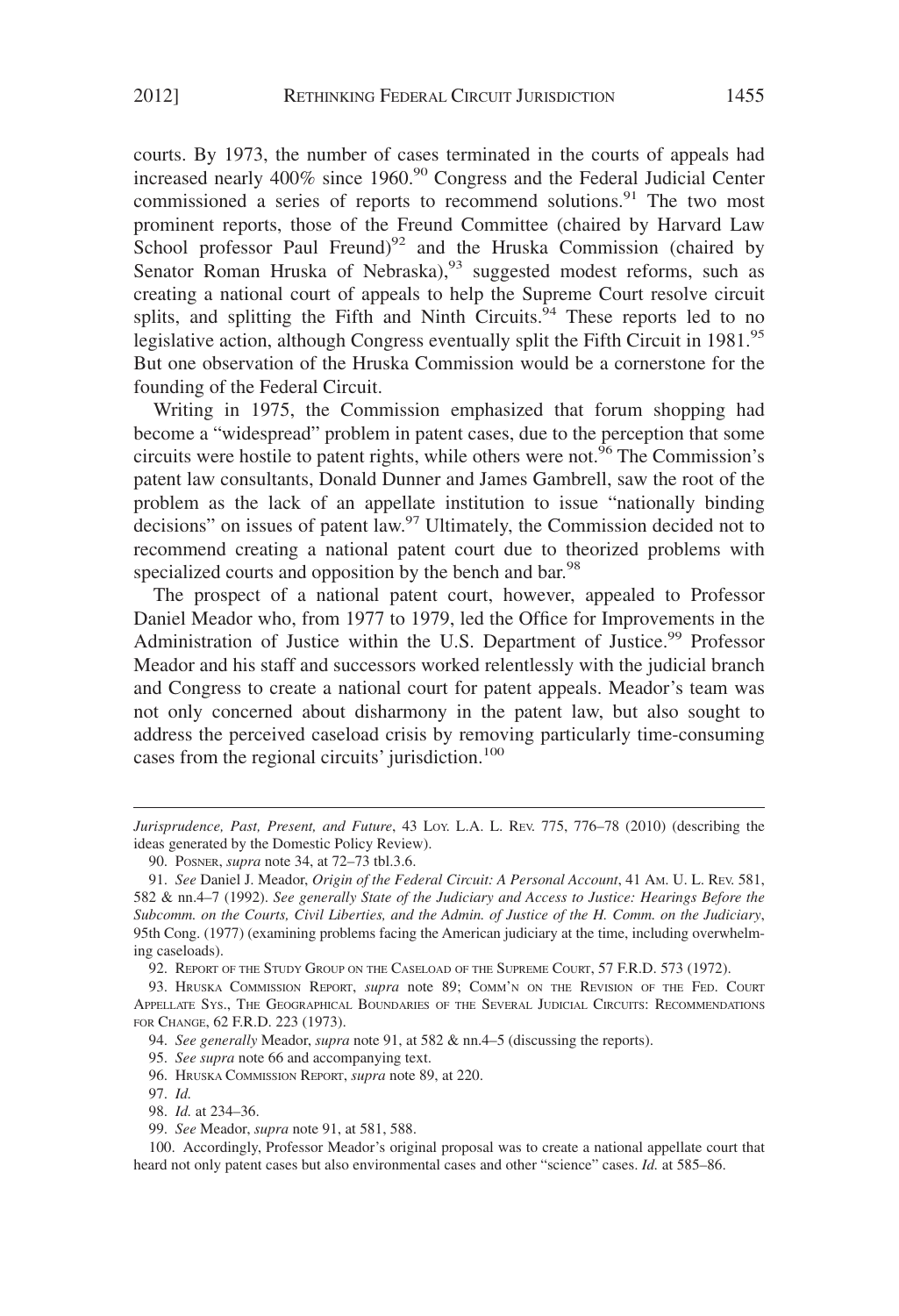The problems tied together by Professor Meador's team—a need for uniformity in patent law and a need to remove complex patent cases from the regional circuits—figure prominently in the legislative history of the act that created the Federal Circuit, the Federal Courts Improvement Act of 1982 (FCIA).<sup>101</sup> For example, the House Judiciary Committee report on the FCIA notes:

Directing patent appeals to the new court will have the beneficial effect of removing these unusually complex, technically difficult, and time-consuming cases from the dockets of the regional courts of appeals... . [But] case management is not the primary goal of the legislation; rather, the central purpose is to reduce the widespread lack of uniformity and uncertainty of legal doctrine that exist in the administration of patent law.<sup>102</sup>

A lingering question remains, however. Appellate centralization in patent law had been suggested frequently throughout the preceding decade. Why did the Federal Circuit proposal gain traction where prior proposals faltered? One explanation may lie in the strong corporate support for the Federal Circuit.<sup>103</sup> By the late 1970s, business interests seem to have taken the view that greater certainty in patent litigation would simplify business planning and stimulate research and development.<sup>104</sup> Perhaps more importantly, a centralized patent court, especially one formed from the patent-friendly CCPA, could be expected to uphold patents against validity challenges.<sup>105</sup> The corresponding increase in the value of patent rights would inure to the benefit of patent owners, particularly large corporations with extensive portfolios.<sup>106</sup> This explanation for the

105. *See* Lawrence Baum, *Specializing the Federal Courts: Neutral Reforms or Efforts To Shape Judicial Policy?*, 74 JUDICATURE 217, 223 (1991).

<sup>101.</sup> Federal Courts Improvement Act of 1982, Pub. L. No. 97-164, 96 Stat. 25 (codified in scattered sections of 28 U.S.C.); *see, e.g.*, 127 CONG. REC. 27,792 (1981) (statement of Rep. Railsback).

<sup>102.</sup> H.R. REP. NO. 97-312, at 22–23 (1981).

<sup>103.</sup> *See, e.g.*, *id.* at 22 (citing a poll conducted by the Industrial Research Institute, "a private, non-profit corporation with a membership of approximately 250 industrial companies that account for a major portion of the industrial research and development conducted in the United States," which "overwhelmingly" favored the creation of the Federal Circuit); S. REP. NO. 97-275, at 5 (1981), *reprinted in* 1982 U.S.C.C.A.N. 11 (similar); 127 CONG. REC. 27,793–94 (1981) (listing corporate supporters of the FCIA, including Dow Chemical, Eli Lilly, Exxon, General Motors, Goodyear, IBM, Johnson & Johnson, Merck, Monsanto, 3M, Phillips Petroleum, Polaroid, Procter & Gamble, Shell Oil, Standard Oil, and Xerox); *Industrial Innovation and Patent and Copyright Law Amendments: Hearings Before the Subcomm. on Courts, Civil Liberties, and the Admin. of Justice of the H. Comm. on the Judiciary*, 96th Cong. 7–8 (1980) [hereinafter *House Hearing on Industrial Innovation*] (statement of Hon. Philip Klutznick, Sec'y of Commerce) (noting his own support for the FCIA, as well as the support of the private sector advisory committee on patent policy to President Carter's Domestic Policy Review).

<sup>104.</sup> S. REP. NO. 97-275, at 6, *reprinted in* 1982 U.S.C.C.AN. at 16 (quoting the general patent counsel of General Electric).

<sup>106.</sup> It should also be noted that the business community's favorable views of the FCIA may have been shaped, in turn, by their patent lawyers, who by the late 1970s had come to support appellate centralization. *See id.*; *see also* Cecil D. Quillen, Jr., *Innovation and the U.S. Patent System*,1VA. L. & BUS. REV. 207, 227–28 (2006) (discussing the positions and economic interests of the PTO and the Washington, D.C. patent bar with respect to the Federal Circuit); F.M. Scherer, *The Political Economy*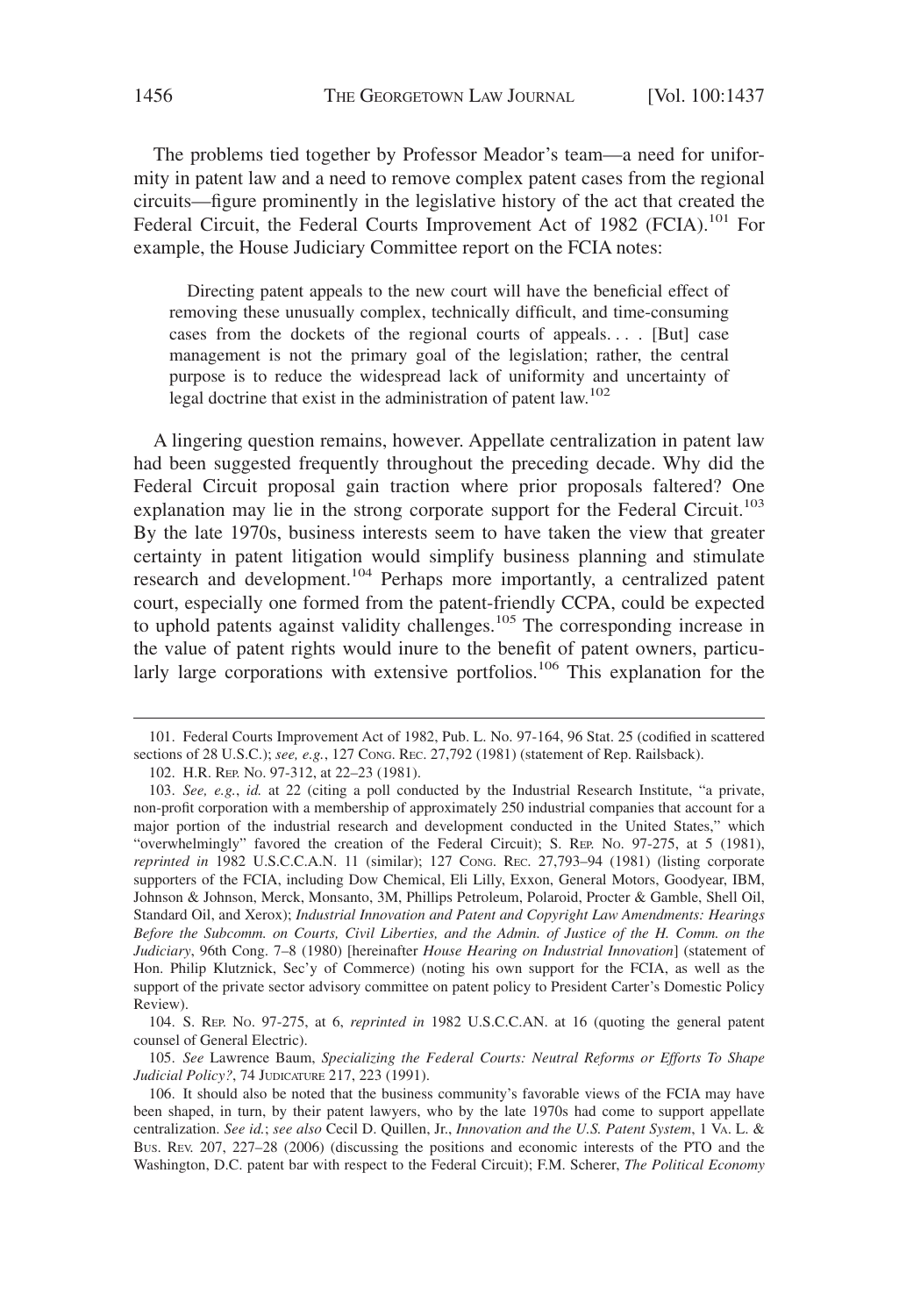Federal Circuit's creation is consistent with Lawrence Baum's argument that the most powerful driver for forming a specialized court is interest-group desire to influence the substance of judicial policy, and not the "neutral virtues" of efficiency, accuracy, and uniformity that permeate the political debate.<sup>107</sup>

To be sure, the support of industry for a national patent court was not the sole stimulus for the Federal Circuit's creation. As noted, the support of the Department of Justice played a crucial role in rallying congressional support for the FCIA. Also, the Federal Circuit might never have been created without the support of the judges of the two courts that were being abolished, the CCPA and the Court of Claims, as well as the Judicial Conference of the United States.<sup>108</sup> And the support of eminent scholars and notable federal judges was surely influential, if difficult to quantify.<sup>109</sup>

But even those most closely associated with the birth of the Federal Circuit acknowledge the importance of industry in the court's creation. Professor Meador, for example, noted that, while trial lawyers were generally opposed to the court's creation, his staff "had organized the corporate patent counsel into an effective support group for the Federal Circuit."<sup>110</sup> At the final judicial conference of the CCPA, held in May 1982, Chief Judge Markey recognized those who had "contributed so much to what will be the Court of Appeals for the Federal Circuit on October 1, 1982," a group that included representatives from Monsanto, DuPont, FMC Corporation, and Combustion Engineering Corporation.<sup>111</sup> At that same conference, Senator Bob Dole recognized that the "strong interest of business representatives in this legislation" was a significant reason for the passage of the FCIA.<sup>112</sup> Federal Circuit Judge Marion Bennett, writing

*of Patent Policy Reform in the United States*, 7 J. ON TELECOMM.&HIGH TECH. L. 167, 190 (2009) (noting the strong support for the FCIA from corporate patent counsel).

<sup>107.</sup> BAUM, *supra* note 34, at 207–09; *accord* JAFFE & LERNER, *supra* note 14, at 10 ("The change [i.e., shifting patent appeals from the regional circuits to the Federal Circuit] was presented in the congressional hearings as a benign one, bringing consistency to the chaotic world of patent litigation, and predictability to the enforcement of valid patent rights. But it was clear from the beginning that advocates of stronger patent protection hoped that the new court would come down squarely on the side of patent holders."). This notion is also consistent with broader public choice literature suggesting that legislative reform can often be understood as self-interested behavior by a small, well-organized group, as corporate patent owners seemed to have been in the lead-up to the FCIA. *See* STEARNS & ZYWICKI, *supra* note 34, at 49–50 (citing George J. Stigler, *The Theory of Economic Regulation*,2BELL J. ECON. & MGMT. SCI. 3 (1971)). For Professor Baum's specific analysis of the Federal Circuit's creation, see BAUM, *supra* note 34, at 181, noting that "[c]orporate support for [the Federal Circuit] proposal gave it additional impetus and played a key part in creation of the Federal Circuit in 1982," and *id.* at 204, observing that "[s]everal considerations led Congress to establish the Federal Circuit, but one major reason was corporate interest in the outcomes of patent litigation."

<sup>108.</sup> Charles W. Adams, *The Court of Appeals for the Federal Circuit: More Than a National Patent Court*, 49 MO. L. REV. 43, 63 (1984).

<sup>109.</sup> *See* 127 CONG. REC. 27,793 (1981) (providing a list of individuals supporting the Federal Circuit's creation).

<sup>110.</sup> Meador, *supra* note 91, at 610.

<sup>111.</sup> THE NINTH ANNUAL JUDICIAL CONFERENCE OF THE UNITED STATES COURT OF CUSTOMS AND PATENT APPEALS, 94 F.R.D. 347, 350 (1982) [hereinafter CCPA NINTH JUDICIAL CONFERENCE].

<sup>112.</sup> *Id.* at 355.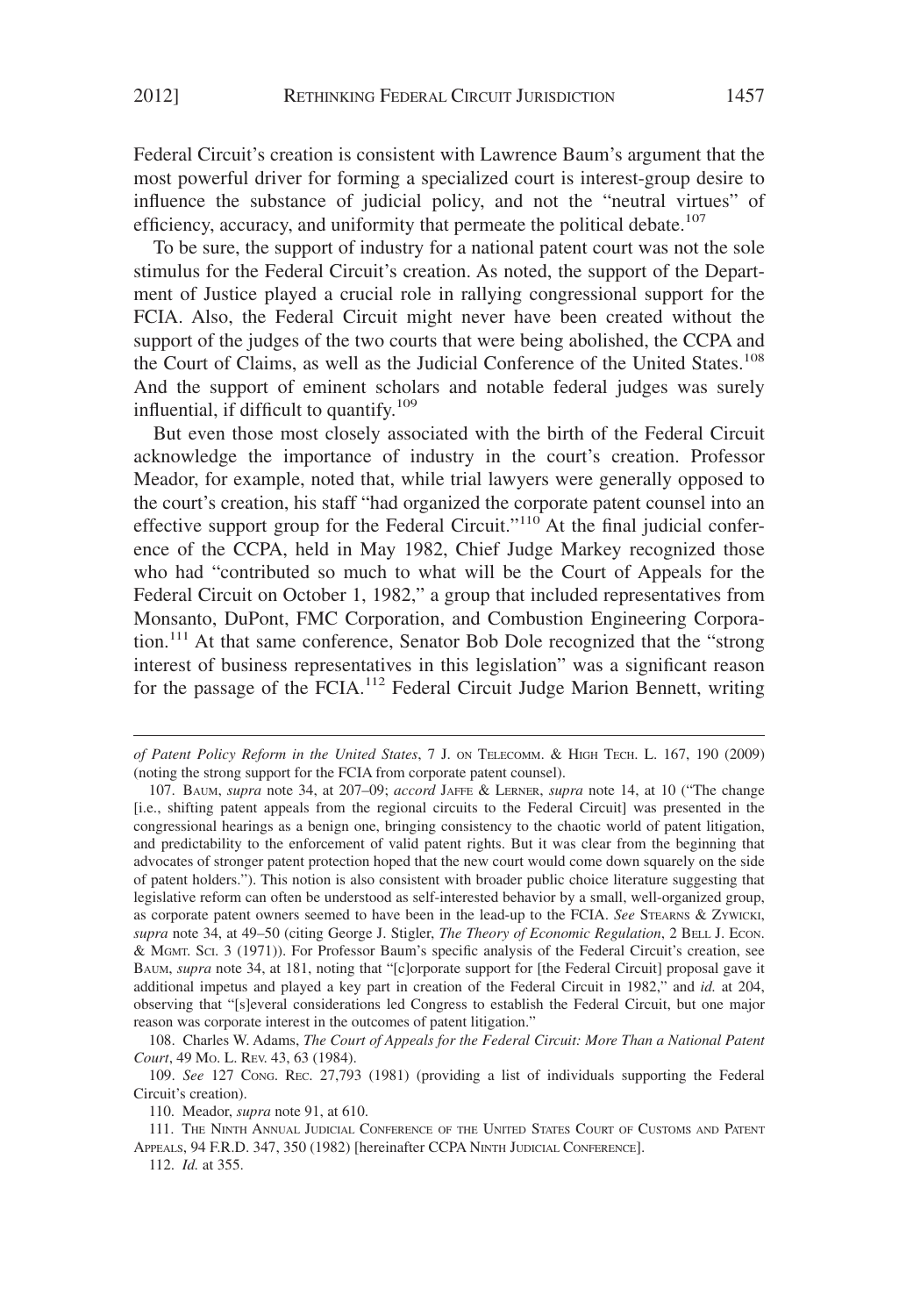in the court's official history, noted that the court was "pressed by patentdependent industry and much of the patent bar."<sup>113</sup> And Judge Pauline Newman, who, at the time of the passage of the FCIA, was Director of Licensing for FMC Corporation, described her appearance before the House Committee considering the bill as follows:

[O]ut marched the corporate patent counsel. I had never been inside the halls of Congress. We brought the industrial might of the nation. We brought our chief executives and our research directors and our union leaders. The industries that were now working to create this court represented three-quarters of the nation's industrial product. $114$ 

In its final form, the FCIA, with its strong industrial backing, encountered little opposition in Congress. It passed the House by a vote of 321 to 76 and the Senate by a vote of 83 to  $6^{115}$ 

#### B. "NOT A 'SPECIALIZED COURT'"<sup>116</sup>

The FCIA's history, in addition to revealing the strong corporate interest in creating the Federal Circuit, also shows that Congress was concerned about the court falling prey to the theorized pitfalls of specialization.<sup>117</sup> Congress repeatedly noted that the Federal Circuit "is not a 'specialized court,'" emphasizing the court's jurisdiction over not just patent cases, but a variety of other matters.<sup>118</sup> The nonpatent cases funneled to the Federal Circuit, however, consisted almost entirely of cases that were previously within the appellate jurisdiction of the CCPA and the Court of Claims, two courts that were abolished to create the Federal Circuit. And the historical record evinces little analysis of whether the Federal Circuit was being given a mix of nonpatent cases that (a) warranted centralization on their own merits or (b) would have beneficial effects on the court's patent law.<sup>119</sup>

116. H.R. REP. NO. 97-312, at 19 (1981).

<sup>113.</sup> *Origins of the United States Court of Appeals for the Federal Circuit*, *in* THE UNITED STATES COURT OF APPEALS FOR THE FEDERAL CIRCUIT, A HISTORY: 1982-1990, at 11 (Marion T. Bennett ed., 1991) [hereinafter FEDERAL CIRCUIT HISTORY (1982–1990)]; *see also id.* at 12 (noting that "industry . . . had solidly urged that this new court be formed").

<sup>114.</sup> Pauline Newman, *Origins of the Federal Circuit: The Role of Industry*, 11 FED. CIR. B.J. 541, 543 (2002); *accord* Newman, *supra* note 84, at 517; *see also* THE UNITED STATES COURT OF APPEALS FOR THE FEDERAL CIRCUIT,AHISTORY 1990–2002, at 25 (Kristin L. Yohannan ed., 2004) [hereinafter FEDERAL CIRCUIT HISTORY (1990–2002)] (containing biographical information on Judge Newman).

<sup>115. 127</sup> CONG. REC. 27,985–86 (1981) (House vote); 127 CONG. REC. 29,888 (1981) (Senate vote); *see also* Meador, *supra* note 91, at 617 (discussing the final passage and enactment of the FCIA).

<sup>117.</sup> *See, e.g.*, *id.* at 31 ("Several witnesses . . . expressed fears that the Court of Appeals for the Federal Circuit would be unduly specialized or would soon be captured by specialized interests."). *See generally* Randall R. Rader, *Specialized Courts: The Legislative Response*, 40 AM. U. L. REV. 1003, 1004–06 (1991) (discussing opposition to the FCIA due to the "specialized" nature of the Federal Circuit's docket).

<sup>118.</sup> *See* H.R. REP. NO. 97-312, at 19 (1981); S. REP. NO. 97-275, at 6 (1981), *reprinted in* 1982 U.S.C.C.A.N. 11, 16.

<sup>119.</sup> Rather, it seems to have been assumed that simply giving the court *some* nonpatent cases, particularly those that were centralized long ago in the CCPA and the Court of Claims, would avoid the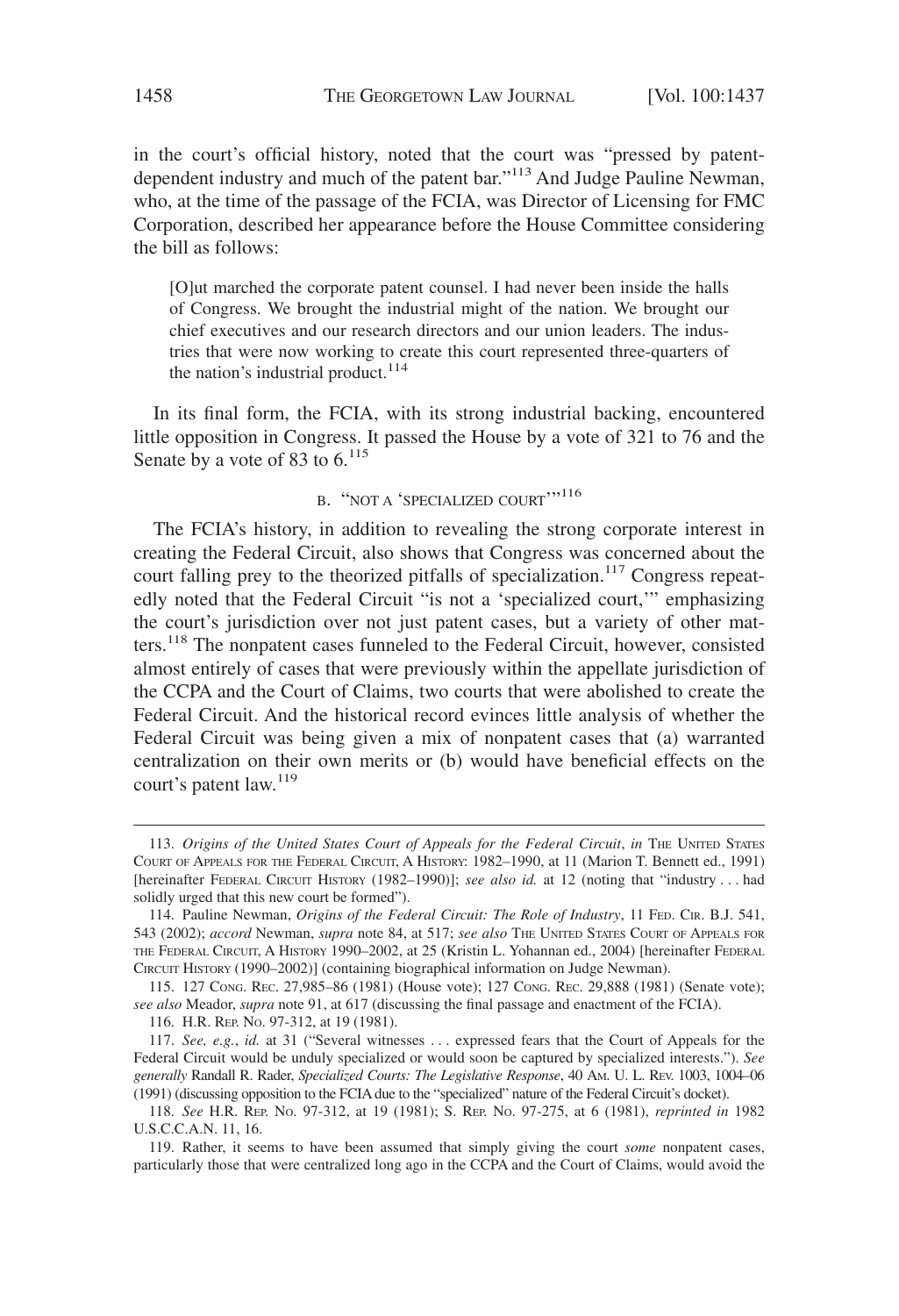Indeed, one might criticize Congress for not considering these important issues.<sup>120</sup> But merging the CCPA and the Court of Claims was a pragmatic way to create a court of appeals for patent cases, and pragmatism is important when legislation involves judicial reform—a topic unlikely to stoke much political interest.<sup>121</sup> Having said that, there remains a gap in understanding about whether the nonpatent docket of the Federal Circuit helps the court avoid the theorized problems of specialized courts and whether the court's nonpatent cases, on their own merits, should be centralized in one court. The remainder of this Article tries to fill that gap.

Even acknowledging this deficit in understanding, one might still defend the

120. *Cf.* Steven L. Schooner, *The Future: Scrutinizing the Empirical Case for the Court of Federal Claims*, 71 GEO. WASH. L. REV. 714, 715 & n.4 (2003) (noting the FCIA architects' focus on patent law at the expense of a debate over the merits of creating the Court of Federal Claims to replace the trial division of the Claims Court); Ellen E. Sward & Rodney F. Page, *The Federal Courts Improvement Act: A Practitioner's Perspective*, 33 AM. U. L. REV. 385, 396 (1984) (noting that "[t]he basis for Congress's approach to the problem of overspecialization appears to have been the ease with which the consolidation could be accomplished"). As additional fodder for critiquing Congress's focus on patent law to the potential detriment of nonpatent litigants forced into the Federal Circuit, consider the remarks of Judge Pauline Newman in a recent speech:

[T]he [Federal Circuit] was formed for one need, to recover the value of the patent system as an incentive to industry. The combination of the Court of Claims and the Court of Customs and Patent Appeals was not desired of itself, it was done for this larger purpose. This was our mission—our only mission.

George C. Beighley, Jr., *The Court of Appeals for the Federal Circuit: Has It Fulfilled Congressional Expectations?*, 21 FORDHAM INTELL. PROP. MEDIA & ENT. L.J. 671, 702 (2011) (quoting Hon. Pauline Newman, Circuit Judge, U.S. Court of Appeals for the Federal Circuit, Address to Federal Circuit Law Clerks (Feb. 5, 2010)).

121. *See* Meador, *supra* note 91, at 596 (noting "the low priority accorded judicial reform measures in Congress").

<sup>&</sup>quot;tunnel vision" effect of specialization. *See House Hearing on Industrial Innovation*, *supra* note 103, at 392 (testimony of Maurice Rosenberg, Assistant Att'y Gen., Office for Improvements in the Admin. of Justice) ("When you have as broad a spectrum of work as [the Federal Circuit will], it seems to me that the criticism that the court would be narrow or specialized ought to disappear."); *Federal Courts Improvement Act of 1979: Hearings Before the Subcomm. on Improvements in Judicial Machinery of the S. Comm. on the Judiciary*, 96th Cong. 34 (1979) [hereinafter *Senate 1979 Hearing on FCIA*] (statement of Daniel J. Meador, Assistant Att'y Gen., U.S. Dep't of Justice) (noting that the Federal Circuit's "rich docket assures that the work of the proposed new court [will] be broad and diverse and not narrowly specialized"); *Federal Courts Improvement Act of 1979: Addendum to Hearings Before the Subcomm. on Improvements in Judicial Machinery of the S. Comm. on the Judiciary*, 96th Cong. 57 (1979) [hereinafter *Senate 1979 Hearing on FCIA Addendum*] (statement of Donald R. Dunner) (noting that the FCIA "disarms" the objection that "the quality of decisionmaking [will] suffer as the specialized judges become subject to 'tunnel vision'" because the Federal Circuit will be given "a fairly broad jurisdictional base"). For significant congressional debates and hearings on FCIA and its predecessor bills, see, for example, *Federal Courts Improvement Act of 1981—S. 21, and State Justice Institute Act of 1981—S. 537: Hearing Before the Subcomm. on Courts of the S. Comm. on the Judiciary*, 97th Cong. (1981); *House Hearing on Industrial Innovation*, *supra* note 103; *Court of Appeals for the Federal Circuit—1981: Hearings Before the Subcomm. on Courts, Civil Liberties, and the Admin. of Justice of the H. Comm. on the Judiciary*, 97th Cong. (1981); *Senate 1979 Hearing on FCIA*, *supra*; *Senate 1979 Hearing on FCIA Addendum*, *supra*; 127 CONG. REC. 27,791–94 (1981) (House debate on FCIA); 126 CONG. REC. 25,364–67 (1980) (House debate on predecessor bill); 125 CONG. REC. 23,461–63 (1979) (Senate debate on predecessor bill).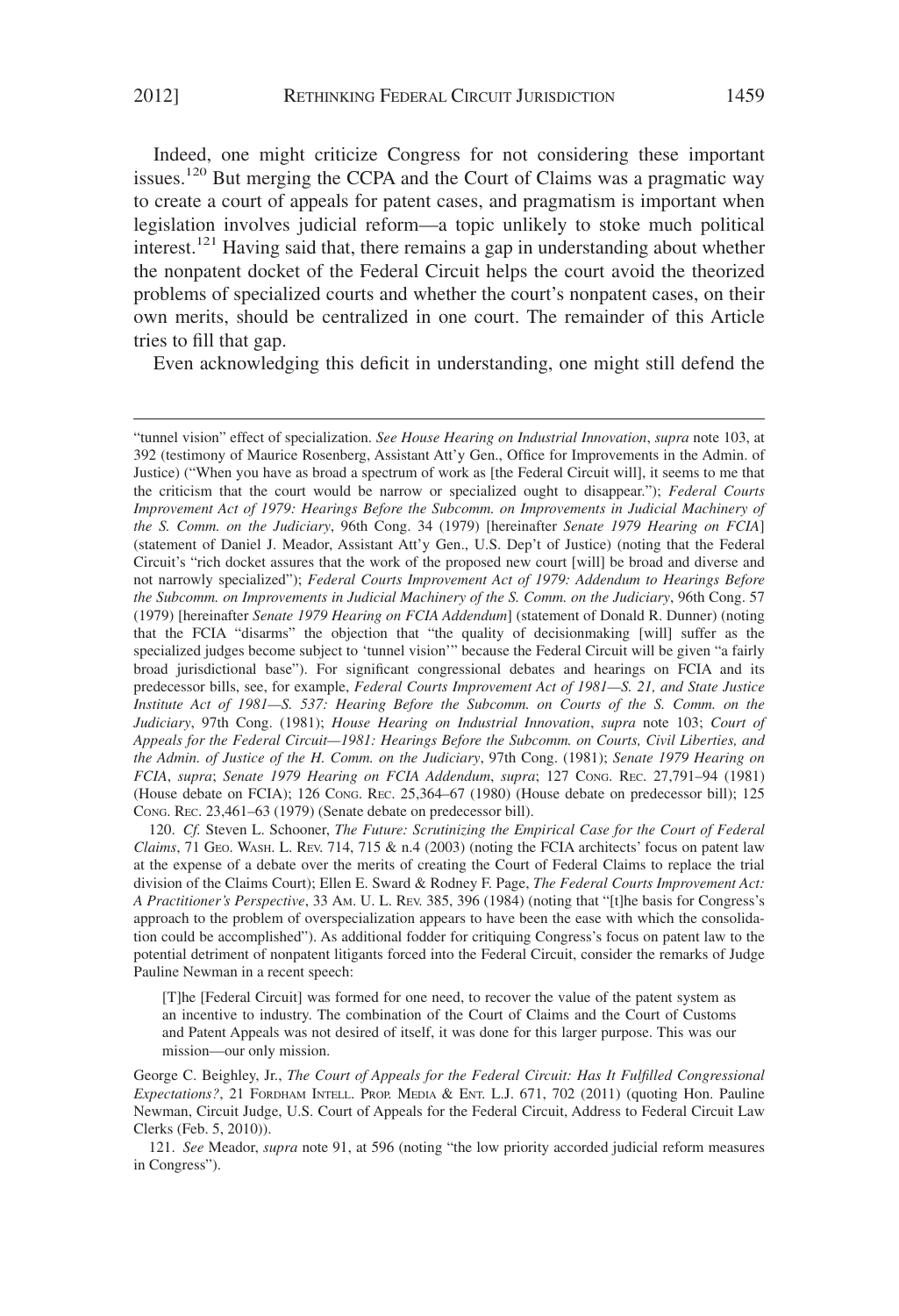inattention to nonpatent cases because many of the nonpatent cases were already appealed to a national appellate court, either the CCPA or the appellate division of the Court of Claims. From a modern perspective, however, the original justifications for centralizing certain appeals in the CCPA and Court of Claims were (and remain) due for reconsideration. Customs cases, for example, were shifted to a centralized appellate court in part because, in the 1920s, the Second Circuit was overrun with customs appeals.<sup>122</sup> Given changes in shipping and importing practices throughout the twentieth century, it is worthwhile to consider whether a centralized forum for customs appeals is still needed.

Likewise, Congress created the Court of Claims in 1855 to render nonfinal recommendations to Congress on claims against the United States. Over the next 130 years, Congress incrementally expanded the court's jurisdiction and authority, resulting in the "odd assortment" of cases currently before the court.<sup>123</sup> Thus, as Lawrence Baum has noted, "[t]he purposes for which the Court of Claims was created have largely lost their relevance."<sup>124</sup>

In the end, if the Federal Circuit were to be formed out of the CCPA and the Court of Claims, the remainder of those courts' jurisdiction had to go somewhere. Advocates for reforming the federal appellate courts had a difficult enough time getting Congress to approve a national patent court. By 1982, it had been fourteen years since the first significant study recommending the incorporation of subject-matter courts into the federal appellate system.<sup>125</sup> And Professor Meador's proposals for national tax and science courts had been quickly rejected.<sup>126</sup> A reasonable conclusion is that there was simply little political will to reconsider the merits of centralized appeals in the relatively obscure cases orphaned by the abolition of the CCPA and the Court of Claims.<sup>127</sup> Thus, even though the architects of the Federal Circuit paid little attention to the court's nonpatent docket and its potential effects on patent law, the conventional wisdom remains that Congress framed the Federal Circuit's nonpatent jurisdiction to help the court avoid becoming a "narrow specialized tribunal."<sup>128</sup>

<sup>122.</sup> *See supra* note 73 and accompanying text.

<sup>123.</sup> Judith Resnik, *Of Courts, Agencies, and the Court of Federal Claims: Fortunately Outliving One's Anomalous Character*, 71 GEO. WASH. L. REV. 798, 802 (2003).

<sup>124.</sup> BAUM, *supra* note 34, at 157.

<sup>125.</sup> *See* AM. BAR FOUND., ACCOMMODATING THE WORKLOAD OF THE UNITED STATES COURTS OF APPEALS 7 (1968).

<sup>126.</sup> *See* Meador, *supra* note 91, at 602–04.

<sup>127.</sup> Moreover, without inheriting jurisdiction beyond patent cases, the new Federal Circuit would have been noticeably underworked. The CCPA and the regional circuits combined decided only about 300 patent cases annually before the Federal Circuit's creation. *See Senate 1979 Hearing on FCIA Addendum*, *supra* note 119, at 38–39 (using figures from 1978). This would have resulted in a workload of about twenty-five cases per judge, or one-fifth of the caseload of the circuit with the next-lightest per-judge docket. *Id.* at 39 ("Filings per judgeship in the 11 circuits ran from a low of 123 in the Eighth Circuit to a high of 238 in the Ninth Circuit.").

<sup>128.</sup> Chief Judge Haldane Robert Mayer, *Foreword* to FEDERAL CIRCUIT HISTORY (1990–2002), *supra* note 114, at xxi; *see* Beighley, *supra* note 120, at 689–90 (quoting Chief Judge Rader and Donald Dunner); Dreyfuss, *Case Study*, *supra* note 5, at 4 ("Partly out of recognition of the dangers of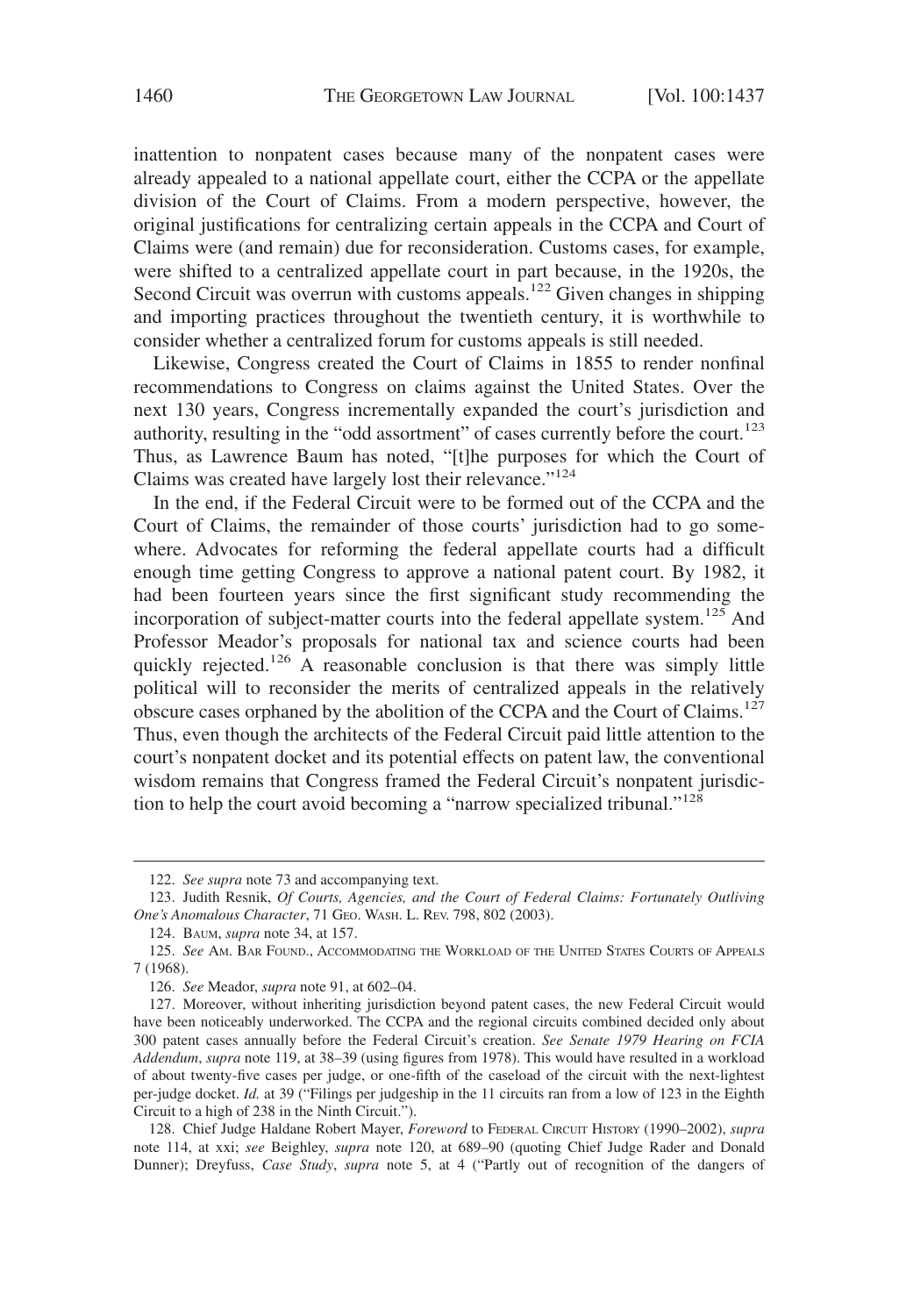#### C. THE "OTHER" FEDERAL CIRCUIT

Before considering the institutional-design questions that, to date, have been ignored—how the Federal Circuit's nonpatent jurisdiction might affect patent law, how the court's patent jurisdiction might affect nonpatent cases, and, more broadly, whether centralizing appeals makes sense in the court's nonpatent cases—it helps to understand the exact parameters of the Federal Circuit's jurisdiction.

The Federal Circuit, according to one of its judges, "reviews more tribunals than any other circuit."129 In patent cases, the Federal Circuit has jurisdiction over three types of appeals: (1) appeals from district court cases "arising under" the patent laws (typically, patent infringement suits or suits seeking a declaratory judgment of noninfringement),<sup>130</sup> (2) appeals from decisions of the PTO's Board of Patent Appeals and Interferences (typically, rejections of patent applications), $^{131}$  and (3) appeals from investigations by the International Trade Commission into the importation of goods alleged to infringe a U.S. patent.<sup>132</sup> Collectively, these patent cases comprise forty-three percent of the Federal Circuit's cases.<sup>133</sup>

The other fifty-seven percent comes from an array of tribunals and involves a wide range of matters that, by and large, involve some function of the federal government.134 The simplest way to obtain a sense of the Federal Circuit's nonpatent jurisdiction is through the table below. The left column lists the most significant nonpatent tribunals over which the Federal Circuit has appellate jurisdiction.<sup>135</sup>

specialization, Congress did not make the CAFC's patent jurisdiction specialized in the traditional sense of possessing jurisdiction in but a single area of the law." (footnote omitted)).

<sup>129.</sup> Chief Judge Helen W. Nies, *Foreword* to FEDERAL CIRCUIT HISTORY (1982–1990), *supra* note 113, at xiii.

<sup>130. 28</sup> U.S.C. §§ 1295(a)(1), 1338(a) (2006). Despite the Federal Circuit's jurisdiction over all cases "arising under" the patent laws, the Federal Circuit does not have completely exclusive jurisdiction over district court patent appeals because the Supreme Court has held that cases involving only patent law defenses do not "aris[e] under" the patent laws. *See* Christianson v. Colt Indus. Operating Corp., 486 U.S. 800, 808–09 (1988); *see also* Holmes Grp., Inc. v. Vornado Air Circulation Sys., Inc., 535 U.S. 826, 831–34 (2002) (holding that patent-law compulsory counterclaims do not "aris[e] under" the patent laws), *abrogated by* Leahy-Smith America Invents Act, Pub. L. No. 112-29, § 19(b), 125 Stat. 284, 331 (2011) (to be codified at 28 U.S.C. § 1295(a)(1)).

<sup>131. 28</sup> U.S.C. § 1295(a)(4)(A) (2006). In September 2012, the Board of Patent Appeals and Interferences will be abolished and replaced by the Patent Trial and Appeal Board. *See* Leahy-Smith America Invents Act, Pub. L. No. 112-29, § 7, 125 Stat. 284, 313–15 (2011) (to be codified at 35 U.S.C. §§ 6, 134, 141).

<sup>132. 28</sup> U.S.C. § 1295(a)(6) (2006); *see* 19 U.S.C. § 1337(a)(1)(B) (2006).

<sup>133.</sup> *See 2011 Federal Circuit Appeals*, *supra* note 20.

<sup>134.</sup> *See id.*

<sup>135.</sup> In addition to its appellate jurisdiction, the Federal Circuit has jurisdiction to hear petitions for review of the rule-making actions of the Department of Veterans Affairs. 38 U.S.C. § 7292(c) (2006). The table below excludes tribunals over which the Federal Circuit has jurisdiction, but hears appeals from very infrequently, such as the Board of Directors of the Office of Compliance in cases involving employment-related claims by congressional employees, *see* 2 U.S.C. §§ 1301, 1407 (2006), the Equal Employment Opportunity Commission in cases involving employees of the Executive Office of the President, the Executive Residence at the White House, and the official residence of the Vice President, *see* 3 U.S.C. §§ 401(a)(4), 454(b)(1), (3)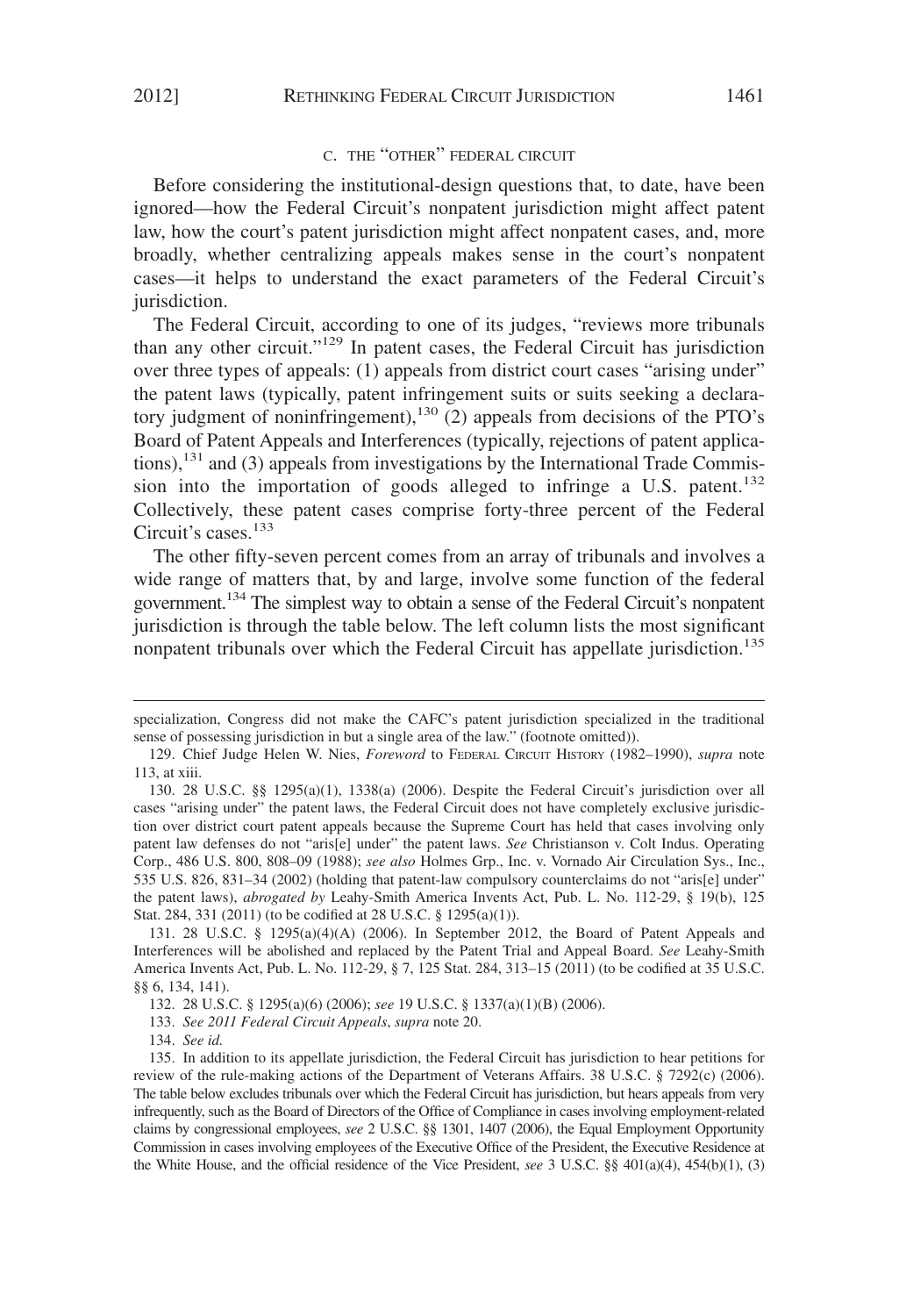The right column provides a representative summary of the issues that arise in the cases appealed.

| <b>Lower Tribunal</b>                                                          | <b>Representative Issues</b>                                                                                                                                                                                                                                                                                                                                                                                                                                                                                                                                                                               |  |  |  |  |
|--------------------------------------------------------------------------------|------------------------------------------------------------------------------------------------------------------------------------------------------------------------------------------------------------------------------------------------------------------------------------------------------------------------------------------------------------------------------------------------------------------------------------------------------------------------------------------------------------------------------------------------------------------------------------------------------------|--|--|--|--|
| Court of Federal<br>Claims <sup>136</sup>                                      | Takings claims (including patent and copyright-<br>infringement claims) <sup><math>137</math></sup> against the federal<br>government<br>Suits for refunds of federal taxes<br>Suits over the pay of federal government employees<br>Disputes that arise under, or relate to, federal<br>government contracts, including claims under the<br>Contract Disputes Act <sup>138</sup> and the Tucker Act <sup>139</sup><br>Protests regarding the formation of government<br>contracts<br>Suits by Indian tribes against the federal government<br>Claims for injuries caused by certain childhood<br>vaccines |  |  |  |  |
| <b>Boards of Contract</b><br>Appeals <sup>140</sup>                            | Government-contract disputes under the Contract<br>Disputes Act                                                                                                                                                                                                                                                                                                                                                                                                                                                                                                                                            |  |  |  |  |
| U.S. District Courts <sup>141</sup>                                            | Contract actions against the federal government under<br>the "Little" Tucker Act (concurrent jurisdiction with<br>the Court of Federal Claims)                                                                                                                                                                                                                                                                                                                                                                                                                                                             |  |  |  |  |
| Merit Systems Protection<br>Board <sup>142</sup>                               | Appeals by federal government employees of adverse<br>employment actions (for example, removals,<br>suspensions, and reductions in grade or pay)<br>Federal government employee retirement disputes<br>Disciplinary actions brought by the Board's Special<br>Counsel<br>Appeals from arbitration decisions involving unionized<br>employees of the federal government                                                                                                                                                                                                                                     |  |  |  |  |
| Court of International<br>Trade <sup>143</sup>                                 | Antidumping investigations<br>Application of tariff and duty schedules to imported<br>goods<br>Civil actions against the United States arising out of<br>any law pertaining to international trade                                                                                                                                                                                                                                                                                                                                                                                                         |  |  |  |  |
| <b>Patent and Trademark</b><br>Office (in trademark<br>matters) <sup>144</sup> | Rejection of trademark registration<br>Interference proceedings<br>Proceedings to cancel trademark registration                                                                                                                                                                                                                                                                                                                                                                                                                                                                                            |  |  |  |  |
| Court of Appeals for<br>Veterans Claims <sup>145</sup>                         | Decisions by the Department of Veterans Affairs and<br>Board of Veterans' Appeals regarding veterans<br>benefits                                                                                                                                                                                                                                                                                                                                                                                                                                                                                           |  |  |  |  |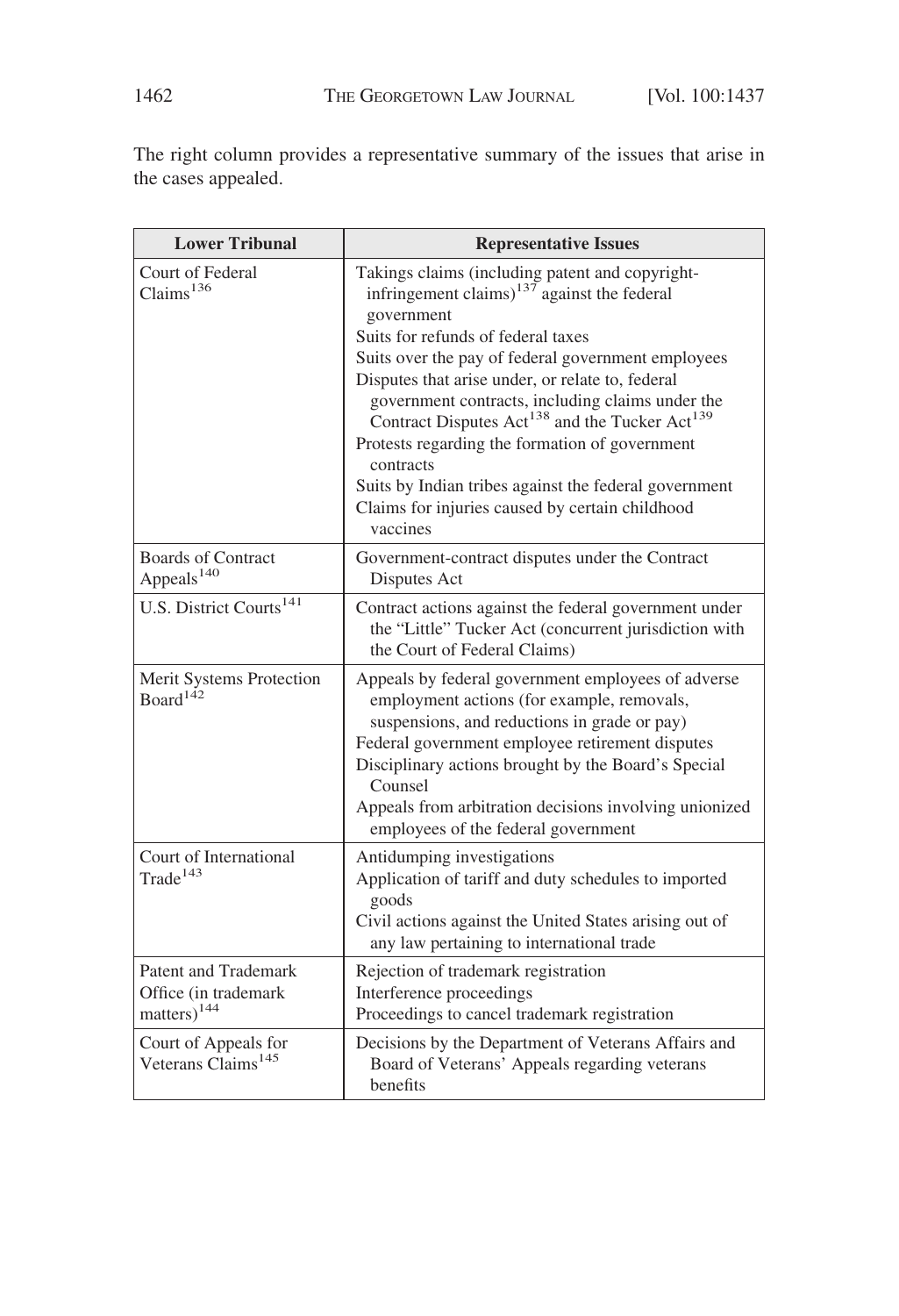While this table shows that the Federal Circuit's docket contains a variety of cases, the court's docket is not as diverse as those of the regional circuits. There are no criminal cases or immigration cases. As Judge Posner put it, the Federal Circuit is a semi-specialized court: "it is not a court with jurisdiction over just one area of law" but "[i]t is more specialized than any of the regional courts of appeals."<sup>146</sup>

As discussed, the legislative history of the FCIA evinces little deliberation over why, beyond mere convenience, it made sense to place many of these cases within the Federal Circuit's exclusive jurisdiction.<sup>147</sup> But some of these nonpatent cases were added to the Federal Circuit's jurisdiction after the court was created, and the legislative history of those additions provides a limited amount of insight into Congress's deliberations. The most notable addition to the Federal Circuit's jurisdiction came in 1988, when Congress passed the Veterans' Judicial Review Act.<sup>148</sup> Before 1988, a statute barred veterans from seeking judicial review of their benefits claims.<sup>149</sup> According to the legislative history of the Act, the primary motive for centralizing veterans appeals was to maintain uniformity within benefits law. The House Report on the Act, for example, notes that "it is strongly desirable to avoid the possible disruption of VA benefit administration which could arise from conflicting opinions on the same subject

- 138. 41 U.S.C. § 7104(b)(1) (Supp. IV 2010).
- 139. 28 U.S.C. § 1491(a)(1) (2006).

140. 28 U.S.C. § 1295(a)(10) (Supp. IV 2010); 41 U.S.C. § 7107(a)(1)(A) (Supp. IV 2010).

141. 28 U.S.C. § 1295(a)(2) (2006). Contract actions are subject to concurrent jurisdiction between the district courts and the Court of Claims under the Little Tucker Act only if the amount in dispute is \$10,000 or less. *See* 28 U.S.C. § 1346(a)(2) (Supp. IV 2010).

142. 28 U.S.C. § 1295(a)(9) (2006); 5 U.S.C. §§ 7121(f), 7703 (2006).

143. 28 U.S.C. § 1295(a)(5) (2006); 28 U.S.C. § 1581 (2006 & Supp. IV 2010). *See generally* Edward D. Re, *Litigation Before the United States Court of International Trade*, 26 N.Y.L. SCH. L. REV. 437, 442–43 (1981) (describing the jurisdiction of the Court of International Trade).

144. 28 U.S.C. § 1295(a)(4) (2006); 15 U.S.C. § 1071(a) (Supp. IV 2010).

145. *See* 38 U.S.C. § 7292(a) (2006).

146. POSNER, *supra* note 34, at 245.

147. *See supra* section II.B.

148. *See* Veterans' Judicial Review Act, Pub. L. No. 100-687, § 301, 102 Stat. 4105, 4120–21 (1988) (codified as amended at 38 U.S.C. §§ 7251–7299 (2006 & Supp. IV 2010)).

149. *See* Gugliuzza, *supra* note 26, at 1210–11 & n.64.

<sup>(2006),</sup> the Government Accountability Office (GAO) Personnel Appeals Board in cases involving employment actions at the GAO, *see* 31 U.S.C. §§ 753, 755(a) (2006), and the Bureau of Justice Assistance within the Department of Justice in cases involving claims for benefits under the Public Safety Officers' Benefits Act, *see* 42 U.S.C. § 3796c-2 (Supp. 2008).

<sup>136. 28</sup> U.S.C. § 1295(a)(3) (2006). Originally called the U.S. Claims Court upon creation of the Federal Circuit and abolition of the Court of Claims, Congress changed the tribunal's name to the Court of Federal Claims in 1992. *See* Court of Federal Claims Technical and Procedural Improvements Act of 1992, Pub. L. No. 102-572, § 902, 106 Stat. 4516, 4516 (codified in scattered sections of 28 U.S.C.); U.S. COURT OF FEDERAL CLAIMS, THE PEOPLE'S COURT 10, *available at* http://www.uscfc.uscourts.gov/sites/ default/files/court\_info/Court\_History\_Brochure.pdf (last visited May 17, 2012). The jurisdiction of the Court of Federal Claims is outlined in 28 U.S.C. § 1494 (2006).

<sup>137. 28</sup> U.S.C. §§ 1498(a)–(b) (2006).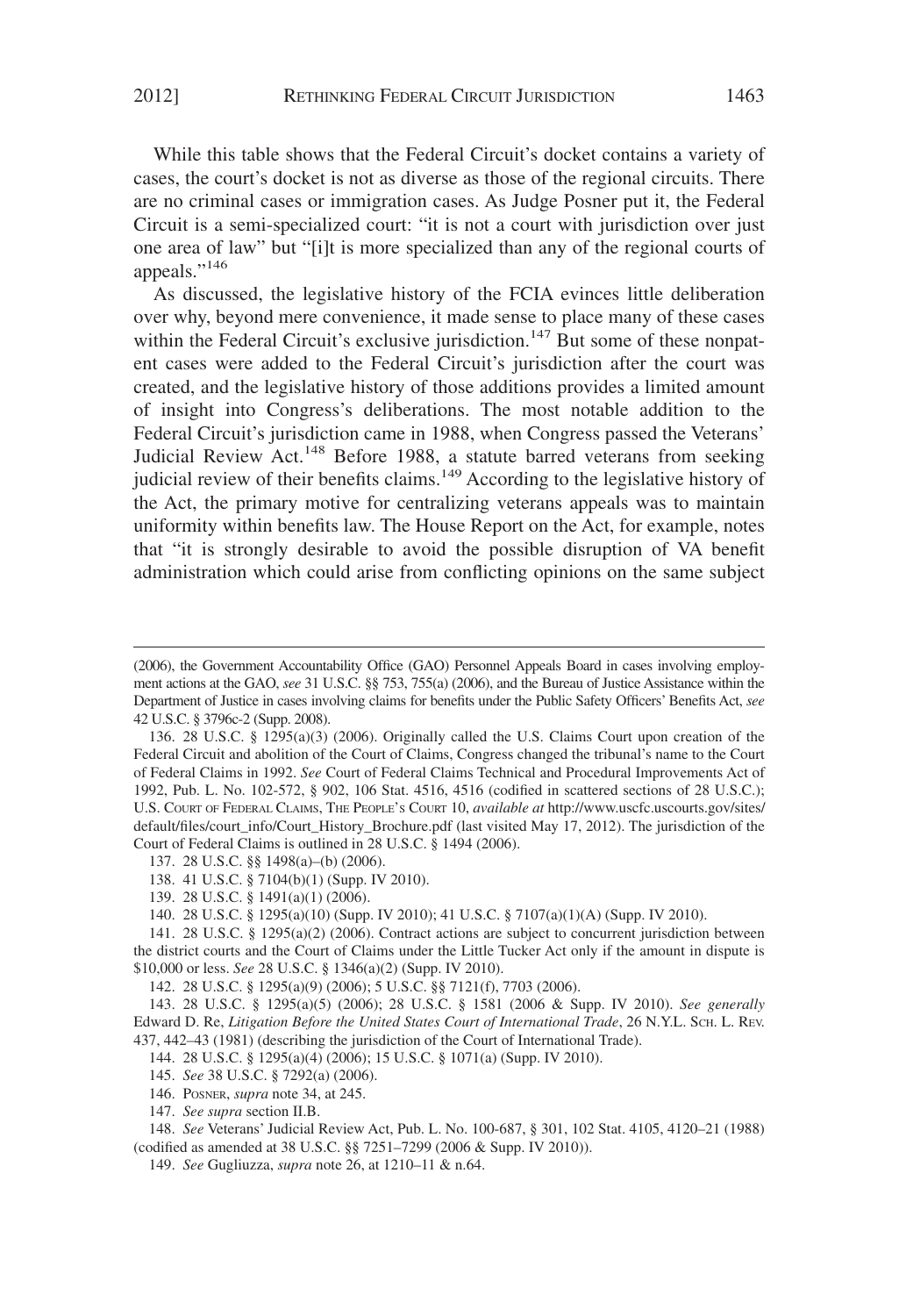due to the availability of review in the 12 [f]ederal [c]ircuits."<sup>150</sup>

Other recent additions to Federal Circuit jurisdiction include cases arising from the federal compensation program for childhood vaccine injuries.<sup>151</sup> These cases had initially been filed in the district courts and appealed to the regional circuits,<sup>152</sup> but Congress was concerned that the cases did not satisfy the "case or controversy" requirement of Article III, so it redirected the cases to the Claims Court (as the Court of Federal Claims was called at the time).<sup>153</sup> The fact that the cases would be appealed to a centralized appellate forum seems to have been an afterthought.<sup>154</sup> Also, in 1992, Congress abolished the Temporary Emergency Court of Appeals (TECA), transferring that court's jurisdiction to the Federal Circuit.<sup>155</sup> But the TECA's caseload was so small at the time that there was little discussion of the merits of continued centralized appeals in those cases.156

In sum, while the Federal Circuit's jurisdiction covers topics beyond patent law, surprisingly little attention has been paid to the question of whether this jurisdictional mix makes sense as a normative matter. Save for occasional congressional references to uniformity (which can be argued to be beneficial in all areas of the law) and to a generic desire to avoid overspecialization, this issue has largely been ignored. More than anything else, the court's current jurisdiction seems to be a function of the lobby for a national patent court, historical accident, and convenience.

#### III. PROBLEMS WITH THE FEDERAL CIRCUIT'S JURISDICTION

As discussed in the Introduction, critiques of modern patent law are abundant. Evaluating the merits of those arguments is beyond the scope of this Article. It seems reasonable, however, to attribute any perceived problems with patent law at least in part to the Federal Circuit because of its near-exclusive jurisdiction over patent cases. In that vein, commentators have previously suggested that the model of centralizing patent appeals is fundamentally flawed.<sup>157</sup> But I am skeptical that the Federal Circuit will be stripped of its patent jurisdiction anytime soon.<sup>158</sup> Accordingly, for a possible structural cure

<sup>150.</sup> H.R. REP. NO. 100-963, at 28 (1988), *reprinted in* 1988 U.S.C.C.A.N. 5782, 5810.

<sup>151.</sup> *See* Omnibus Budget Reconciliation Act of 1987, Pub. L. No. 100-203, § 4307, 101 Stat. 1330, 1330-224 to -225 (codified as amended at 42 U.S.C. § 300aa-11 to -12 (2006 & Supp. III 2009)).

<sup>152.</sup> Drug Export Amendments Act of 1986, Pub. L. No. 99-660, § 311, 100 Stat. 3743, 3761–62.

<sup>153.</sup> *See* H.R. REP. NO. 100-495, at 771–72 (1987).

<sup>154.</sup> *See id.* at 772 (observing that Claims Court decisions were appealed to the Federal Circuit but not discussing the significance of appellate centralization in vaccine cases).

<sup>155.</sup> *See* Federal Courts Administration Act of 1992, Pub. L. No. 102-572, § 102, 106 Stat. 4506, 4506–07 (codified at 15 U.S.C. § 3416(c) (2006) and 28 U.S.C. § 1295(a) (2006 & Supp. IV 2010)).

<sup>156.</sup> *See* S. REP. NO. 102-342, at 25 (1992).

<sup>157.</sup> *See supra* notes 14–19 and accompanying text.

<sup>158.</sup> *See* BAUM, *supra* note 34, at 229 (noting that "courts that are established as permanent bodies through legislation tend to become permanent" and that "it is considerably more likely that [the court's] jurisdiction will be expanded than that it will be abolished").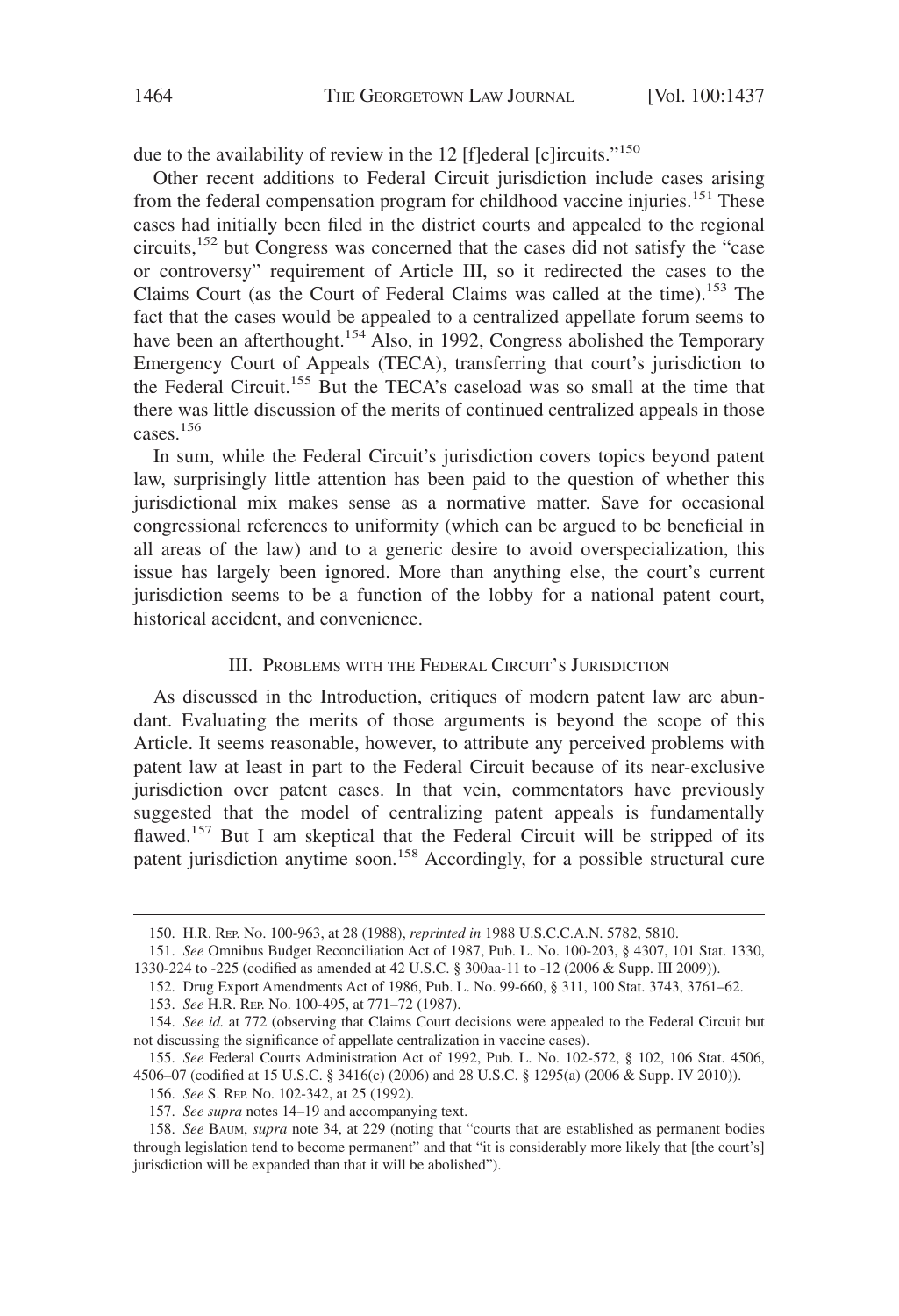to patent law's ills, I look beyond the Federal Circuit's patent jurisdiction.

To date, discussions of problems in Federal Circuit patent law have not incorporated the nonpatent cases that comprise the majority of the court's docket. In this Part, I begin to inject that element into the conversation by noting a paradox in the court's current jurisdictional structure: The court's jurisdiction over relatively specialized and noncommercial cases may be too narrow for the Federal Circuit to develop the sensitivity to innovation and competition policy that scholars have found lacking in the court's patent jurisprudence. At the same time, the Federal Circuit may have jurisdiction over too many different subject areas to become expert in them all, thus defeating an important purpose of appellate centralization. After discussing this paradox at a general level, I then analyze specific areas of the court's jurisdiction in more detail, considering how each area might affect patent cases and whether those appeals should be centralized in one court.

#### A. LACK OF "GENERALIZING" INFLUENCE FROM THE NONPATENT DOCKET

When Congress created the Federal Circuit, it was simply assumed that the nonpatent docket the court inherited from the CCPA and the Court of Claims would sufficiently "generalize" the new court so that it would not embody the problems theorized to be associated with specialized courts. Thus, the first question addressed in this Part is whether the "semi-specialized" nonpatent docket provides the Federal Circuit with any experience or knowledge that might positively influence the development of patent law.

#### 1. Narrowness of the Federal Circuit's Nonpatent Jurisdiction

There are at least three ways in which the Federal Circuit's nonpatent docket may be too narrow to provide the court with a broader perspective about the role of patents in the modern economy. First, aside from patent infringement cases, the Federal Circuit hears few disputes between commercial entities.<sup>159</sup> Rather, the federal government is a party to most of the court's nonpatent cases. These government-centered cases provide the court with little insight into how forces besides the incentive of a government-issued patent might motivate innovation. By contrast, commercial cases, such as antitrust cases, might help the court better understand how market forces and other factors affect innova-

<sup>159.</sup> The Federal Circuit does occasionally hear commercial claims, such as antitrust or state-law tort claims when they are part of a case "arising under" the patent laws, 28 U.S.C.  $\S$ § 1295(a)(1), 1338(a), 1367(a) (2006); *see, e.g.*, *In re* Ciprofloxacin Hydrochloride Antitrust Litig., 544 F.3d 1323, 1330 & n.8 (Fed. Cir. 2008) (affirming Federal Circuit jurisdiction over a state-law antitrust claim based on alleged fraud before the PTO), and the Federal Circuit sometimes encounters economic analysis in antidumping or countervailing duty appeals from the Court of International Trade, *see, e.g.*, SKF USA Inc. v. United States, 630 F.3d 1365, 1374 (Fed. Cir. 2011) (vacating Department of Commerce methodology for calculating the value of imported goods because the methodology made it "difficult for an exporter to know whether it is dumping or to change its pricing practice to avoid dumping").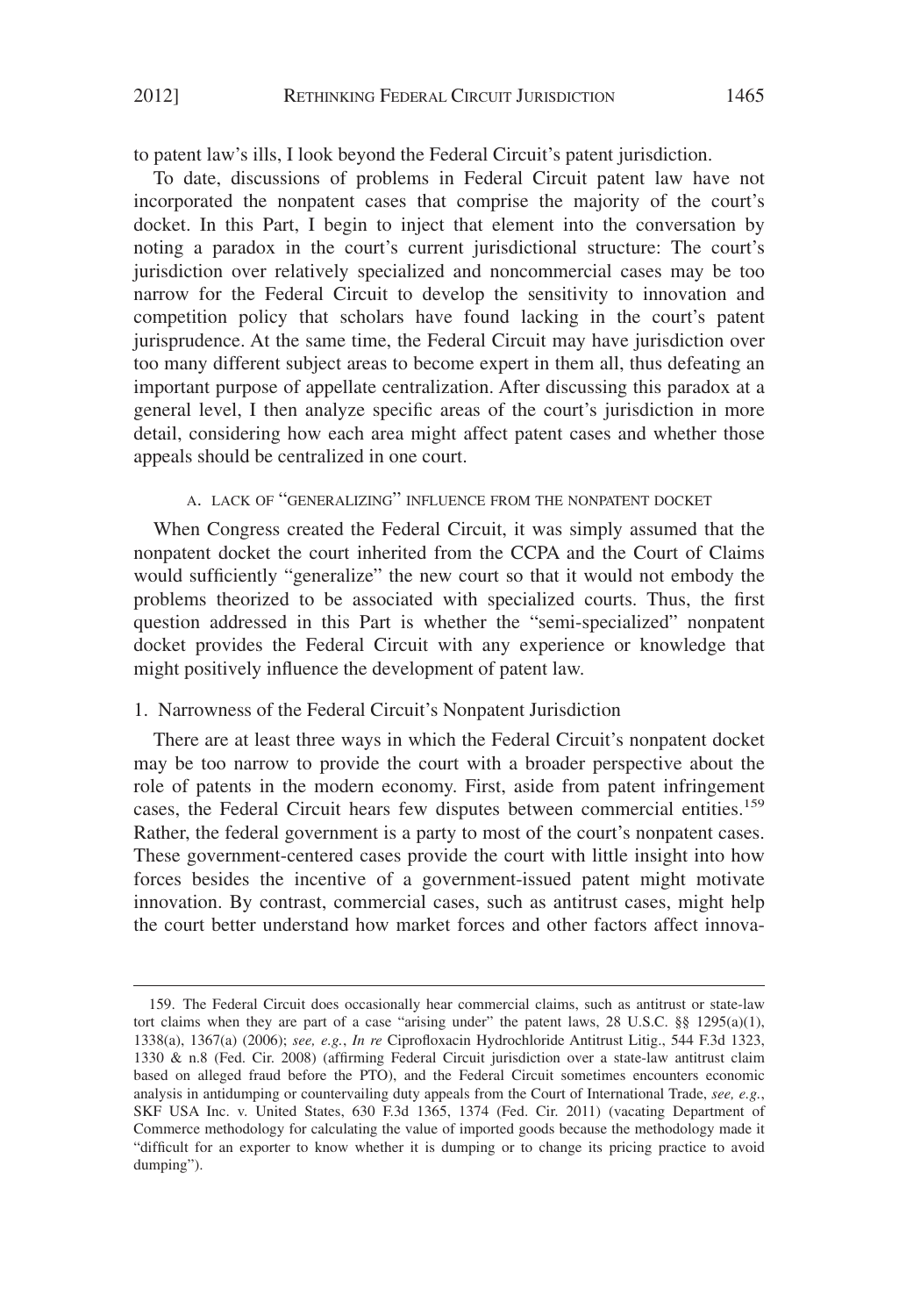tion. As Professor Dreyfuss has noted, "antitrust cases have historically proven to be an important avenue for the introduction of economics into decisionmaking."<sup>160</sup> Indeed, Professors Christina Bohannan and Herbert Hovenkamp have recently argued that patent courts should require infringement plaintiffs to demonstrate "IP injury," borrowing directly from the "antitrust injury" requirement, which, because of antitrust law's aim to promote competition, requires a plaintiff to prove a reduction in the "incentive to compete."<sup>161</sup> Similarly, the IP injury requirement would mandate that infringement plaintiffs show that the defendant's use of the patented technology "harms the IP holder's ex ante incentives to innovate."<sup>162</sup> Exposing the Federal Circuit more frequently to antitrust law, with its clear focus on promoting competition, might refocus the court on the fundamental purpose of the patent laws—promoting innovation.<sup>163</sup>

The relative lack of commercial cases on the Federal Circuit's docket also presents a danger that the court will believe "technological progress requires greater emphasis on patents," leading it "to hold patents valid and infringed" when market incentives may be sufficient to promote innovation.<sup>164</sup> Moreover, an injection of economic analysis into the court's docket might steer the court away from the bright-line, industry-insensitive rules it seems to prefer. In the field of antitrust, for example, the introduction of economic thought steered the courts away from the per se rule and toward a rule-of-reason analysis for most allegedly anticompetitive conduct.<sup>165</sup>

A second way in which the Federal Circuit's docket might be too narrow is that it involves almost exclusively the programs of the federal government. Repeated exposure to the federal government as a litigant could potentially bias the court in favor of the government and its programs.<sup>166</sup> The generally held view that the Federal Circuit is relatively protective of patent validity supports this theory.<sup>167</sup> Repeated exposure to the federal government as a litigant may, in fact, affect all areas of the court's jurisdiction, not just patent law. The Federal

<sup>160.</sup> Rochelle Cooper Dreyfuss, *The Federal Circuit: A Continuing Experiment in Specialization*, 54 CASE W. RES. L. REV. 769, 788 (2004).

<sup>161.</sup> Bohannan & Hovenkamp, *supra* note 5, at 979–80 (internal quotation marks omitted); *see also* Brunswick Corp. v. Pueblo Bowl-O-Mat, Inc., 429 U.S. 477, 489 (1977) (holding that antitrust plaintiffs "must prove antitrust injury, which is to say injury of the type the antitrust laws were intended to prevent").

<sup>162.</sup> Bohannan & Hovenkamp, *supra* note 5, at 987.

<sup>163.</sup> For a more extensive discussion of Professors Bohannan and Hovenkamp's IP injury proposal, see CHRISTINA BOHANNAN & HERBERT HOVENKAMP, CREATION WITHOUT RESTRAINT: PROMOTING LIBERTY AND RIVALRY IN INNOVATION 33–59 (2012).

<sup>164.</sup> Dreyfuss, *supra* note 160, at 787–88.

<sup>165.</sup> *See* Frank H. Easterbrook, *The Limits of Antitrust*, 63 TEX. L. REV. 1, 9–10 (1984).

<sup>166.</sup> *See* POSNER, *supra* note 34, at 256.

<sup>167.</sup> WILLIAM M. LANDES & RICHARD A. POSNER, THE ECONOMIC STRUCTURE OF INTELLECTUAL PROPERTY LAW 336–38 (2003); John R. Allison & Mark A. Lemley, *Empirical Evidence on the Validity of Litigated Patents*, 26 AIPLA Q.J. 185, 251 (1998); Glynn S. Lunney, Jr., *Patent Law, the Federal Circuit, and the Supreme Court: A Quiet Revolution*, 11 SUP. CT. ECON. REV. 1, 15–16 (2004); *see also* JAFFE & LERNER, *supra* note 14, at 126 (arguing more broadly that the Federal Circuit has changed patent law "in the direction of stronger patent protection").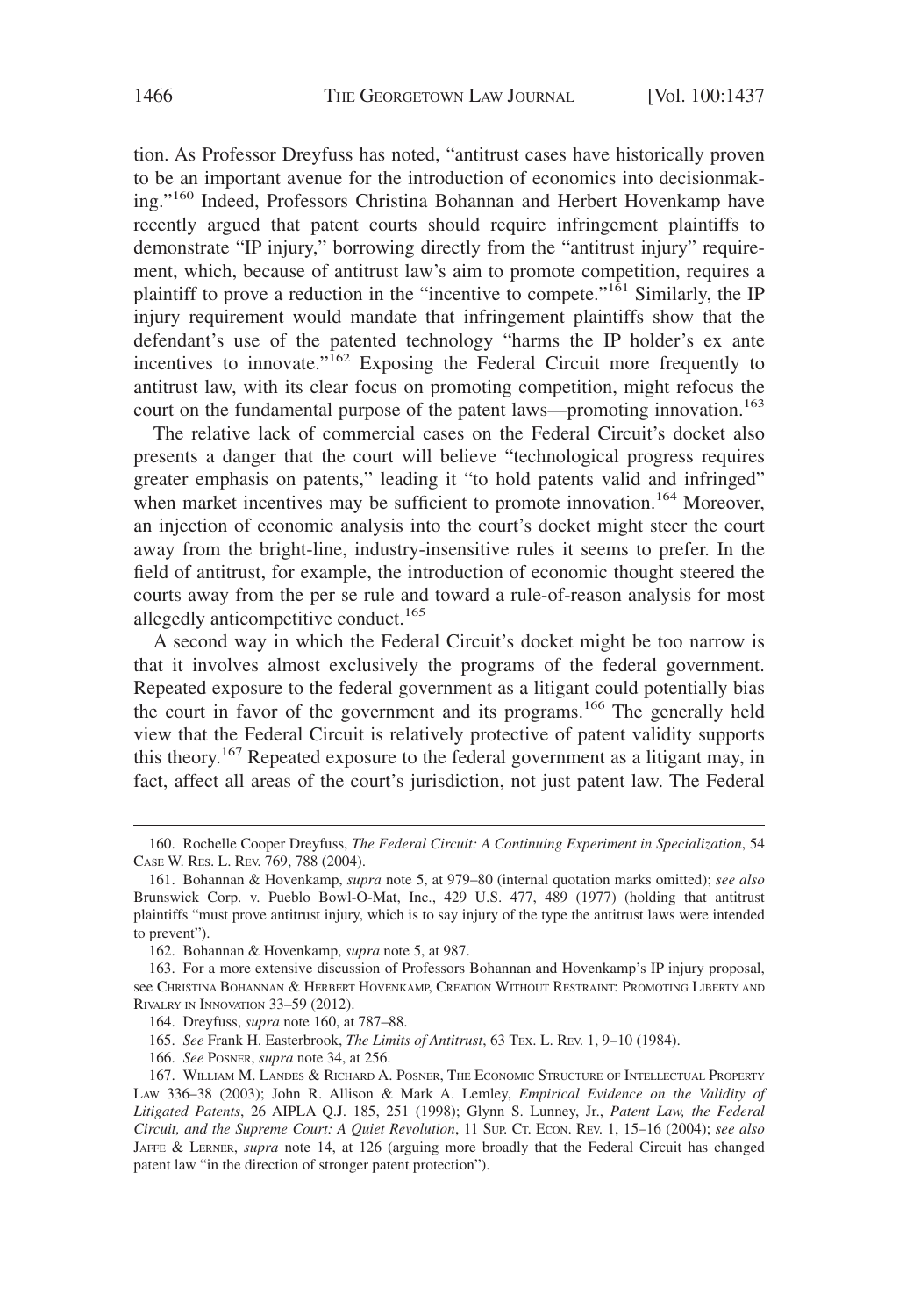Circuit has been shown to be deferential to government agencies on matters of international trade.<sup>168</sup> And qualitative evidence in the government-contracts field supports the theory that the Federal Circuit is a particularly hospitable forum for government litigants.<sup>169</sup> Future empirical work could confirm or refute the theory that the Federal Circuit favors the government and governmental programs the court frequently encounters.

Finally, the areas of law covered by the Federal Circuit's nonpatent jurisdiction might be too specialized to generalize the court's patent jurisprudence. Rather than involving the decisions of a stable cohort of district judges with a widely varied docket, Federal Circuit nonpatent cases are singular, dealing with importation rules, veterans benefits, federal employee conduct, and the like, and seem to provide the court with little sense of the broader federal docket.<sup>170</sup> Many of the court's nonpatent cases implicate complex statutes and regulations administered by bureaucratic government agencies.<sup>171</sup> Veterans-benefits cases, for example, often involve terms of art and an alphabet soup of acronyms that can be difficult for an outsider to navigate.<sup>172</sup> International trade cases likewise implicate complex tariff and duty schedules.<sup>173</sup>

Furthermore, many of the sources of law encountered in these nonpatent cases are heavily rule oriented. The extensive benefits regulations issued by the Department of Veterans  $A$ ffairs<sup>174</sup> and the three-thousand-plus page Harmonized Tariff Schedule at issue in many international trade cases $175$  are but two examples. The technical, rule-driven nature of these fields of law might partially explain the court's comfort in patent cases with clear rules rather than flexible

<sup>168.</sup> *See* UNAH, *supra* note 7, at 156–57.

<sup>169.</sup> *See* W. Stanfield Johnson, *The Federal Circuit's Great Dissenter and Her "National Policy of Fairness to Contractors"*, 40 PUB. CONT. L.J. 275, 346 (2011); *see also infra* section III.C.2 (discussing favoritism in government contracts appeals). Running contrary to any potential theory of government favoritism is the criticism of the court's takings law as relatively protective of property interests. *See infra* note 313 and accompanying text.

<sup>170.</sup> *See* Dreyfuss, *Institutional Identity*, *supra* note 5, at 788 n.4 (noting that the Federal Circuit's nonpatent cases do not "provide the court with a particularly comprehensive view of the federal docket").

<sup>171.</sup> *See* Sward & Page, *supra* note 120, at 398–99 (asserting that the nonpatent areas over which the Federal Circuit was given exclusive jurisdiction "involve complex statutes that . . . require some time for judges to master").

<sup>172.</sup> *See* Gugliuzza, *supra* note 26, at 1203–10 (providing background on the benefits process and discussing acronyms frequently encountered in Federal Circuit benefits cases); *see, e.g.*, Guillory v. Shinseki, 603 F.3d 981, 986 (Fed. Cir. 2010) ("On appeal, Guillory . . . . contends that the court erred in refusing to find CUE in the 1992 RO decision that declined to award aid and attendance retroactively to 1966, apparently based on the allegedly pre-existing seizure disorder and CUE in earlier ratings decisions that failed to award compensation for the seizure disorder. In order to qualify for aid and attendance, a veteran must have an SMC rating under subsection (*o*), or the rate between subsections (n) and  $(o)$  authorized under subsection (k)." (citing 38 U.S.C. § 1114(r))).

<sup>173.</sup> *See* 1 CLUBB, *supra* note 73, § 19.5 (describing the process of classifying and valuing imported goods).

<sup>174.</sup> *See* 38 C.F.R. §§ 0.735-1 to 76.4 (2011).

<sup>175.</sup> *See* U.S. INT'L TRADE COMM'N, HARMONIZED TARIFF SCHEDULE OF THE UNITED STATES (Revision 1) (2011), *available at* http://www.usitc.gov/publications/docs/tata/hts/bychapter/1101htsa.pdf.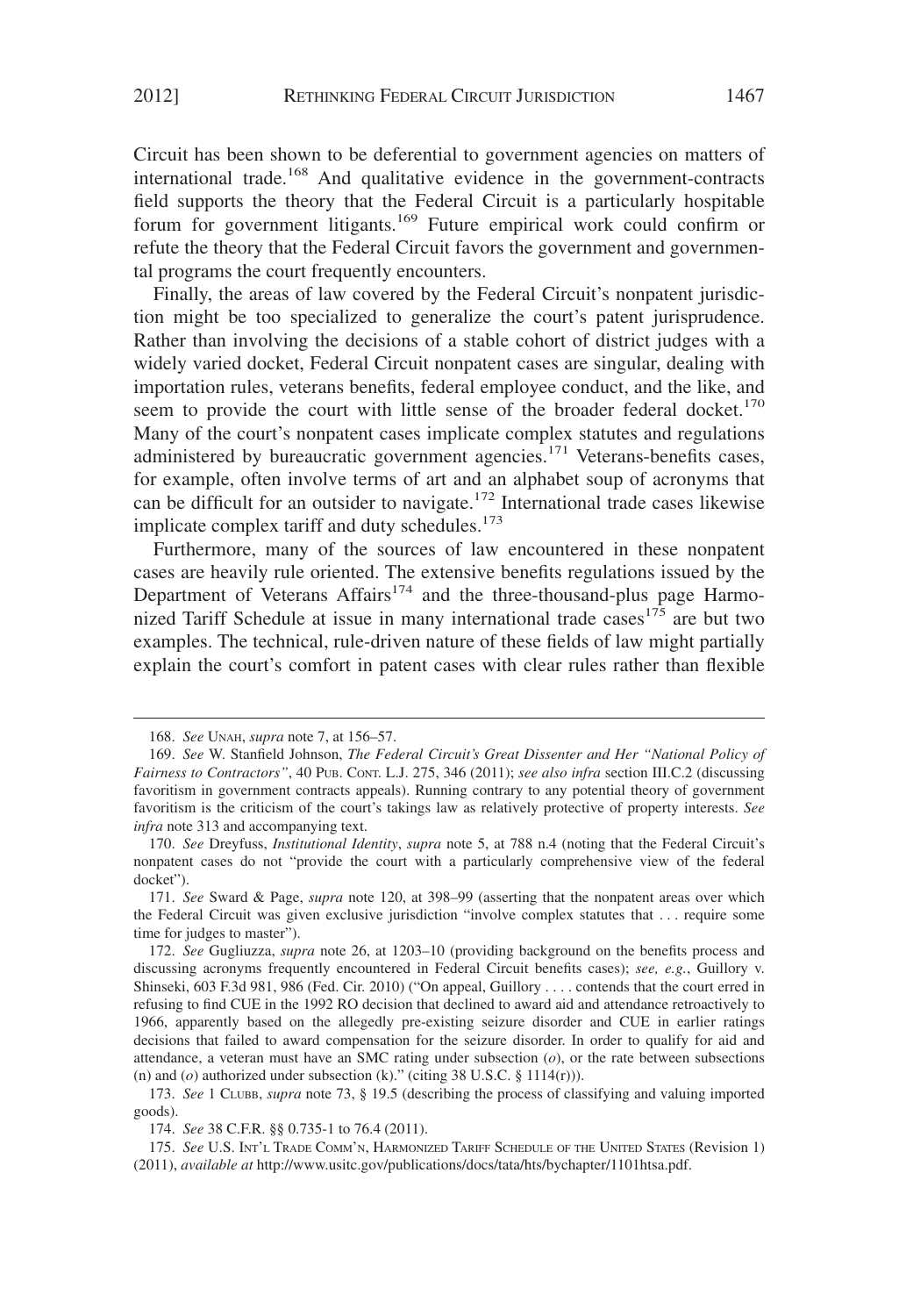standards, despite the fact that, as others have explained, the Patent Act is relatively open-ended and suitable for an instrumentalist interpretation.<sup>176</sup> Given the demonstrated differences in innovation practices among different industries, $177$  we should be concerned about a jurisprudence that appears to hamper the ability of trial judges to tailor patent law to peculiar facts of a particular case.178 Moreover, as I discuss in more detail below, a similar preference for bright-line rules can be seen in the court's nonpatent case law, particularly in the fields of veterans benefits and government contracts.

#### 2. Possibilities for Generalizing Influence Under the Current Structure

Of course, even if the subject matter of the Federal Circuit's nonpatent cases is too narrow to provide the court with insight into the role of patents in the modern economy, it is possible that other mechanisms provide the court with the broader perspective that its nonpatent cases may not. I discuss two formal mechanisms that can and sometimes do broaden the court's perspective beyond the areas of law assigned to the Federal Circuit. Neither of these mechanisms, however, are currently used to their fullest potential.

First, the narrowness of the Federal Circuit's jurisdiction could be mitigated by a bench comprised of judges with a wide variety of perspectives. Although the judges of the Federal Circuit come from somewhat varied backgrounds,<sup>179</sup> the bench currently is to some extent skewed in favor of the court's commercerelated areas, namely patents and international trade. Five of the court's eleven active judges had significant experience with patent law before joining the Federal Circuit<sup>180</sup> and two other active judges had some preappointment expo-

<sup>176.</sup> *See* Menell, *supra* note 8, at 28 ("[A]lthough the modern statute[] ha[s] become bloated with detailed and often technical provisions, fundamental aspects of the... patent regime[]... remain relatively terse . . . ." (footnote omitted)); Nard, *supra* note 8, at 53 ("[T]he patent code, much like the Sherman Act, is a common law enabling statute, leaving ample room for courts to fill in the interstices or to create doctrine emanating solely from Article III's province." (footnotes omitted)).

<sup>177.</sup> *See* DAN L. BURK & MARK A. LEMLEY, THE PATENT CRISIS AND HOW THE COURTS CAN SOLVE IT 37–65 (2009); Dan L. Burk & Mark A. Lemley, *Is Patent Law Technology-Specific?*, 17 BERKELEY TECH. L.J. 1155, 1158–85 (2002).

<sup>178.</sup> *See* Lunney, *supra* note 167, at 70 (critiquing the Federal Circuit's narrowing of the nonobviousness requirement and broadening of the doctrine of equivalents as "reduc[ing] the room for judicially tailoring patent protection to the individually optimal level"); Thomas, *supra* note 6, at 774–75 (acknowledging that "[t]he term 'formalism' is not necessarily a pejorative," but arguing that "an orientation towards rules threatens to make the patent law hidebound and unresponsive to changing conditions"); *cf.* Chiang, *supra* note 8, at 89 (questioning whether Federal Circuit law is formalistic in practice).

<sup>179.</sup> *See* Golden, *supra* note 19, at 666–67, 675–76.

<sup>180.</sup> Judges with significant patent law experience include Judge Newman (who has a Ph.D. in chemistry and worked as a patent attorney and counsel with FMC Corp. for thirty years), Judge Lourie (who also has a Ph.D. in chemistry and worked as patent and trademark counsel for SmithKline Beecham Corp.), Judge Linn (who served as a patent examiner and as an intellectual-property lawyer in private practice), Judge Moore (who has a master's degree from the Massachusetts Institute of Technology, was a Federal Circuit law clerk, and served as an intellectual-property-law professor for nearly a decade), and Judge O'Malley (who, as a district court judge, tried over one-hundred patent and trademark cases, sat by designation in the Federal Circuit, *see, e.g.*, Ormco Corp. v. Align Tech., Inc.,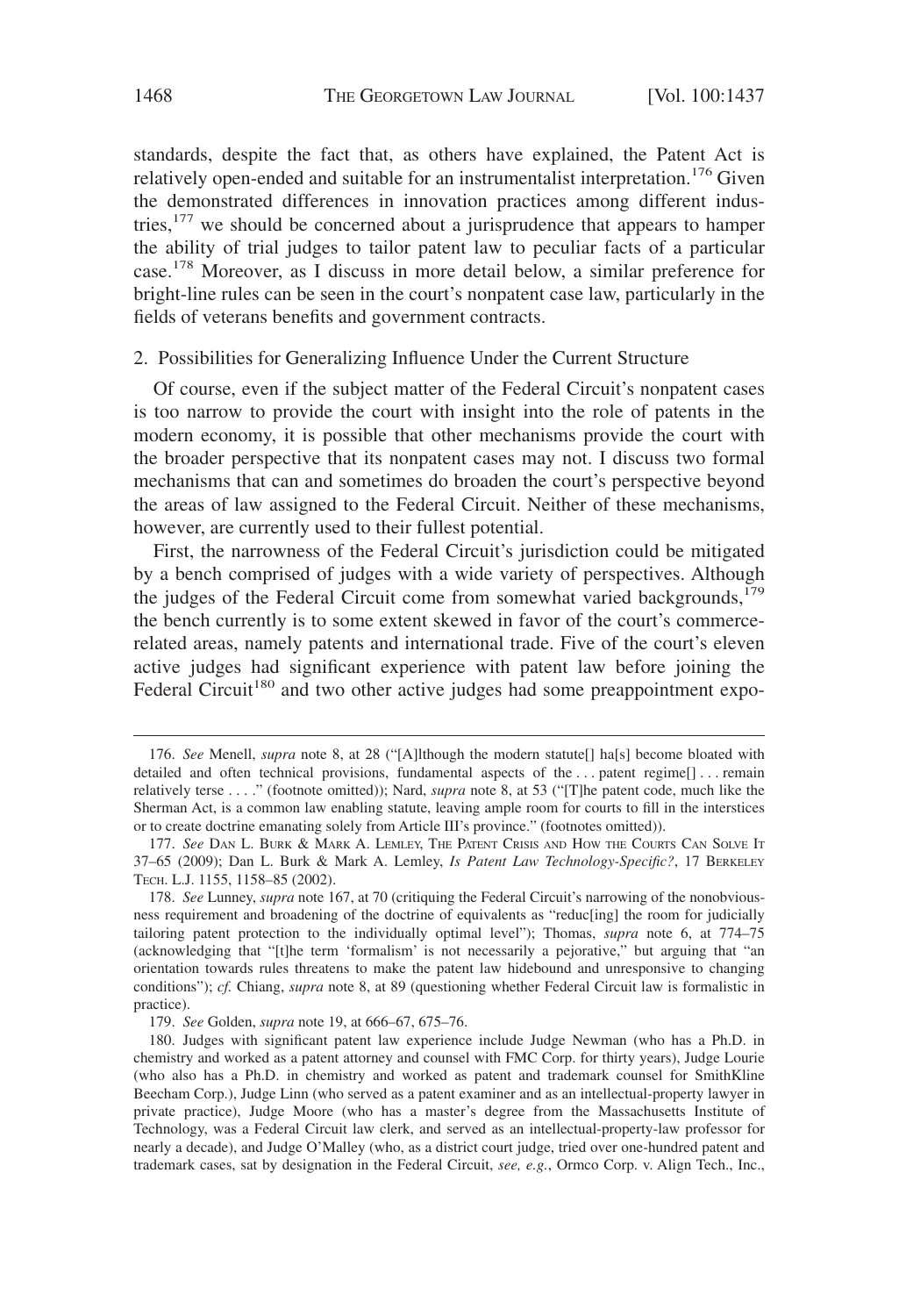sure to patent law.<sup>181</sup> Moreover, the two most recent appointees to the court have extensive backgrounds in international trade law.<sup>182</sup> The patent and international trade backgrounds of a majority of the court's judges seems out of balance, given that these cases comprise less than half of the court's docket.

Accordingly, Federal Circuit judges themselves have called for the appointment of jurists who are more familiar with the other areas of the court's jurisdiction.<sup>183</sup> In his final State of the Court address, Chief Judge Michel lamented that the court lacked any judge "who ha[d] specialized in contract, international trade, veterans or personnel law."<sup>184</sup> Scholars<sup>185</sup> and practitioners<sup>186</sup> have made similar pleas.

182. These two judges are Judge Jimmie V. Reyna, who worked in private practice as an internationaltrade attorney and has authored two books on the subject, and Judge Evan J. Wallach, who was formerly a judge on the U.S. Court of International Trade. *See Federal Circuit Judges*, *supra* note 180.

183. *See, e.g.*, Robert K. Huffman, *Federal Circuit Decisions on Government Contracts: Insights from the Roundtable*, 24 NASH & CIBINIC REP.  $\llbracket$  7, at 28 (2010) ("Judge Michel urged the members of the Government contracts bar to consider seeking the nomination of persons with Government contracts expertise and experience . . . . Judge Michel stated that the appointment of one or more individuals with such experience could go a long way towards raising the court's understanding of the real-world effects of its decisions in the Government contracts area.").

184. Chief Judge Paul R. Michel, U.S. Court of Appeals for the Federal Circuit, State of the Court Address at the Judicial Conference for the U.S. Court of Appeals for the Federal Circuit 1–2 (May 20, 2010), *available at* http://www.cafc.uscourts.gov/images/stories/announcements/2010/stateofthe court10.pdf. Of course, with the confirmations of Judges Reyna and Wallach, the court no longer lacks experience in international trade. *See Federal Circuit Judges*, *supra* note 180. Judge Sharon Prost has preappointment experience in labor law, but Judge Michel's comments suggest that her expertise does not lie in issues relevant to appeals from the Merit Systems Protection Board. *See id.*

185. *E.g.*, Dreyfuss, *supra* note 160, at 797 ("The Federal Circuit's perspective could also be expanded by appointing . . . individuals with backgrounds in antitrust litigation, economic analysis, and economic and industrial history.").

186. *See, e.g.*, Pamela A. MacLean, *A Circuit Ripe for Remake*, NAT'L L.J. (ONLINE), Jan. 12, 2009, http://www.law.com/jsp/nlj/PubArticleNLJ.jsp?id=1202427395535 ("The government-contract bar has long sought and desired someone with more substantive expertise in the contracts area . . . ." (quoting

<sup>498</sup> F.3d 1307, 1320 (Fed. Cir. 2007) (O'Malley, J., concurring in part and dissenting in part), and commented and wrote on matters of patent law, *see, e.g.*, Kathleen M. O'Malley et al., Panel Discussion, *Claim Construction from the Perspective of the District Judge*, 54 CASE W. RES. L. REV. 671 (2004)). *See also* FEDERAL CIRCUIT HISTORY (1990–2002), *supra* note 114, at 17–165 (providing biographical information about the Federal Circuit's judges); *Judges*, U.S. COURT OF APPEALS FOR THE FEDERAL CIRCUIT, http://www.cafc.uscourts.gov/judges/randall-r-rader-chief-judge.html (last visited Feb. 7, 2012) [hereinafter, *Federal Circuit Judges*] (same). The President's most recent nominee to the court, Richard G. Taranto, also has extensive experience in patent law, having handled dozens of patent appeals, both in the Federal Circuit and the Supreme Court. *See* Press Release, The White House, President Obama Nominates Richard Gary Taranto to Serve on the U.S. Court of Appeals (Nov. 10, 2011), *available at* http://www.whitehouse.gov/the-press-office/2011/11/10/president-obama-nominatesrichard-gary-taranto-serve-us-court-appeals; *Next Federal Circuit Judge Nominee: Richard G. Taranto*, PATENTLY-O (Nov. 10, 2011, 9:42 PM), http://www.patentlyo.com/patent/2011/11/next-federal-circuitjudge-nominee-richard-g-taranto.html. As this Article goes to press, Mr. Taranto's nomination remains pending in the Senate.

<sup>181.</sup> This group includes Chief Judge Rader (who served as counsel to the Senate Judiciary Committee's Subcommittee on Patents, Trademarks, and Copyrights), FEDERAL CIRCUIT HISTORY (1990– 2002), *supra* note 114, at 49, and Judge Dyk (who argued several appeals in the Federal Circuit while in private practice), *see id.* at 71. Also, Senior Judge Gajarsa served as a patent examiner and patent agent in the 1960s, about thirty years before he was appointed to the bench. *Id.* at 61.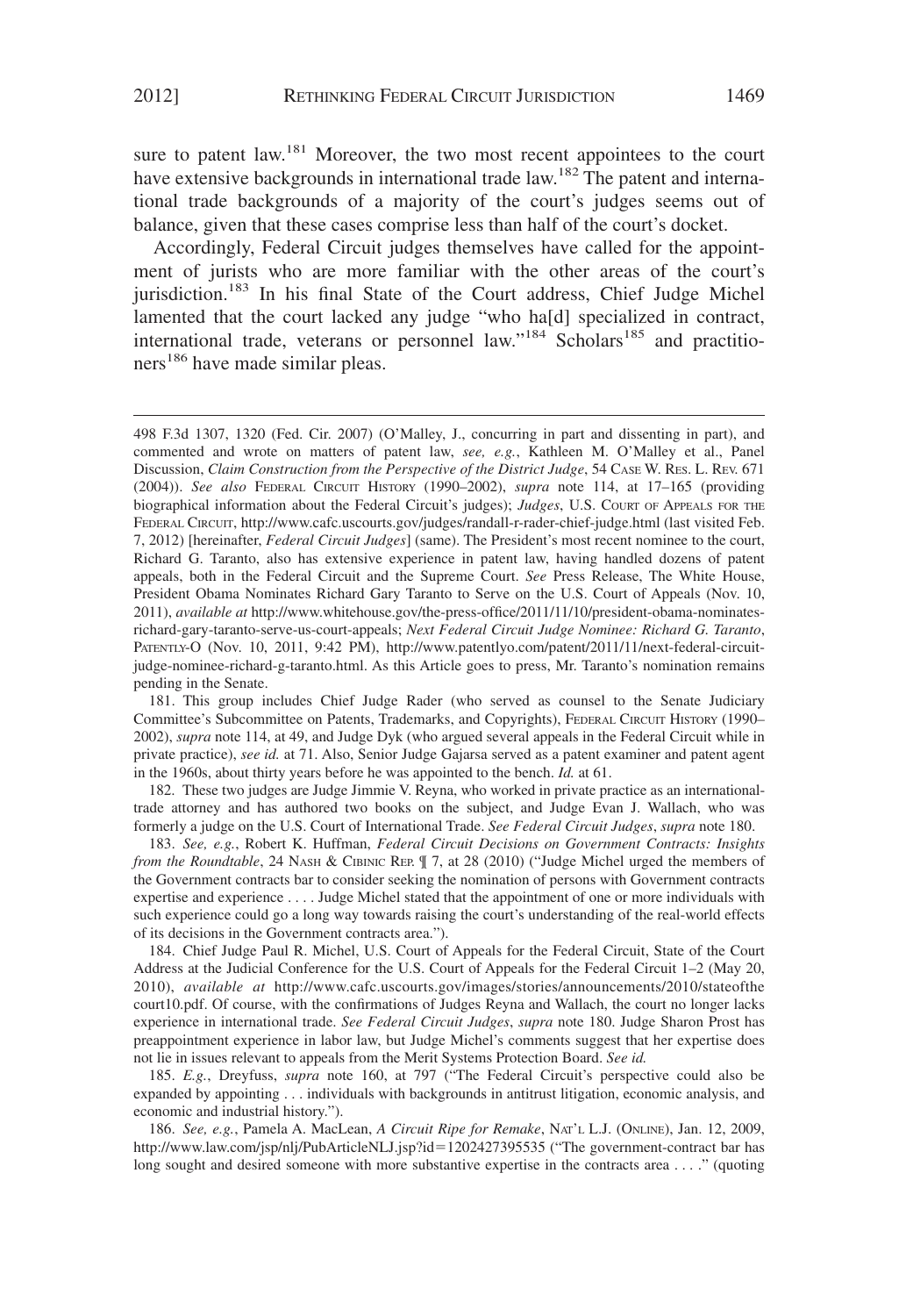A second existing way to mitigate the narrowness of the Federal Circuit's jurisdiction would be to capitalize on the statutory authorization for federal judges to sit by designation on other federal courts.<sup>187</sup> One way the designation mechanism could be used is to have Federal Circuit judges frequently sit by designation in the district courts and on other courts of appeals. Federal Circuit judges do sometimes sit by designation in district courts, but these visits seem to focus on gaining exposure to patent litigation at the trial level rather than gaining a broader understanding of federal law. Chief Judge Rader, for example, has sat by designation in a district court at least six times,<sup>188</sup> but all fourteen of his opinions in the *Federal Supplement* arise from patent cases.<sup>189</sup>

Visits to the regional circuit courts of appeals, on the other hand, expose the judges to a wide range of law, at least for a fleeting moment. Writing almost a decade ago, Professor Dreyfuss criticized the Federal Circuit for not having its judges sit by designation in its sister circuits as frequently as other courts.<sup>190</sup> Since that time, however, the numbers have changed. As the table below shows, with the exception of 2011, the Federal Circuit has in recent years been a leader in the number of extracircuit decisions participated in by its judges. Of the thirteen courts of appeals, the Federal Circuit ranked sixth in 2011, second in 2010, third in 2009, third in 2008, fourth in 2007, and third in 2006. And it should be noted that one of the circuits that consistently beats the Federal

189. *See* Clearvalue, Inc. v. Pearl River Polymers, Inc., 704 F. Supp. 2d 584 (E.D. Tex. 2010); IP Innovation L.L.C. v. Red Hat, Inc., 705 F. Supp. 2d 692 (E.D. Tex. 2010); Performance Pricing, Inc. v. Google Inc., 704 F. Supp. 2d 577 (E.D. Tex. 2010); PA Advisors, LLC v. Google, Inc., 706 F. Supp. 2d 739 (E.D. Tex. 2010); IP Innovation L.L.C. v. Red Hat, Inc., 705 F. Supp. 2d 687 (E.D. Tex. 2010); Cornell Univ. v. Hewlett-Packard Co., 654 F. Supp. 2d 119 (N.D.N.Y. 2009); Cornell Univ. v. Hewlett-Packard Co., 609 F. Supp. 2d 279 (N.D.N.Y. 2009); Loral Fairchild Corp. v. Victor Co. of Japan, 208 F. Supp. 2d 344 (E.D.N.Y. 2002); Loral Fairchild Corp. v. Victor Co. of Japan, 931 F. Supp. 1014 (E.D.N.Y. 1996); Loral Fairchild Corp. v. Victor Co. of Japan, 911 F. Supp. 76 (E.D.N.Y. 1996); Loral Fairchild Corp. v. Victor Co. of Japan, 906 F. Supp. 813 (E.D.N.Y. 1995); Loral Fairchild Corp. v. Victor Co. of Japan, 906 F. Supp. 798 (E.D.N.Y. 1995); Ristvedt-Johnson, Inc. v. Brandt, Inc., 805 F. Supp. 557 (N.D. Ill. 1992); Ristvedt-Johnson, Inc. v. Brandt, Inc., 805 F. Supp. 549 (N.D. Ill. 1992).

190. Dreyfuss, *supra* note 160, at 794.

Scott McCaleb, partner at Wiley Rein and then-president-elect of the Federal Circuit Bar Association) (internal quotation marks omitted)).

<sup>187.</sup> *See* 28 U.S.C. §§ 291–292 (2006).

<sup>188.</sup> *See* Chief Judge Randall R. Rader, U.S. Court of Appeals for the Federal Circuit, The State of Patent Litigation, Remarks at the Eastern District of Texas Judicial Conference 4 (Sept. 27, 2011), *available at* http://www.patentlyo.com/files/raderstateofpatentlit.pdf; *see also Judges Sitting by Designation with Other Circuits*, U.S. COURT OF APPEALS FOR THE FEDERAL CIRCUIT, http://www.cafc.uscourts.gov/ images/stories/announcements/CAFC\_Judges\_Sitting\_by\_Designation\_2006\_to\_2011.pdf (last visited Apr. 3, 2012) [hereinafter *Federal Circuit Judges Sitting by Designation*] (noting that Federal Circuit judges have sat by designation on another federal court forty times since 2006). The list maintained by the Federal Circuit omits, at minimum, Judge Rader's visit to the Eastern District of Texas in 2010. *See, e.g.*, Clearvalue, Inc. v. Pearl River Polymers, Inc., 704 F. Supp. 2d 584, 586–87 (E.D. Tex. 2010) (Rader, J., sitting by designation) (recusing himself from conducting a trial of a matter in which he had previously considered a petition for rehearing en banc in the Federal Circuit).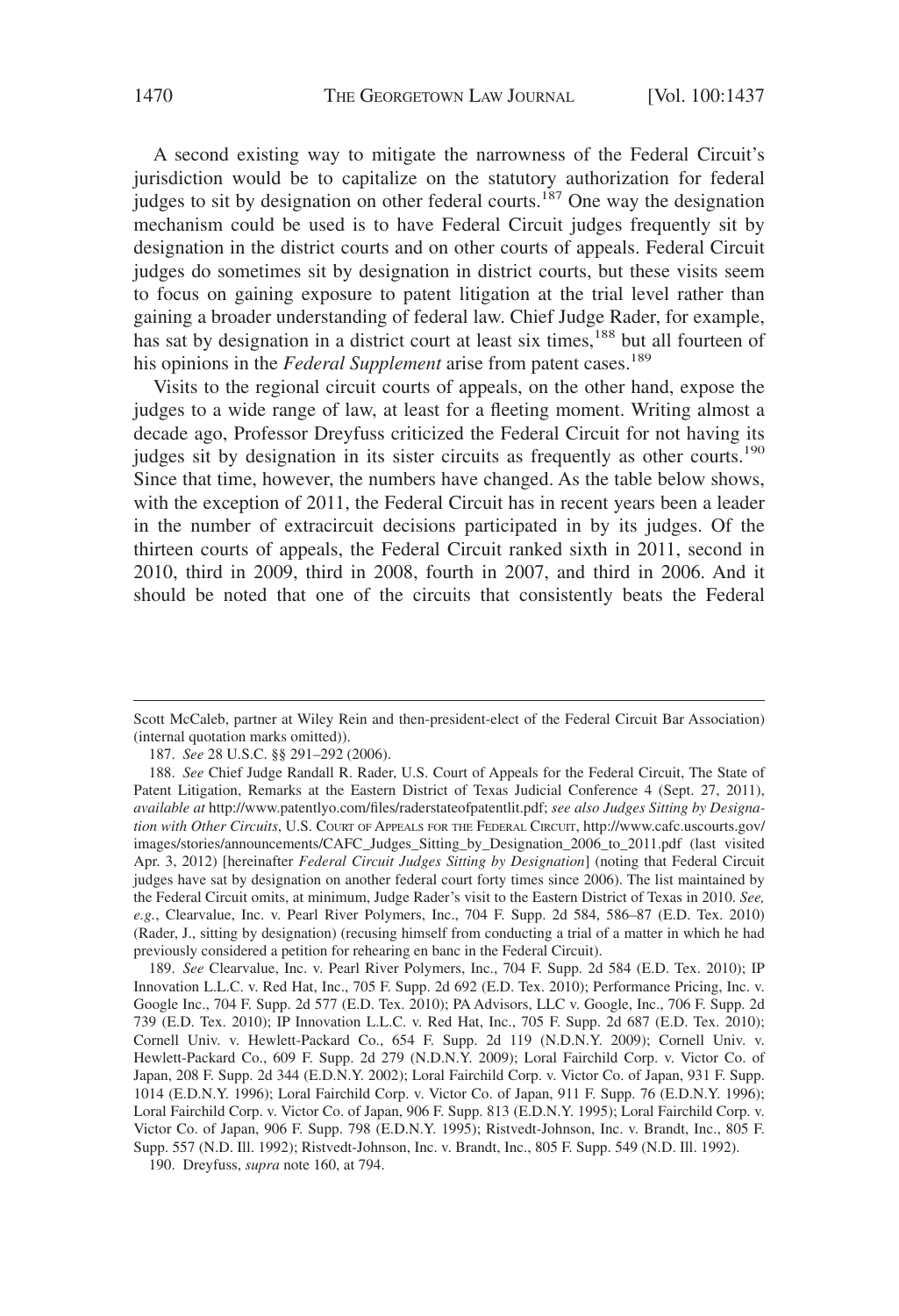Circuit, the Ninth Circuit, has nearly three times as many judges as the Federal Circuit.<sup>191</sup>

| <b>Judges</b><br>Appointed to the | 2011     | 2010     | 2009     | 2008           | 2007     | 2006     |
|-----------------------------------|----------|----------|----------|----------------|----------|----------|
| <b>First Circuit</b>              | $\Omega$ | $\Omega$ | $\Omega$ | $\Omega$       | $\Omega$ | $\Omega$ |
| Second Circuit                    | 15       | 5        | 24       | 35             | $\Omega$ | 2        |
| <b>Third Circuit</b>              | 54       | 40       | 59       | 93             | 34       | 20       |
| <b>Fourth Circuit</b>             | $\Omega$ | $\Omega$ | $\Omega$ | $\Omega$       | $\Omega$ | $\Omega$ |
| <b>Fifth Circuit</b>              | 31       | 21       | 17       | 1              | 14       | 46       |
| Sixth Circuit                     | 61       | 50       | 89       | 96             | 168      | 105      |
| Seventh Circuit                   | 77       | 63       | 48       | 29             | 61       | 63       |
| Eighth Circuit                    | 16       | 60       | 130      | 280            | 221      | 335      |
| Ninth Circuit                     | 85       | 142      | 214      | 217            | 212      | 170      |
| <b>Tenth Circuit</b>              | 54       | 87       | 92       | 54             | 52       | 11       |
| Eleventh Circuit                  | $\Omega$ | $\Omega$ | $\Omega$ | $\mathfrak{D}$ | 20       | 3        |
| D.C. Circuit                      | 21       | 15       | 9        | $\Omega$       | $\Omega$ | $\Omega$ |
| <b>Federal Circuit</b>            | 36       | 102      | 116      | 97             | 73       | 158      |

Number of Appeals Decided as a Visiting Judge<sup>192</sup>

191. *Compare Judges of this Court in Order of Seniority*, U.S. COURT OF APPEALS FOR THE NINTH CIRCUIT (Jan. 2012), http://www.ca9.uscourts.gov/content/view\_seniority\_list.php?pk\_id=0000000035 (twenty-five active judges, nineteen senior judges), *with Federal Circuit Judges*, *supra* note 180 (eleven active judges, five senior judges).

192. Most of the data in this table and the following table were compiled from table V-2 of the annual report *Judicial Business of the United States Courts*. *See* ADMIN. OFFICE OF THE U.S. COURTS, JUDICIAL BUSINESS OF THE UNITED STATES COURTS: 2011 ANNUAL REPORT OF THE DIRECTOR 401–05 tbl.V-2 (2012) [hereinafter 2011 JUDICIAL BUSINESS], http://www.uscourts.gov/uscourts/Statistics/JudicialBusiness/ 2011/JudicialBusiness2011.pdf; ADMIN. OFFICE OF THE U.S. COURTS, JUDICIAL BUSINESS OF THE UNITED STATES COURTS: 2010 ANNUAL REPORT OF THE DIRECTOR 404–08 tbl.V-2 (2011) [hereinafter 2010 JUDICIAL BUSINESS], http://www.uscourts.gov/uscourts/Statistics/JudicialBusiness/2010/JudicialBusinespdfversion- .pdf; ADMIN. OFFICE OF THE U.S. COURTS, JUDICIAL BUSINESS OF THE UNITED STATES COURTS: 2009 ANNUAL REPORT OF THE DIRECTOR 399–401 tbl.V-2 (2010), http://www.uscourts.gov/uscourts/Statistics/ JudicialBusiness/2009/JudicialBusinespdfversion.pdf; ADMIN. OFFICE OF THE U.S. COURTS, JUDICIAL BUSINESS OF THE UNITED STATES COURTS: 2008 ANNUAL REPORT OF THE DIRECTOR 404–08 tbl.V-2 (2009), http://www.uscourts.gov/uscourts/Statistics/JudicialBusiness/2008/front/JudicialBusinespdfversion.pdf; ADMIN. OFFICE OF THE U.S. COURTS, JUDICIAL BUSINESS OF THE UNITED STATES COURTS: 2007 ANNUAL REPORT OF THE DIRECTOR 406–10 tbl.V-2 (2008), http://www.uscourts.gov/uscourts/Statistics/Judicial Business/2007/front/JudicialBusinespdfversion.pdf; ADMIN. OFFICE OF THE U.S. COURTS, 2006 JUDICIAL BUSINESS OF THE UNITED STATES COURTS: ANNUAL REPORT OF THE DIRECTOR 406–10 tbl.V-2 (2007), http://www.uscourts.gov/uscourts/Statistics/JudicialBusiness/2006/front/completejudicialbusiness.pdf. The Administrative Office of the U.S. Courts does not, however, track how many Federal Circuit dispositions involve visiting judges. Accordingly, it seems that table V-2 does not include decisions by judges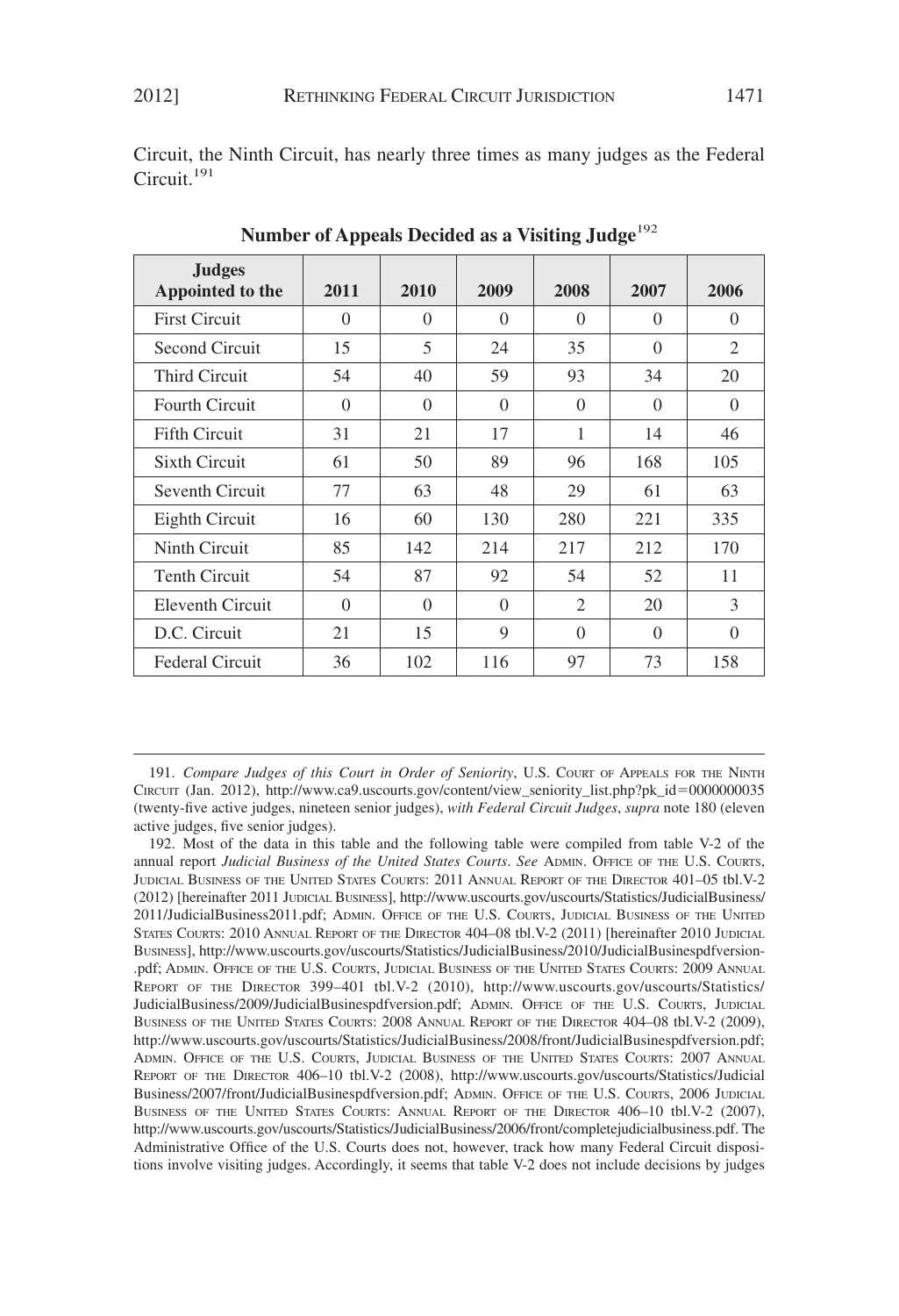When the figures are limited to active judges only, the Federal Circuit's status as pacesetter stands out even more clearly. Over the last six years, the active judges of the Federal Circuit tend to have participated in more extracircuit dispositions than the active judges of the twelve regional circuits combined.

| <b>Judges</b><br>Appointed to the | 2011           | 2010     | 2009     | 2008     | 2007     | 2006     |
|-----------------------------------|----------------|----------|----------|----------|----------|----------|
| <b>First Circuit</b>              | $\Omega$       | $\Omega$ | $\Omega$ | $\Omega$ | 0        | $\Omega$ |
| Second Circuit                    | $\Omega$       | $\Omega$ | $\Omega$ | 0        | $\Omega$ | $\Omega$ |
| <b>Third Circuit</b>              | $\Omega$       | $\Omega$ | $\Omega$ | $\Omega$ | 12       | $\Omega$ |
| <b>Fourth Circuit</b>             | $\Omega$       | $\Omega$ | $\Omega$ | $\Omega$ | $\Omega$ | $\Omega$ |
| <b>Fifth Circuit</b>              | $\Omega$       | $\Omega$ | $\Omega$ | $\Omega$ | $\Omega$ | $\Omega$ |
| <b>Sixth Circuit</b>              | $\Omega$       | $\Omega$ | $\Omega$ | $\Omega$ | 3        | $\Omega$ |
| Seventh Circuit                   | $\Omega$       | $\Omega$ | 9        | $\Omega$ | $\Omega$ | $\Omega$ |
| Eighth Circuit                    | $\overline{4}$ | $\Omega$ | 6        | $\Omega$ | $\Omega$ | $\Omega$ |
| Ninth Circuit                     | $\Omega$       | $\Omega$ | $\Omega$ | $\Omega$ | $\Omega$ | $\Omega$ |
| <b>Tenth Circuit</b>              | 14             | 35       | 39       | 15       | $\Omega$ |          |
| Eleventh Circuit                  | $\Omega$       | $\Omega$ | $\Omega$ | $\Omega$ | $\Omega$ | $\Omega$ |
| D.C. Circuit                      | 21             | 15       | 9        | $\Omega$ | $\Omega$ | $\Omega$ |
| <b>Federal Circuit</b>            | 21             | 68       | 58       | 53       | 63       | 97       |

**Number of Appeals Decided as a Visiting Judge, Active Judges Only**<sup>193</sup>

That said, one should not overestimate the "generalizing" effect of the judges' visits to the regional circuits. In 2010, for example, only five of the court's then-eleven active judges sat by designation on the regional circuits, and all but one of those visits were for only two days of argument.<sup>194</sup> So, if sitting by designation is to be a primary means of exposing Federal Circuit judges to the breadth of federal law, it would need to be used more frequently.

on the regional circuits when visiting the Federal Circuit. Therefore, in this table, I have added to the figures compiled by the Administrative Office the small number of Federal Circuit decisions involving a visiting circuit judge, which I identified by examining a list of judges that have sat by designation on the Federal Circuit, *see U.S. Court of Appeals for the Federal Circuit Visiting Judges*, U.S. COURT OF APPEALS FOR THE FEDERAL CIRCUIT, http://www.cafc.uscourts.gov/images/stories/announcements/ VJ\_Chart\_for\_Website\_8.pdf (last visited Mar. 29, 2012) [hereinafter *Federal Circuit Visiting Judges*] (listing visits by Circuit Judges Richard A. Posner (Seventh Circuit) and Kent A. Jordan (Third Circuit) and by Senior Circuit Judge Richard D. Cudahy (Seventh Circuit)), and then searching Westlaw's Federal Circuit database (CTAF) for dispositions in which those judges were members of the panel.

<sup>193.</sup> See *supra* note 192 for information on the sources of this data.

<sup>194.</sup> *See Federal Circuit Judges Sitting by Designation*, *supra* note 188.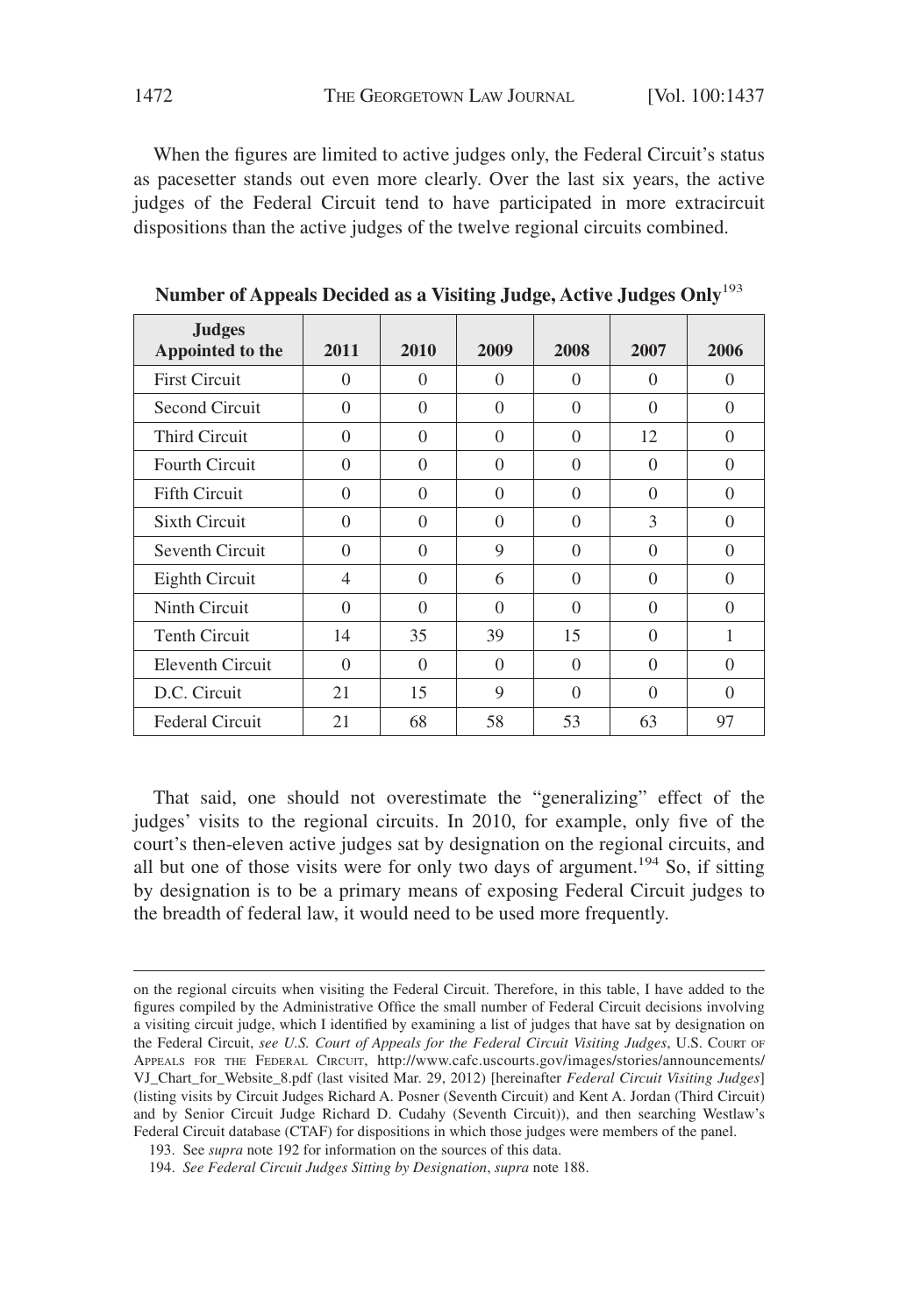The Federal Circuit could also generalize its bench by having visiting judges sit with the court. As the table below illustrates, the Federal Circuit uses visiting judges, but not with as much frequency as most regional circuits.

| <b>Deciding Court</b>  | 2011     | 2010     | 2009     | 2008     | 2007     | 2006     |
|------------------------|----------|----------|----------|----------|----------|----------|
| <b>First Circuit</b>   | 93       | 117      | 252      | 268      | 192      | 202      |
| Second Circuit         | 540      | 1,168    | 1,367    | 1,030    | 861      | 1,074    |
| Third Circuit          | 166      | 341      | 584      | 448      | 678      | 611      |
| <b>Fourth Circuit</b>  | 124      | 212      | 208      | 294      | 137      | 132      |
| <b>Fifth Circuit</b>   | 66       | 74       | 75       | 54       | 30       | 46       |
| Sixth Circuit          | 1,174    | 741      | 979      | 1,354    | 1,732    | 1,543    |
| Seventh Circuit        | 119      | 90       | 41       | $\Omega$ | 3        | $\Omega$ |
| Eighth Circuit         | 157      | 116      | 135      | 91       | 49       | 63       |
| Ninth Circuit          | 1,211    | 1,172    | 912      | 1,158    | 912      | 958      |
| Tenth Circuit          | 48       | 65       | 41       | 57       | 119      | 82       |
| Eleventh Circuit       | 319      | 302      | 318      | 417      | 458      | 358      |
| D.C. Circuit           | $\Omega$ | $\Omega$ | $\Omega$ | 15       | $\Omega$ | 3        |
| <b>Federal Circuit</b> | 11       | 38       | 115      | 153      | 133      | 6        |

**Decisions Including a Visiting Judge**<sup>195</sup>

The quantitative data suggest that the court could use visitors to a greater extent. As a qualitative matter, the court might also seek visiting judges with more diverse backgrounds. Then-Chief Judge Michel, speaking shortly after the Federal Circuit began, in 2006, regularly to invite visitors to join its bench, suggested that the court gave preference to visitors from trial courts that handle a large amount of patent litigation.<sup>196</sup> Of course, because few of the Federal Circuit's nonpatent cases are appealed from the district courts, it is hard to find

<sup>195.</sup> Like the data above, most of the figures in this table were derived from 2011 JUDICIAL BUSINESS, *supra* note 192. As noted, however, the Administrative Office of the U.S. Courts does not track how many Federal Circuit dispositions involve visiting judges. *See supra* note 192. To obtain the number of Federal Circuit decisions including a visiting judge, I searched the Westlaw Federal Circuit database (CTAF) for records containing the term "sitting /3 designation." I then verified each result to ensure that it represented a disposition on the merits that included a visiting judge. Note also that, in calculating the number of relevant decisions for each year, I have mirrored the Administrative Office's practice of reporting annual data from October 1 through September 30 of the following calendar year. So, for example, the data indicated on the table as from 2011 covers decisions issued from October 1, 2010 through September 30, 2011.

<sup>196.</sup> *See* Paul R. Michel, *Chief Judge Paul R. Michel's Address to the Federal Circuit Judicial Conference on the State of the Court*, 7 J. MARSHALL REV. INTELL. PROP. L. 647, 649 (2008) ("Since September 2006, we have invited those district judges from all around America *who often try patent cases* to sit with us on regular panels." (emphasis added)); *see also Federal Circuit Visiting Judges*,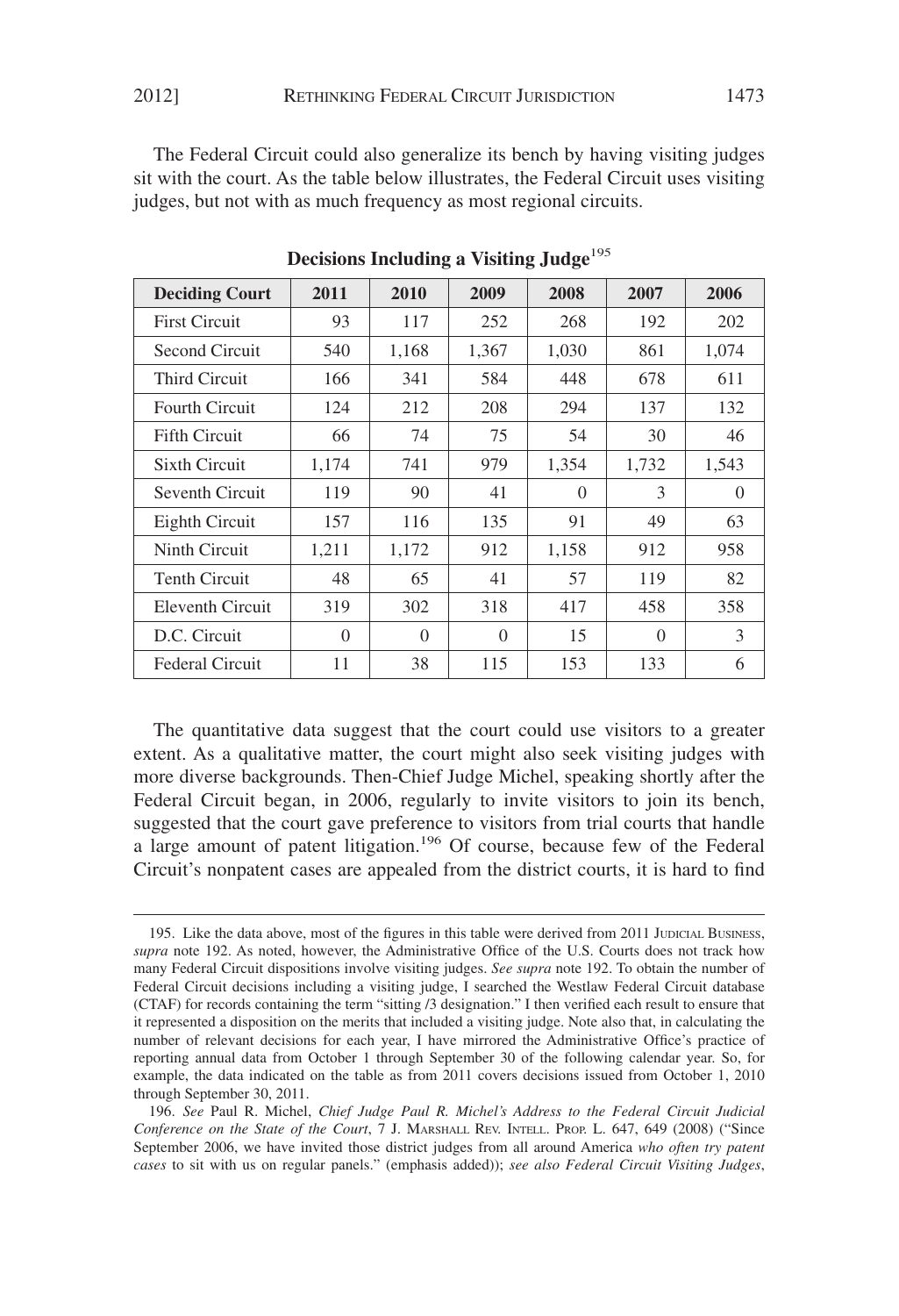other federal judges with experience in issues like veterans benefits and government contracts. The court could, however, use the designation process to involve judges who, while not intimately familiar with the areas of law under the court's jurisdiction, could provide a unique perspective on those areas. For example, circuit and district judges from the Second Circuit often handle complex commercial cases, and their knowledge of business litigation could influence patent-law decisions to better acknowledge the realities of the market and of complex litigation. Also, judges from the D.C. Circuit are versed in the intricacies of administrative law and agency practice, and could provide a fresh perspective in cases arising from the PTO and the Department of Veterans Affairs. Further, the Federal Circuit has exclusive appellate jurisdiction over the Court of International Trade, yet only three of that court's seven currently active judges have sat with the Federal Circuit.<sup>197</sup> And all federal district and circuit judges hear contract cases and cases involving claims against the federal government (for example, civil rights cases under *Bivens*<sup>198</sup> or tort claims under the Federal Tort Claims  $Act^{199}$ . By inviting a wider variety of district judges to sit by designation, the Federal Circuit could cause its law to evolve in a way more cognizant of the role of federal law in the nation and the commercial economy.<sup>200</sup>

In sum, existing mechanisms can and sometimes do expose the Federal Circuit's judges to other fields of federal law and broader social and economic issues that might have a beneficial effect on the development of the laws within the Federal Circuit's exclusive jurisdiction.<sup>201</sup> These mechanisms, however,

*supra* note 192 (listing the forty-seven judges who sat by designation in the Federal Circuit from September 2006 to February 2012).

<sup>197.</sup> One can verify this assertion by searching the Westlaw Federal Circuit database (CTAF) for "sitting /3 designation /s 'international trade.'" The three currently active judges that have sat with the Federal Circuit are Judges Donald Pogue, Gregory Carman, and Jane Restani. Although Judges Pogue and Restani have visited in the last five years, Judge Carman's visit was in the mid-1990s.

<sup>198.</sup> Bivens v. Six Unknown Named Agents of the Fed. Bureau of Narcotics, 403 U.S. 388 (1971).

<sup>199. 28</sup> U.S.C. § 1346(b) (2006).

<sup>200.</sup> That said, some scholars have suggested that visiting district judges are overly deferential to the circuit judges with whom they sit. *See* Paul M. Collins, Jr. & Wendy L. Martinek, *The Small Group Context: Designated District Court Judges in the U.S. Courts of Appeals*, 8 J. EMPIRICAL LEGAL STUD. 177, 182 (2011) (citing literature). Deferential behavior would, of course, limit the impact visiting judges have on patent law.

<sup>201.</sup> There are, naturally, other mechanisms that I have not discussed in detail here but that have the capability to expose the Federal Circuit to social and economic concerns relevant to patent law, such as the court's use (or nonuse) of legal scholarship. *See* Craig Allen Nard, *Toward a Cautious Approach to Obeisance: The Role of Scholarship in Federal Circuit Patent Law Jurisprudence*, 39 HOUS. L. REV. 667 (2002); Schwartz & Petherbridge, *supra* note 3. While I have focused on relatively formal mechanisms, such as the court's nonpatent jurisdiction, the appointments process, and the designation process, I recognize that informal mechanisms, such as attendance at conferences, visits to law schools, and even reading the newspaper, surely illuminate the judges' understanding of their court's role in the political and economic system. Nevertheless, I view the more formal mechanisms as highly important because they are easy for the interested public to observe and require less voluntary action on the part of the judge. Moreover, the formal mechanisms I have discussed influence the judges strictly in their capacity as a judge. My hypothesis is that if Federal Circuit judges were a little less like patent jurists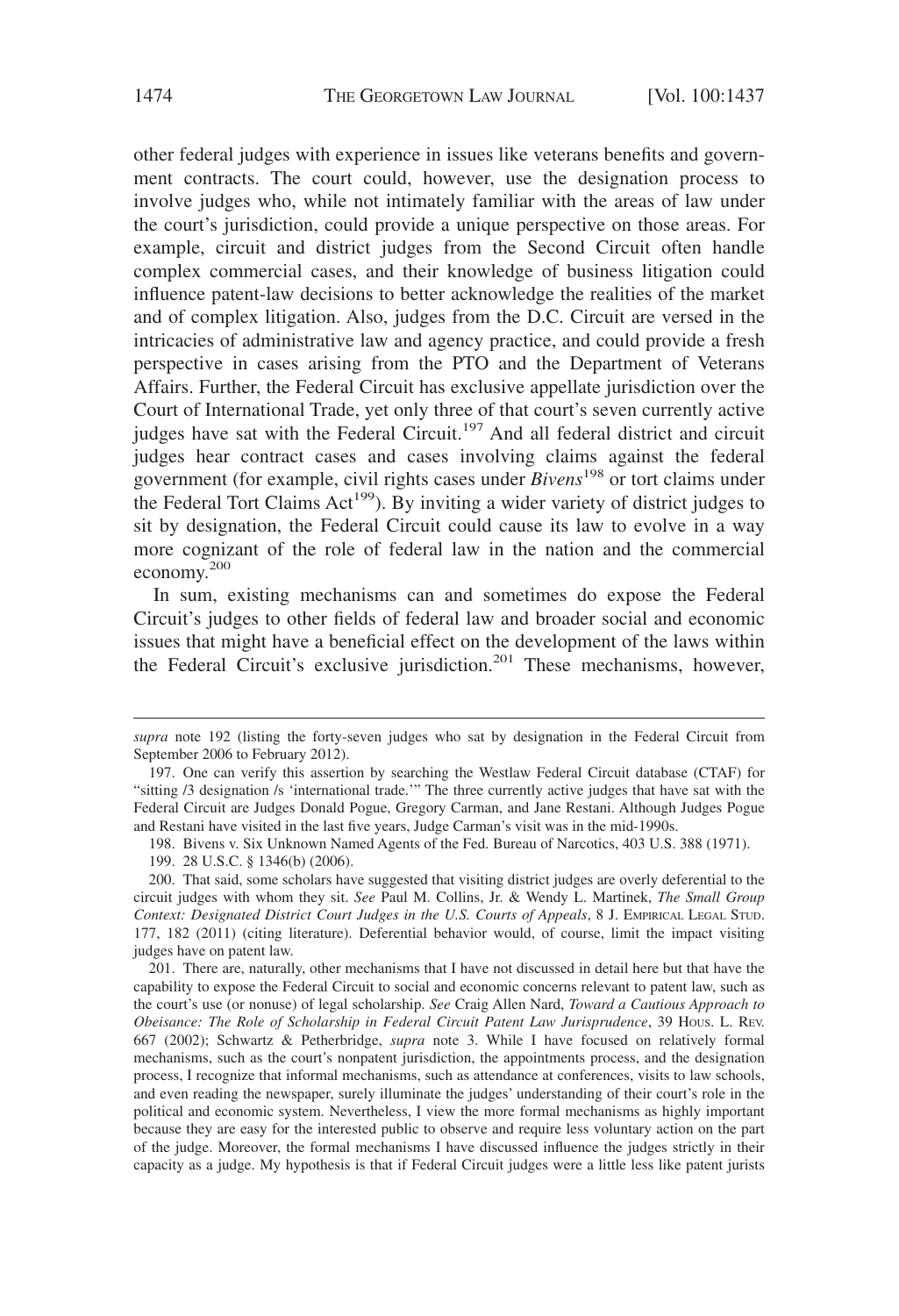could be used more fully. And arguably the most important mechanism, the court's nonpatent docket, may be too narrow to provide sufficient generalizing influence. Thus, we should continue to consider whether the Federal Circuit's nonpatent docket needs reimagining.

#### B. A PARADOX: IS THE FEDERAL CIRCUIT'S JURISDICTION ALSO TOO BROAD?

As shown, the Federal Circuit's nonpatent docket may be an insufficient generalizing mechanism because it does not force the judges to be generalists. Instead, it forces them to focus on a few discrete areas of federal law. Of course, one might argue that this lack of generalizing influence is outweighed by the benefits of centralizing all of these appeals in one appellate court. Centralizing in one tribunal all cases in one subject area of the law has, as noted, three primary benefits: uniformity, efficiency, and accuracy. Although a single court should produce a relatively uniform  $\text{law}^{202}$  it is debatable whether the Federal Circuit develops sufficient expertise to enhance accuracy in the nonpatent fields it supervises.

To begin, most of the court's judges have little to no background in many of the fields covered by the Federal Circuit's jurisdiction. Most notably, veterans and personnel cases comprised thirty-seven percent of the court's merits decisions in 2011.<sup>203</sup> Yet no sitting judge has any discernable experience in those areas.<sup>204</sup> To be sure, a Federal Circuit judge eventually gets experience in all areas of the court's jurisdiction simply by sitting on the bench, hearing and deciding cases. But that experience may not fully solve the problem of the lack of preappointment diversity of background. Some have questioned whether it is wise to force someone who is an expert in one field—say, patent law or international trade law—to adjudicate cases in areas in which that person has little interest—say, veterans-benefits law. As Professor Dreyfuss has suggested, judges who have no interest in the area in which they are working can, in general, "be expected to prefer doctrines that will lead to easier, quicker, and faster decisions over resolutions that safeguard accuracy."<sup>205</sup> This would be particularly alarming in the case of the Federal Circuit with its exclusive or

who happen to have a narrow, unchanging docket of nonpatent cases and a little more like other federal appellate judges (with a generally broad docket and perhaps special expertise in one or two areas, *see* Cheng, *supra* note 28, at 540), patent law might better align with a thoughtful innovation policy.

<sup>202.</sup> *But cf., e.g.*, Christopher A. Cotropia, *Determining Uniformity Within the Federal Circuit by Measuring Dissent and En Banc Review*, 43 LOYOLA L.A. L. REV. 801, 818 (2010) (suggesting that the relatively high rate of dissent in the Federal Circuit shows that the court's law is not overly uniform); Petherbridge, *supra* note 16, at 428 (arguing that Federal Circuit decisions on the doctrine of equivalents exhibit "noticeable heterogeneity"); R. Polk Wagner & Lee Petherbridge, *Is the Federal Circuit Succeeding? An Empirical Assessment of Judicial Performance*, 152 U. PA. L. REV. 1105, 1111–12 (2004) (studying Federal Circuit cases interpreting patent claims and identifying two distinct methods of claim construction).

<sup>203.</sup> *See 2011 Federal Circuit Appeals*, *supra* note 20.

<sup>204.</sup> *See supra* notes 179–86 and accompanying text.

<sup>205.</sup> *See* Dreyfuss, *Institutional Identity*, *supra* note 5, at 820; *see also* Lee, *supra* note 13, at 25–26 (arguing that the "well-recognized formalistic nature of Federal Circuit patent jurisprudence. . . . oper-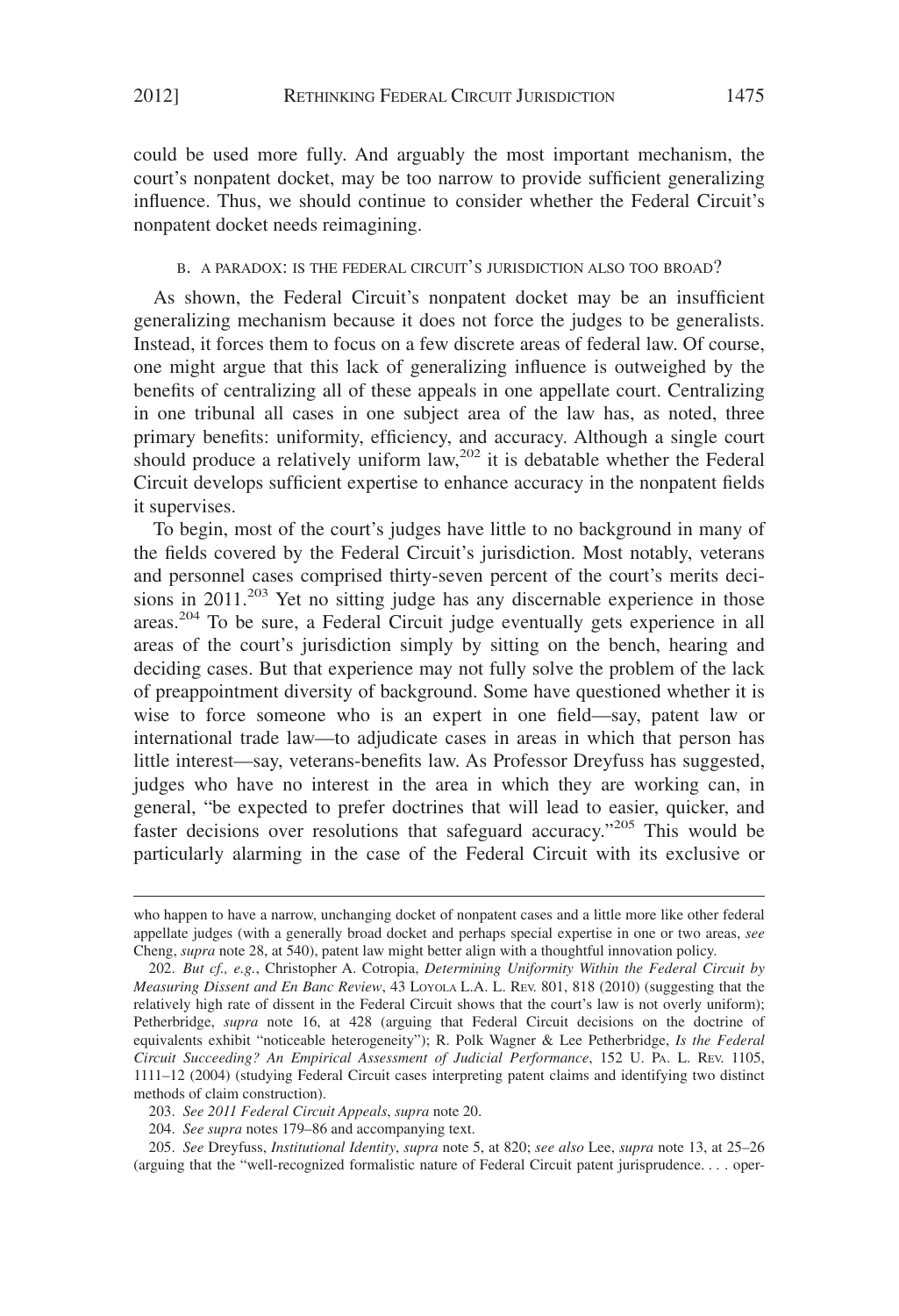near-exclusive jurisdiction over many areas.

Moreover, it is questionable whether any person, let alone a person juggling the caseload of a federal appellate judge, could become an expert in all of the different areas over which the Federal Circuit exercises jurisdiction. If the judges of the Federal Circuit hear appeals from so many tribunals that they cannot gain more than a passing familiarity with each area, the theorized benefits that flow from specialized adjudication may be compromised.

In short, it may be too much to expect Federal Circuit judges to provide expert adjudication in every case. By way of analogy to patent law, what makes a patent case difficult is not the complexity of the law, but the complexity of the technology underlying the case. It is therefore appropriate to question whether an expert patent appellate court makes sense, as some scholars have, because no judge could master all of the diverse technological fields in which patent cases arise<sup>206</sup> and because the factual complexity counsels specialization at the trial level, not the appellate level.<sup>207</sup> Similarly, it might be a stretch to expect the Federal Circuit's judges to master diverse legal fields such as veterans benefits, government contracts, international trade, and patent law. If Federal Circuit judges are unable to become experts in all of these fields, it raises serious questions about whether exclusive jurisdiction is appropriate.

#### C. EVALUATING THE FEDERAL CIRCUIT'S NONPATENT JURISDICTION

Twenty years ago, a commentator discussing the Federal Circuit's jurisdiction over Indian claims lamented: "When Congress enacted the Federal Courts Improvement Act . . . , it did so with a great deal of thought about the need for uniformity and predictability in the American patent system, but with no thought about the impact of the newly created system on Indian claims against

ates as a heuristic that lowers the cognitive burdens associated with lay adjudication of technological disputes").

<sup>206.</sup> *See* Rai, *supra* note 14, at 1068–69.

<sup>207.</sup> *See* Dreyfuss, *Case Study*, *supra* note 5, at 73–74; Donna M. Gitter, *Should the United States Designate Specialist Patent Trial Judges? An Empirical Analysis of H.R. 628 in Light of the English Experience and the Work of Professor Moore*, 10 COLUM. SCI.&TECH. L. REV. 169, 197–99 (2009); James F. Holderman, *Judicial Patent Specialization: A View from the Trial Bench*, 2002 U. ILL. J.L. TECH.&POL'Y 425, 430–32; John B. Pegram, *Should the U.S. Court of International Trade Be Given Patent Jurisdiction Concurrent with that of the District Courts?*, 32 Hous. L. REV. 67, 71–72 (1995); Jeff Becker, Comment, *On Creating Specialized Patent District Courts: Why H.R. 34 Does Not Go Far Enough to Address Reversal Rates in District Courts*, 61 SMU L. REV. 1607, 1626 (2008); Case & Miller, *supra* note 49, at 317–18; *see also* Kesan & Ball, *supra* note 49, at 444 (presenting an empirical study that makes "a real but modest case" for establishing specialized patent trial courts); Kimberly A. Moore, *Forum Shopping in Patent Cases: Does Geographic Choice Affect Innovation?*, 79 N.C. L. REV. 889, 932–34 (2001) (suggesting that a specialized trial court for patent cases would, among other things, eliminate forum shopping and increase predictability of results); *cf.* Jeanne C. Fromer, *Patentography*, 85 N.Y.U. L. REV. 1444, 1448 (2010) (arguing that, by restricting venue choices in patent litigation, cases involving particular types of technology would cluster in particular district courts, allowing those courts to "develop[] a proficiency in the industry-specific issues that commonly arise").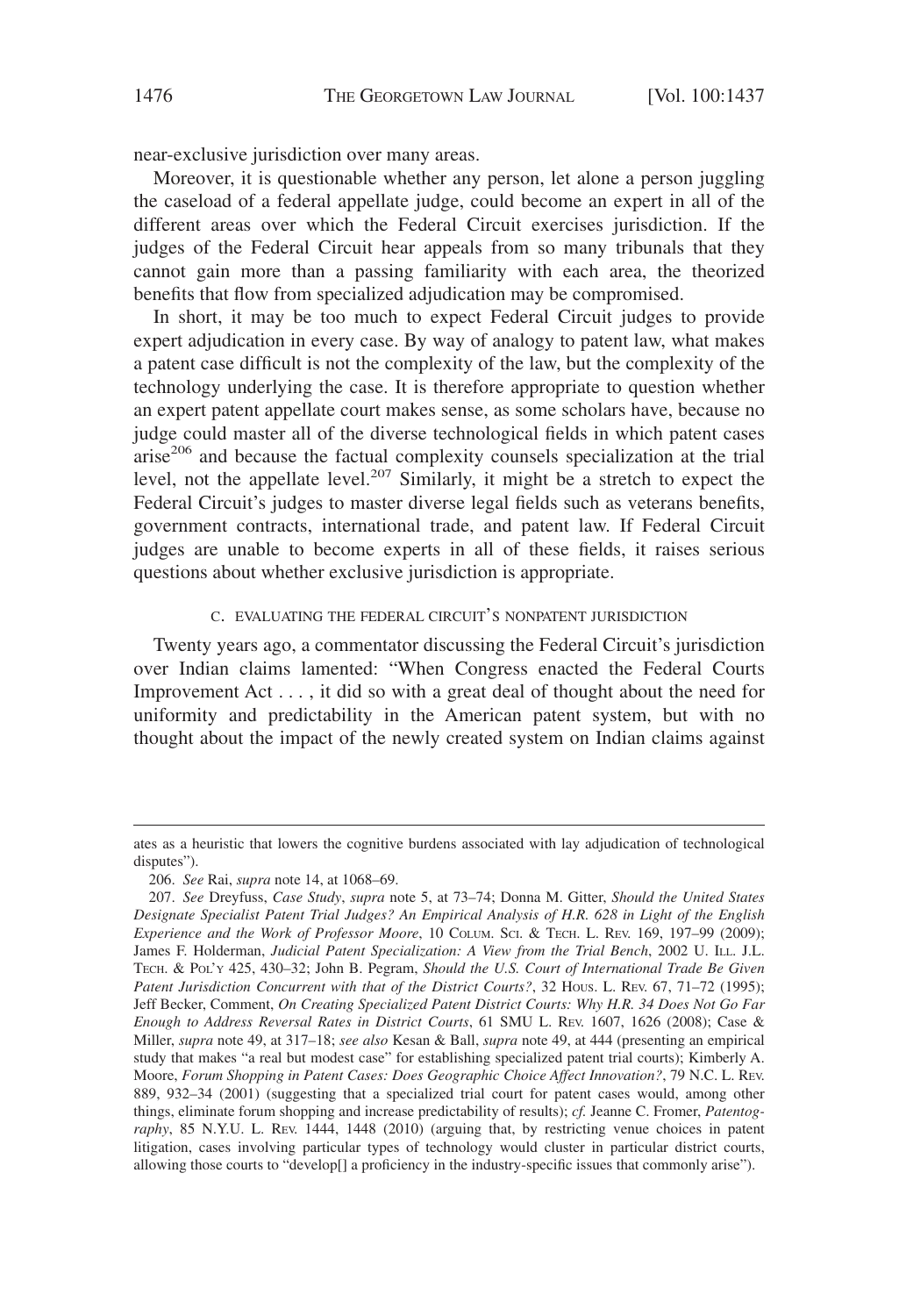the Government."208 As I have shown, the same might be said with regard to all of the areas of the court's nonpatent jurisdiction. To date, no one—not even Congress when it created the Federal Circuit—has contemplated the wisdom of centralizing the cases that comprise the court's nonpatent docket. In this section, I begin to consider that question, focusing in detail on the court's veteransbenefits and government-contracts cases and also briefly examining the other areas of the court's nonpatent jurisdiction.

Before performing this analysis, it is important to outline some guiding principles. Although many commentators have spoken on the usefulness of specialized courts in particular fields, $209$  one helpful model developed by Professor Dreyfuss organizes the considerations around factors such as (1) the field of law proposed to be specialized and (2) the identity of participants in disputes in the field.<sup>210</sup> As for the field of law, she suggests that appellate specialization may be desirable where, among other things, uniformity is highly desirable, the law is complex, there is some degree of consensus on the objectives of the law in the specialized field, and there is not a sufficient number of cases for the generalist judiciary to gain a basic familiarity with the area.<sup>211</sup> As for the identity of participants, specialization may be warranted where parties share similar levels of wealth and where the parties have access to legal services of similar sophistication.<sup>212</sup> Wealthy or repeat players, such as corporations and the federal government, generally fare well in court because they—and their lawyers—know how the system operates.<sup>213</sup> This effect can be magnified in a specialized court.<sup>214</sup>

With these principles in mind, I evaluate the Federal Circuit's docket. I organize the discussion in three parts, first focusing on cases in which the centralization rationales are particularly suspect, then turning to cases in which there is a danger of favoritism of a serial litigant, and finally discussing the components of the court's nonpatent jurisdiction on which further research is needed.

#### 1. Suspect Rationales for Centralization: Veterans and Personnel Appeals

There are some areas where the need for appellate centralization seems highly suspect, most notably, the cases in which the private litigants the Federal Circuit encounters are always individuals, as opposed to business organizations. I focus mainly on veterans cases but also briefly discuss personnel cases.

<sup>208.</sup> Nell Jessup Newton, *Indian Claims in the Courts of the Conqueror*, 41 AM. U. L. REV. 753, 754 (1992).

<sup>209.</sup> *See supra* note 34.

<sup>210.</sup> *See* Dreyfuss, *supra* note 34, at 407.

<sup>211.</sup> *See id.* at 409–20.

<sup>212.</sup> *See id.* at 422–25.

<sup>213.</sup> *See* Marc Galanter, *Why the "Haves" Come Out Ahead: Speculations on the Limits of Legal Change*,9LAW & SOC'Y REV. 95, 124–25 (1974).

<sup>214.</sup> *See* Dreyfuss, *supra* note 34, at 422–23.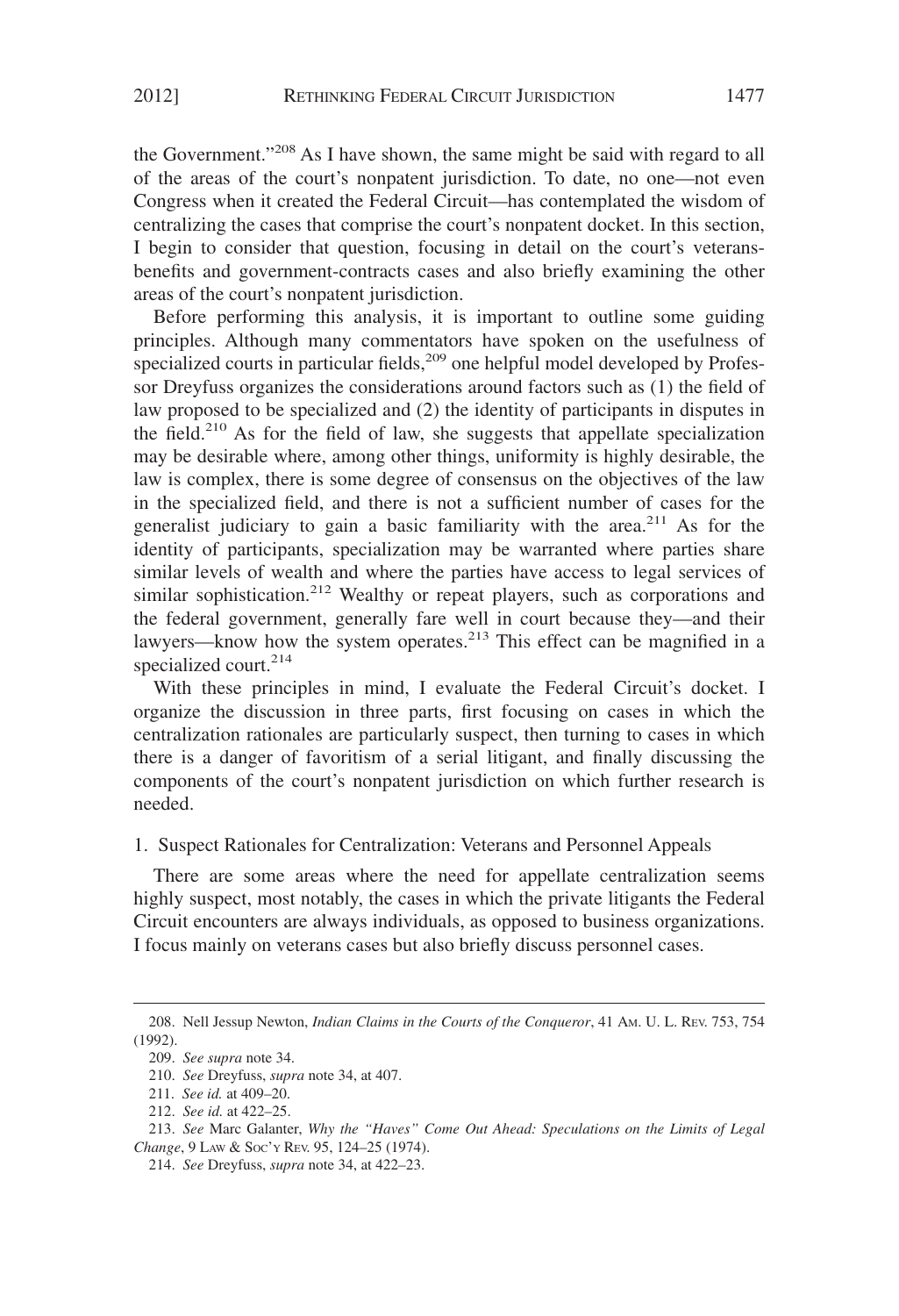*a. Veterans Appeals.* Preliminarily, a brief explanation of the Federal Circuit's jurisdiction over veterans cases is in order. A veterans-benefits case begins when a veteran files a claim for disability benefits with one of the fifty-eight regional offices of the Department of Veterans Affairs (VA).<sup>215</sup> The claim is adjudicated by an individual employee at the regional office.<sup>216</sup> That decision may be appealed to the Board of Veterans' Appeals (an administrative tribunal within the VA).<sup>217</sup> A veteran displeased with the Board's decision may appeal to the Court of Appeals for Veterans Claims (Veterans Court), an Article I court.<sup>218</sup> The decisions of the Veterans Court can be appealed to the Federal Circuit, but Federal Circuit review is limited to questions of law only.<sup>219</sup>

Surprisingly, there was almost no judicial review of the VA's benefits decisions until 1988.<sup>220</sup> That year, Congress passed the Veterans' Judicial Review Act (VJRA), which created the Veterans Court and granted the Federal Circuit exclusive jurisdiction over appeals from that tribunal.<sup>221</sup> According to the legislative history of the Act, Congress's primary objective in centralizing appeals in the Federal Circuit was to avoid the problem of conflicting opinions on legal rules that must be administered by a single government agency of nationwide jurisdiction.<sup>222</sup>

These concerns about uniformity certainly have persuasive power. But, as Professor Dreyfuss has suggested in the Social Security context,<sup>223</sup> the uniformity concern in benefits law may not be as great as it initially appears. A key reason that legal uniformity is desirable is so that intercircuit actors (such as potential patent infringers) can accurately predict the legal consequences of their actions. While review of veterans claims by the regional circuits might create some disuniformity in doctrine, any problems would be minimal for at

<sup>215.</sup> Gugliuzza, *supra* note 26, at 1204; *see also Contact Veterans Benefits Administration*, VETER-ANS BENEFITS ADMINISTRATION, http://www.vba.va.gov/bln/21/ro/rocontacts.htm (last visited Mar. 29, 2012) (listing the regional offices).

<sup>216.</sup> *See* Gugliuzza, *supra* note 26, at 1205.

<sup>217.</sup> *Id.* at 1206.

<sup>218.</sup> *See* 38 U.S.C. §§ 7251, 7266(a) (2006).

<sup>219.</sup> *Id.* § 7292(d); D'Amico v. West, 209 F.3d 1322, 1325 (Fed. Cir. 2000) (noting that the Federal Circuit does not "have jurisdiction to review a factual determination or an application of a law or regulation to the facts unless a constitutional issue is presented").

<sup>220.</sup> Gugliuzza, *supra* note 26, at 1210.

<sup>221.</sup> Veterans' Judicial Review Act, Pub. L. No. 100-687, § 301, 102 Stat. 4105, 4113, 4120–21 (1988) (codified as amended at 38 U.S.C. §§ 7251–7299 (2006 & Supp. IV 2010)).

<sup>222.</sup> H.R. REP. NO. 100-963, at 28 (1988); *see Judicial Review of Veterans' Affairs: Hearing before the H. Comm. on Veterans' Affairs*, 100th Cong. 66 (1988) (testimony of Richard W. Johnson, Jr., Director of Legislative Affairs, Non Commissioned Officers Association). Another concern may have been at play, however. During the drafting of the Act, district judges strongly disfavored being given jurisdiction over veterans cases because there could be a large number of them and because they "did not seem especially interesting or consequential." BAUM, *supra* note 34, at 161. Some judges even lobbied Congress to keep veterans cases out of the district courts. *Id.* at 162 (citing PAUL C. LIGHT, FORGING LEGISLATION 177 (1992)). By analogy, one might reasonably infer that judges on the regional courts of appeals, too, would have preferred to assign relatively undesirable veterans appeals to the Federal Circuit.

<sup>223.</sup> *See* Dreyfuss, *supra* note 34, at 419–20.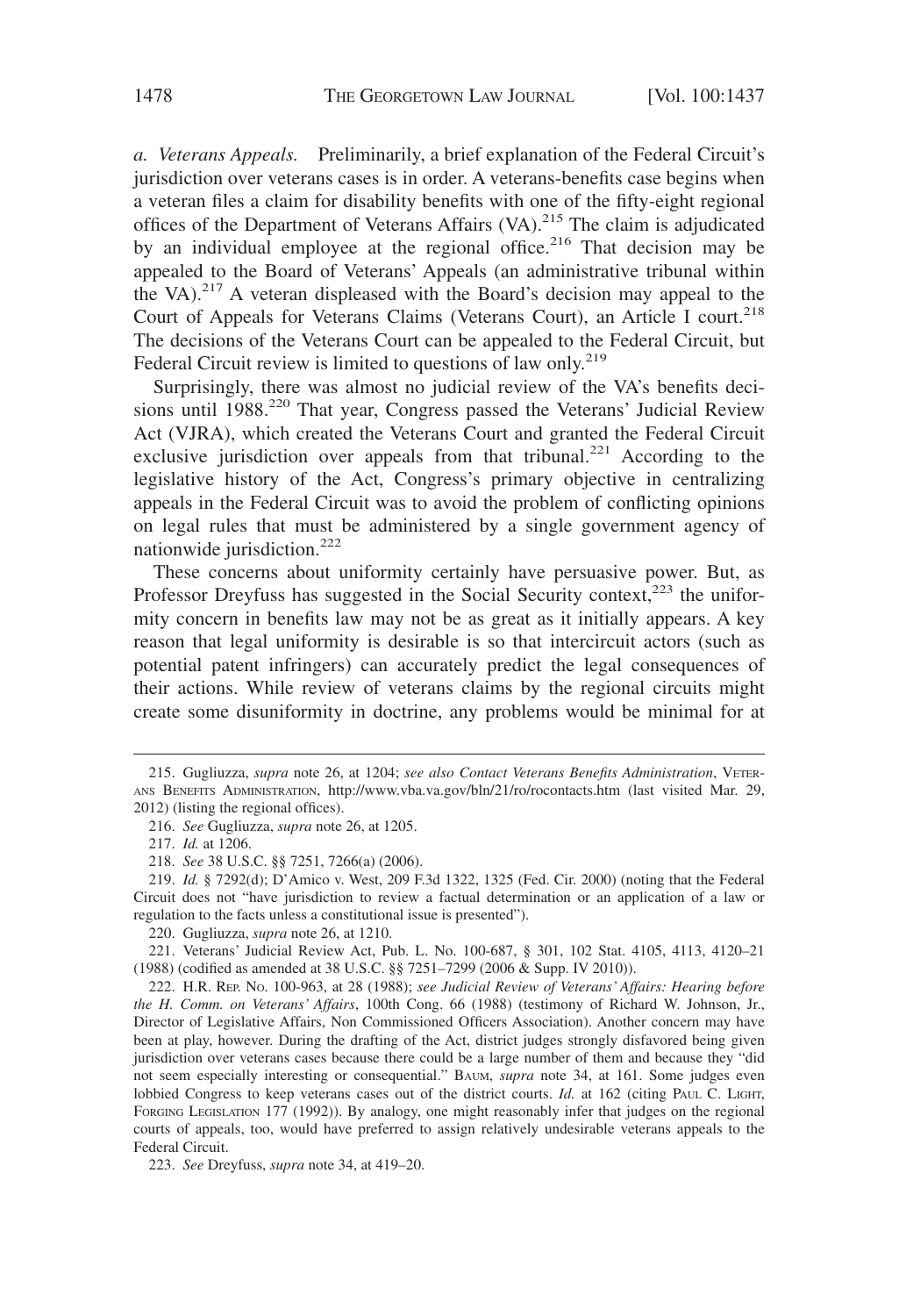least two reasons. First, veterans do not plan to become disabled depending on the interpretation of governing statutes and regulations. And, second, because veterans claimants are not intercircuit actors, a disuniform law would not be overly difficult to administer.<sup>224</sup> Although horizontal equity might be compromised as different VA regional offices apply different standards in particular situations, the percolation of legal conflict might, in the long run, help the law move toward a more accurate outcome by promoting a dialogue among the circuits.225

Another reason that veterans cases might warrant centralization, which is not emphasized in the legislative history of the VJRA, is the unique nature of the veterans-benefits system. The veterans claims process is not intended to be adversarial. Rather, the VA has a statutory duty to help veterans develop their claims.226 And the standard of proof is lower than the familiar preponderance-ofthe-evidence standard for civil cases. When the evidence in support of and against a veteran's claim is in "approximate balance," the VA is required to "give the benefit of the doubt to the claimant."<sup>227</sup> The unusual, proclaimant nature of the veterans-benefits system might suggest that the regional circuits, just because they hear, for example, social security appeals, are not necessarily equipped to adjudicate veterans claims.

That said, despite the veterans statute's high aspirations, its promise of a uniquely paternalistic system is not always fulfilled. As I have written elsewhere, the claims process is inherently adversarial, and institutional problems at the VA can compound hostility between veterans and the VA.<sup>228</sup> Some veterans

226. *See* 38 U.S.C. § 5103(a) (Supp. IV 2010).

<sup>224.</sup> Indeed, the Senate Committee on Veterans' Affairs objected to centralizing veterans appeals in the Federal Circuit because it saw no compelling need for national jurisdiction over veterans claims. See S. REP. No. 100-418, at 71 (1988) ("[A]s part of the process creating the Court of Appeals for [t]he Federal Circuit, special note was made by the Senate Judiciary Committee that any expansion of its jurisdiction should be predicated on an adequate showing of the need for nationwide subject matter jurisdiction. The Committee . . . is not satisfied that such a need exists in the context of VA claims." (citation omitted)).

Another important benefit of legal uniformity is that it discourages forum shopping. *See* Kesan & Ball, *supra* note 49, at 403. While this is a valid concern in patent cases that involve large, multijurisdictional litigants, review of veterans cases in, say, the twelve regional circuits would not lead to rampant forum shopping, as veterans could easily be limited to seeking review in their circuit of domicile.

<sup>225.</sup> *See* Samuel Estreicher & John E. Sexton, *A Managerial Theory of the Supreme Court's Responsibilities: An Empirical Study*, 59 N.Y.U. L. REV. 681, 699 & n.68 (1984) (outlining the benefits of percolation). *But see* Paul M. Bator, *What Is Wrong with the Supreme Court?*, 51 U. PITT. L. REV. 673, 689–91 (1990) (arguing that "the virtues of percolation have been wildly exaggerated").

<sup>227. 38</sup> U.S.C. § 5107(b) (2006); 38 C.F.R. § 3.102 (2011). *See generally* Miguel F. Eaton, Sumon Dantiki & Paul R. Gugliuzza, *Ten Federal Circuit Cases from 2009 that Veterans Benefits Attorneys Should Know*, 59 AM. U. L. REV. 1155, 1159 (2010) (describing the proclaimant nature of veteransbenefits laws).

<sup>228.</sup> Gugliuzza, *supra* note 26, at 1206–07 & nn.36–37 (collecting commentary). To gain a sense of the complexity of the veterans-benefits system and the types of disputes that might arise between a veteran and the VA, simply peruse the leading practitioner treatise, VETERANS BENEFITS MANUAL (Barton F. Stichman & Ronald B. Abrams eds., 2010), which spans over two-thousand pages.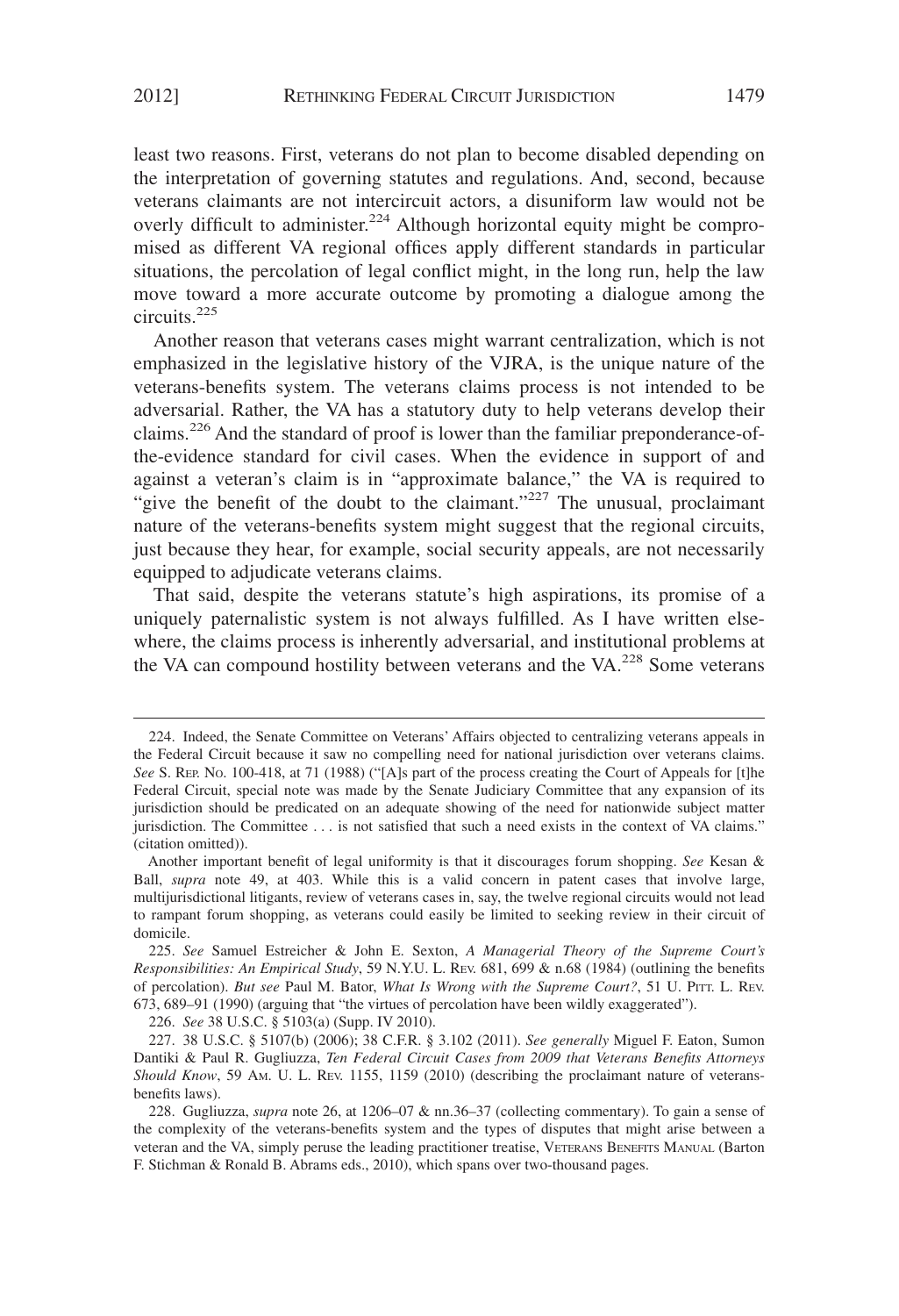navigate the system at a particular disadvantage because the statute prohibits them from retaining paid legal counsel until the administrative appeal process begins. $229$ 

In gauging whether appellate centralization is desirable, the reality of the VA's claims system cuts both ways. On one hand, we might prefer an expert court, clerk's office, and pro bono bar to shepherd the appeals of oftenunrepresented and disabled veterans. On the other hand, a specialized court might identify too strongly with the decisions of the executive branch on veterans claims and provide doctrinal uniformity by regularly ruling in the government's favor. The very limited empirical data available suggest that the Federal Circuit rejects veterans' appeals at a high rate.<sup>230</sup> Moreover, some have argued that protection of the executive branch has become the norm in government-contracts disputes, as I discuss below.231

Even if a need for uniformity and the uniqueness of the veterans-benefits system provided modest justifications for a national appellate court, three other concerns still weigh against centralization. First, because the veteransadjudication system is already specialized—including two specialized appellate tribunals (the Board and the Veterans Court)—there seems to be little need for further centralization at the court-of-appeals level.<sup>232</sup> The Article I Veterans Court, which decides exponentially more veterans cases than the Federal Circuit, is capable of providing a relatively uniform body of law on its own. The Chief Judge of the Veterans Court recently suggested to Congress that Federal Circuit review in veterans cases may add to the process nothing more than delay.233

Also, the lack of percolation in veterans law might be manifesting itself in recent Federal Circuit veterans jurisprudence that, like Federal Circuit patent law, has been criticized by the Supreme Court for its seeming formalism. The Supreme Court heard only two veterans cases in the first twenty years after Congress gave the Federal Circuit jurisdiction over veterans appeals.<sup>234</sup> But

231. *See infra* section III.C.2.

232. *See* Dreyfuss, *supra* note 34, at 429; *see also* Allen, *supra* note 230, at 523–24 (outlining the "problematic" relationship between the Federal Circuit and the Veterans Court).

<sup>229.</sup> *See* 38 U.S.C. § 5904(c)(1) (2006).

<sup>230.</sup> *See* Gugliuzza, *supra* note 26, at 1258 (examining published opinions in 2010 and noting a 78.6% affirmance rate in veterans cases, as compared to a 62% overall affirmance rate in the courts of appeals); *cf.* Michael P. Allen, *Significant Developments in Veterans Law (2004–2006) and What They Reveal About the U.S. Court of Appeals for Veterans Claims and the U.S. Court of Appeals for the Federal Circuit*, 40 U. MICH. J.L. REFORM 483, 492 & tbl.1 (2007) (examining all nonjurisdictional Federal Circuit veterans decisions from January 2004 to March 2006, and reporting an affirmance rate of 73.6%).

<sup>233.</sup> *See House Hearing on H.R. 1484*, *supra* note 24, at 50–51.

<sup>234.</sup> *See* Scarborough v. Principi, 541 U.S. 401, 405–06 (2004) (holding that an attorney's fees application under the Equal Access to Justice Act could be amended after the filing deadline to allege that the government's litigating position "was not substantially justified," as required by the statute for fee recovery (internal quotation marks omitted)); Brown v. Gardner, 513 U.S. 115, 117 (1994) (holding that a veteran is not required to show negligence or carelessness by VA physicians to recover damages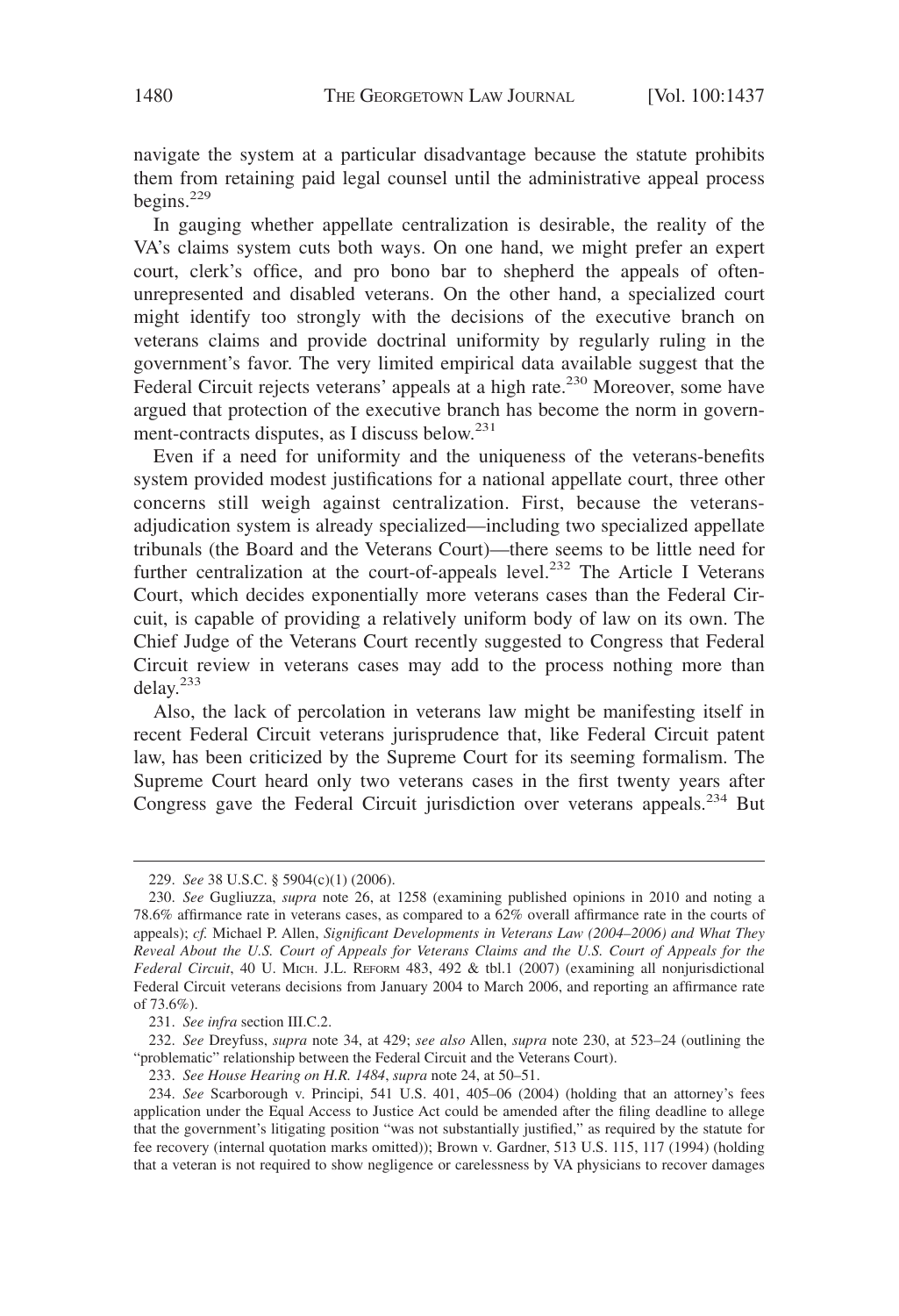then, in 2009, the Supreme Court overruled Federal Circuit case law, which held that any error by the VA in notifying a veteran of the evidence needed to substantiate the veteran's claim "should be presumed prejudicial, requiring reversal [of the VA's decision] unless the VA can show that the error did not affect the essential fairness of the adjudication."<sup>235</sup> In language that sounds familiar to patent lawyers and scholars, the Court criticized the Federal Circuit's presumption of prejudice as "too complex and rigid."<sup>236</sup> The presumption, in the Court's view, "impose[d] unreasonable evidentiary burdens upon the VA" and was "too likely too often to require the [Veterans Court] to treat as harmful errors that [were] in fact... harmless."<sup>237</sup> In place of the Federal Circuit's rule-like presumption, the Supreme Court instructed the court to apply the same harmless-error standard as generally applies in other types of appeals: a "casespecific application of judgment, based upon examination of the record."<sup>238</sup>

Similarly, in 2011, the Supreme Court unanimously reversed an en banc Federal Circuit decision holding jurisdictional the 120-day deadline for a veteran to appeal a decision from the Board to the Veterans Court.<sup>239</sup> Under the Federal Circuit's holding, the appeal deadline could not be equitably tolled based on the circumstances of the case, $240$  but the Supreme Court disagreed, emphasizing the proveteran, informal, and nonadversarial nature of the veteransbenefits system.<sup>241</sup>

Of course, examples of flexible, case-specific standards can also be found in Federal Circuit veterans case law,  $242$  just as standards can be found in Federal Circuit patent law.<sup>243</sup> My point here is merely to note that a potential parallel to the Federal Circuit's much-criticized formalism in patent law—increasing Supreme Court intervention to reverse rigid Federal Circuit rules—can also be found in the court's veterans law. This similarity suggests that veterans law might benefit from a more generalized perspective at the appellate level and that formalism in the Federal Circuit might not be a problem in patent law only—it

for injuries resulting from VA medical treatment), *superseded by statute*, 38 U.S.C. § 1151(a)(1)(A) (requiring claimant to show that injury resulted from "carelessness, negligence, lack of proper skill, error in judgment, or similar instance of fault on the part of the [VA]").

<sup>235.</sup> Sanders v. Nicholson, 487 F.3d 881, 889 (Fed. Cir. 2007), *rev'd sub nom.* Shinseki v. Sanders, 556 U.S. 396 (2009).

<sup>236.</sup> *Sanders*, 556 U.S. at 399.

<sup>237.</sup> *Id.*

<sup>238.</sup> *Id.* at 407. *See generally* 11 CHARLES ALAN WRIGHT ET AL., FEDERAL PRACTICE & PROCEDURE § 2883 (2d ed. 1995) (discussing the harmless-error provision of Rule 61 of the Federal Rules of Civil Procedure).

<sup>239.</sup> Henderson v. Shinseki, 589 F.3d 1201, 1212 (Fed. Cir. 2009) (en banc), *rev'd sub nom.* Henderson *ex rel.* Henderson v. Shinseki, 131 S. Ct. 1197 (2011).

<sup>240.</sup> *Henderson*, 589 F.3d at 1212.

<sup>241.</sup> *Henderson*, 131 S. Ct. at 1205–06.

<sup>242.</sup> *See, e.g.*, Gugliuzza, *supra* note 26, at 1220–21 (surveying the Federal Circuit's 2010 veterans opinions and noting that "[t]he decisions tend to reject categorical rules").

<sup>243.</sup> *See, e.g.*, *In re* Wands, 858 F.2d 731, 737 (Fed. Cir. 1988) (outlining eight factors to balance in determining whether a patent's specification sufficiently enables a person skilled in the art to make and use the invention, as required by 35 U.S.C. § 112 (2006)).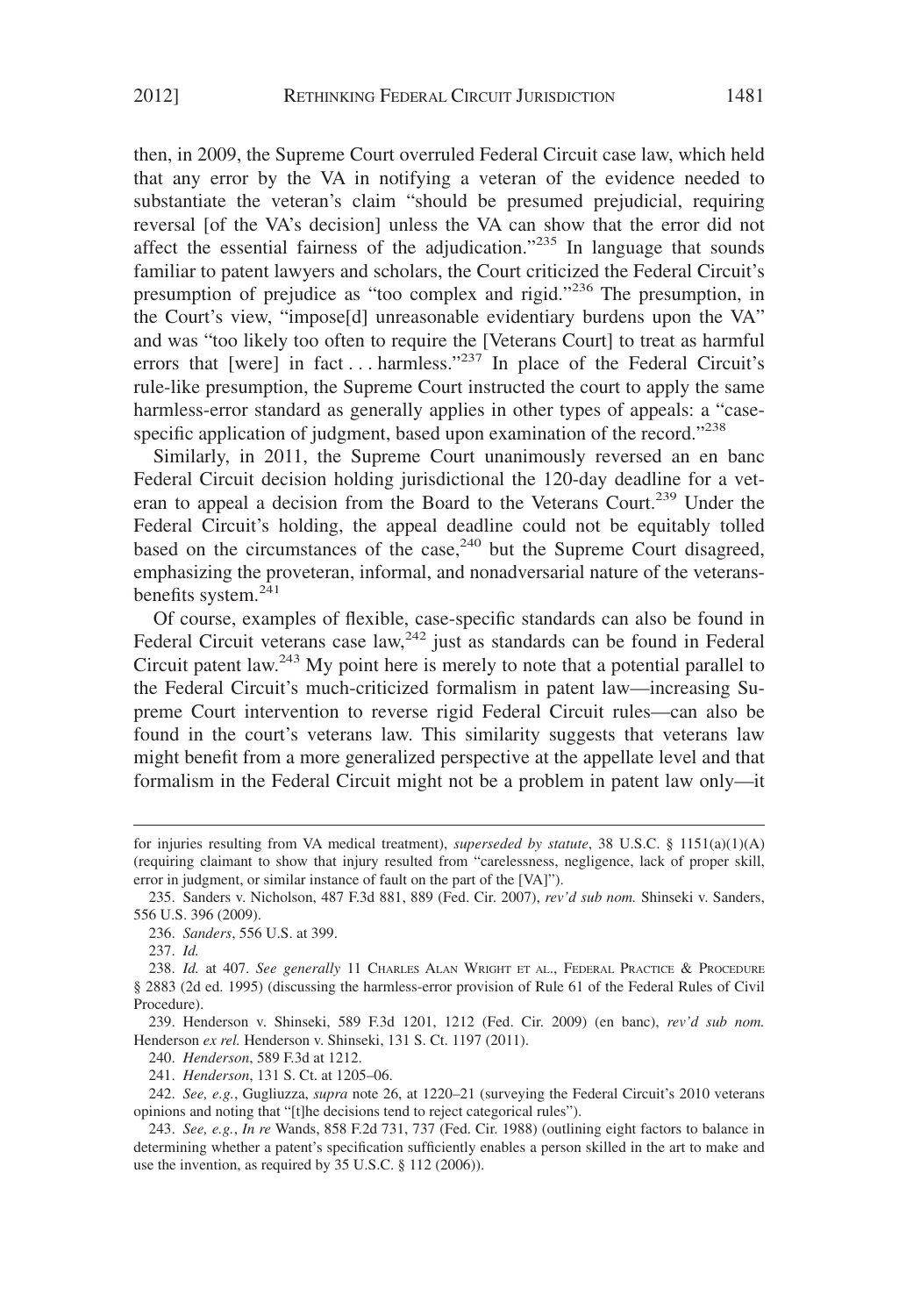could be an institutional or structural problem with the Federal Circuit.

The identity of participants in veterans cases is a second concern weighing against appellate centralization. Veterans, paradigmatic "one-shot" litigants, face the federal government, which appears in many Federal Circuit cases (the most notable exception being patent infringement appeals from the district courts). In patent cases, worries about a specialized court's possible bias are tempered by the fact that many patent litigants are sometimes plaintiffs and sometimes defendants.<sup>244</sup> In veterans cases, however, the lineup is almost always the same: the government on one side, defending a decision by the VA, and a one-shot veteran on the other. Of course, this dynamic of an individual seeking relief against the government is unavoidable in veterans cases, regardless of forum. But it is the *combination* of the sophistication disparity with the fact that the advantaged party, the federal government, appears in such a large number of Federal Circuit cases that suggests the Federal Circuit might be a particularly poor forum for veterans appeals.<sup>245</sup> That said, a high affirmance rate in veterans cases might also stem from substantive limits on judicial review and the multilayer appeals process that precedes Federal Circuit review. Future empirical work might identify areas of law in which appellate review is similarly limited and compare affirmance rates with those in veterans cases, to gauge whether the Federal Circuit's veterans jurisprudence is out of the mainstream.

Third, there is a geographic fairness concern about centralizing veterans appeals in a national court located in Washington, D.C., staffed by judges who must live in the Washington metropolitan area.<sup>246</sup> A veteran might live anywhere in the country, and so traveling to the Nation's capital might be prohibitive.<sup>247</sup> To be sure, in an appellate proceeding where the court may hear only questions of law, the veteran has little participatory role to play in the case. Yet when a litigant cannot see the process by which his claim is decided, such as an appellate oral argument (if it is allowed), the legitimacy of the system is

<sup>244.</sup> *See* Case & Miller, *supra* note 49, at 310.

<sup>245.</sup> *See* BAUM, *supra* note 34, at 38–39 (noting that "where one-shotters and repeat players contend with each other, repeat players are likely to be in a much better position to exert direct or indirect influence over a court" and that this capture effect can be magnified when the government is a repeat litigant); Harold H. Bruff, *Specialized Courts in Administrative Law*, 43 ADMIN. L. REV. 329, 339 (1991) ("[T]he nature of a [specialized] court's docket should expose the judges to both sides of pertinent controversies, instead of a set of appeals presenting skewed arguments . . . .").

<sup>246.</sup> *See* 28 U.S.C. § 44(c) (2006) ("While in active service, each circuit judge of the Federal judicial circuit appointed after the effective date of the Federal Courts Improvement Act of 1982, and the chief judge of the Federal judicial circuit, whenever appointed, shall reside within fifty miles of the District of Columbia."). Section 44(c) is colloquially known as the "Baldwin rule" because it was included in the FCIA to prevent the accession of Judge Phillip Baldwin, a native Texan unlikely to move to Washington, to the position of Chief Judge. *See* Elizabeth I. Winston, *Differentiating the Federal Circuit*, 76 MO. L. REV. 813, 818–19 & n.24 (2011).

<sup>247.</sup> *Cf.* Dreyfuss, *Case Study*, *supra* note 5, at 71 (noting that "[i]f . . . specialization is extended to areas where the litigants are localized and economically disadvantaged, a travel requirement would be a serious concern").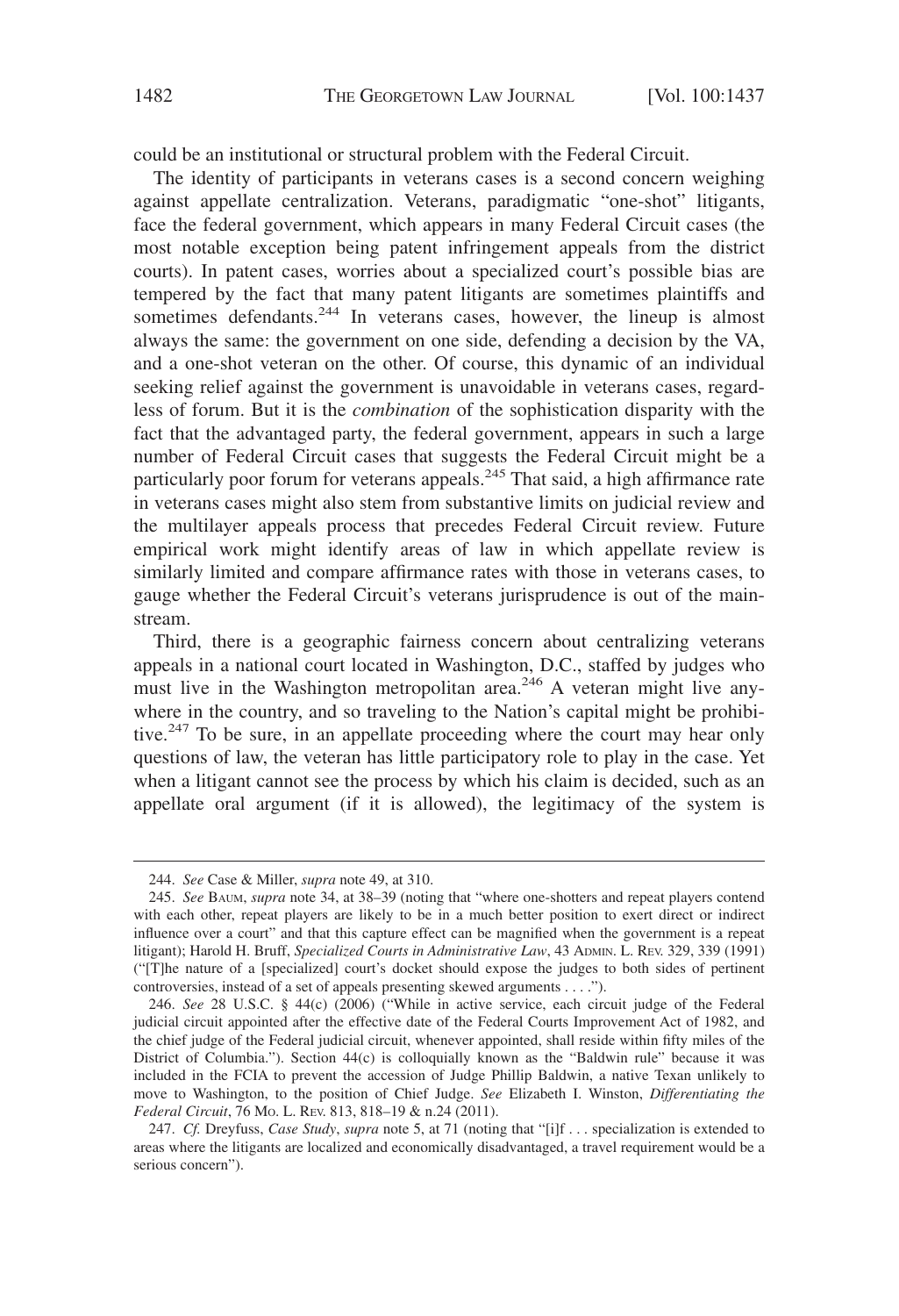undercut.<sup>248</sup> Indeed, it was this very concern that caused the Senate Committee on Veterans' Affairs to object to the portion of the Veterans' Judicial Review Act that granted exclusive jurisdiction to the Federal Circuit.<sup>249</sup>

Of course, the Federal Circuit is statutorily authorized to sit anywhere in the country and is required to choose "[t]he times and places of [its] sessions ... with a view to securing reasonable opportunity to citizens to appear before the court with as little inconvenience and expense to citizens as is practicable."250 This provision was included in the statute specifically so that individual litigants with cases before the Federal Circuit would "not be required to travel to Washington to present their appeal, but [would] be assured of a forum nearer to the place where they live or work."<sup>251</sup> Chief Judge Markey, the Federal Circuit's first chief judge, insisted that the court was "fully aware" of the need to accommodate litigants outside Washington and that the court "welcomed that responsibility and fully intend[ed] to meet it with enthusiasm and dispatch."<sup>252</sup> Yet, in practice, the Federal Circuit sits outside of Washington, D.C. relatively infrequently, usually only once a year and often (but not always) in cities that might be thought of as technology centers, such as Palo Alto, Houston, and Atlanta.<sup>253</sup> Commentators have rightly called on the court to sit outside of the Beltway more frequently, in respect of the travel burden placed on litigants.<sup>254</sup> This need is particularly acute for veterans, whose cases comprise seventeen percent of the Federal Circuit's docket.<sup>255</sup>

<sup>248.</sup> *See* CARRINGTON ET AL., *supra* note 10, at 17–18 (noting that seeing oral argument "gives litigants the sense of participation which is an essential of the adversary tradition").

<sup>249.</sup> S. REP. NO. 100-418, at 70–71 (1988) (noting that "providing for review of VA claims in [the Federal Circuit] does not seem as desirable as providing for review in the [f]ederal [c]ircuits generally in order to provide wider access for veteran-plaintiffs").

<sup>250. 28</sup> U.S.C. § 48(d) (2006).

<sup>251. 127</sup> CONG. REC. 27,992 (1981) (statement of Rep. Kastenmeier). *But see* 127 CONG. REC. 29,888 (1981) (statement of Sen. Simpson) ("The proponents of this measure hasten to point out that critics such as myself ignore the fact that the new court would travel to different areas of the country to hear appeals, but I would point out that the new court is to be composed of a limited number of judges, with a logistical difficulty in making themselves available . . . .").

<sup>252.</sup> Howard T. Markey, *The Phoenix Court*, 10 APLA Q.J. 227, 235 (1982).

<sup>253.</sup> *See Out of Washington Sessions*, U.S. COURT OF APPEALS FOR THE FEDERAL CIRCUIT (Nov. 9, 2011), http://www.cafc.uscourts.gov/images/stories/the-court/CHART\_by\_DATE2.pdf. Moreover, according to my informal discussions with advocates who have argued at the court's out-of-Washington sessions, those sessions do not typically focus on local litigants or cases arising out of the local district courts.

<sup>254.</sup> *See* Winston, *supra* note 246, at 828–30.

<sup>255.</sup> *2011 Federal Circuit Appeals*, *supra* note 20. Although the Veterans Court (the Article I court whose decisions are appealed to the Federal Circuit) is also based in Washington, this does not, in my view, negate the geographic fairness concerns presented by the Federal Circuit. One significant difference between the Federal Circuit and the Veterans Court is that it is highly unusual for the Veterans Court to grant oral argument. In 2011, for example, the Veterans Court decided 4,620 appeals, but heard only twenty-one oral arguments. U.S. COURT OF APPEALS FOR VETERANS CLAIMS, ANNUAL REPORT: OCTOBER 1, 2010 TO SEPTEMBER 30, 2011, at 1, 4 (2012) [hereinafter VETERANS COURT ANNUAL REPORT], *available at* http://www.uscourts.cavc.gov/documents/FY\_2011\_Annual\_Report\_FINAL\_Feb\_ 29\_2012\_1PM\_.pdf. Oral argument is a much more common occurrence in the Article III courts of appeals, like the Federal Circuit. *See* 2011 JUDICIAL BUSINESS, *supra* note 192, at 36 tbl.S-1 (reporting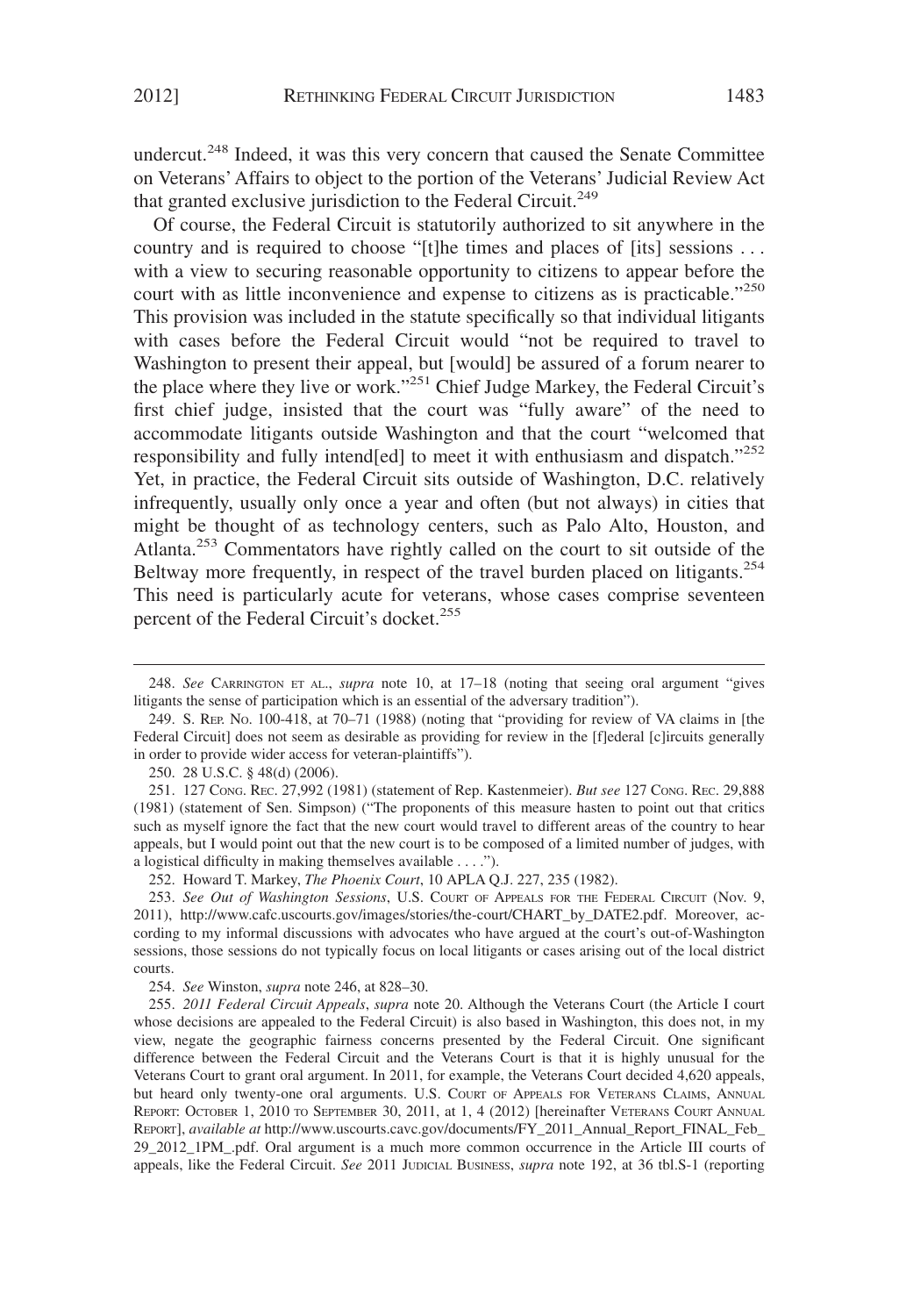*b. Personnel Appeals, Briefly.* Concerns about Federal Circuit jurisdiction over veterans cases seem to apply with similar strength to personnel cases. Just like veterans, government employees are, by and large, not intercircuit actors with a compelling need for a completely predictable body of law throughout the country.256 Moreover, government employees do not plan to be demoted or fired depending upon judicial interpretation of controlling statutes and regulations. In addition, like the veterans system, the personnel system presents a situation of dual specialization, with trial-level adjudication centralized at the Merits System Protection Board (MSPB) and appeals centralized in the Federal Circuit.<sup>257</sup> And, as with veterans law, no judge has been appointed to the Federal Circuit based on expertise in the field. Finally, although it is somewhat more logical to situate federal-government-personnel appeals in the Nation's capital than to situate veterans appeals there, only about fifteen percent of the country's federal

In any event, the disparity between oral argument percentages at the Veterans Court and the Federal Circuit is not surprising given the stark differences between the procedural rules in the Veterans Court and the Federal Rules of Appellate Procedure, as well as the differing caseloads in those courts. The rules of the Veterans Court permit oral argument only on a motion of a party and expressly indicate that "[o]ral argument normally is not granted on . . . matters being decided by a single Judge." VETS. CT. R. 34(b). In the Veterans Court, nearly every case is decided by a single judge. See VETERANS COURT ANNUAL REPORT, *supra*, at 2 (reporting only forty-two appeals decided by multi-judge panels in 2011). By contrast, the Federal Rules of Appellate Procedure permit submission on the briefs only upon the unanimous agreement of the three-judge panel. FED. R. APP. P. 34(a)(2). Although a detailed analysis of the Veterans Court's practice is beyond the scope of this Article, the limited availability of oral argument seems somewhat defensible given (1) that the court decides a relatively high volume of cases that turn on documentary evidence and (2) that the court grants relief (reversal, vacatur, or remand for further factual development by the VA) in the vast majority of its decisions. *See* VETERANS COURT ANNUAL REPORT, *supra*, at 2. And even if the low incidence of oral argument in the Veterans Court were worthy of critique, I do not view the Veterans Court's location in Washington as a justification for centralizing veterans appeals in the Federal Circuit. Rather, I would view the Veterans Court's location with the same skepticism that I view the Federal Circuit's location.

256. Likewise, because government employees are local actors, opportunities for forum-shopping in personnel cases would seem to be minimal. *See supra* note 224.

257. Unlike with veterans law, the Supreme Court has not recently intervened in the Federal Circuit's personnel jurisprudence. It appears that the last Supreme Court decision to involve a Federal Circuit MSPB appeal was issued in 2001. *See* U.S. Postal Serv. v. Gregory, 534 U.S. 1 (2001). But even in that case, the Supreme Court rejected a "sweeping rule" adopted by the Federal Circuit (that, in disciplinary proceedings, the MSPB could *never* consider certain prior disciplinary actions) in favor of allowing the MSPB "broad discretion" in determining the weight to give those prior actions. *Id.* at 3, 7.

that oral arguments were held in 7,601 of 30,290 cases decided by the regional circuits in 2011 (25.1%)). Although I am not aware of any accessible data on the percentage of veterans cases granted oral argument by the Federal Circuit, the court seems to entertain argument in a sizeable portion of cases in which the veteran is represented by counsel. For example, in late February 2012, a review of the Federal Circuit's oral argument calendar for its upcoming March and April 2012 sessions indicated that, of twenty-five veterans cases to be submitted at those sittings, ten (40%) were scheduled for oral argument. *See Upcoming Oral Arguments*, U.S. COURT OF APPEALS FOR THE FEDERAL CIRCUIT, http:// www.cafc.uscourts.gov/argument/upcoming-oral-arguments.html (last visited Feb. 23, 2012) (listing the Federal Circuit's current calendar of oral arguments; the March and April 2012 calendars discussed are on file with the author). Even if some of those cases were designated for submission on the briefs as the calendar drew near, more and more veterans are being afforded top-notch appellate counsel under a variety of pro bono programs, *see* Gugliuzza, *supra* note 26, at 1217–20, so at least some veterans should continue to obtain oral argument in the Federal Circuit.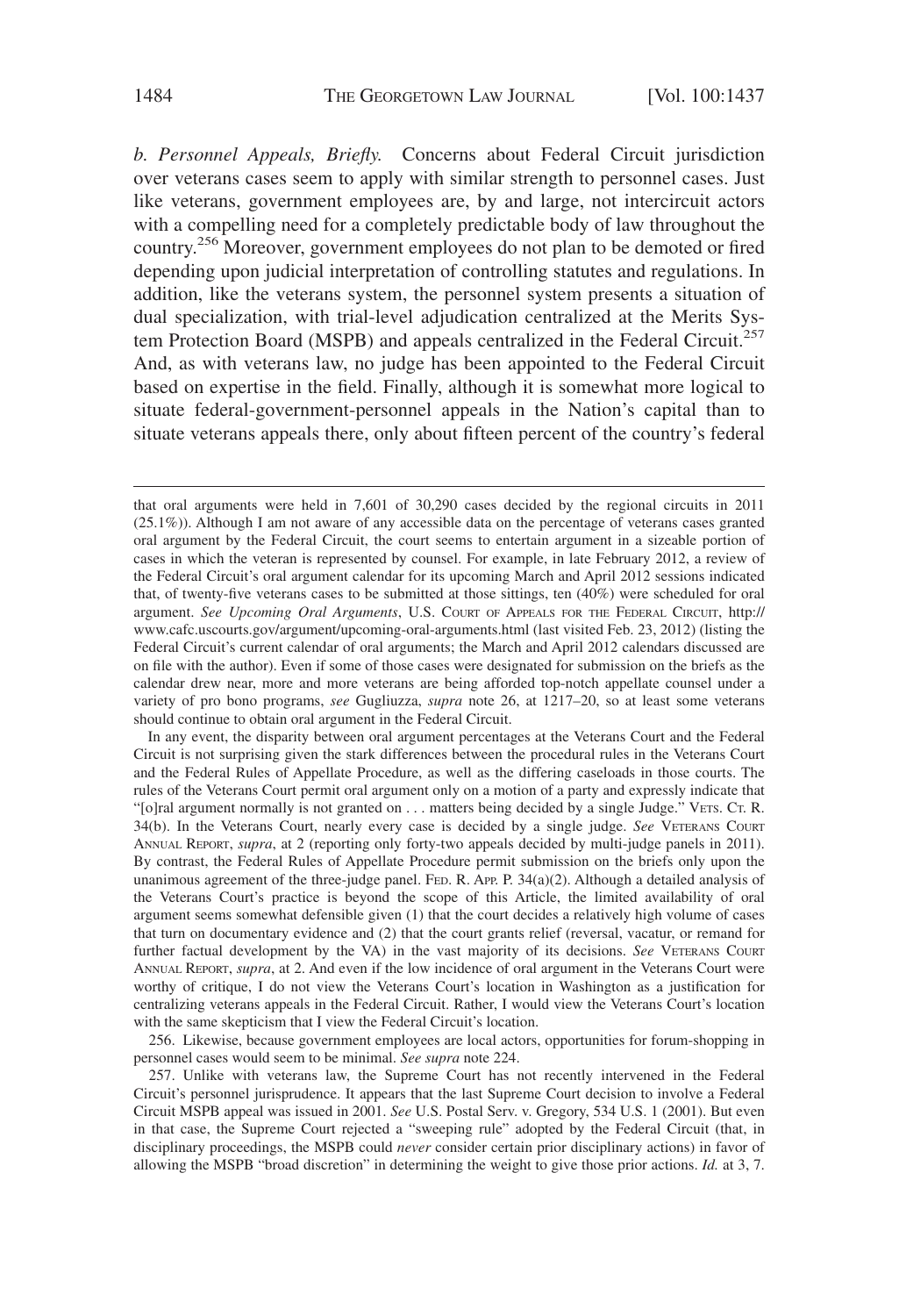civilian employees work in the Washington, D.C. metropolitan area, meaning that many MSPB litigants face a travel burden in hearing their appeals adjudicated by the Federal Circuit in Washington.<sup>258</sup>

*c. Concluding Thoughts on Veterans and Personnel Appeals: The Federal Circuit's Self-Image.* As discussed above, the Federal Circuit was created largely at the behest of businesses that sought a centralized forum for patent appeals to increase certainty and to enhance the value of their intellectual property.<sup>259</sup> The business-related portion of the Federal Circuit's docket has grown in prominence since the court's creation and this growth is reflected in the court's bench. As noted, veterans and personnel cases comprise almost 40% of the docket, yet no sitting judge has any discernable experience in those areas.<sup>260</sup> By contrast, areas that comprise a much smaller component of the docket, such as international trade  $(3\%),^{261}$  are represented, perhaps disproportionately so. This apparent prioritization of appointments is troubling, for it may suggest a marginalization of certain types of Federal Circuit cases.

Turning specifically to patent law, the proportion of patent cases on the court's docket has grown from roughly  $25\%$  in the  $1980s^{262}$  to over  $40\%$ today.263 Moreover, these patent cases almost surely occupy a disproportionate share of the court's working time. Judge Michel, for example, has suggested that patent cases, due to their complexity, "take[] perhaps ten times the work of [a] personnel case."<sup>264</sup> And three of the leading law school casebooks on patent law and patent litigation are authored by Federal Circuit judges, further solidifying a perception of the Federal Circuit as *the patent court*. 265

The increased quantity and prominence of patent cases, coupled with the increased importance of intellectual property rights to the American business

263. *2011 Federal Circuit Appeals*, *supra* note 20.

264. *See* Paul R. Michel, Foreword, *The Court of Appeals for the Federal Circuit Must Evolve To Meet the Challenges Ahead*, 48 AM. U. L. REV. 1177, 1181 (1999).

<sup>258.</sup> *See* U.S. OFFICE OF PERS. MGMT., FEDERAL CIVILIAN WORKFORCE STATISTICS: THE FACT BOOK 17 (2007 ed.), *available at* http://www.opm.gov/feddata/factbook/2007/2007FACTBOOK.pdf.

<sup>259.</sup> *See supra* notes 103–14.

<sup>260.</sup> *See supra* notes 203–04 and accompanying text.

<sup>261.</sup> *2011 Federal Circuit Appeals*, *supra* note 20.

<sup>262.</sup> *See* HOWARD T. MARKEY, THE FIRST TWO THOUSAND DAYS: REPORT OF THE UNITED STATES COURT OF APPEALS FOR THE FEDERAL CIRCUIT 1982–1988, at 25 chart 6 (1988) (listing Federal Circuit appeals filed by source from October 1982 through June 1988). To calculate the "roughly 25%" figure mentioned in the text, I added the percentage of filings from the district courts (14%), the International Trade Commission (1%), and the PTO (10%). Because the PTO filings likely include some trademark cases, the percentage of patent cases was probably *less* than 25%.

<sup>265.</sup> *See* MARTIN J. ADELMAN, RANDALL R. RADER & JOHN R. THOMAS, CASES AND MATERIALS ON PATENT LAW (3d ed. 2009) (Chief Judge Rader); KIMBERLY A. MOORE, PAUL R. MICHEL & TIMOTHY R. HOLBROOK, PATENT LITIGATION AND STRATEGY (3d ed. 2008) (Judge Moore and now-retired Judge Michel); F. SCOTT KIEFF, PAULINE NEWMAN, HERBERT F. SCHWARTZ & HENRY E. SMITH, PRINCIPLES OF PATENT LAW (5th ed. 2011) (Judge Newman).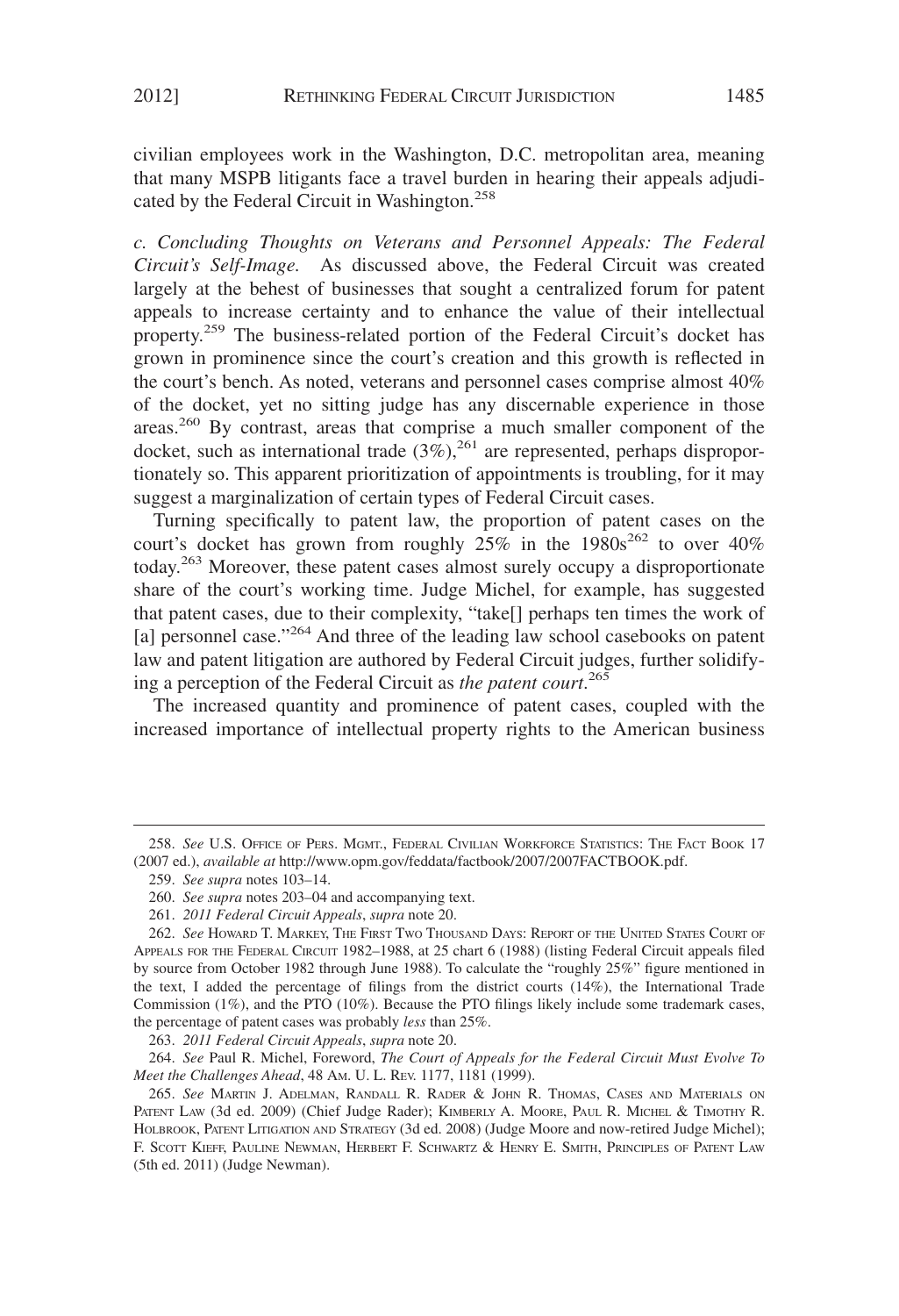community,266 has dramatically increased the profile of the once-obscure Federal Circuit. Roughly a decade ago, Judge Michel summarized the court's increasing visibility:

Another change that [has] occurred during the court's existence eludes measurement by numbers. One might say that the Court of Appeals for the Federal Circuit has finally, or increasingly, been "discovered." For example, the court is now much more widely known and recognized among practitioners in areas other than those within the jurisdiction of the court. The court is also much better known among legal commentators, law school professors, and legal journalists. *The Legal Times*, for example, covers the court's work more extensively now than five years ago, when the court was almost never mentioned. A recent edition of *Corporate Counsel* magazine featured an article discussing the court. As a result of the court's increased exposure, the number and quality of law clerk applications has increased steadily. Top students from the most prestigious law schools in the country, many of whom formerly applied only to the regional circuits, are now applying for clerkships at the Federal Circuit.<sup>267</sup>

This newfound fame caused Judge Michel to speculate that, because "the court will become increasingly important to the national economy and the fortunes of nearly all U.S. corporations . . . . the Federal Circuit ultimately may be characterized not so much as a science and technology court, but as a business court, or the 'corporation' court."<sup>268</sup> There is a serious question about whether it is ideal for a court that sees itself as "the corporation court" to be the exclusive Article III court of appeals for disabled veterans and aggrieved government employees. As the prominence of the court's patent and other business-related cases continues to grow, there is a danger that nonpatent, noncommerce-related cases may become marginalized.<sup>269</sup>

<sup>266.</sup> *See, e.g.*, LANDES & POSNER, *supra* note 167, at 2–3; Alan Greenspan, Chairman, Fed. Reserve Bd., Intellectual Property Rights, Remarks at the Stanford Institute for Economic Policy Research Economic Summit (Feb. 27, 2004), *available at* http://www.federalreserve.gov/boarddocs/speeches/2004/ 200402272/default.htm.

<sup>267.</sup> Michel, *supra* note 264, at 1181–82 (footnote omitted). For Judge Michel's more recent assessment of the Federal Circuit's ever-increasing profile, see Michel, *supra* note 25, at 1208–11 ("[W]e now receive a level of attention unheard of when I joined the court in 1988, or even ten years later.").

<sup>268.</sup> Michel, *supra* note 264, at 1185; *see also* Michel, *supra* note 25, at 1211 ("Some consider our court the technology court—and so it is. But it is also the business and commerce court, the innovation court, and the job-creating, prosperity-expanding court.").

<sup>269.</sup> *Cf.* LYNN M. LOPUCKI, COURTING FAILURE: HOW COMPETITION FOR BIG CASES IS CORRUPTING THE BANKRUPTCY COURTS 20-24 (2005) (arguing that bankruptcy judges compete for the bankruptcy cases of large public companies because of, among other things, the power and celebrity that accompany the cases); Richard A. Posner, *What Do Judges and Justices Maximize? (The Same Thing Everybody Else Does*), 3 SUP. CT. ECON. REV. 1, 13 (1993) (noting that "prestige is unquestionably an element of the judicial utility function").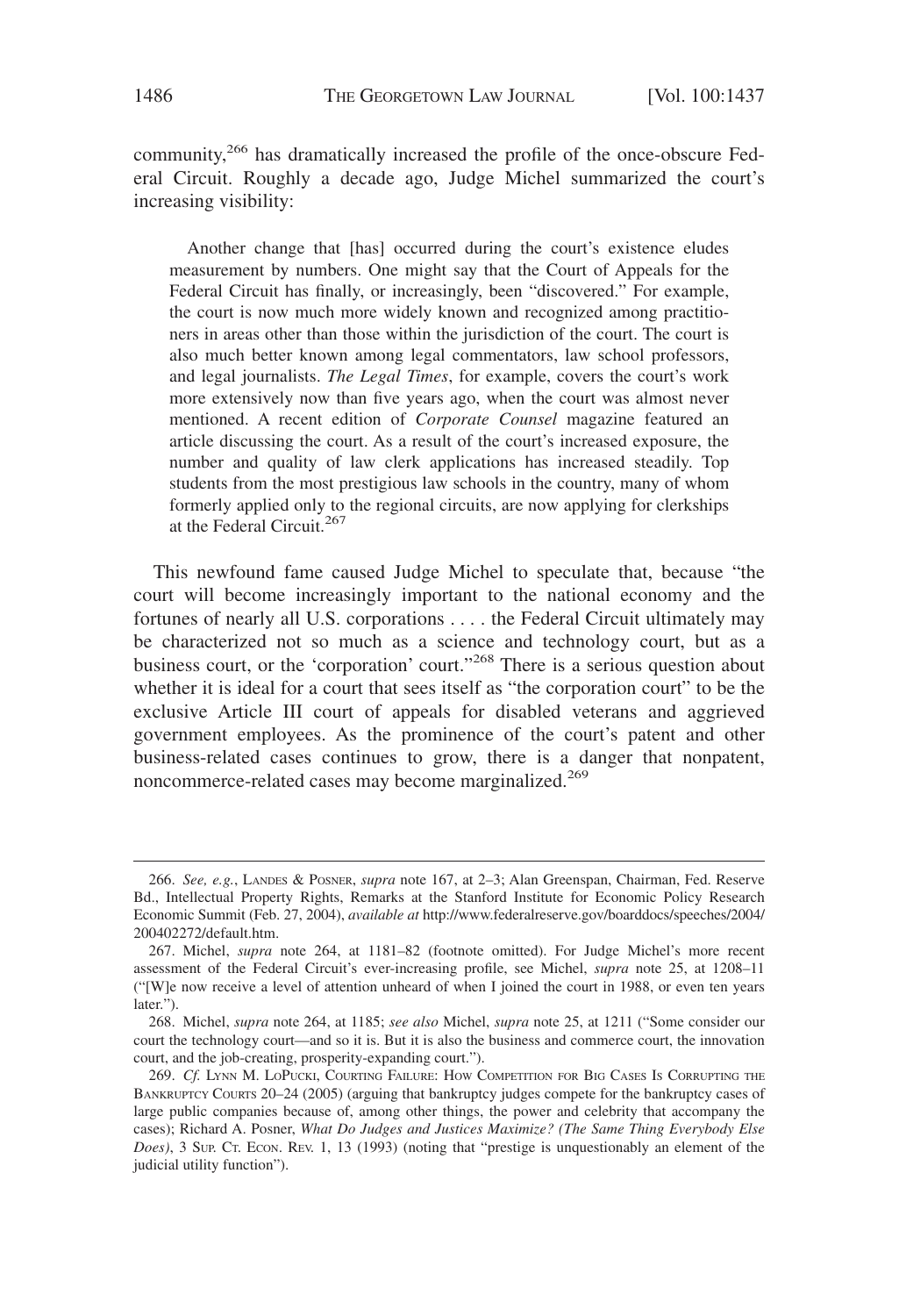#### 2. Favoritism and Formalism: Government-Contracts Appeals

The largest component of Court of Federal Claims appeals on the Federal Circuit's docket consists of cases involving government contracts, which include contract disputes, bid protests, and contract claims under the Tucker Act.<sup>270</sup> In addition, the Federal Circuit has exclusive jurisdiction to hear appeals from boards of contract appeals.<sup>271</sup> And the Federal Circuit also has jurisdiction over "Little" Tucker Act cases, government contract claims of \$10,000 or less that are not subject to the Contract Disputes Act.<sup>272</sup> Little Tucker Act claims may be filed in either the Court of Federal Claims or a U.S. district court.<sup>273</sup>

The need for a uniform body of law is significant in the government-contracts field. The federal government is, by definition, an intercircuit actor, and a government contract could be nationwide—or even worldwide—in scope.<sup>274</sup> Likewise, government-contracts cases can be complex, a further factor favoring centralized adjudication. The complexity in a government-contracts case can be factual—decades-long disputes over contracts to provide water to arid communities, for example<sup>275</sup>—or because of the specialized nature of government contracts and their "standard clauses."276 The heightened need for uniformity and the complexity of the cases make a solid argument for keeping these cases

274. In fact, the Court of Federal Claims is statutorily authorized to conduct proceedings in foreign countries. *See* 28 U.S.C. § 798(b) (2006).

275. *See* Stockton E. Water Dist. v. United States, 583 F.3d 1344, 1349 (Fed. Cir. 2009).

<sup>270.</sup> *See 2011 Federal Circuit Appeals*, *supra* note 20 (reporting that government-contracts claims constituted five percent of all appeals filed).

<sup>271. 28</sup> U.S.C. § 1295(a)(10) (Supp. IV 2010). There are currently three boards of contract appeals: (1) the Armed Services Board of Contract Appeals (which has jurisdiction over the Department of Defense), (2) the Civilian Board of Contract Appeals (which has jurisdiction over most executive agencies), and (3) the Postal Service Board of Contract Appeals (which, not surprisingly, has jurisdiction over Postal Service and Postal Rate Commission contracts). *See* Michael J. Schaengold & Robert S. Brams, *Choice of Forum for Government Contract Claims: Court of Federal Claims vs. Board of Contract Appeals*, 17 FED. CIR. B.J. 279, 284 (2008); *see also* 41 U.S.C. § 7105 (Supp. IV 2010) (authorizing formation of the boards of contract appeals). Whether a dispute proceeds in the Court of Federal Claims or before a board of contract appeals is left largely to the election of the contractor. *See* Nat'l Neighbors, Inc. v. United States, 839 F.2d 1539, 1541 (Fed. Cir. 1988); *see also* Michael J. Schaengold et al., *Choice of Forum for Federal Government Contract Bid Protests*, 18 FED. CIR. B.J. 243, 327–29 (2009) (discussing the relative merits of the various bodies that entertain bid protests, including the procuring agency itself, the Government Accountability Office, and the Court of Federal Claims). *See generally* Schaengold & Brams, *supra* (discussing the relative merits of electing the boards or the Court of Federal Claims to adjudicate a government contract dispute).

<sup>272.</sup> *See* Schaengold & Brams, *supra* note 271, at 298.

<sup>273.</sup> *See* 28 U.S.C. § 1346(a)(2) (Supp. IV 2010).

<sup>276.</sup> *See* Jeri Kaylene Somers, Foreword, *The Boards of Contract Appeals: A Historical Perspective*, 60 AM. U. L. REV. 745, 747 (2011). For example, the government typically retains the right to change the contract's requirements, so long as it pays for any increased costs. *See, e.g.*, Bell v. United States, 404 F.2d 975, 976–77 (Ct. Cl. 1968) (per curiam) (quoting standard changes clause, providing that "[t]he Contracting Officer may at any time, by a written order, and without notice to the sureties make changes of any one or more of the following types: . . . . If such changes cause an increase or decrease in the amount of work under this contract or in the cost of performance of this contract or in the time required for its performance an equitable adjustment shall be made."); *see also* JOHN CIBINIC, JR. ET AL., ADMINISTRATION OF GOVERNMENT CONTRACTS app. (4th ed. 2006) (listing standard clauses).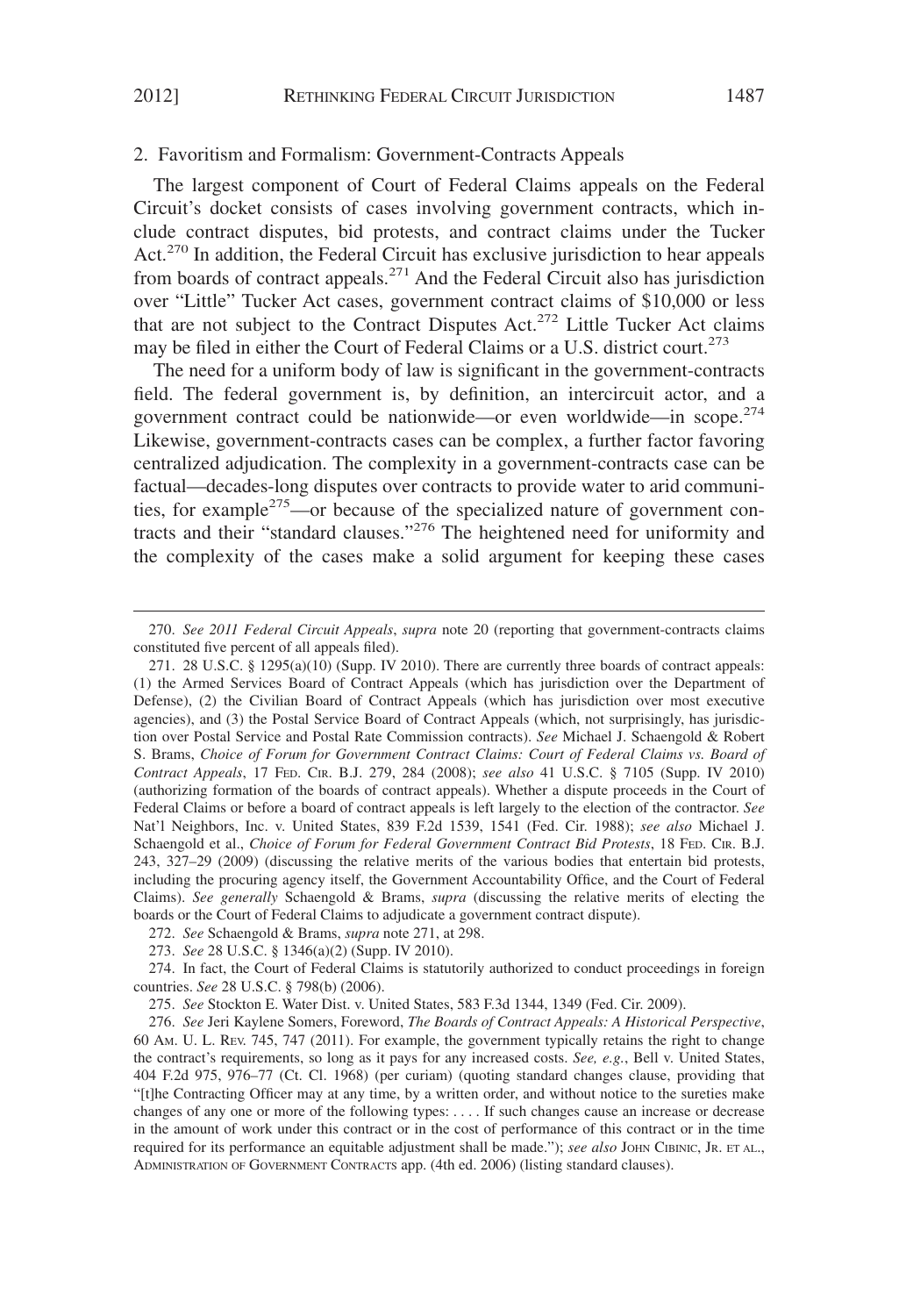before a national appellate court, like the Federal Circuit.

Yet, at bottom, a contract is still a contract. Courts of all levels, both state and federal, regularly engage in contract interpretation, and perhaps introducing some generalized experience at one level of the process could lead to more dynamic government-contracts jurisprudence.<sup>277</sup> Indeed, this generalized perspective might be desirable in view of the low number of government-contracts cases that have reached the Federal Circuit in recent years. From 2008 to 2010, the Federal Circuit has decided, on average, only thirty-eight governmentcontracts cases per year,<sup>278</sup> roughly five percent of its docket.<sup>279</sup>

Two specific factors might tip the scale against Federal Circuit jurisdiction over government contracts cases. The first is, somewhat surprisingly, the identity of the participants. One might not think that party identity would play a significant role in government-contracts cases, which typically involve a business entity litigating against the federal government. Yet concerns have recently been raised in the government-contracts literature and by Federal Circuit judges about whether the Federal Circuit provides contractors with a level playing field.

At the final judicial conference of the Court of Customs and Patent Appeals, Chief Judge Markey, noting the significant number of cases in which the government would appear as a party before the newly created Federal Circuit, expressed his hope that the new court would earn the title "Conscience of the Government."<sup>280</sup> Judge Markey referred to a quotation by Abraham Lincoln (memorialized in a stone carving in the lobby of the Federal Circuit's courthouse) that "[i]t is as much . . . the duty of Government to render prompt justice against itself, in favor of citizens, as it is to administer the same between private

279. *See, e.g.*, *2011 Federal Circuit Appeals*, *supra* note 20. Of course, as I have noted above, the raw number of cases decided is not a perfect proxy for the amount of work the court does in a particular field. Even one complex government-contracts case can result in significant experience for the court, *see, e.g.*, McDonnell Douglas Corp. v. United States, 567 F.3d 1340, 1342 (Fed. Cir. 2009) ("This American version of *Jarndyce and Jarndyce* has entered its eighteenth year of litigation. . . . As we are writing what necessarily will become '*McDonnell Douglas XIV*,' we will only provide a summary of relevant facts here." (citations to *McDonnell Douglas X–XIII* omitted)), *vacated sub nom.* Gen. Dynamics Corp. v. United States, 131 S. Ct. 1900 (2011), whereas the large number of, say, veterans cases, might actually provide little experience, as many of those cases are simply dismissed for lack of jurisdiction, *see* Gugliuzza, *supra* note 26, at 1221 n.129.

280. CCPA NINTH JUDICIAL CONFERENCE, *supra* note 111, at 351 (internal quotation marks omitted); *accord* Markey, *supra* note 252, at 227–28.

<sup>277.</sup> *See* Schooner, *supra* note 120, at 762 ("Surely, the public contracts bar cannot assert with a straight face that contract disputes are more difficult than antitrust or securities regulation issues, which are tried in courts of general jurisdiction. Most would concede that specialized adjudication of public contract disputes is not necessary . . . .").

<sup>278.</sup> Between the time I drafted this Article and the time of its publication, the Federal Circuit removed from its website the data that support this assertion. (That data indicated that the Federal Circuit decided thirty-five government-contracts cases in 2010, forty-one in 2009, and thirty-nine in 2008.) Other observers of the Federal Circuit have—correctly, in my view—expressed disappointment that the court has removed this useful data and, apparently, will not collect this data in the future. *See* Jason Rantanen, *Federal Circuit Statistics–FY 2011*, PATENTLY-O (Oct. 26, 2011, 4:44 PM), http:// www.patentlyo.com/patent/2011/10/federal-circuit-statistics-fy-2011.html.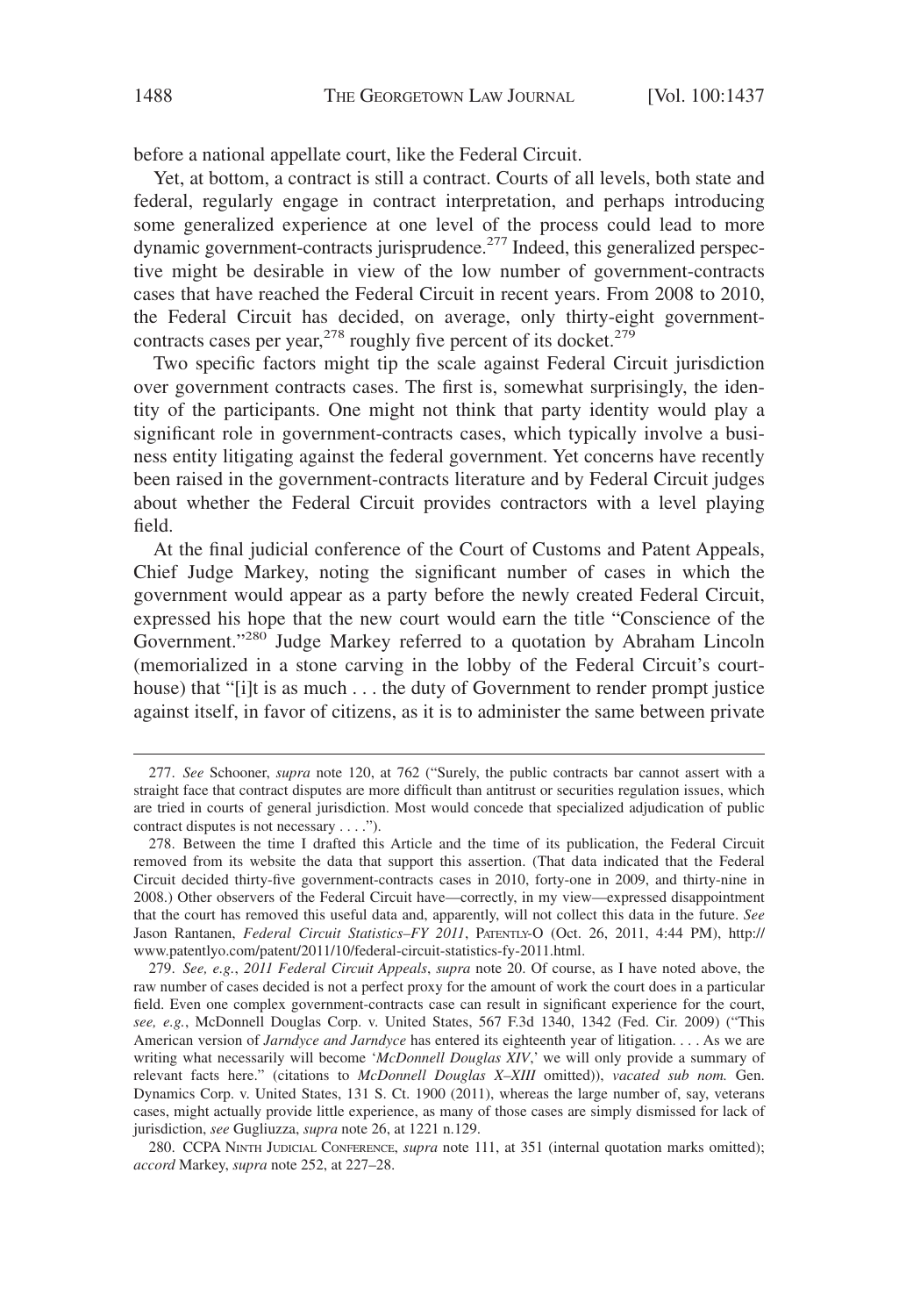individuals."<sup>281</sup> The idea behind Judge Markey's remarks was not that the government should lose every case appealed to the Federal Circuit, but that the government, when it waives its sovereign immunity, should be held to the same standards as its opponents. Indeed, in the government-contracts field, the Supreme Court has long held that if the government "comes down from its position of sovereignty, and enters the domain of commerce, it submits itself to the same laws that govern individuals there."<sup>282</sup>

Yet government-contracts commentators have argued that the Federal Circuit, in recent years, has refused to ensure a level playing field between the federal government and its contractors.283 Rather than serving as the conscience of the government, the Federal Circuit, in these scholars' views, now seems to see its role as protector of the public fisc, adopting various presumptions that favor the government in contract disputes.<sup>284</sup>

To the extent one believes that the Federal Circuit would generally like to avoid review and reversal by the Supreme Court, this potential government favoritism may not be surprising. A paid petition for certiorari filed by a private party has a three-to-four-percent chance of being granted, at best.<sup>285</sup> In a government-contracts case, which will almost invariably not present a circuit split due to the centralization of appeals in the Federal Circuit, that figure might well be lower. By contrast, petitions filed by the Solicitor General are granted roughly seventy percent of the time.<sup>286</sup> While the extent to which these general statistics might translate to government-contracts cases has not been studied, future empirical work might seek to document whether the federal government is unusually successful in government-contracts cases, either in the Federal Circuit or in the Supreme Court.

The second factor that might weigh against exclusive Federal Circuit jurisdiction in government-contracts cases relates to the court's judicial method. In a

<sup>281.</sup> CCPA NINTH JUDICIAL CONFERENCE, *supra* note 111, at 352 (internal quotation marks omitted). The quotation comes from President Lincoln's 1861 State of the Union address. *See* President Abraham Lincoln, First Annual Message to Congress (Dec. 3, 1861), *available at* http://www.presidency.ucsb.edu/ ws/index.php?pid=29502#axzz1dc2hEQGs.

<sup>282.</sup> Cooke v. United States, 91 U.S. 389, 398 (1875). *See generally* REPORT OF THE ACQUISITION ADVISORY PANEL TO THE OFFICE OF FEDERAL PROCUREMENT POLICY AND THE UNITED STATES CONGRESS 85 (2007) [hereinafter AAP REPORT], *available at* https://www.acquisition.gov/comp/aap/24102\_GSA.pdf ("The United States Supreme Court . . . has held for some 130 years that the same rules of contract interpretation and performance apply to both the government and contractors.").

<sup>283.</sup> *See* Johnson, *supra* note 169; Ralph C. Nash, *Fairness to Contractors: A National Policy?*, 25 NASH & CIBINIC REP. ¶ 22 (2011); Steven L. Schooner, *A Random Walk: The Federal Circuit's 2010 Government Contracts Decisions*, 60 AM. U. L. REV. 1067, 1081 (2011) (citing Ralph C. Nash, Jr., *The Government Contracts Decisions of the Federal Circuit*, 78 GEO. WASH. L. REV. 586, 587 (2010) [hereinafter Nash, *Government Contracts Decisions*]).

<sup>284.</sup> *See* Schooner, *supra* note 283, at 1080 (citing AAP REPORT, *supra* note 282).

<sup>285.</sup> *See* Richard J. Lazarus, *Advocacy Matters Before and Within the Supreme Court: Transforming the Court by Transforming the Bar*, 96 GEO. L.J. 1487, 1493–94 (2008).

<sup>286.</sup> *See id.*; *see also* John F. Duffy, *The Federal Circuit in the Shadow of the Solicitor General*, 78 GEO. WASH. L. REV. 518, 529–44 (2010) (discussing the Solicitor General's influence over the Supreme Court's patent law docket and success in Supreme Court patent cases).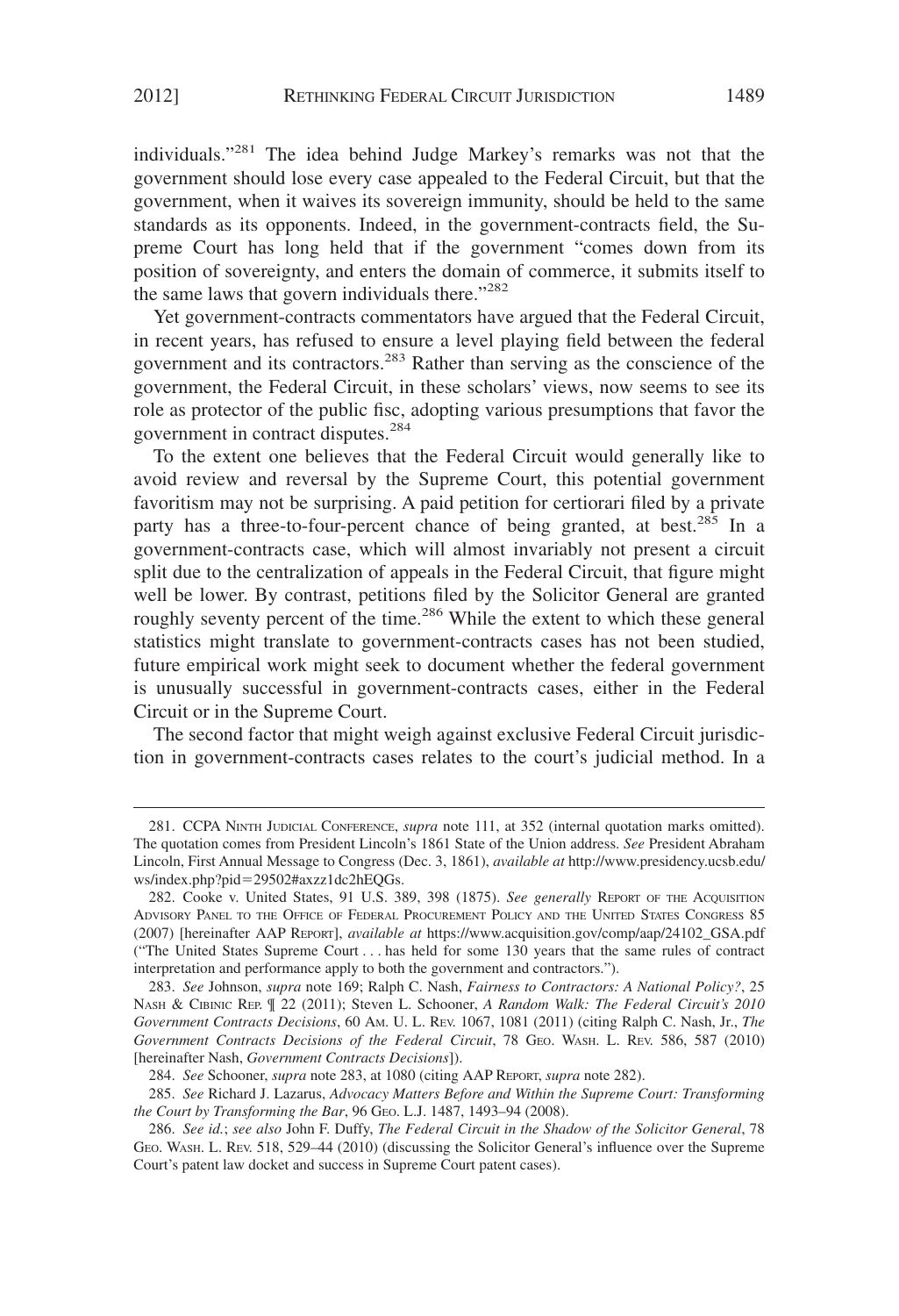critique that will again sound familiar to patent law scholars, eminent government contracts scholar Ralph Nash identifies three problems in the Federal Circuit's contracts jurisprudence.<sup>287</sup> First, he laments that the Federal Circuit prefers bright-line rules over case-specific standards in contract disputes, noting that this approach leads to "unfair results" in close cases.<sup>288</sup> Second, he theorizes that the Federal Circuit "mistrust[s]" trial judges, a characteristic he criticizes because the trial judges in government-contracts cases, particularly judges of the boards of contract appeals, "are the most experienced judges in their field . . . with a requirement of five years of experience before appointment."<sup>289</sup> Finally, Professor Nash postulates that the Federal Circuit is seeking to impose "rigorous standards" on those who draft government contracts.<sup>290</sup> He criticizes this tendency because it causes industry to view contracts with the government as high-risk, a factor that is priced into government-procured goods and services, to the public's detriment.<sup>291</sup>

As an illustration of government favoritism combined with a formalist judicial method, Professor Steven Schooner points to the Federal Circuit's 2010 decision in *Agredano v. United States*. <sup>292</sup> In that case, Francisco Agredano had purchased a Nissan Pathfinder at an auction of forfeited vehicles conducted by the U.S. Customs and Border Protection Service (Customs).<sup>293</sup> To participate in the auction, Customs required Agredano to sign a form indicating that all vehicles were sold "AS IS."294 The Pathfinder had been seized by Customs when its prior owner tried to smuggle marijuana from Mexico into the United States.<sup>295</sup> Customs has a regulatory obligation to remove all contraband from seized vehicles, so, when Customs initially seized the Pathfinder, it had removed some marijuana from it.<sup>296</sup> But, unbeknownst to anyone, over thirtyseven pounds of marijuana remained concealed in the vehicle.<sup>297</sup> When Agredano was traveling back to Mexico with his brother-in-law, Mexican soldiers discovered the drugs and arrested both men.<sup>298</sup> The men spent almost a year in prison before being freed by a Mexican appellate court.<sup>299</sup>

After a trial that featured nineteen witnesses, Judge Hewitt of the Court of Federal Claims issued a lengthy opinion awarding Agredano over \$550,000 in damages (\$350,000 of which were for the attorneys' fees Agredano incurred in

<sup>287.</sup> Nash, *Government Contracts Decisions*, *supra* note 283, at 612–14.

<sup>288.</sup> *See id.* at 612–13.

<sup>289.</sup> *Id.* at 613.

<sup>290.</sup> *Id.* at 614.

<sup>291.</sup> *See id.*

<sup>292. 595</sup> F.3d 1278 (Fed. Cir. 2010); *see* Schooner, *supra* note 283, at 1111–15.

<sup>293.</sup> *Agredano*, 595 F.3d at 1279.

<sup>294.</sup> *Id.*

<sup>295.</sup> *Id.* at 1279–80.

<sup>296.</sup> *See id.* at 1280.

<sup>297.</sup> *See* Agredano v. United States, 82 Fed. Cl. 416, 421 (Fed. Cl. 2008), *rev'd*, 595 F.3d 1278 (Fed. Cir. 2010).

<sup>298.</sup> *Agredano*, 595 F.3d at 1280.

<sup>299.</sup> *Id.*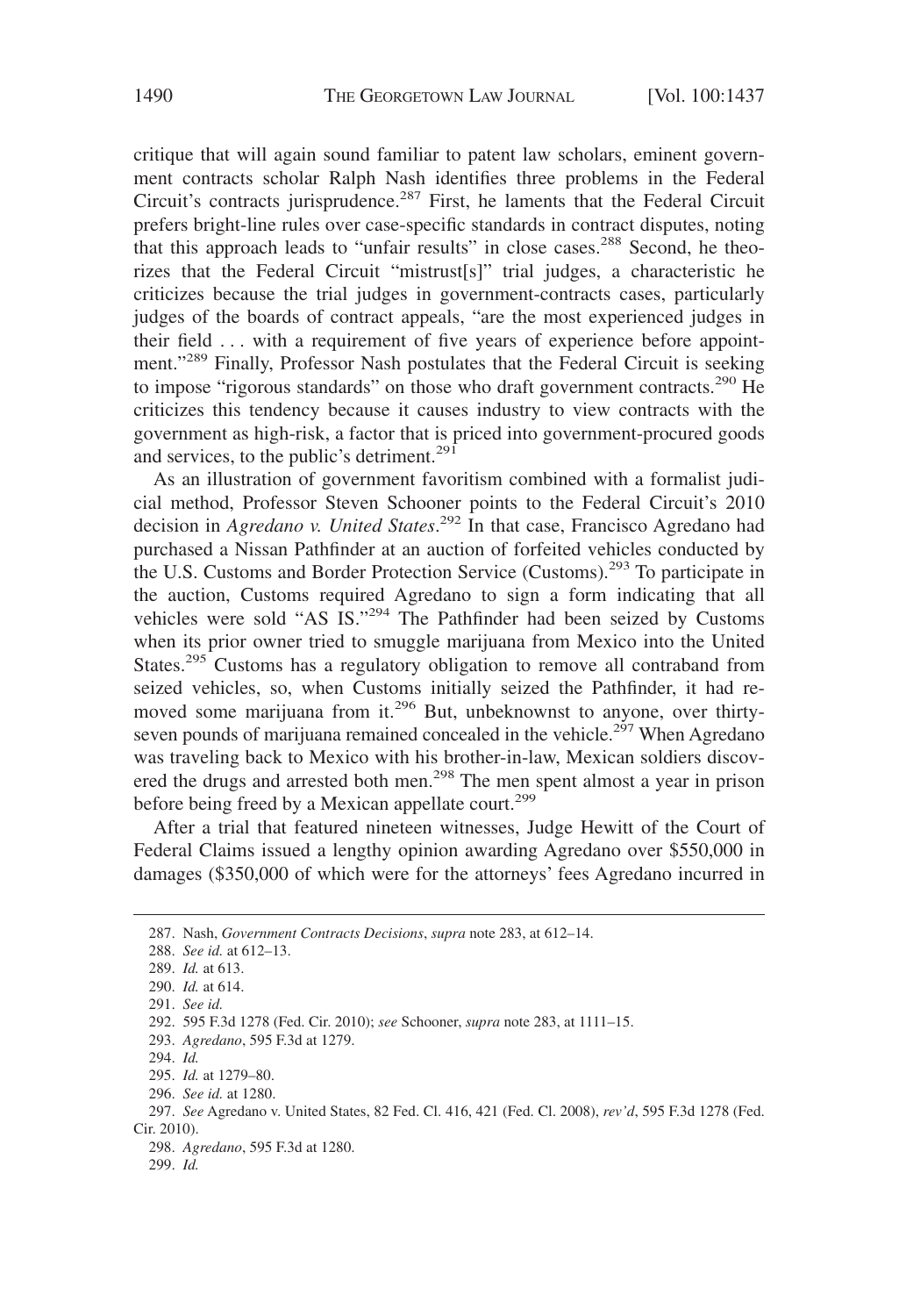the Mexican criminal proceedings).<sup>300</sup> The court noted that Customs had a legal duty to remove all contraband from seized vehicles, that Agredano expected that the Pathfinder was free from contraband, and that this "meeting of the minds" gave rise to an implied contractual warranty that the Pathfinder was, in fact, free of contraband.<sup>301</sup> In a terse opinion, the Federal Circuit reversed. Writing for the court, Judge Mayer noted Federal Circuit precedent holding that "regulatory . . . functions" do not give rise to contractual duties.<sup>302</sup> The court also emphasized that the express disclaimer signed by Agredano defeated any claim of implied warranty.<sup>303</sup>

Professor Schooner correctly questions the result of *Agredano*, pointing out that the purpose of contract law is to allocate risk and that the government was clearly in the superior position to mitigate the risk of the epic damages Agredano sustained.<sup>304</sup> Indeed, *Agredano* represents a mode of legal analysis that is highly formalistic (looking only to bright-line rules and not considering the extraordinary facts of the case), is extremely dismissive of the trial judge's extensive fact-finding, and reaches a result that is incredibly solicitous of the government. Although *Agredano* might be an extreme example of a formalist, progovernment streak, commentators have shown that other examples abound.<sup>305</sup>

The court has not steered a pro government course without objection. Stanfield Johnson has recently noted Judge Pauline Newman's role as the Federal Circuit's "great dissenter."<sup>306</sup> He argues that Judge Newman has distinguished herself as the lone advocate for a "national policy of fairness to contractors,"<sup>307</sup> a policy that seems grounded in Supreme Court precedent, the Federal Circuit's history as the Court of Claims, and Judge Markey's initial hope for the court.

At bottom, this discussion about whether the Federal Circuit is the appropriate venue for government-contracts cases might ultimately turn on a policy question about the correct role of the courts in adjudicating governmentcontract disputes: Should there be a level playing field, or should the government, given the historical immunity of the sovereign, have an advantage in its courts? Resolving this policy question is beyond the scope of this Article. But the question itself highlights a lack of consensus on the policy that should be furthered by government-contracts law, and this lack of consensus suggests that a dialogue among multiple appellate courts, rather than centralized review, may

<sup>300.</sup> *Agredano*, 82 Fed. Cl. at 419–20, 451–52.

<sup>301.</sup> *Id.* at 430, 440.

<sup>302.</sup> *Agredano*, 595 F.3d at 1281 (quotingD&N Bank v. United States, 331 F.3d 1374, 1378–79 (Fed. Cir. 2003)).

<sup>303.</sup> *Id.*

<sup>304.</sup> Schooner, *supra* note 283, at 1114; *see also* 1 RICHARD A. LORD, WILLISTON ON CONTRACTS § 1:1 (4th ed. 2011) ("Contract law is designed to protect the expectations of the contracting parties. It is intended to enforce the expectancy interests created by the parties' promises so that they can allocate risks and costs during their bargaining." (footnote omitted)).

<sup>305.</sup> *See, e.g.*, Johnson, *supra* note 169, at 278–330.

<sup>306.</sup> *Id.* at 276 (internal quotation marks omitted).

<sup>307.</sup> *Id*. (internal quotation marks omitted).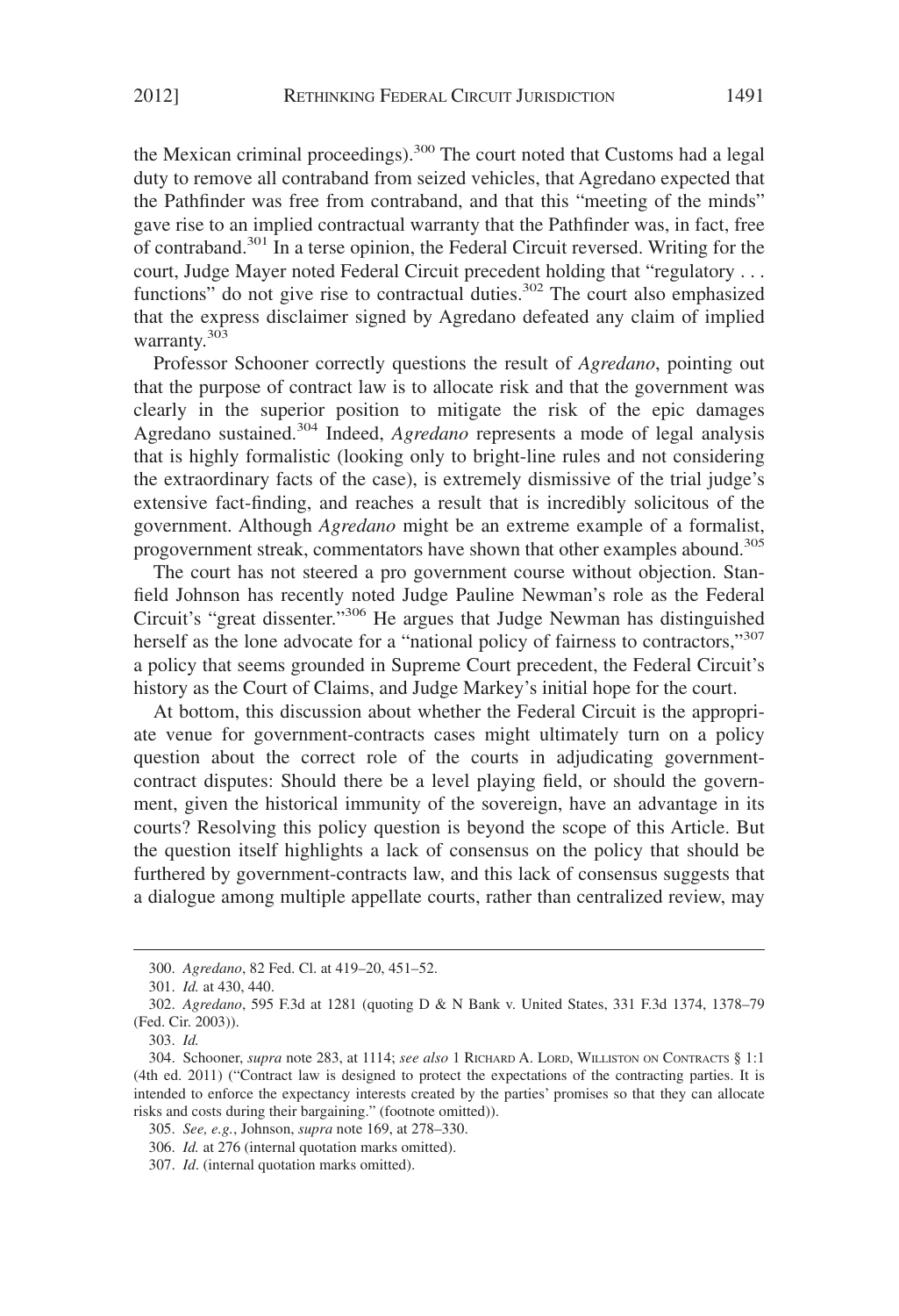be a preferable design.<sup>308</sup>

3. A Diversity of Expertise?

In this section, I briefly consider other areas of the Federal Circuit's nonpatent jurisdiction, offering a preliminary analysis and suggestions for future research.

*a. Noncontract Appeals from the Court of Federal Claims.* In addition to government-contract cases, the Federal Circuit hears a small number of appeals from the Court of Federal Claims that involve, most notably, tax refunds and takings. In the field of tax law, exclusive Federal Circuit jurisdiction over appeals from the Court of Federal Claims does not ensure uniform doctrine, one of the prime benefits of appellate centralization. This is because a taxpayer who wants to challenge a tax bill has three options: (1) litigate the IRS's deficiency claim in the Article I U.S. Tax Court, (2) pay the tax and sue for a refund in the Court of Federal Claims, or (3) pay the tax and sue for a refund in a federal district court.<sup>309</sup> The regional circuits have appellate jurisdiction over cases litigated in the Tax Court or a district court, $310$  with the Federal Circuit's jurisdiction limited to refund suits in the Court of Federal Claims.<sup>311</sup>

Takings law is another area in which Federal Circuit jurisdiction does not ensure uniformity. Although the Federal Circuit, because of its jurisdiction over the Court of Federal Claims, hears all takings claims against the federal government, the state courts and regional circuits both interpret the Fifth Amendment's Takings Clause in cases involving takings by state or local governments.<sup>312</sup> Moreover, as for accuracy, the substance of the Federal Circuit's takings jurisprudence has been attacked by commentators.<sup>313</sup> Again, further research could usefully weigh the costs and benefits of centralizing appeals from the Court of Federal Claims in takings cases.

*b. Appeals from the Court of International Trade.* Appeals from the Court of International Trade often involve antidumping investigations or the application

<sup>308.</sup> *See* Dreyfuss, *supra* note 34, at 414 (arguing that "[p]ublic consensus on the goals of the law administered by [a] specialized tribunal . . . [is] one of the most striking contributors to the success of specialization").

<sup>309. 17</sup> WRIGHT ET AL., *supra* note 71, § 4102.

<sup>310.</sup> *Id.*

<sup>311.</sup> *See* 28 U.S.C. § 1295(a)(3) (2006).

<sup>312.</sup> *See, e.g.*, Guggenheim v. City of Goleta, 638 F.3d 1111, 1119 (9th Cir. 2010) (en banc); Kelo v. City of New London, 843 A.2d 500 (Conn. 2004), *aff'd*, 545 U.S. 469 (2005).

<sup>313.</sup> *See* Michael C. Blumm, *The End of Environmental Law? Libertarian Property, Natural Law, and the Just Compensation Clause in the Federal Circuit*, 25 ENVTL. L. 171, 192–98 (1995); David F. Coursen, *The Takings Jurisprudence of the Court of Federal Claims and the Federal Circuit*, 29 ENVTL. L. 821, 828–31 (1999); Douglas T. Kendall & Charles P. Lord, *The Takings Project: A Critical Analysis and Assessment of the Progress So Far*, 25 B.C. ENVTL. AFF. L. REV. 509, 511–13 (1998); *see also* BAUM, *supra* note 34, at 159–60 (citing additional commentary).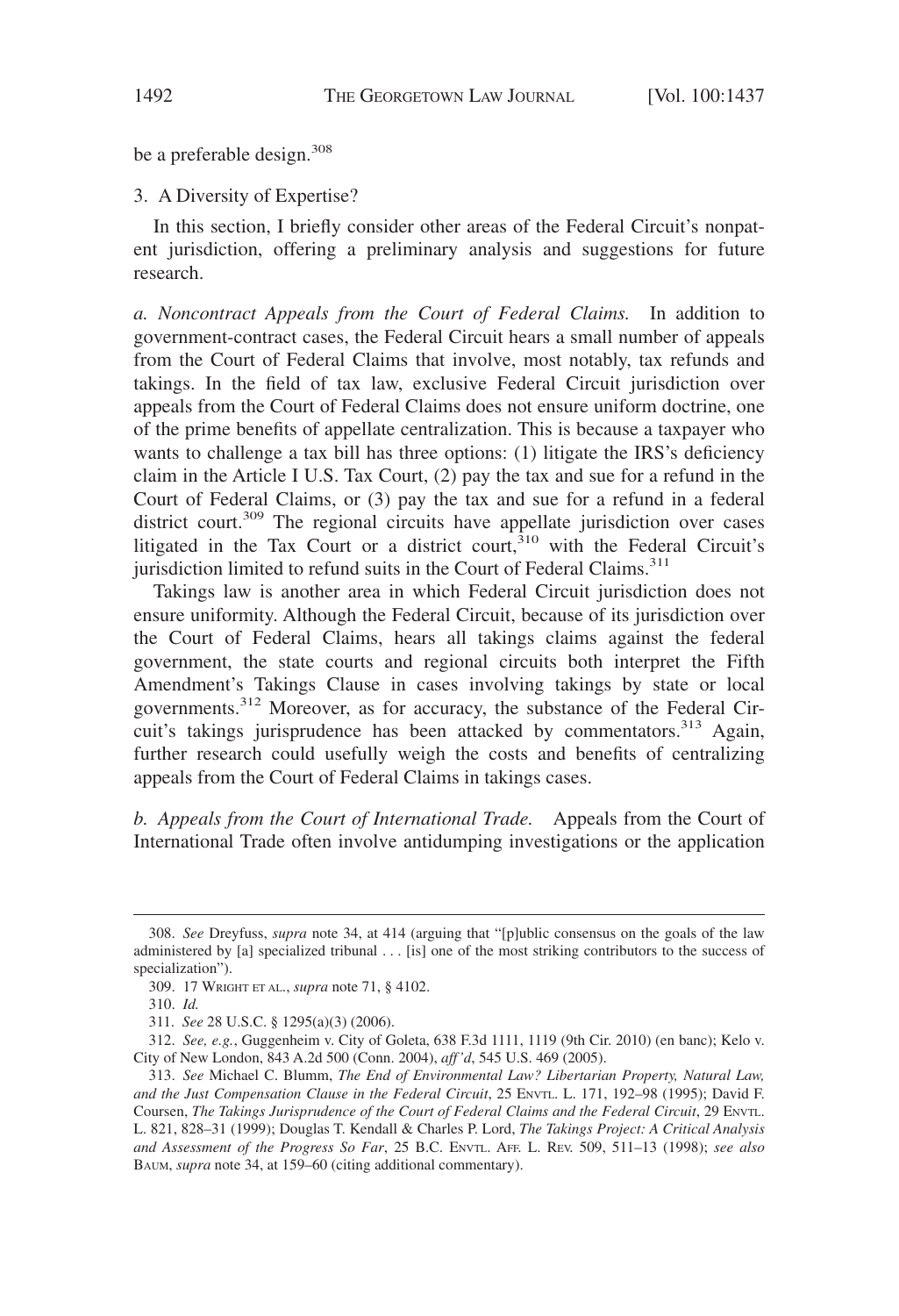of tariff schedules to imported goods.<sup>314</sup> Because these cases implicate the United States' relations with foreign nations, there is, arguably, a heightened need for uniform legal doctrine in this area.<sup>315</sup> For example, it would be anomalous if CamelBak's eponymous hydration packs were subject to a 17.8% duty when imported through the Port of New York but a 7% duty if imported through the Port of Los Angeles. $316$  Indeed, the Constitution explicitly mandates that "all Duties, Imposts and Excises shall be uniform throughout the United States."<sup>317</sup> Moreover, antidumping and countervailing duty cases may require the Federal Circuit to engage in economic analysis, a potentially valuable feature that is lacking in most of the court's nonpatent cases. However, at least one scholar has concluded that the court's international-trade jurisprudence is highly protective of American industry, $318$  suggesting that political concerns, and not economic analysis, might be driving decisions.

*c. Trademark Appeals.* Reexamining the Federal Circuit's jurisdiction over trademark law is also an interesting exercise. Because patents and trademarks are issued by the same administrative agency, review of decisions from the PTO has long been located in a specialized appellate court, first the CCPA and now the Federal Circuit.<sup>319</sup> During the existence of the CCPA, the division of trademark jurisdiction between the specialized court and the regional circuits was similar to the division in patent cases: appeals from the PTO would usually be decided by the CCPA and appeals in infringement litigation would go to the regional circuits. Upon the creation of the Federal Circuit, however, trademarkinfringement appeals, unlike patent-infringement appeals, remained in the regional circuits. An early proposal would have included trademark-infringement appeals within the Federal Circuit's jurisdiction.<sup>320</sup> The trademark bar and the Department of Justice, however, opposed this proposal.<sup>321</sup> Although the House passed an early version of the FCIA that would have given the Federal Circuit jurisdiction over trademark-infringement appeals, this proposal was later removed from the bill. $322$ 

As this discussion suggests, in trademark law, unlike in patent law, concerns about divergent law among the regional circuits and forum shopping do not appear to have gained significant traction. That said, if we are to reimagine the

<sup>314.</sup> *See* 1 CLUBB, *supra* note 73, § 13.12, at 294 & n.4.

<sup>315.</sup> *See* Meador, *supra* note 23, at 616–17.

<sup>316.</sup> *See* CamelBak Prods., LLC v. United States, 649 F.3d 1361, 1363 (Fed. Cir. 2011) (overturning Customs' classification of CamelBak's product as a backpack subject to a 17.8% duty, rather than as an insulated beverage bag subject to a 7% duty).

<sup>317.</sup> U.S. CONST. art. I, § 8, cl. 1.

<sup>318.</sup> UNAH, *supra* note 7, at 170.

<sup>319.</sup> *See supra* note 74; 28 U.S.C. § 1295(a)(4) (2006).

<sup>320.</sup> Paul M. Janicke, *To Be or Not To Be: The Long Gestation of the U.S. Court of Appeals for the Federal Circuit (1887–1982)*, 69 ANTITRUST L.J. 645, 656 (2001).

<sup>321.</sup> *Id.* at 657–59.

<sup>322.</sup> *Id.* at 659.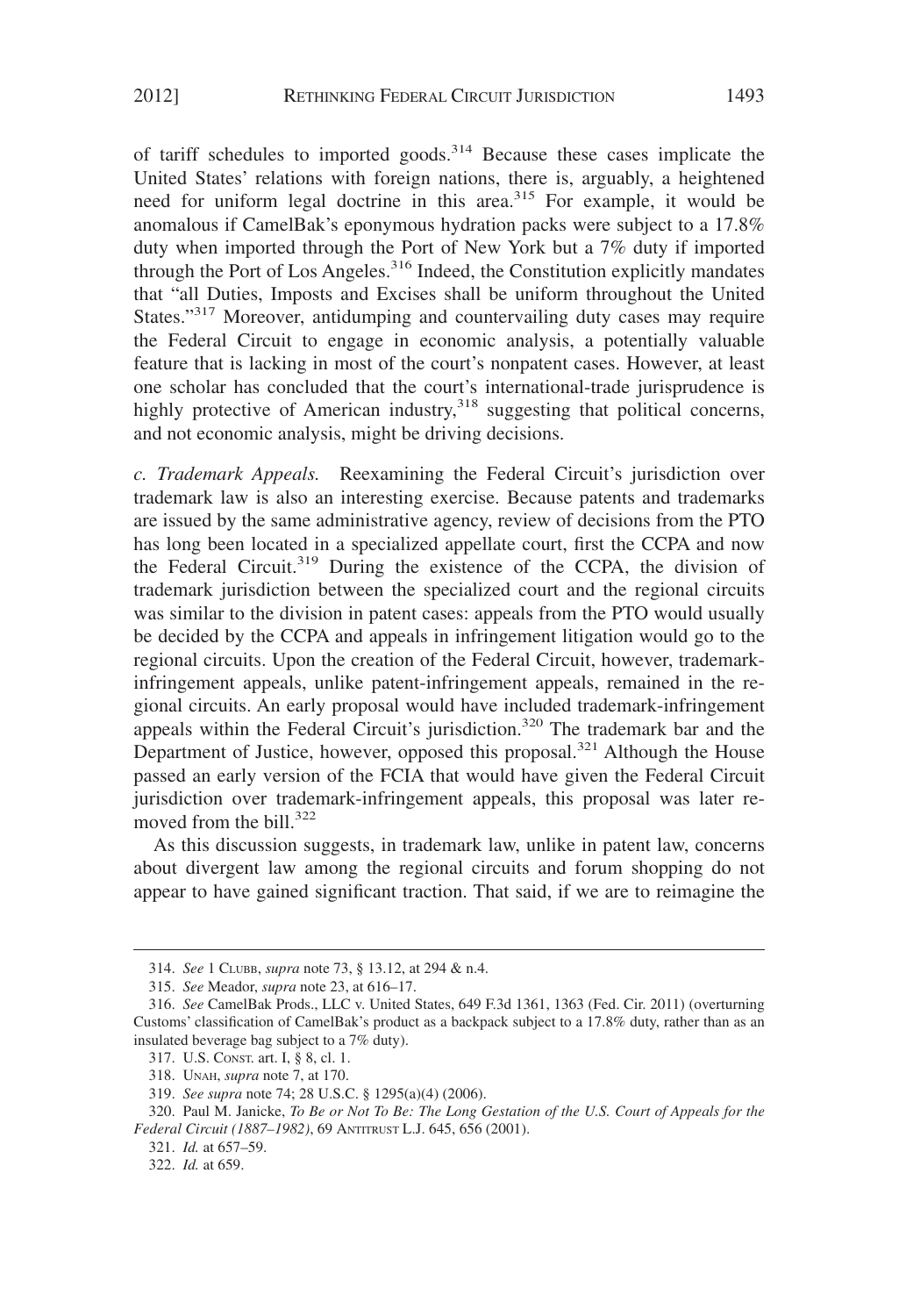Federal Circuit's jurisdiction, one matter to consider is the multiple appellate tracks for trademark cases, which, much as with tax cases, would seem to hamper legal uniformity. Another interesting fact to note is that the number of trademark appeals currently handled by the Federal Circuit is small—fifteen total in 2010, $^{323}$  or about two percent of the court's total caseload. With so few cases, it may be hard for Federal Circuit judges to become experts in the field, which calls into question another theorized benefit of appellate centralization. There were, however, over 3,600 trademark suits filed in the district courts in 2011.<sup>324</sup> Although the Administrative Office of the U.S. Courts does not track how many trademark appeals are decided annually by the regional circuits, adding those cases to the Federal Circuit's docket would enhance uniformity and undoubtedly permit the court to develop more familiarity with the area. On the other hand, the large number of cases might suggest that no specialized expertise is needed—judges on the regional circuits can decide enough trademark cases to gain familiarity with the law.

\*\*\*

This Part has raised questions about whether certain areas of the Federal Circuit's nonpatent jurisdiction should be unified in a national appellate court. As I have shown, centralization not only seems inconsistent with institutional choice literature, it might also do nothing to promote the development of a patent law that is sensitive to innovation policy. Many areas of law to which the Federal Circuit's nonpatent jurisdiction extends have little to do with the commercial, competition, and innovation concerns that should animate patent law. And some of these areas are governed by technical statutes and extensive regulations, which might encourage the formalist, rule-oriented judicial method that the Federal Circuit has been criticized for applying in patent cases. Federal Circuit "formalism" has manifested itself in some of these nonpatent areas, such as veterans-benefits and government-contracts law. Thus, we ought to rethink the scope of the Federal Circuit's jurisdiction, a project I begin in the next Part.

#### IV. TRANSFORMING THE FEDERAL CIRCUIT

According to many scholars, patent law is in crisis—rather than promoting innovation, it may be stifling it. And some of this crisis, these scholars argue, is the fault of the Federal Circuit. So, what is the solution? Prior proposals have focused on reforming substantive patent law<sup>325</sup> and on reforming the Federal

<sup>323.</sup> *See supra* note 278.

<sup>324. 2011</sup> JUDICIAL BUSINESS, *supra* note 192, at 162 tbl.C-7.

<sup>325.</sup> *See, e.g.*, BESSEN & MEURER, *supra* note 5, at 235–53; BURK & LEMLEY, *supra* note 177, at 131–41; JAFFE & LERNER, *supra* note 14, at 2, 101. Congress has also made a handful of changes to the patent statute in the Leahy-Smith America Invents Act, Pub. L. No. 112-29, 125 Stat. 284 (2011) (to be codified in scattered sections of 28 and 35 U.S.C.), by, for example, granting the PTO authority to set its own fees, *id.* § 10, providing a mechanism for pre-issuance submission of prior art by third parties,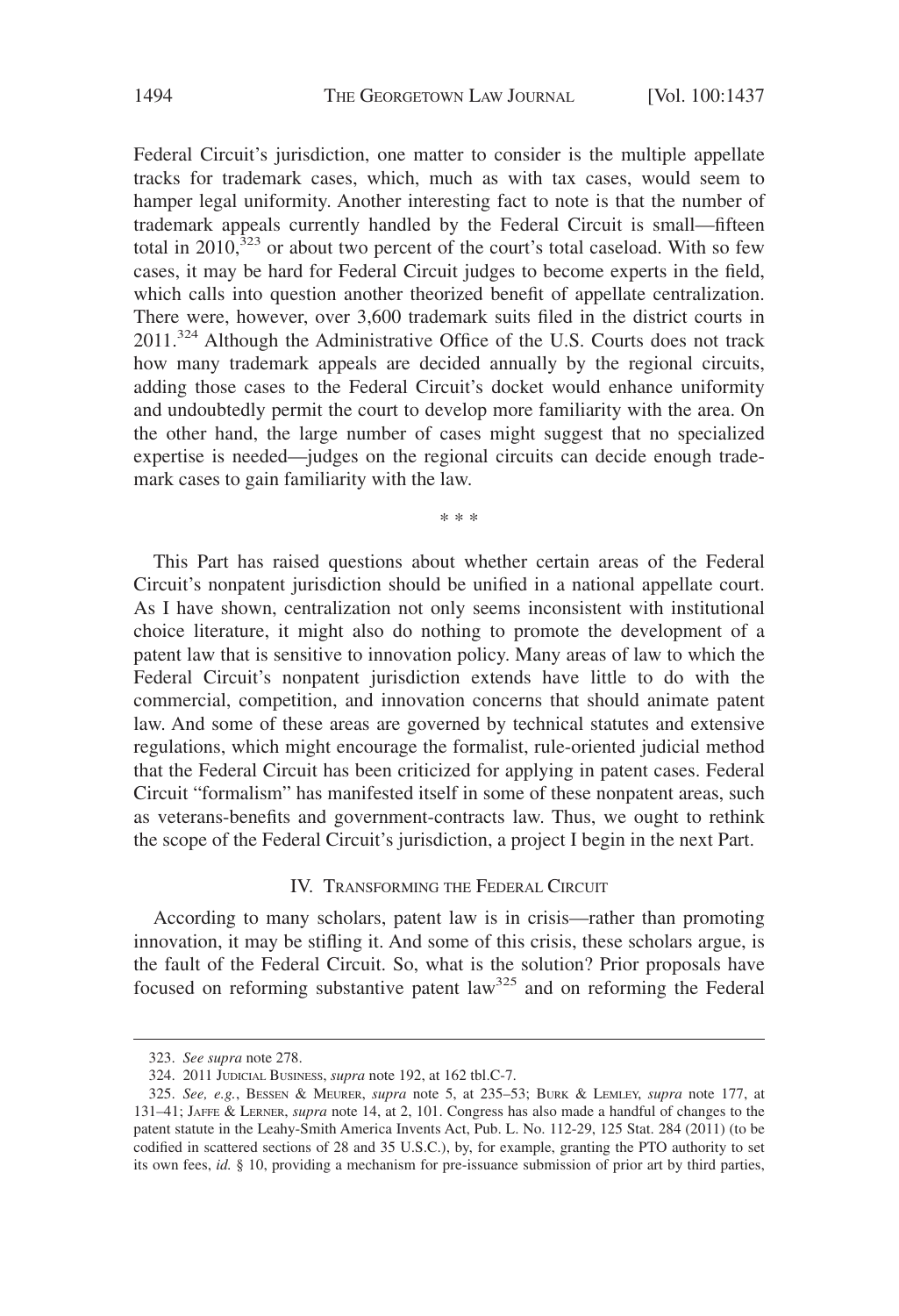Circuit's exclusive patent jurisdiction.<sup>326</sup> In this Part, I sketch a different possible solution, focusing on the entire breadth of the Federal Circuit's appellate jurisdiction. The changes I suggest are preliminary. Further research can and should be done to delineate the optimal boundaries of the Federal Circuit's jurisdiction.

#### A. NEW JURISDICTIONAL POSSIBILITIES

As discussed, consolidating veterans and personnel cases in a single appellate court seems to run counter to sensible principles of institutional choice. Thus, one normative possibility is to distribute these appeals to the regional circuits. In these cases, appeals could go to the regional circuit covering the veteran's or employee's domicile. Alternatively, in veterans cases, some have suggested eliminating judicial review altogether at the court-of-appeals level and making the Veterans Court's decisions directly reviewable in the Supreme Court by certiorari.<sup>327</sup> Either way, there seems to be a strong case to remove veterans and personnel cases from the Federal Circuit's exclusive jurisdiction, whatever the final destination for those cases might be.

A more difficult decision is what to do with the Federal Circuit's jurisdiction over the Court of Federal Claims. One solution is simply to abolish the Court of

326. *See* Nard & Duffy, *supra* note 14, at 1623–24; Rai, *supra* note 14, at 1124–25.

*id.* § 8, changing the priority rule from first to invent to first to file, *id.* § 3, and implementing a postgrant opposition process, *id.* § 6. Whether these changes will end the patent crisis remains to be seen, although some are skeptical. *See, e.g.*, Sarah Tran, *Patent Powers*, 25 HARV. J.L. & TECH. (forthcoming 2012) (manuscript at 2), *available at* http://ssrn.com/abstract=1947517 (noting that "leaders in the patent community have given the Act mixed reviews"); Lee Petherbridge & Jason Rantanen, Jay P. Kesan, Debate, *America Invents, More or Less?*, 160 U. PA. L. REV. PENNUMBRA 229 (2012), http://www.pennumbra.com/debates/pdfs/AmericaInvents.pdf (debate on whether the Act will stimulate innovation and create jobs); *Talk of the Nation: Will Patent Reform Bill Help or Hurt Inventors* (NPR broadcast Sept. 12, 2011), *available at* http://www.npr.org/2011/09/12/140404985/willpatent-reform-bill-help-or-hurt-inventors (comments of James Bessen).

<sup>327.</sup> *See House Hearing on H.R. 1484*, *supra* note 24, at 50–51 (discussing the delay engendered by the current two-tier system of appellate review). The idea of direct Supreme Court review of an Article I court is not unprecedented. Review of the Court of Appeals for the Armed Forces proceeds in this fashion. *See* 28 U.S.C. § 1259 (2006). That said, there may be good reasons to keep a layer of review between the Veterans Court and the Supreme Court. For instance, the Veterans Court has a high-volume caseload (especially as compared to the CAAF), so Federal Circuit review might serve a useful screening function for the Supreme Court. *Compare* VETERANS COURT ANNUAL REPORT, *supra* note 255, at 1 (noting that the Veterans Court decided 4,620 appeals in 2011), *with* REPORT OF THE U.S. COURT OF APPEALS FOR THE ARMED FORCES: SEPTEMBER 1, 2010 TO AUGUST 31, 2011, http://www.armfor.uscourts.gov/ newcaaf/annual/FY11AnnualReport.pdf (last visited May 17, 2012) (noting that the CAAF decided 829 cases in 2011). It is beyond the scope of this Article to analyze fully whether to eliminate Article III court-of-appeals review in veterans cases. However, given the conflicting considerations on both sides of the debate, it would certainly make sense to create, as has been proposed in Congress, an expert commission to explore fully this issue. *See* H.R. 1484, 112th Cong. § 3(a)-(b) (as introduced in House, Apr. 12, 2011) (providing for the establishment of a "Veterans Judicial Review Commission" to "(1) evaluate the administrative and judicial appellate review processes of veterans' and survivors' benefits determinations" and "(2) make specific recommendations and offer solutions to improve the accuracy, fairness, transparency, predictability, timeliness, and finality of such appellate review processes").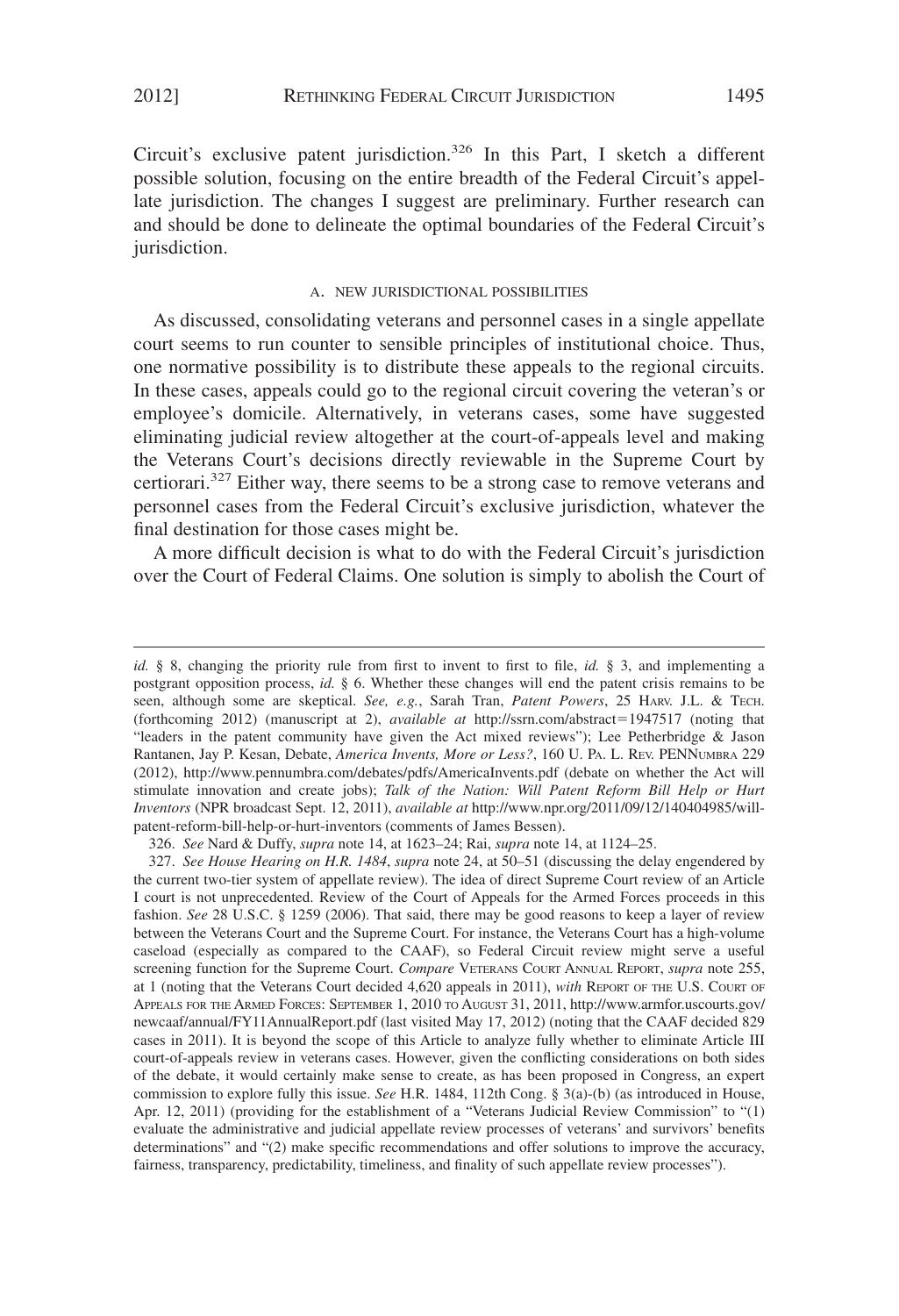Federal Claims, as some commentators and policymakers have suggested.<sup>328</sup> An analysis of the continued need for the Court of Federal Claims is beyond the scope of this Article. But those proposals, if adopted, would moot the question of what to do with the Federal Circuit's appellate jurisdiction over the Court of Federal Claims.

Assuming that the Court of Federal Claims continues to exist, I have shown that there are serious questions about whether it makes sense to consolidate government-contracts appeals in a national appellate court. Moreover, some of the areas over which the Court of Federal Claims has jurisdiction, such as tax law and takings claims, receive no uniformity benefit from centralized appellate review, as other appellate courts regularly decide cases in those areas. And given the small number of each of the widely varied types of cases appealed from the Court of Federal Claims, any expertise justification for appellate centralization is questionable. Serious consideration should thus be given to redistributing appeals from the Court of Federal Claims (and the boards-ofcontract-appeals) to the regional circuits. These cases, like veterans and personnel cases, could instead be appealed to the regional circuit encompassing the plaintiff's domicile or principal place of business.

An additional reason to redistribute veterans cases, personnel cases, and appeals from the Court of Federal Claims is that, as discussed, the Federal Circuit's nonpatent jurisdiction might currently be too broad for the court to become an expert in all of the areas to which it is exposed. If veterans appeals, personnel appeals, and appeals from the Court of Federal Claims and boards-ofcontract-appeals were removed from the Federal Circuit's jurisdiction, the court would be left almost exclusively with patent cases (from the PTO, the district courts, and the International Trade Commission), trademark cases (from the PTO), and international-trade cases (from the Court of International Trade). This jurisdiction would, perhaps, be narrow enough for the court to better develop expertise in these discrete areas.

The model I have outlined thus far would remove from Federal Circuit jurisdiction over fifty percent of the cases decided on the merits in  $2011.^{329}$  This raises the question: How would we fill the remainder of the Federal Circuit's time? One possibility is that, after cutting over half of the Federal Circuit's docket, we simply finish the job by abolishing the court altogether. $330$  As a

329. *See 2011 Federal Circuit Appeals*, *supra* note 20.

330. *Cf.* Quillen, *supra* note 106, at 233 (arguing for returning appellate jurisdiction in patent cases to the regional circuits).

<sup>328.</sup> *See, e.g.*, 153 CONG. REC. 3684 (2007) (statement of Sen. Dorgan) ("Abolish the U.S. Court of Federal Claims. The docket of the Court of Federal Claims includes a hodgepodge of cases . . . . The light caseload of this court could be handled more efficiently by Federal district courts."); Schooner, *supra* note 120, at 718 ("The [Court of Federal Claims] has evolved into a somewhat confusing jurisdictional catch-all, rather than a forum that serves a needed purpose."); Editorial, *Court of Extravagance*, WASH. POST, Mar. 26, 2003, at A16 ("The claims court seems like an extravagant means of handling an almost random collection of cases. Inertia is a bad reason to keep such an entity around.").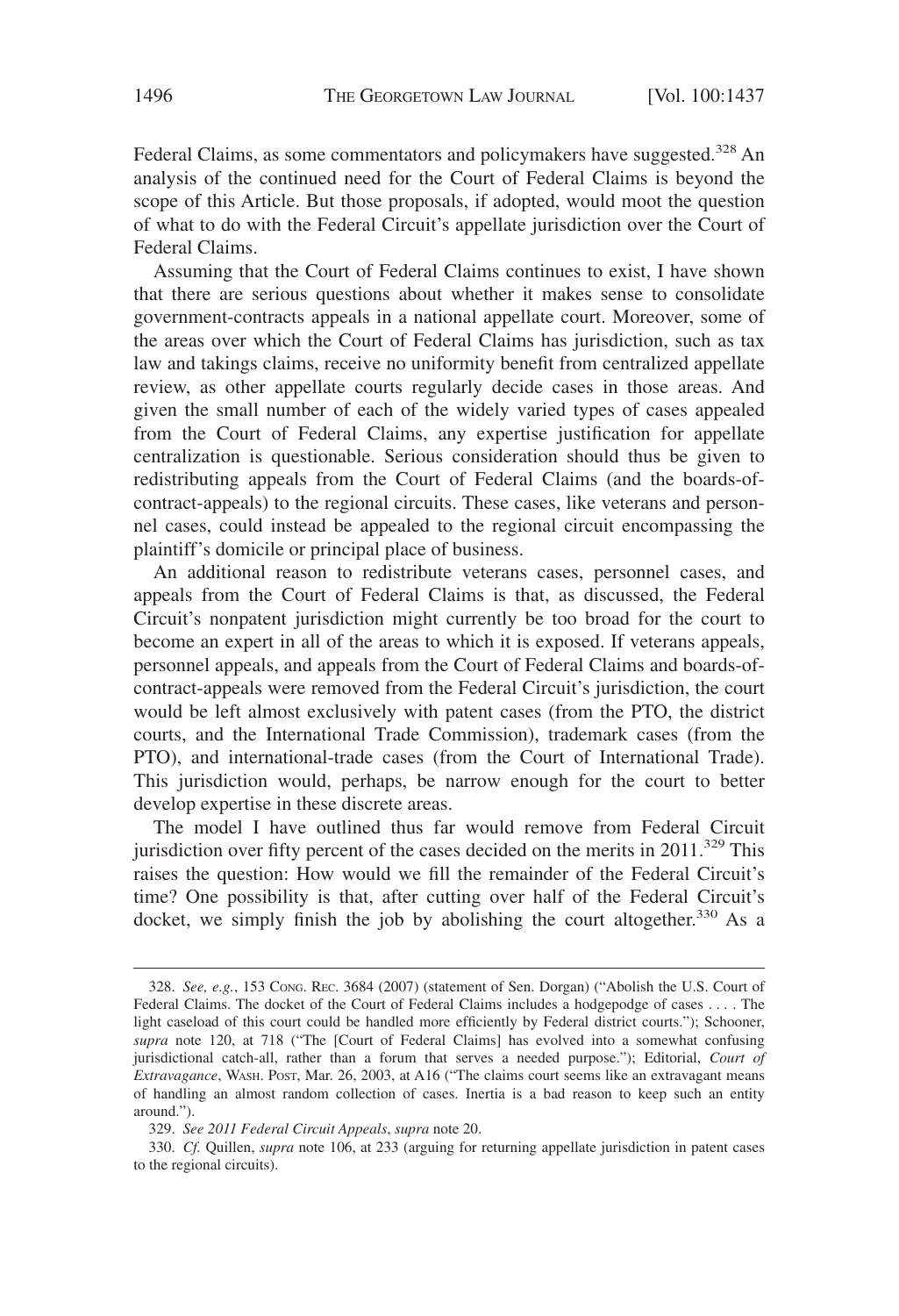matter of political economy, I do not view a proposal to abolish the Federal Circuit as likely to succeed. That said, in an era marked by declining government revenue and calls in some quarters for sharp cuts in government spending, it might not be wholly infeasible to abolish a semi-specialized court like the Federal Circuit.<sup>331</sup>

Any proposal to abolish the Federal Circuit should be accompanied by a detailed structural and empirical analysis, and I will not attempt one here. Rather, I consider various ways in which we might fill the Federal Circuit's docket if we were to remove the court's exclusive jurisdiction over veterans, personnel, and Court of Federal Claims appeals. One possibility would be to grant the Federal Circuit exclusive jurisdiction over one discrete area with enough cases to fill the newly vacant half of the court's docket. For example, a recent legislative proposal suggested granting the Federal Circuit exclusive jurisdiction over immigration cases.<sup>332</sup> The need for one uniform voice in matters affecting foreign relations might suggest that immigration cases are a strong candidate for centralization.<sup>333</sup> I strongly disagree with this proposal, however. Unlike international trade cases, where sophisticated entities appear on both sides of the case, immigration cases present a vast disparity in wealth and sophistication. Moreover, the sheer number of immigration cases that would be shifted to the Federal Circuit would inundate the court. In 2011, 6,333 petitions for review of immigration proceedings were filed in the regional circuits.<sup>334</sup> That same year, 1,349 cases were filed in the Federal Circuit.<sup>335</sup> Even if the Federal Circuit retained all of its current areas of jurisdiction, immigration cases would still comprise 82% of the court's docket.

Alternatively, I suggested above that the court might benefit from a larger docket of commercial cases, and, in particular, antitrust cases.<sup>336</sup> Given the relative complexity of antitrust litigation, we might consider giving the Federal Circuit exclusive jurisdiction over that area. Exclusive antitrust jurisdiction

<sup>331.</sup> Any effort to abolish an Article III court like the Federal Circuit would have to confront constitutional limits on the removal of judges from office. *See* U.S. CONST. art. III, § 1 (providing that Article III judges "shall hold their Offices during good Behaviour, and shall, at stated Times, receive for their Services, a Compensation, which shall not be diminished during their Continuance in Office"). The most likely method of addressing this problem would be to reassign the Federal Circuit's judges to other circuits. *See* Vicki C. Jackson, *Packages of Judicial Independence: The Selection and Tenure of Article III Judges*, 95 GEO. L.J. 965, 991–92 (2007) (noting that Congress, when it abolished the Article III Commerce Court, reassigned the court's judges to other Article III courts).

<sup>332.</sup> *See* Securing America's Borders Act, S. 2454, 109th Cong. § 501(e)(1) (2006).

<sup>333.</sup> *See* U.S. CONST. art. I, § 8, cl. 4 ("The Congress shall have Power . . . [t]o establish an uniform Rule of Naturalization . . . ."); Am. Ins. Ass'n v. Garamendi, 539 U.S. 396, 413 (2003) (noting "the 'concern for uniformity in this country's dealings with foreign nations' that animated the Constitution's allocation of the foreign relations power to the National Government in the first place" (quoting Banco Nacional de Cuba v. Sabbatino, 376 U.S. 398, 427 n.25 (1964))); Zadvydas v. Davis, 533 U.S. 678, 700 (2001) (noting "the Nation's need to 'speak with one voice' in immigration matters" (quoting Brief for Respondents at 19, Zadvydas v. Davis, 533 U.S. 678 (2001) (No. 99-7791)).

<sup>334. 2011</sup> JUDICIAL BUSINESS, *supra* note 192, at 74 tbl.B-3.

<sup>335.</sup> *Id.* at 109 tbl.B-8.

<sup>336.</sup> *See supra* notes 159–65 and accompanying text.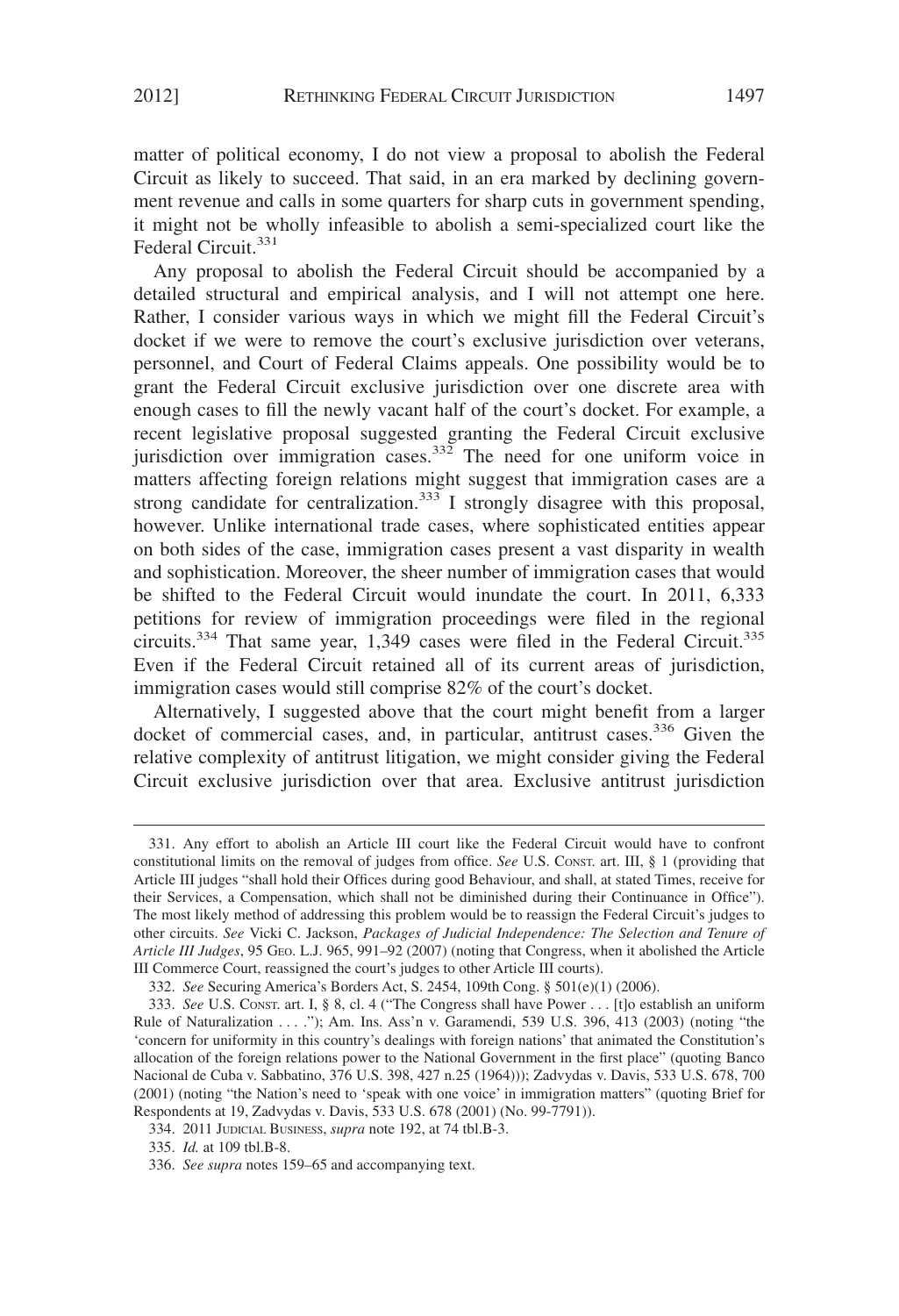might not be desirable, however, for at least two reasons. First, antitrust law serves a variety of policy goals (such as protecting the market mechanism, enhancing consumer welfare, and promoting innovation), and there is a continuous debate over the proper weight that law should accord to each of those objectives.<sup>337</sup> This lack of policy consensus cuts against specialization in the antitrust area.<sup>338</sup> Second, the Federal Circuit's existing antitrust jurisprudence, particularly its high-profile decision in the Xerox independent-service-organizations litigation,<sup>339</sup> has sometimes been criticized for "exalt[ing] protection of intellectual property rights" over protection of competition.<sup>340</sup>

Rather than give the Federal Circuit new areas of exclusive jurisdiction, I offer a different possibility: funneling to the Federal Circuit a cross-section of cases that are currently appealed to the regional circuits. This jurisdiction would *not* be exclusive of the other circuits. By making Federal Circuit judges more like "generalist judges who partially specialize in a few subject matters,"<sup>341</sup> such as patents (and, potentially, trademarks and international trade), this proposal sits nicely with emerging empirical scholarship suggesting that this is actually the model followed in the regional circuits<sup> $342$ </sup> and with theoretical scholarship exploring the virtues of "cross-adjudication"—a system of limited specialization with mandatory interaction among different kinds of courts.<sup>343</sup> Moreover, systems of limited specialization by generalist judges are currently in use today, most notably for the purpose of this Article, in U.S. district courts participating in the Patent Pilot Program. This program permits certain district judges in certain judicial districts to, in essence, volunteer to hear patent cases when their colleagues do not want to. $344$  A similar model at the appellate level—limited specialization in patent law (and perhaps a few other areas) by otherwise generalist judges—could be an improvement on the Federal Circuit's current model, where the judges are not necessarily generalists but, instead, hear appeals and write opinions in a variety of narrow areas of federal law.

One challenge of a model of limited specialization would be determining how broad the court's nonexclusive jurisdiction should be. Should it cover all areas

<sup>337.</sup> *See generally* LAWRENCE A. SULLIVAN & WARREN S. GRIMES, THE LAW OF ANTITRUST: AN INTEGRATED HANDBOOK § 1.5 (2d ed. 2006).

<sup>338.</sup> *See* Dreyfuss, *supra* note 34, at 414.

<sup>339.</sup> *See In re* Indep. Serv. Orgs. Antitrust Litig., 203 F.3d 1322 (Fed. Cir. 2000).

<sup>340.</sup> Robert Pitofsky, *Challenges of the New Economy: Issues at the Intersection of Antitrust and Intellectual Property*, 68 ANTITRUST L.J. 913, 921–22 (2001); *see* MICHAEL A. CARRIER, INNOVATION FOR THE 21ST CENTURY: HARNESSING THE POWER OF INTELLECTUAL PROPERTY AND ANTITRUST LAW 80, 84–85 (2009); Rai, *supra* note 14, at 1106–10.

<sup>341.</sup> Hansford, *supra* note 30, at 1173.

<sup>342.</sup> *See* Cheng, *supra* note 28, at 548–60.

<sup>343.</sup> *See* Ori Aronson, *Out of Many: Military Commissions, Religious Tribunals, and the Democratic Virtues of Court Specialization*, 51 VA. J. INT'L L. 231, 288–91 (2011).

<sup>344.</sup> *See* Pilot Program in Certain District Courts, Pub. L. No. 111-349, 124 Stat. 3674 (2011); *see also District Courts Selected for Patent Pilot Program*, ADMIN. OFFICE OF THE U.S. COURTS (June 7, 2011), http://www.uscourts.gov/news/newsview/11-06-07/District\_Courts\_Selected\_for\_Patent\_Pilot\_ Program.aspx (listing the selected courts and briefly explaining the program).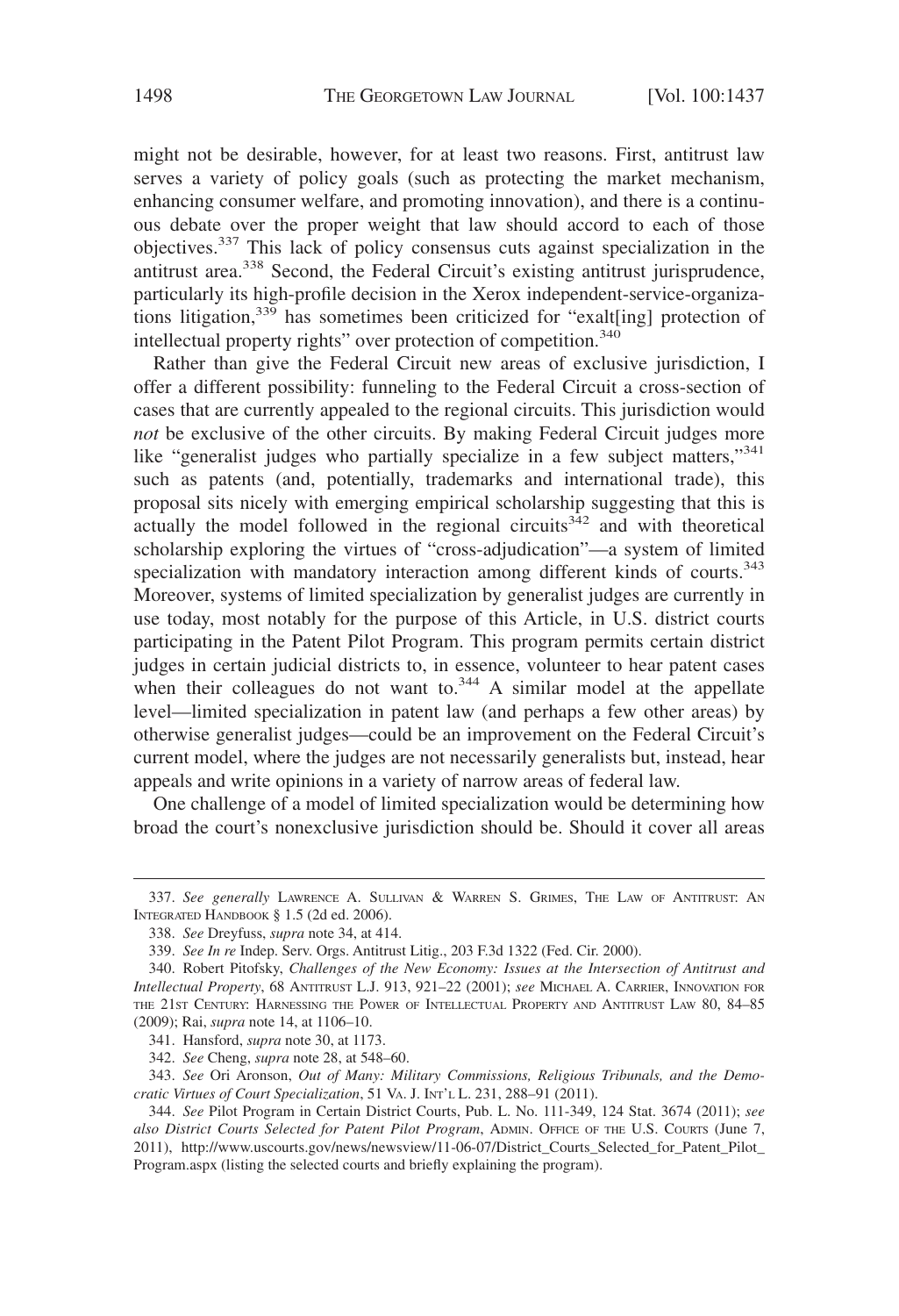of federal law or only certain subjects? If limited specialization were seriously pursued, the Federal Circuit should certainly be given jurisdiction over some commercial cases, which would inject economic concerns into the court's docket and would hopefully force the court to consider how market incentives, as opposed to the patent grant, can fuel innovation. By exposing Federal Circuit judges to the gamut of commercial issues faced by federal appellate judges, Federal Circuit judges would potentially create a patent law that is more policy conscious, less formalist, and, ideally, more responsive to the different innovation dynamics present in different industries. Although the court's antitrust jurisprudence has been criticized for emphasizing intellectual property rights, it seems at least possible that a steadier diet of commercial cases could cause the court to become more sensitive to the delicate balance between antitrust and intellectual property.

This broadening of the court's docket to include commercial cases would potentially have the generalizing influence on patent law that commentators have found lacking under the current jurisdictional structure. But rather than have the generalizing influence come from an external force (for example, other regional circuits,  $345$  en banc review by generalist judges,  $346$  or the Supreme Court<sup>347</sup>), this would make the Federal Circuit judges *themselves* the generalists. By seeing a wide variety of cases—including nonpatent commercial cases the judges would hopefully obtain a better understanding that the patent grant is only one way in which the economy encourages innovation.<sup>348</sup>

One question under this model of limited specialization would concern areas of federal appellate jurisdiction that seem far removed from patent law, such as immigration, criminal, and habeas corpus cases. On one hand, these cases might not be appropriate for funneling to the Federal Circuit. If the primary purpose of granting the court jurisdiction over some cases normally appealed to the regional circuits is to help the court understand the role played by patent law in the modern economy, cases on issues like immigration and criminal law do not seem to serve that purpose. Moreover, given the historical tie between geographic jurisdiction and criminal prosecution,<sup>349</sup> it might be advisable to keep criminal and habeas appeals in the relevant regional circuits. As I explain below, however, there are particular methods of implementing a system of limited specialization that would overcome these objections and give the Federal Circuit a nonpatent jurisdiction that encompasses nearly all areas of federal law.

<sup>345.</sup> Nard & Duffy, *supra* note 14, at 1623–24.

<sup>346.</sup> Rai, *supra* note 14, at 1124–25.

<sup>347.</sup> Golden, *supra* note 19, at 662–64.

<sup>348.</sup> *See* Dreyfuss, *Case Study*, *supra* note 5, at 54.

<sup>349.</sup> *See, e.g.*, U.S. CONST. amend. VI ("In all criminal prosecutions, the accused shall enjoy the right to a speedy and public trial, by an impartial jury of the State and district wherein the crime shall have been committed, which district shall have been previously ascertained by law . . . .").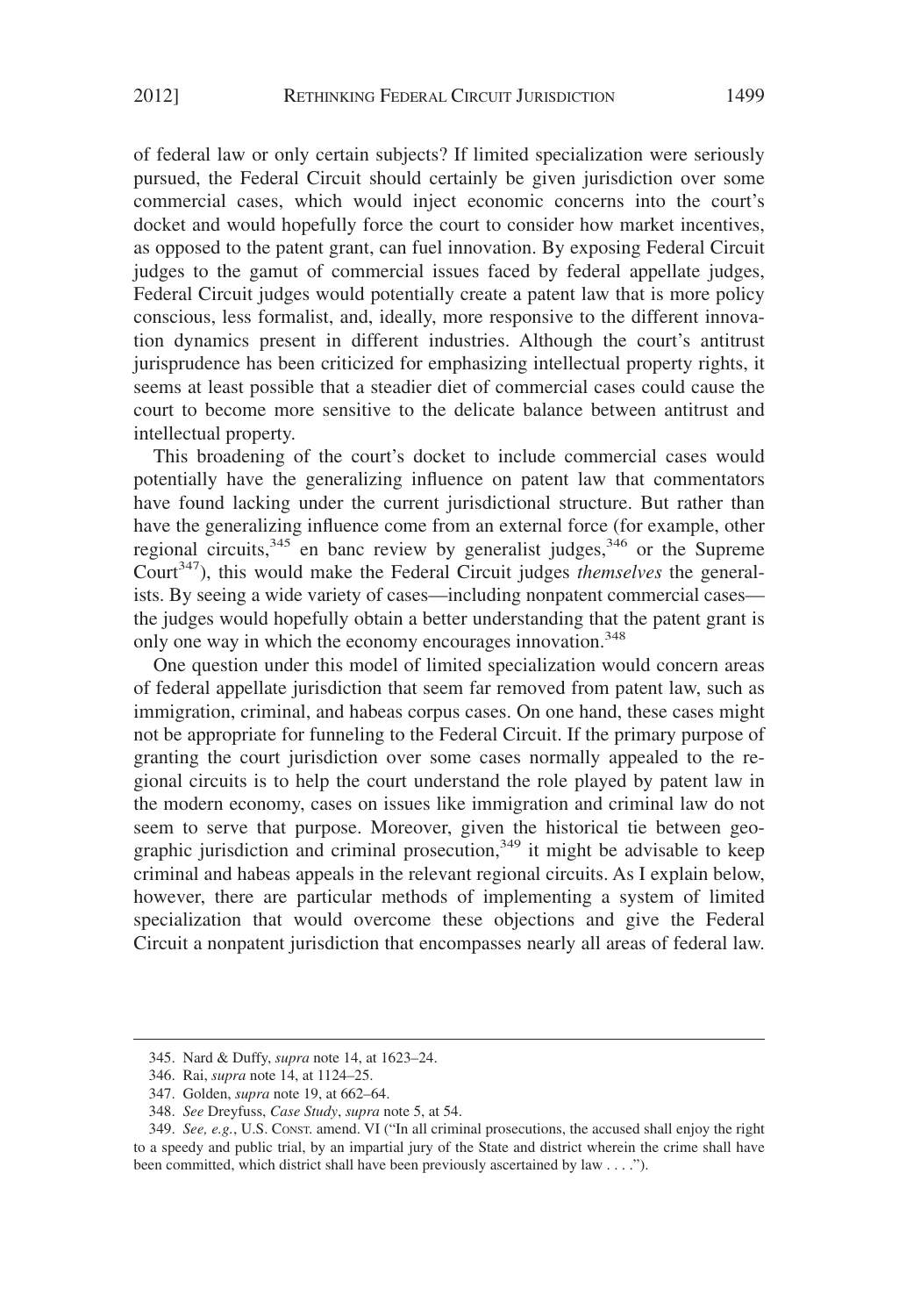#### B. IMPLEMENTING A NEW JURISDICTIONAL MODEL

So, how exactly could this model of limited specialization be implemented? There seem to be at least three possibilities. First, cases that do not fall within the Federal Circuit's exclusive jurisdiction could be randomly reassigned from the regional circuits to the Federal Circuit immediately after the appellant files a notice of appeal. The number of cases randomly reassigned would turn on the size of the Federal Circuit's exclusive caseload, and the goal would be to make Federal Circuit judges bear roughly the same total workload as the average federal appellate judge. The benefit of this approach is that the Federal Circuit would see a literal cross-section of federal appellate cases (subject to any particular subject areas that might be withdrawn from the reassignment system, such as criminal, habeas, and immigration cases). The judges would become true generalists, with specialties in the areas retained exclusively for the Federal Circuit.

A strong argument against this randomization approach, however, is that it is unfair to litigants. True, the Federal Circuit could apply the substantive law of the relevant regional circuit (just as it currently does in patent cases for issues not unique to patent law).<sup>350</sup> But parties may have made strategic decisions based on the presumption of an appeal to the regional circuit, and it may be unfair to upset the parties' expectations at such a late point in the case. Moreover, the boundaries that currently define Federal Circuit choice of law (patent versus nonpatent issues, substantive versus procedural issues) have proven elusive and, in the view of some commentators, unworkable.<sup>351</sup> To solve this problem, the Federal Circuit could apply its own law to all issues, but that might further upset the parties' expectations because they will not know whether their case is headed to the Federal Circuit until after judgment.<sup>352</sup>

To overcome concerns about the uncertainty of the appellate forum and applicable law, a second possibility would be to give the Federal Circuit a fixed geographic jurisdiction. For example, we might remove Maryland and Virginia from the Fourth Circuit and reassign all appeals from district courts in those states to the Federal Circuit. The Federal Circuit would retain its nationwide jurisdiction over patent cases (among others, possibly), thereby retaining the uniformity benefits of appellate centralization. But the court's geographic juris-

<sup>350.</sup> *See* Atari, Inc. v. JS & A Grp., Inc., 747 F.2d 1422, 1438–40 (Fed. Cir. 1984) (en banc), *overruled on other grounds by* Nobelpharma AB v. Implant Innovations, Inc., 141 F.3d 1059 (Fed. Cir. 1998) (en banc in relevant part).

<sup>351.</sup> *See* Ted L. Field, *Improving the Federal Circuit's Approach to Choice of Law for Procedural Matters in Patent Cases*, 16 GEO. MASON L. REV. 643, 645–46 (2009); Joan E. Schaffner, *Federal Circuit "Choice of Law":* Erie *Through the Looking Glass*, 81 IOWA L. REV. 1173, 1181–82, 1191–1204 (1996).

<sup>352.</sup> Of course, to address this problem, we could run the random reassignment system at an earlier point in the case, perhaps shortly after the complaint is filed. That way, parties would know throughout the proceedings that an appeal is headed to the Federal Circuit. Under this approach, however, we would have less ability to ensure the Federal Circuit gets an appropriate workload, given that it would be difficult to predict, at such an early stage of the case, whether an appeal would be taken.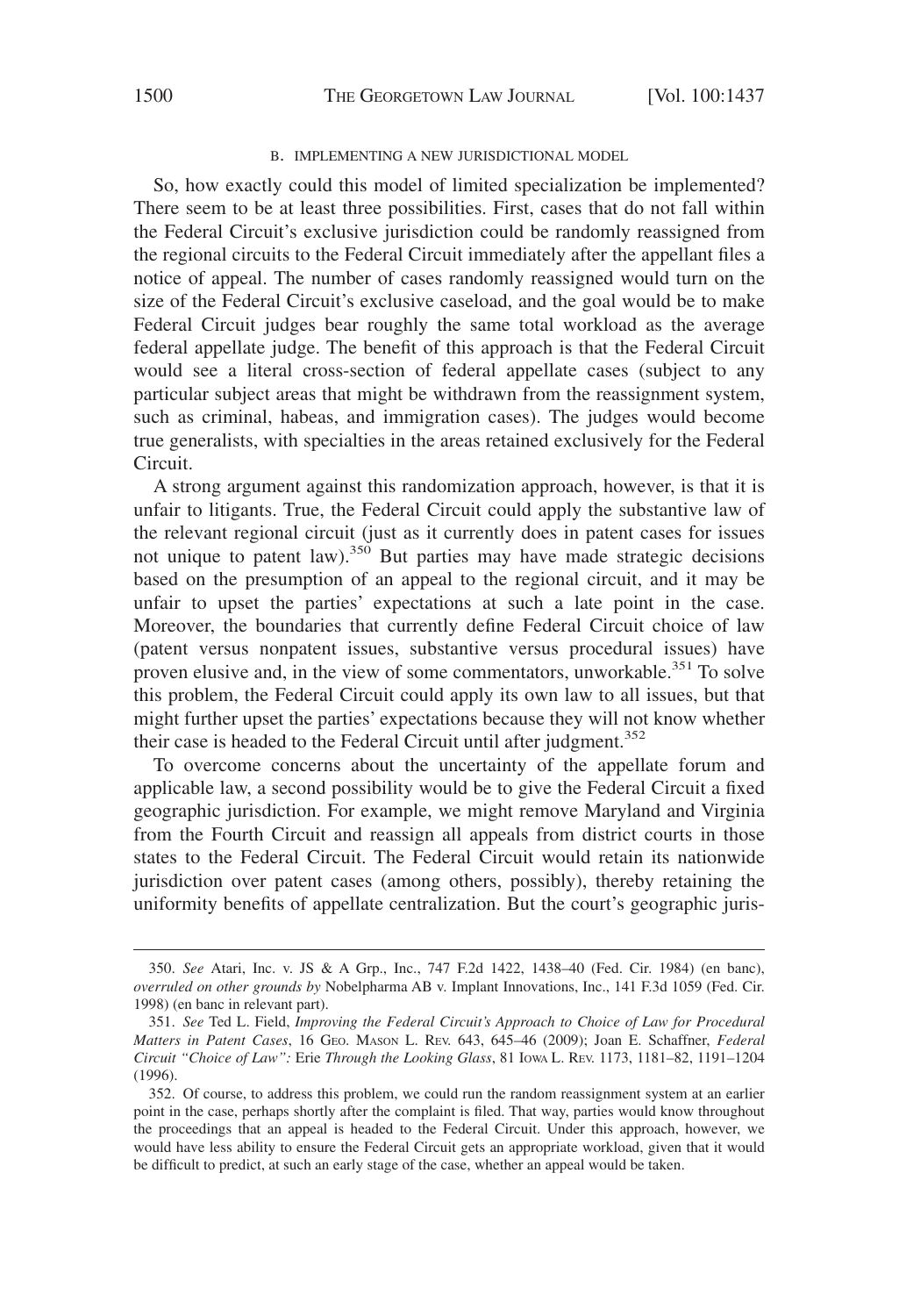diction over two nearby states would provide the court with a broader docket that includes other business-related cases.

A third, related way to implement a model of limited specialization would be to consolidate the Federal Circuit with an existing circuit. One candidate would be the D.C. Circuit. The merged court's geographic jurisdiction over the District would provide some variety while, again, ensuring that patent law remains relatively uniform. In addition, this restructuring would add to the D.C. Circuit's already extensive administrative-law-docket reviews of the actions of the PTO and International Trade Commission (ITC). The D.C. Circuit's experience reviewing the work of administrative agencies could improve the Federal Circuit's administrative law jurisprudence, which has been criticized as heavyhanded and not sufficiently deferential to the on-the-ground expertise of the administrative agencies.<sup>353</sup> Moreover, the D.C. Circuit's caseload, although it includes some complex cases, is relatively light compared to the other circuits, making it a strong candidate for consolidation with the Federal Circuit.<sup>354</sup> That said, a Federal Circuit–D.C. Circuit merger would likely meet significant political resistance, given that it would merge a very prestigious court (the D.C. Circuit, which has, for example, four former judges currently sitting on the Supreme Court<sup>355</sup>) with a less prestigious court (the Federal Circuit, which has never had a judge elevated to the Supreme Court). It is also questionable whether the D.C. Circuit has a large enough business docket to provide patent law with the positive effects that I hypothesize might flow from crosspollination.<sup>356</sup>

To be frank, I am not sure whether any of these solutions are more feasible than others' suggestions to introduce a level of generalist review of the Federal Circuit or to strip the Federal Circuit of its exclusive patent jurisdiction. On one hand, by trying to fix patent law by, in essence, leaving patent law alone, we might avoid the interest-group politics that frequently derail efforts at legislative patent reform.<sup>357</sup> On the other hand, court reform is a topic in which it can be

<sup>353.</sup> *See* Dickinson v. Zurko, 527 U.S. 150, 152–54, 165 (1999) (reversing Federal Circuit decision that the "clearly erroneous" standard of Federal Rule of Civil Procedure 52(a) applies to Federal Circuit review of PTO fact-finding and holding that the more deferential standards of the Administrative Procedure Act apply); Sapna Kumar, *Expert Court, Expert Agency*, 44 U.C. DAVIS L. REV. 1547, 1552–53 (2011) (arguing for *Chevron* deference to the patent-law decisions of the ITC).

<sup>354.</sup> See 2011 JUDICIAL BUSINESS, *supra* note 192, at 59 tbl.B, reporting 1,132 cases filed in the D.C. Circuit, staffed at the time by nine active judges, for a caseload of 126 cases per judge. Compare the D.C. Circuit's caseload with a caseload of roughly 350 per active judge in the nearby Fourth Circuit, and a caseload of roughly 500 per active judge in the Ninth Circuit. *See id.*

<sup>355.</sup> Chief Justice Roberts and Justices Scalia, Thomas, and Ginsburg are all former D.C. Circuit judges. *See Biography of Current Justices of the Supreme Court*, SUPREME COURT OF THE UNITED STATES, http://www.supremecourt.gov/about/biographies.aspx (last visited Mar. 6, 2012).

<sup>356.</sup> For example, only one antitrust case made it to the D.C. Circuit in all of 2011. *See* 2011 JUDICIAL BUSINESS, *supra* note 192, at 105 tbl.B-7.

<sup>357.</sup> *See* BURK & LEMLEY, *supra* note 177, at 95–108. Of course, in September 2011, Congress overcame these obstacles to enact the Leahy-Smith America Invents Act, Pub. L. No. 112-29, 125 Stat. 284 (2011) (to be codified in scattered sections of 28 and 35 U.S.C.).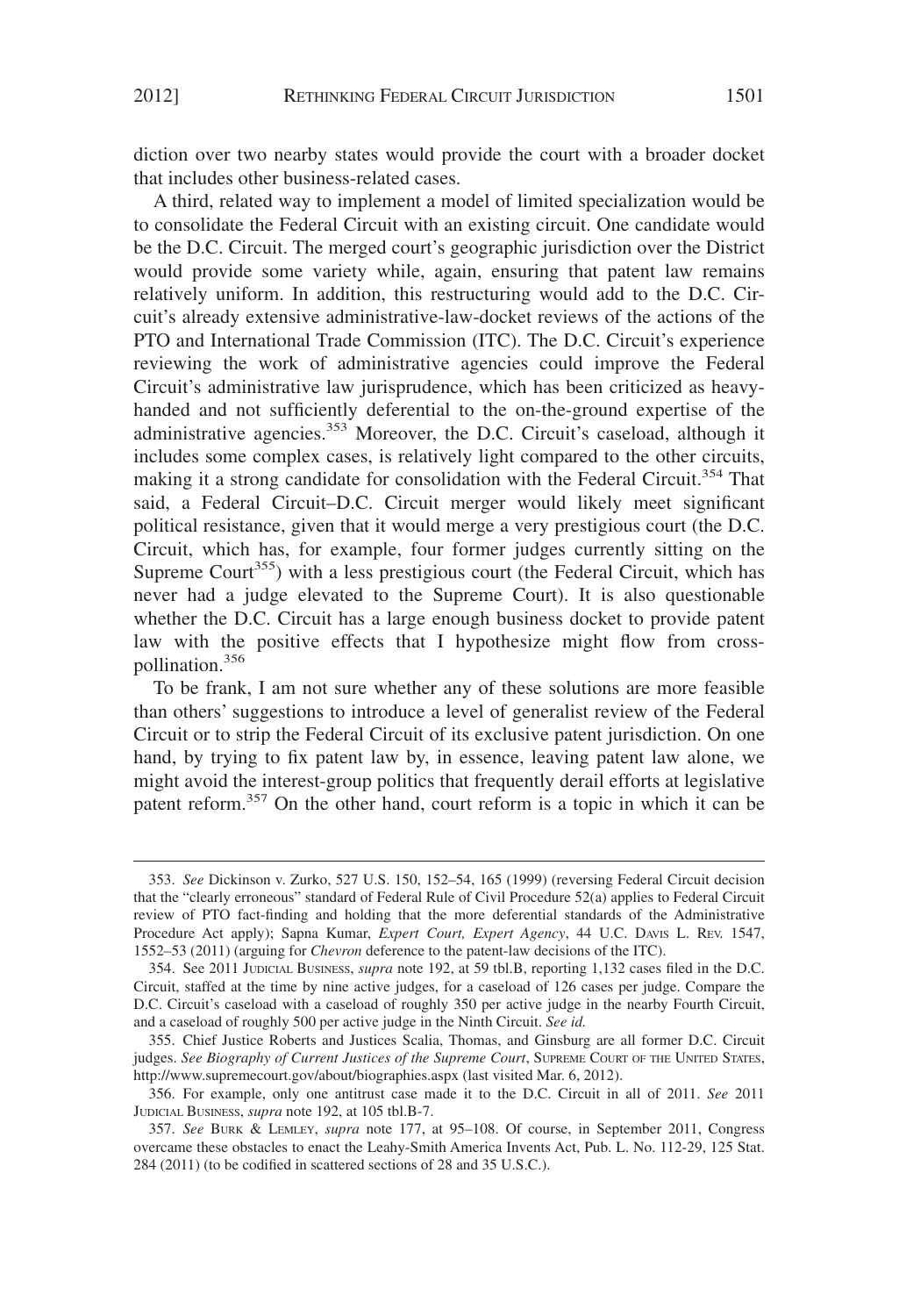difficult to stoke legislative interest.<sup>358</sup> Further complicating matters, regional circuit judges might actively resist adding matters like veterans benefits and government contracts to their dockets, just as district judges resisted the addition of veterans cases to their dockets in the 1980s.<sup>359</sup> Then again, perhaps the judges of the Federal Circuit would enjoy a more varied docket and would advocate for a modest change in their jurisdiction, especially if the change permitted the court to retain its prestigious, exclusive jurisdiction over patent cases.

#### C. OBJECTIONS AND RESPONSES

The normative possibilities that I have outlined are merely preliminary suggestions. There are, however, many possible objections to the reimagining that I have begun in this Article. Although I have attempted to respond to these objections throughout the text, in this section, I respond to some additional counterarguments to the unprecedented alteration of federal appellate jurisdiction that I have considered.

First, as a less drastic alternative to a model of limited specialization, one might suggest sending Federal Circuit judges to visit in the regional circuits more frequently. Indeed, as I have shown, Federal Circuit judges are relatively frequent visitors to their sister circuit courts of appeals.<sup>360</sup> Perhaps we should encourage Federal Circuit judges to ride circuit even more often to give them additional "generalist" experience. I would reject this proposal, however, because keeping the Federal Circuit's judges on panels together has the added benefit of maintaining close relationships and collegiality among the judges of the court. Moreover, a concern often voiced in debates about specialized courts is that the judgeships on the specialized court will be viewed as less prestigious and desirable than judgeships on courts of general jurisdiction.<sup>361</sup> Although this concern might be overblown to the extent that some judges might *prefer* to specialize,<sup>362</sup> it could gain some salience if Federal Circuit judges spent much of their time as "fill-in" judges on the regional circuits, akin to the days of Supreme Court Justices riding circuit. In that circumstance, one could expect that a Federal Circuit judgeship might be viewed as markedly inferior to a judgeship on a regional circuit court of appeals.

Another less drastic approach to limited specialization might use a continuingeducation requirement to mandate that the court's judges be exposed to the economic and innovation concerns that many believe are not currently reflected in the court's patent case law.<sup>363</sup> Proponents of a CLE-like approach might

<sup>358.</sup> *See* Meador, *supra* note 91, at 596.

<sup>359.</sup> BAUM, *supra* note 34, at 161–62; LIGHT, *supra* note 222, at 177.

<sup>360.</sup> *See supra* notes 190–94 and accompanying text.

<sup>361.</sup> *See* CARRINGTON ET AL., *supra* note 10, at 168.

<sup>362.</sup> *See supra* notes 53–55 and accompanying text.

<sup>363.</sup> *See* Scherer, *supra* note 106, at 212 ("[I]t would be desirable for the highest judicial authorities to encourage attendance of [Federal Circuit] judges at broad-ranging seminars on the science, sociol-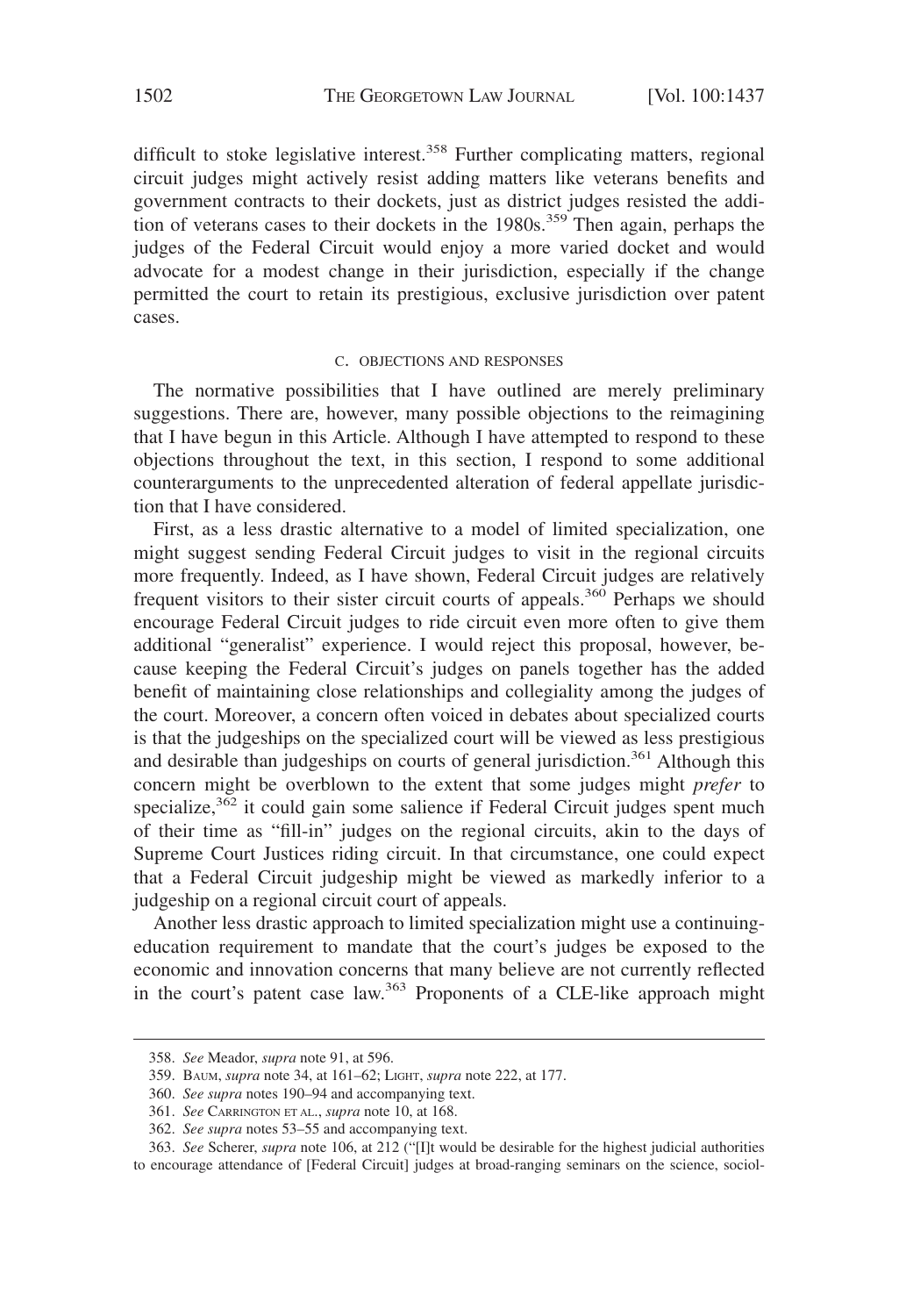emphasize that, in the antitrust field, academics and government-enforcement agencies played an important role in first pushing the courts to inject economic analysis into the case law; it was not the courts changing their approach sua sponte.<sup>364</sup> The spur for change in patent law, then, might need to come from an external force.

I do not disagree that an education approach could have positive effects. However, an informal version of this approach already seems to occur in patent law. As I have discussed throughout this Article, there is a rich and growing literature on the connections between patent law, innovation, and economic consequences. On the whole, it is fair to believe that Federal Circuit judges are generally aware of these discussions. Recent scholarship suggests that Federal Circuit judges cite academic literature in their opinions with a frequency similar to that of regional circuit judges.<sup>365</sup> And, perhaps more importantly, Federal Circuit judges are active participants at conferences, symposia, and other events that provide opportunities for interaction with academics and business leaders.<sup>366</sup> Yet, given widespread criticism of the court's jurisprudence, this knowledge seems not to have translated to a patent law attuned to the desires of innovators. So, while an approach that emphasizes CLE-like programs might be reasonable, more dramatic steps may be necessary to effect real change.<sup>367</sup>

Another possible objection to the model of limited specialization that I have sketched is that distributing to the regional circuits veterans and personnel cases (and possibly others) would result in an unwarranted addition to the overburdened dockets of the regional circuits. A look at the numbers, however, reveals

ogy, and economics of technological innovation.... They should be planned and operated by a reputable university faculty and staffed by scholars with a diverse range of interests and biases.").

<sup>364.</sup> *See* BOHANNAN & HOVENKAMP, *supra* note 163, at 38.

<sup>365.</sup> Schwartz & Petherbridge, *supra* note 3, at 25.

<sup>366.</sup> For a few examples, consider Michel, *supra* note 7; Plager, *supra* note 7; *What You Need To Know About the New N.D. Cal. Patent Pilot Program*, STANFORD LAW SCHOOL (Jan. 18, 2012), http:// www.www.law.stanford.edu/calendar/details/6397/What%20You%20Need%20to%20Know%20 About%20The%20New%20ND%20Cal%20Patent%20Pilot%20Program (last visited Mar. 29, 2012); *The Future of Patent Law*, UNIV. OF SAN DIEGO SCHOOL OF LAW (Jan. 20, 2012), http://home.sandiego.edu/ patrick.riedling/CENTERS/CIPLM/patent\_law\_conference\_email.htm (last visited Mar. 29, 2012); *Joint Judicial Conference with the Tokyo Intellectual Property High Court in Tokyo, Japan*, UNITED STATES COURT OF APPEALS FOR THE FEDERAL CIRCUIT, http://www.cafc.uscourts.gov/2011/joint-judicial-conferencewith-the-tokyo-intellectual-property-high-court-in-tokyo-japan-updated-may-2-2011.html (last visited Mar. 29, 2012).

<sup>367.</sup> A variation on the continuing-education approach would be to emphasize that it is the responsibility of the parties to bring their best arguments to the court; if they think that economic analysis or innovation studies would help them win the case, it is their responsibility to present those studies. Again, however, it is hard to believe that the court is generally unaware of these broader concerns, at least in its most high-profile cases. As Ryan Vacca has recently chronicled, the Federal Circuit liberally allows amicus briefs in its en banc cases, Ryan Vacca, *Acting Like an Administrative Agency: The Federal Circuit En Banc*, 76 MO. L. REV. 733, 743–44 (2011), and the court's invitations are often accepted by people and organizations with a wide range of viewpoints, *see, e.g.*, *In re* Bilski, 545 F.3d 943, 946–49 (Fed. Cir. 2008) (en banc) (reporting thirty-nine amicus briefs, from organizations as diverse as IBM and the American Civil Liberties Union, and from various groups of scholars), *aff'd sub nom.* Bilski v. Kappos, 130 S. Ct. 3218 (2010).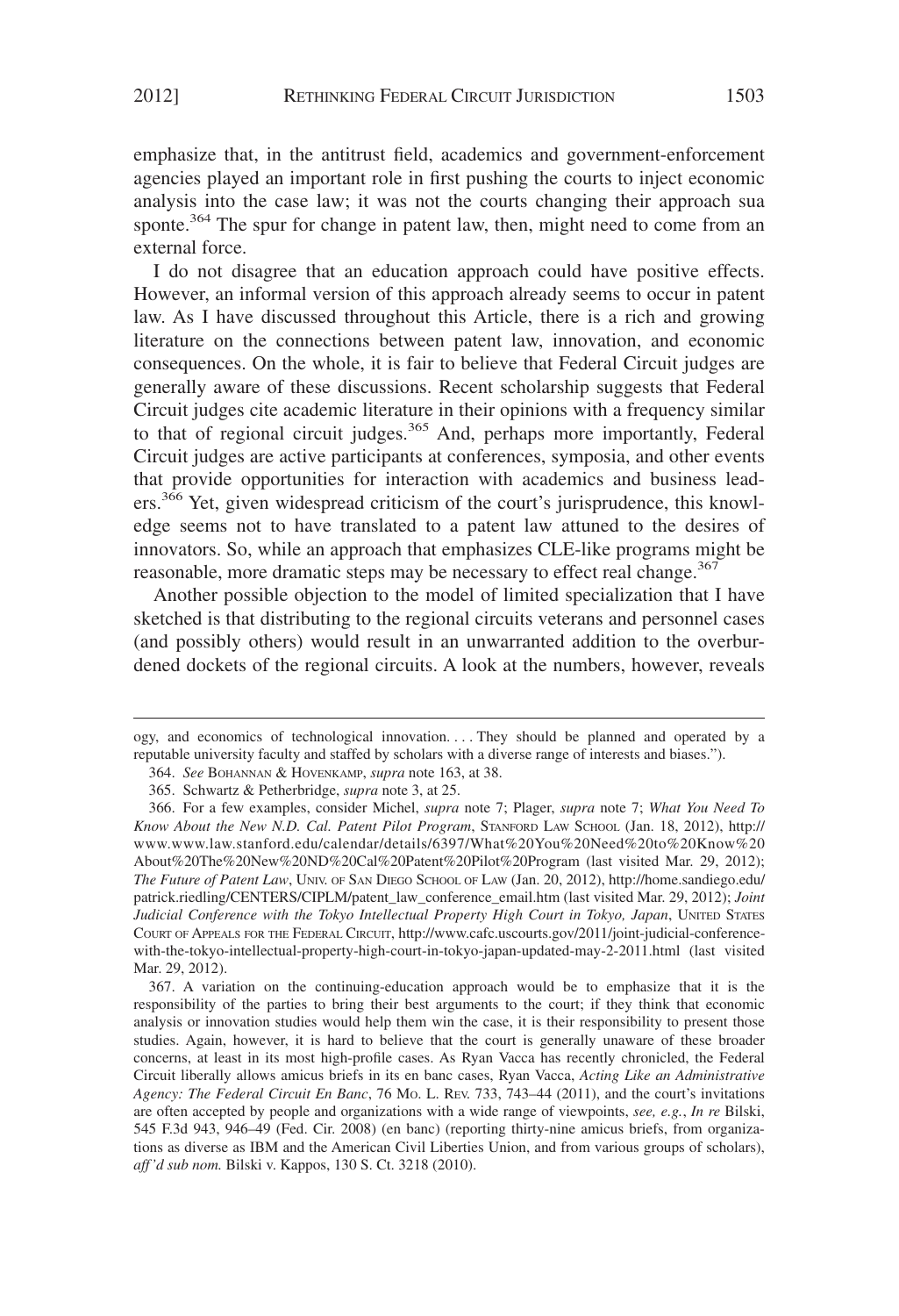that that this concern is exaggerated. In the types of cases I suggest might be appropriate to remove from the Federal Circuit's exclusive jurisdiction, 657 appeals were filed in the Federal Circuit in 2011.<sup>368</sup> That same year, in all of the regional circuits combined, 55,126 appeals were filed.<sup>369</sup> Adding to the regional circuits the cases I have suggested amounts to an increase of merely 1.19%, or about 55 cases per circuit. To put this in perspective, the number of appeals filed in all of the regional circuits decreased by 1.5% from 2010 to 2011, and has decreased by over 17% since 2006.370 Thus, the regional circuits likely have the capacity to handle the modest caseload increase that a proposal of limited specialization would entail.

Finally, one might argue that my proposal would not change results in the cases I propose to remove from the Federal Circuit's jurisdiction. After all, many veterans appeals fail because the Federal Circuit is limited to reviewing only questions of law, and is not permitted to review questions of fact or the application of law to fact.<sup>371</sup> Likewise, the MSPB is accorded deference under the applicable standard of review.<sup>372</sup> Even if it were true that my proposal would not change case outcomes, the proposal is, in my view, still worth considering. My concerns are threefold: First, as I have explained, appellate centralization in many of the areas currently appealed to the Federal Circuit is not supported by a coherent theory of institutional choice. Second, I am concerned about symbolism. Relegating certain litigants to a specialized or semi-specialized court—when there is no compelling uniformity, efficiency, or accuracy justification—sends a message to those litigants that they are less important than those who have access to a court closer to home. Finally, an important hypothesis of this Article is that changing the court's nonpatent docket, regardless of the results in those nonpatent cases, might improve the court's patent law. I suggest ending the model of Federal Circuit jurisdiction under which the judges are primarily patent jurists who must also decide a

<sup>368. 2011</sup> JUDICIAL BUSINESS, *supra* note 192, at 109 tbl.B-8. This figure includes cases originating in the boards-of-contract appeals, the Court of Federal Claims, the Veterans Court, the Department of Veterans Affairs, the MSPB, and the Office of Compliance.

<sup>369.</sup> *Id.* at 14.

<sup>370.</sup> *Id.*; 2010 JUDICIAL BUSINESS, *supra* note 192, at 14. During this same time period, the number of active judges sitting on the courts of appeals declined by less than two percent, from 164 in October 2006, see *Federal Judicial Vacancies*, ADMIN. OFFICE OF THE U.S. COURTS (Oct. 1, 2006), http://www. uscourts.gov/uscourts/JudgesJudgeships/Vacancies/archives/200610/summary.pdf (listing 179 authorized judgeships and 15 vacancies), to 161 in October 2011, see *Archive of Judicial Vacancies*, ADMIN. OFFICE OF THE U.S. COURTS (Oct, 1, 2011), http://www.uscourts.gov/uscourts/JudgesJudgeships/Vacancies/ archives/201110/psoutput/jdarjcnt.html (listing 18 vacancies for the same number of judgeships).

<sup>371.</sup> *See* 38 U.S.C. § 7292(d) (2006).

<sup>372.</sup> *See* 5 U.S.C. § 7703(c) (2006) (providing that the Federal Circuit may overturn an MSPB decision only if it is arbitrary, capricious, otherwise not in accordance with law, obtained without required procedures, or unsupported by substantial evidence); *see also* MARKEY, *supra* note 262, at 20 (noting that the court's "90% rate of affirmance in petitions for review of MSPB decisions could mislead a reader unfamiliar with the Court's statutorily-limited standard of review, the prior reviews by the agency, the Administrative Law Judge, and the Board, and the fact-specific nature of the petitions, more than half of which are filed by pro se petitioners").